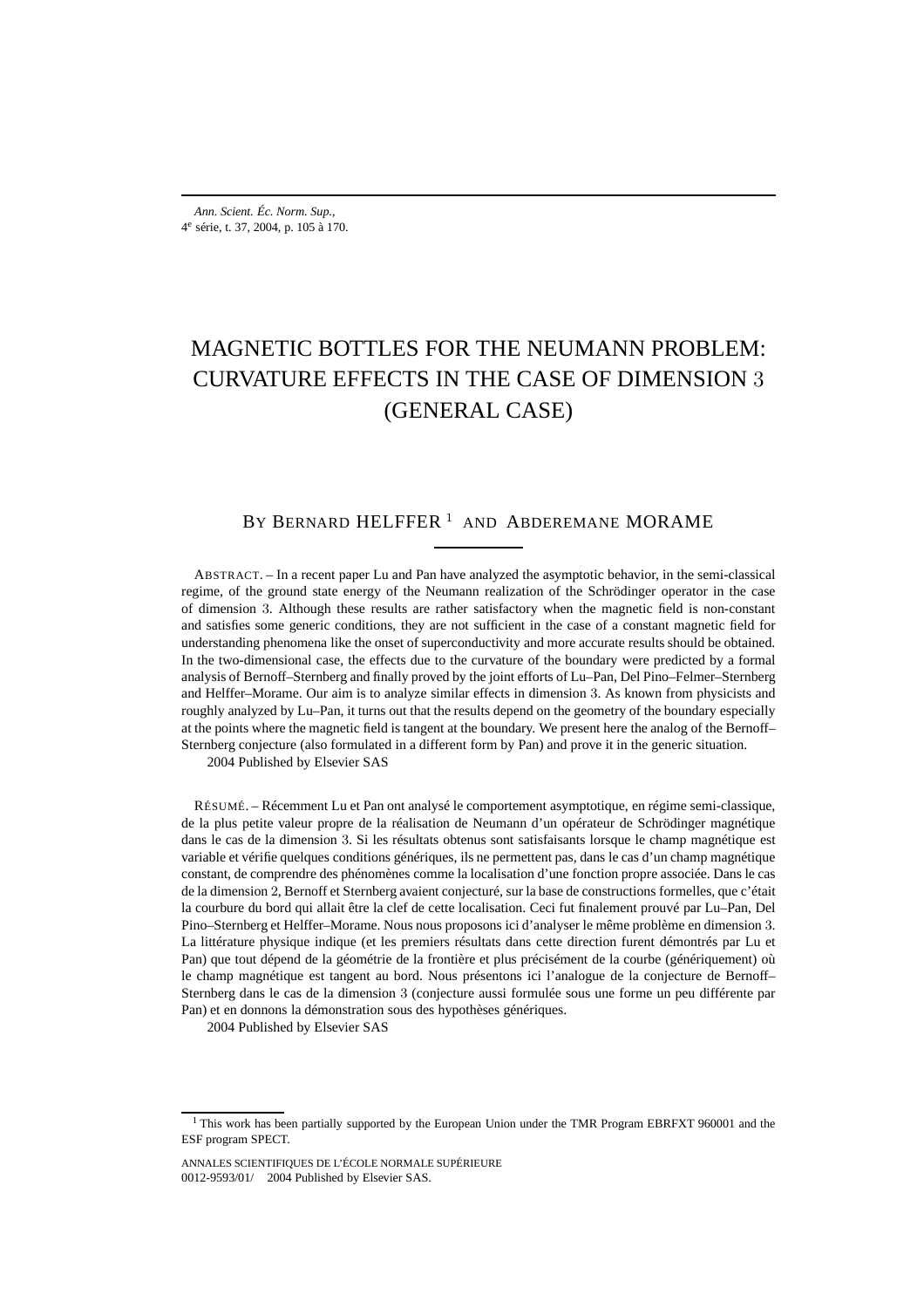#### 106 B. HELFFER AND A. MORAME

#### **1. Introduction**

Our study is motivated by a question in superconductivity.<sup>2</sup> Let us roughly explain how the question occurs in this context (see [10] or [22] for a review on this aspect and references therein). Given a bounded open set  $\Omega \subset \mathbb{R}^3$  with smooth boundary, we are interested in the properties of the minimizers of the so called Ginzburg–Landau functional

$$
H^1(\Omega; \mathbb{C}) \times H^1(\Omega; \mathbb{R}^3) \ni (\psi, \widetilde{A}) \mapsto \mathcal{G}(\psi, \widetilde{A})
$$

with:

$$
(1.1) \quad \mathcal{G}(\psi,\widetilde{A}) = \int_{\Omega} \left\{ \left| (\nabla - i\kappa \widetilde{A})\psi \right|^2 + \frac{\kappa^2}{2} \left( |\psi|^2 - 1 \right)^2 \right\} dx + \kappa^2 \int_{\Omega} |\operatorname{curl} \widetilde{A} - \sigma \operatorname{curl} A|^2 dx.
$$

Here A is a given applied magnetic potential in  $H^1(\Omega;\mathbb{R}^3)$ ,  $\sigma$  is a positive parameter introduced for permitting a variation of its intensity and the parameter  $\kappa > 0$  reflects the properties of the sample  $\Omega$  which will be assumed to be large. As  $\Omega$  is bounded, the existence of a minimizer is rather standard. It is also easy to observe that the pair  $(0, \sigma A)$  is a trivial critical point of the functional  $\mathcal G$  which is called a normal solution. It has also be shown, that this pair is, when curl  $A := H$  does not vanish, a global minimum for  $\sigma$  large enough. It is therefore natural to discuss in function of  $\sigma$ , if this pair is a local or a global minimizer. By looking at the Hessian of the functional at this point, this question is immediately related to the positivity of the operator:

$$
-(\nabla - i\kappa\sigma A)^2 - \kappa^2 \quad \text{in } \Omega,
$$

where we get from the minimization of the functional a "magnetic" Neumann condition at the boundary.

It can be seen that the change of sign of the lowest eigenvalue of this operator occurs for  $\sigma$ of the order of  $\kappa$ . To get a more precise information, we are immediately let to analyze the groundstate energy (that is the lowest eigenvalue) of the Neumann realization of the Schrödinger operator with magnetic potential in an open set  $\Omega$  in  $\mathbb{R}^3$ :

(1.2) 
$$
P_A^h = \sum_{j=1}^3 (hD_{x_j} - A_j(x))^2,
$$

where  $h = \frac{1}{\kappa \sigma}$  will be a small parameter. *This is this problem which will be the main object of the paper.* We recall that an element u in  $H^2(\Omega)$  satisfies the (magnetic) Neumann condition at the boundary, if

$$
N(x) \cdot ((hD - A)u)(x) = 0, \quad \forall x \in \partial \Omega,
$$

where  $N(x)$  is the normal at x to  $\partial\Omega$ .

<sup>&</sup>lt;sup>2</sup> One can find in Chapter 4 of [30] a physical presentation of the problem we are considering. We particularly emphasize on their Section 4.3 where they analyze (with partially heuristic arguments) the angular dependence of the nucleation field. We will give a mathematical proof of, what they describe for example p. 87: "For type II superconductors (*The authors mean*  $\kappa \geq 1/\sqrt{2}$ , *but we treat only*  $\kappa$  *large*) the above calculation shows that superconductivity is not entirely destroyed for  $H_{c_2} < H < H_{c_3}$ . A superconducting sheath remains close to the surface parallel to the applied field. Conversely, when the field is decreased below  $H_{c3}$ , a superconducting sheath appears at the surface before superconductivity is restored in the bulk at  $H = H_{c2}$ . If the sample is a long cylinder with the applied field parallel to the axis, the sheath will cover all the surface of the cylinder. If it is a sphere, the sheath will be restricted to a small zone near the equatorial plane when H is close to  $H_{c3}$ . When the field is decreased towards  $H_{c2}$  the sheath will progressively extend up to the poles".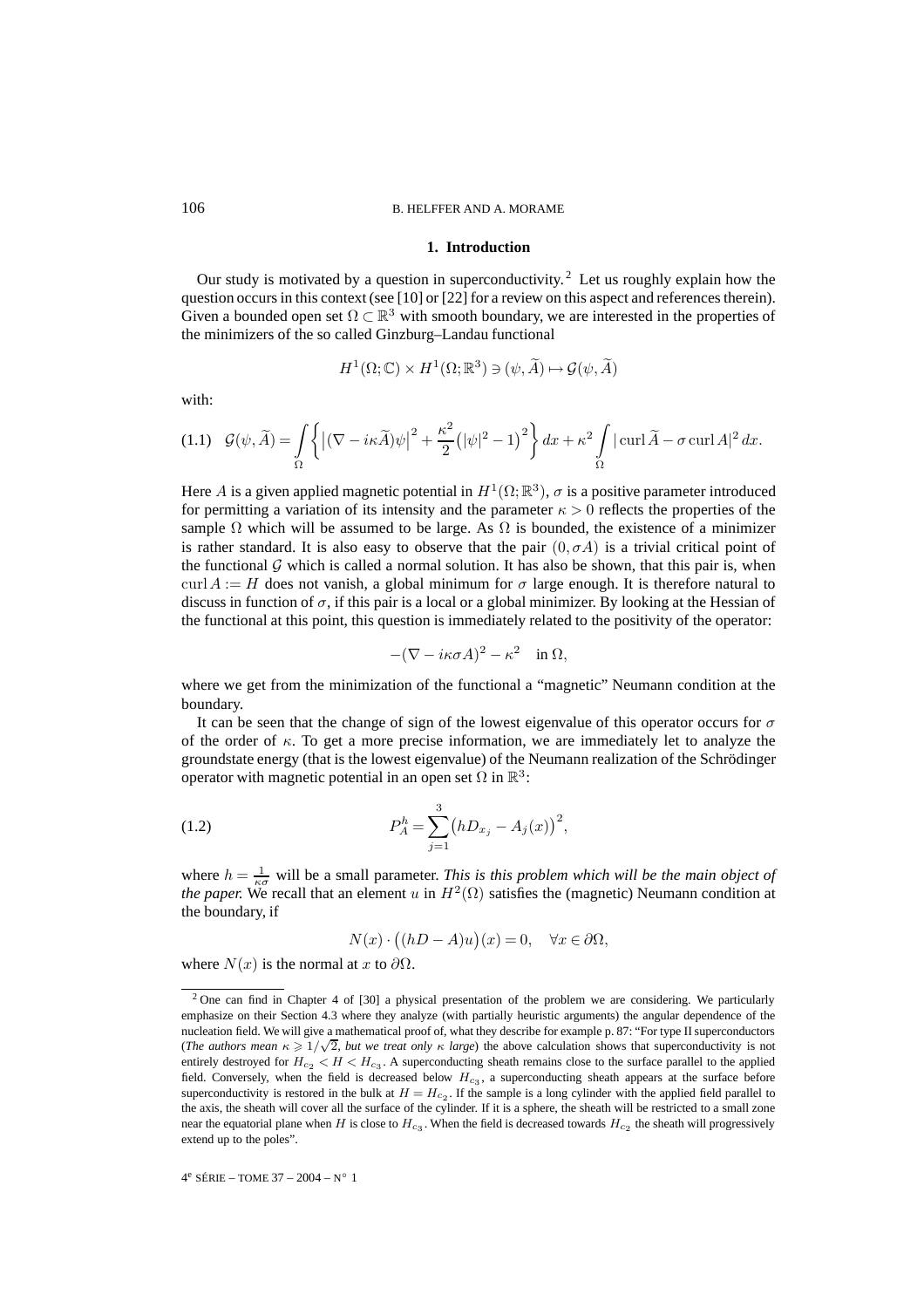This realization will be denoted by  $P_{A,\Omega}^{h,N}$  but we will sometimes use shorter notations when there is no ambiguity. If  $\lambda(h)$  is the lowest eigenvalue and  $u^h(x)$  is a corresponding normalized eigenstate, we would like to discuss the asymptotic of  $\lambda(h)$  as  $h \to 0$ , with the hope to analyze in a future work the localization of  $u<sup>h</sup>$ . This problem was treated in the case of dimension 2 by Bernoff–Sternberg [3], Lu–Pan [19–21], Del Pino–Felmer–Sternberg [28] and Helffer–Morame [12] in a rather complete way. Later a recent work by Lu–Pan [23] was starting the analysis of the dimension 3 and this was complemented slightly in [13]. So this paper is the continuation of the program, with a particular emphasis on the constant magnetic field case.

We start by establishing rough estimates, but sufficiently accurate for determining the effective order of the curvature effect.

THEOREM 1.1. – Let  $\Omega$  be a bounded open set of  $\mathbb{R}^3$  with  $C^{\infty}$  boundary  $\partial \Omega$ . Let  $P_{A,\Omega}^{h,N}$  be *the Neumann operator on*  $L^2(\Omega)$  *associated to the Schrödinger operator with constant magnetic field*  $(hD - A)^2$  *and let us assume that the vector magnetic field*  $H = \text{curl}(A)$  *is constant and of intensity equal to b* =  $|H|$ *.* 

*If*

$$
\lambda(h) = \inf \text{Sp}(P_{A,\Omega}^{h,N})
$$

*is the first eigenvalue of*  $P_{A,\Omega}^{h,N}$ *, then there exists a constant*  $C_0$  *such that* 

(1.3) 
$$
\left|\lambda(h) - b\Theta_0 h\right| \leq C_0 h^{4/3},
$$

*where*  $\Theta_0 \in [0, 1]$  *is an universal constant, which will be defined in* (2.4)*.* 

We observe that in the case of dimension 2, the corresponding error was in  $O(h^{3/2})$ .

We then continue with the analysis of the curvature effects, which are the analog in dimension 3 of the results first conjectured by Bernoff–Sternberg (see [3]) in the case of dimension 2. Before establishing the corresponding conjecture in the case of dimension 3, let us describe the main ingredients appearing in the assumptions.

It has been observed by [23] and this will be recalled in Section 4, that the ground state  $u<sup>h</sup>$  is localized (as  $h \to 0$ ) near the boundary  $\partial \Omega$  but more precisely on the set:

(1.4) 
$$
\Gamma_H = \{ x \in \partial \Omega \mid \langle H | N(x) \rangle = 0 \},
$$

that is the set of points in  $\partial\Omega$  where H is tangent.

It is natural to assume that:

(1.5) 
$$
\Gamma_H
$$
 is a regular submanifold of  $\partial\Omega$ ,

that is a disjoint union of regular curves. From now on, we choose an orientation on each curve. At each point x of  $\Gamma_H$ , we will associate the normal curvature along the magnetic field  $H = H(B)$  by:

(1.6) 
$$
\kappa_{n,B}(x) := K_x\bigg(T(x) \wedge N(x), \frac{H}{|H|}\bigg),
$$

where K denotes the second fundamental form on the surface  $\partial\Omega$  (see Section 8) and  $T(x)$  is the unit oriented tangent vector to  $\Gamma_H$  at x. It is natural to assume that:

$$
\kappa_{n,B} \neq 0, \quad \text{on } \Gamma_H.
$$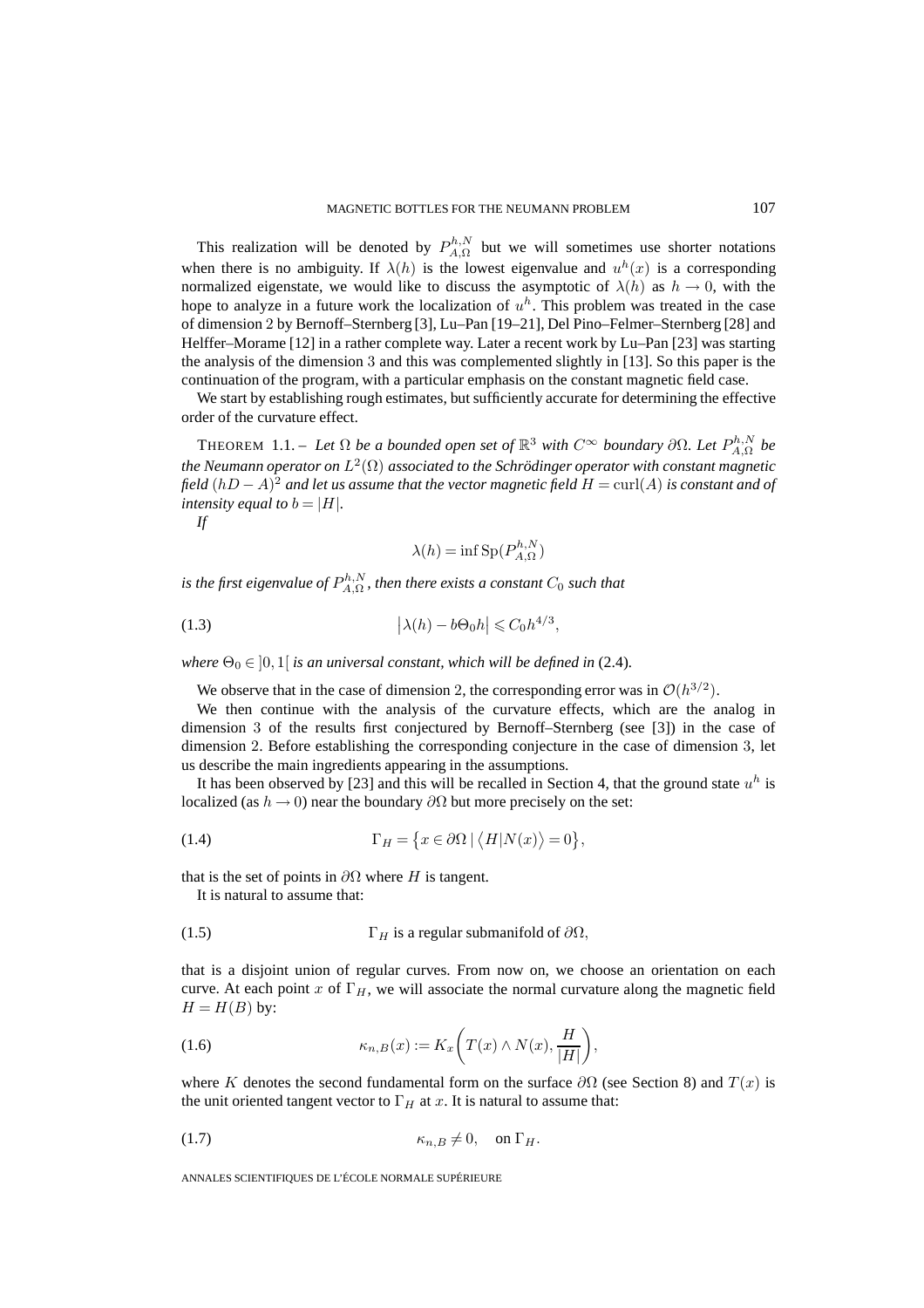The last generic assumption is:

(1.8) The set of points where 
$$
H
$$
 is tangent to  $\Gamma_H$  is isolated.

The following function on  $\Gamma_H$  will play an important role:

$$
(1.9) \quad \tilde{\gamma}_0(x) = \left(\frac{1}{2}\right)^{2/3} \hat{\nu}_0 \delta_0^{1/3} \left( \left| \kappa_{n,B}(x) \right|^{2/3} \left( \delta_0 + (1 - \delta_0) \left| \left\langle T(x) \right| \frac{H}{|H|} \right\rangle \right|^2 \right)^{1/3} \right),
$$

where  $\hat{\nu}_0 > 0$  and  $\delta_0 \in [0,1]$  are universal constants attached to spectral invariants related to two model Hamiltonians respectively defined on  $\mathbb R$  and  $\mathbb R^+$  and which will be defined in (2.15) and (2.7).

Associated to this function, which will play the role of effective curvature, we define:

$$
\hat{\gamma}_0 = \inf_{x \in \Gamma_H} \tilde{\gamma}_0(x).
$$

Our main theorem is:

THEOREM 1.2. – Let  $P_{A,\Omega}^{h,N}$  be the Neumann realization on  $L^2(\Omega)$  of the magnetic Laplacian (hD − A)<sup>2</sup>*, where* h ∈ ]0, 1[ *is a small parameter and* A *corresponds to constant magnetic field. Under assumptions* (1.5), (1.7) *and* (1.8)*, there exist*  $\eta > 0$  *and*  $\hat{\gamma}_0 > 0$  *such that:* 

(1.11) 
$$
\inf \mathrm{Sp}(P_{A,\Omega}^{h,N}) = b\Theta_0 h + \hat{\gamma}_0 b^{2/3} h^{4/3} + \mathcal{O}(h^{\frac{4}{3}+\eta}),
$$

*where*  $\hat{\gamma}_0$  *is defined in* (1.10).

We conjectured this theorem in September 2001, simultaneously with Pan [26] (who proposed another equivalent<sup>3</sup> formulation and obtained the upper bound). A first complete proof was given in mp\_arc [14] under additional non generic conditions. This paper, which is a slightly modified version of the preprint [15], gives now a complete proof in the general generic case. Although the methods of proof can also lead to localization results for the ground state (see [12,13]) or more generally for minimizers of the Ginzburg–Landau functional (see [19–23,17]), this will not be discussed here. This was actually explored in [26], under the assumption that the conjecture was true.

The paper is organized as follows.

In Sections 2 and 3, we recall previous results extracted from [6,12,23,13], which will play an important role in the analysis. In Section 4, we recall the results of [23] devoted to the case when the magnetic field is not constant. It is also shown there that the problem is reduced in the constant magnetic case to a neighborhood of the boundary. In Section 5, we make explicit our choice of coordinates near the boundary. Section 6 gives rough upper bounds for the ground state energy by constructing quasimodes. In Section 7, we present our first lower bounds which are sufficiently accurate for giving the right order for the remainder. In Section 8, we go further in the choice of adapted coordinates, taking in particular account of the fact that the magnetic field is constant. This permits to introduce our magnetic invariants attached to  $\Gamma_H$  and to present our main results in a more precise form. Section 9 is devoted to the research of simpler models for the magnetic potentials obtained in the adapted coordinates by suitable gauge transformations and by neglecting "small" terms. Section 10 is devoted to the estimate of the errors done in the

 $3$  See the appendix in [15].

 $4^e$  SÉRIE – TOME 37 – 2004 – N° 1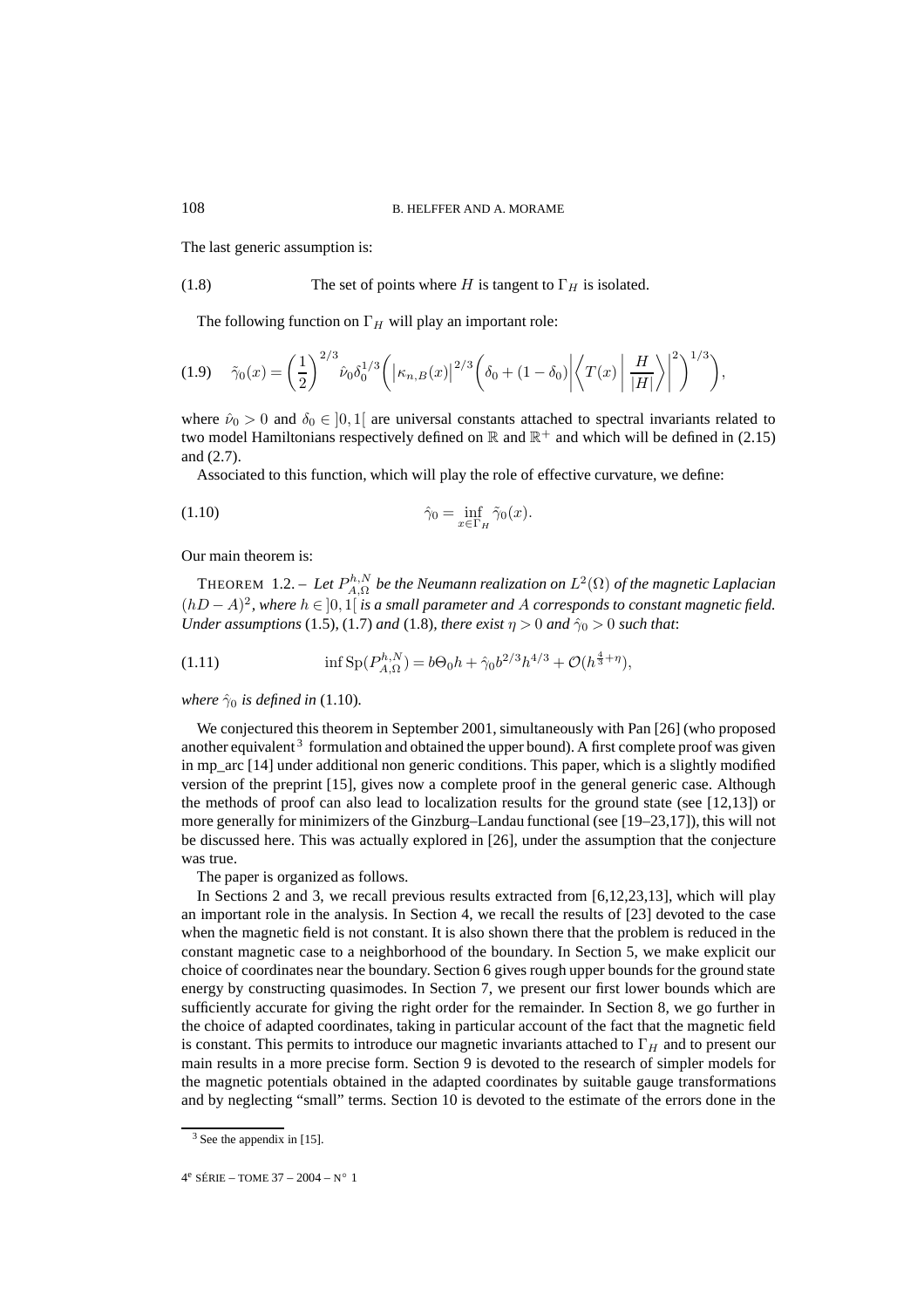use of the previous models. In Section 11, we start by some heuristics which lead to the spectral analysis of a simplified model which will be used in the general case. Section 12 is devoted to the proof of the accurate upper bounds. Section 13 gives complementary lower bounds for the model. Section 14 presents the structure of the proof of accurate lower bounds according to different zones and treats the easy zones. Sections 15 and 16 correspond to the treatment of the difficult zones.

#### **2. The case of dimension** 2

## **2.1. Main results for the models with constant magnetic fields**

We first consider the operator:

$$
P_A^h := (hD_{x_1} - A_1)^2 + (hD_{x_2} - A_2)^2,
$$

with

$$
A = \left(-\frac{b}{2}x_2, \frac{b}{2}x_1\right), \quad h > 0 \quad \text{and} \quad b > 0,
$$

and analyze the spectrum of its realization in  $\mathbb{R}^2$  or of its Neumann realization in  $\mathbb{R}^2_+$ .

We observe that by homogeneity, one can reduce the analysis to  $h = 1$  and  $b = 1$ . It is well known that in the case of  $\mathbb{R}^2$  the spectrum is a point spectrum and that the eigenvalues are given by  $(2n + 1)$  with  $(n \in \mathbb{N})$ , each eigenvalue being of infinite multiplicity. One way, to see this is to show the unitary equivalence (via a gauge transformation, a partial Fourier transform and a translation) with the harmonic oscillator  $(D_t^2 + t^2)$  but seen as an unbounded operator on  $L^2(\mathbb{R}^2_{t,s})$ .

The case of the Neumann realization in  $\mathbb{R}^2_+$  is a little more delicate. By unitary transformation we get the Neumann realization of the operator of

(2.1) 
$$
Q(t, D_t; s) := D_t^2 + (t - s)^2 \quad \text{on } L^2(\mathbb{R}_+ \times \mathbb{R}),
$$

which is reduced to the analysis of the family ( $s \in \mathbb{R}$ ) of operators:

$$
(2.2) \tQ(s) := D_t^2 + (t - s)^2,
$$

defined on  $L^2(\mathbb{R}_+)$ .

Let  $\mu(s)$  be defined by:

(2.3)  $\mu(s)$  is the lowest eigenvalue of the Neumann realization of  $Q(s)$  in  $\mathbb{R}^+$ .

One easily shows (cf. [29])

PROPOSITION  $2.1$  – The infimum of the spectrum of the Neumann realization of  $P_A^h$  is given  $by bh<sub>0</sub> with$ 

$$
\Theta_0 := \inf_{s \in \mathbb{R}} \mu(s).
$$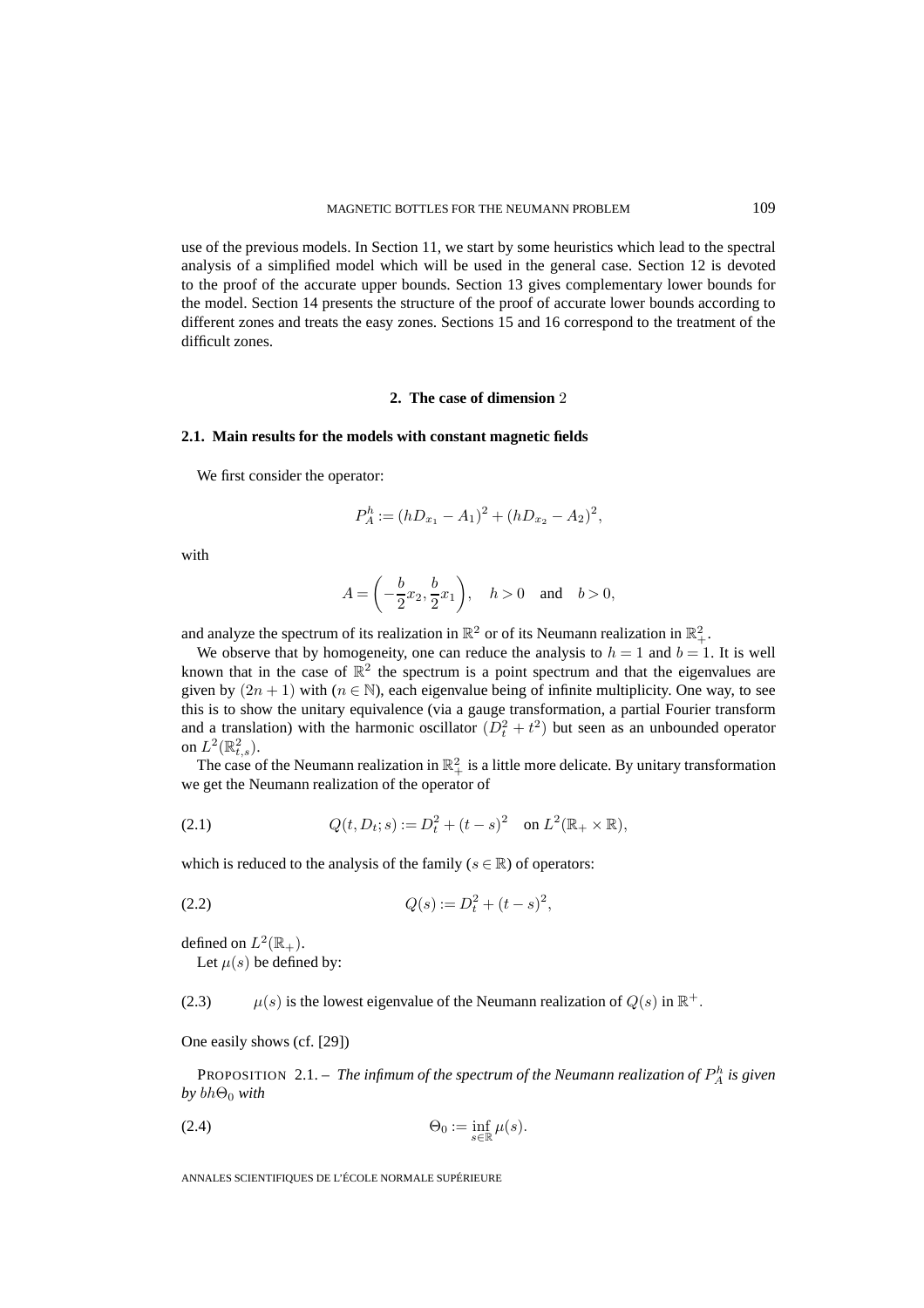## **2.2. An important one-dimensional family of operators on** R

We recall the main properties of the groundstate energy of the Neumann realization on  $\mathbb{R}^+$  of

(2.5) 
$$
Q(s) := D_t^2 + (t - s)^2,
$$

in function of the parameter  $s \in \mathbb{R}$ . Let us just list some properties of  $\mu(s)$  and of the corresponding normalized eigenvector  $\varphi^s$  and refer to [6,12] for proofs or details. The Neumann eigenvalue  $\mu(s)$  satisfies the following properties:

\n- 1. 
$$
\lim_{s \to -\infty} \mu(s) = +\infty;
$$
\n- 2.  $\mu$  is decreasing for  $s < 0;$
\n- 3.  $\mu(0) = 1;$
\n- 4.  $\lim_{s \to +\infty} \mu(s) = 1;$
\n- 5.  $\mu$  admits in  $]0, +\infty[$  a unique minimum  $\Theta_0 < 1$  at some  $\xi_0 > 0$ . So
\n

(2.6) 
$$
\Theta_0 := \inf_{s \in \mathbb{R}} \mu(s) = \mu(\xi_0) < 1.
$$

This minimum is nondegenerate and more precisely:

(2.7) 
$$
0 < \delta_0 := \frac{1}{2}\mu''(\xi_0) < 1.
$$

6. We introduce  $\varphi_0 = \varphi^{\xi_0}$ . We have:

(2.8) 
$$
\int_{\mathbb{R}_+} (t - \xi_0) |\varphi_0(t)|^2 dt = 0,
$$

which just corresponds to the condition  $\mu'(\xi_0) = 0$ .

7.  $\varphi_0$  is rapidly decreasing at  $\infty$ .

Let us just mention that the proof of some of these properties is based on the following identity, relating the first eigenfunction  $\varphi^s$  and  $\mu(s)$ :

(2.9) 
$$
\|\varphi^s\|^2 \mu'(s) = (s^2 - \mu(s)) (\varphi^s(0))^2.
$$

#### **2.3. Applications: main results in dimension** 2

As an application of the analysis of the models, one gets (cf. [21]) via a partition of unity for the lower bound and a suitable construction of quasimodes for the upper bound, the following general result (in the two-dimensional case):

THEOREM 2.2. – If  $\lambda(h)$  is the lowest eigenvalue of the Neumann realization of  $P_A^h$  in  $\Omega$ , *then we have*:

(2.10) 
$$
\lim_{h \to 0} \frac{\lambda(h)}{h} = \min\left(\inf_{x \in \Omega} |B(x)|, \Theta_0 \inf_{x \in \partial \Omega} |B(x)|\right),
$$

*where*  $B = \text{curl } A$ .

We emphasize that there is no assumption that the magnetic field is constant. In the case of the constant magnetic field, one can actually have more precise results for  $\lambda(h)$ . When B is constant, the minimum in (2.10) is obtained by the second term and we showed in [3,28,12] the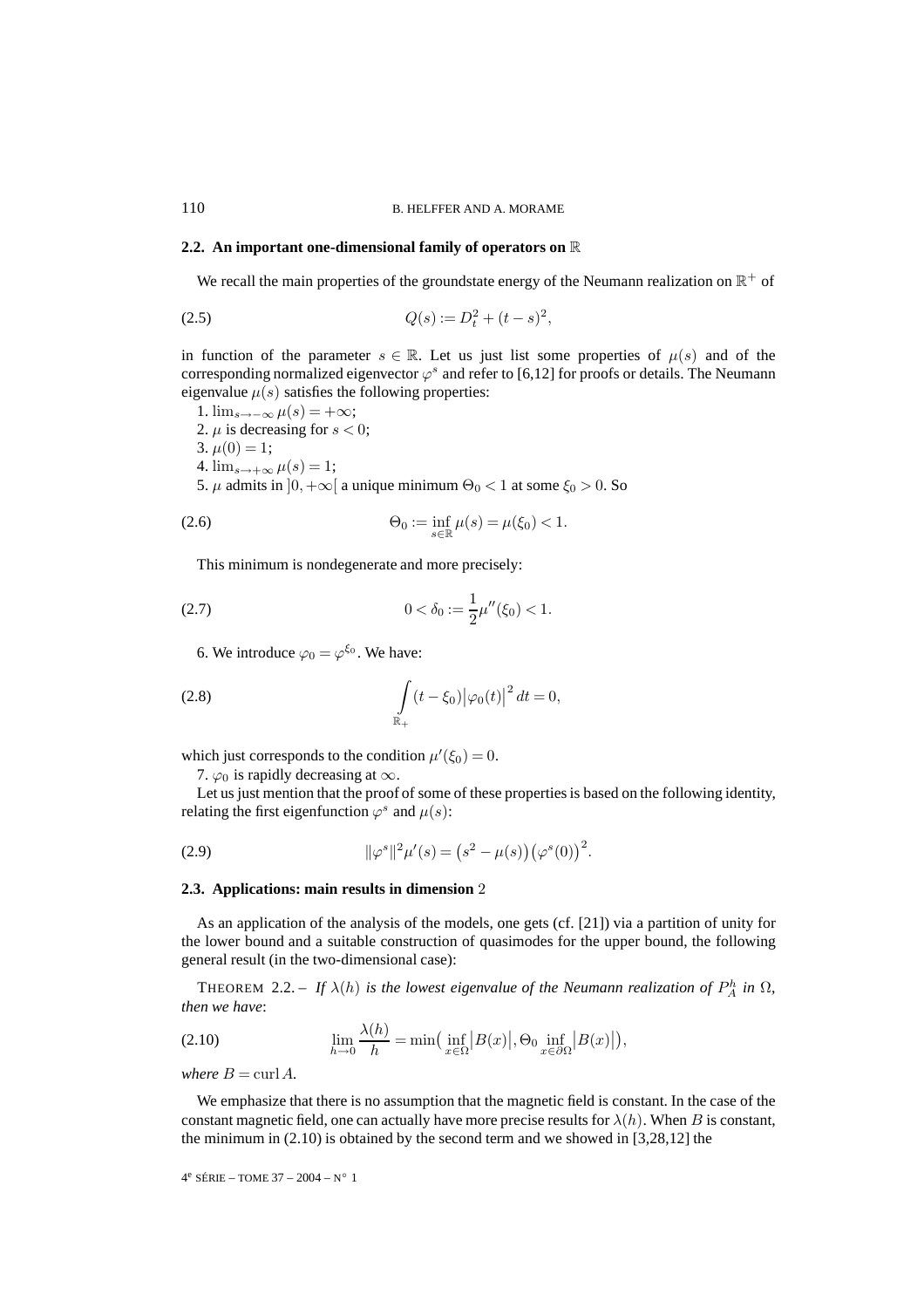THEOREM 2.3. – *If the magnetic field is constant of intensity* b*, then*:

(2.11) 
$$
\lambda(h) = b\Theta_0 h - c_1 b^{1/2} \left( \sup_{x \in \partial \Omega} \kappa(x) \right) h^{3/2} + o(h^{3/2}),
$$

*where*  $c_1$  *is a universal strictly positive universal constant and*  $\kappa(x)$  *is the curvature of*  $\partial\Omega$  *at*  $x \in \partial \Omega$ .

## **2.4. The Montgomery's model and a second important family of operators on** R

We just discuss a model that we shall meet indirectly later and which is interesting. It first appears in [24] but see also [11]. We consider in  $\mathbb{R}^2_{x,y}$ , and for some parameter  $\kappa > 0$  the operator:

(2.12) 
$$
P := h^2 D_x^2 + \left( h D_y - \frac{\kappa}{2} x^2 \right)^2.
$$

The magnetic potential is  $\vec{A} = (0, \frac{\kappa}{2}x^2)$  and we have:

 $\mathrm{curl}\,A = \kappa x.$ 

So the magnetic field vanishes along the line  $\{x = 0\}$ . Let us briefly describe the spectral analysis. After a Fourier transform in the y-variable, we first get:

$$
\hat{P} = h^2 D_x^2 + \left( h\eta - \frac{\kappa}{2} x^2 \right)^2,
$$

and this leads to the analysis of the family, parametrized by  $\eta \in \mathbb{R}$ , of selfadjoint operators on  $L^2(\mathbb{R})$ :

$$
\hat{P}(\eta) = h^2 D_x^2 + \left(h\eta - \frac{\kappa}{2}x^2\right)^2.
$$

Using a simple dilation, we get:

(2.13) 
$$
\inf \mathrm{Sp}(\hat{P}) = \inf_{\eta} \inf \mathrm{Sp}(\hat{P}(\eta)) = h^{4/3} \left| \frac{\kappa}{2} \right|^{2/3} \inf_{\rho} \inf \mathrm{Sp}(D_r^2 + (r^2 - \rho)^2).
$$

Let us recall some properties of the family of operators

(2.14) 
$$
S(\rho) = D_r^2 + (r^2 - \rho)^2,
$$

and of the corresponding ground state  $\psi^{\rho}$ , which were established in [24,11] and [27]. 1. There exists a unique  $\rho = \rho_{\min}$  such that:

(2.15) 
$$
\hat{\nu}_0 := \inf_{\rho} \inf \text{Sp}\left(D_r^2 + (r^2 - \rho)^2\right) = \inf \text{Sp}\left(D_r^2 + (r^2 - \rho_{\min})^2\right).
$$

2.  $\psi^{\rho}$  belongs to  $\mathcal{S}(\mathbb{R})$  and is even.

We shall later use the notation:

$$
\psi_0 = \psi^{\rho_{\min}}.
$$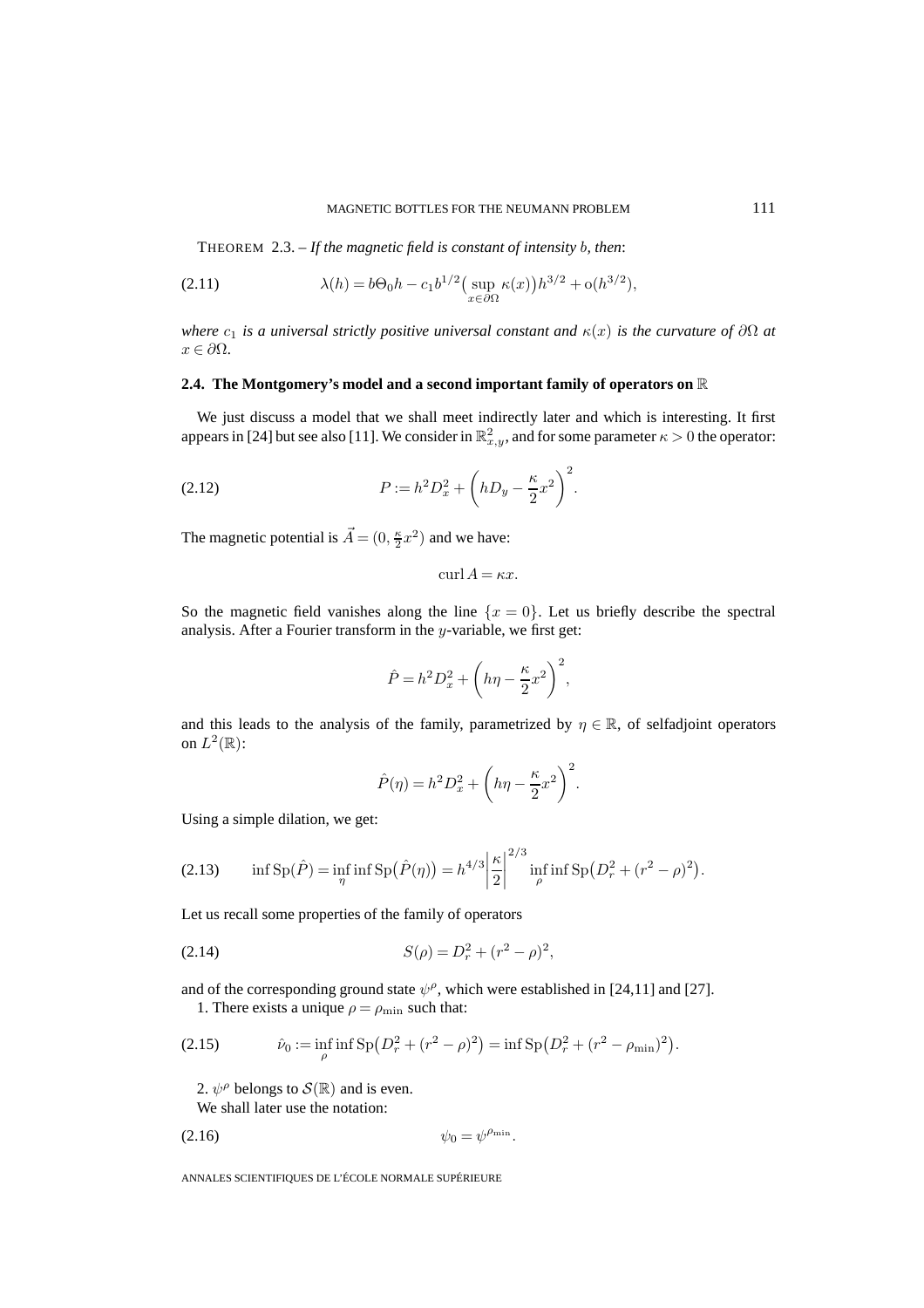## **3.** Constant magnetic field: models in  $\mathbb{R}^3$  and in  $\mathbb{R}^3_+$

As in the case of dimension 2, where the first thing was to understand the model with constant magnetic field in  $\mathbb{R}^2$  and  $\mathbb{R}^2_+$ , we shall discuss the case of  $\mathbb{R}^3$  and  $\mathbb{R}^3_+$ .

## **3.1. Model in** R<sup>3</sup>

We start (after some gauge transformation) of the Schrödinger operator with constant magnetic field in dimension 3.

$$
(3.1) \tPh(\vec{H}) := h2Dx12 + (hDx2 - H3x1)2 + (hDx3 + H2x1 - H1x2)2.
$$

The following lemma has the age of quantum mechanics:

LEMMA 3.1. – *The bottom of the spectrum of the selfadjoint realization of*  $P^h(\vec{H})$  *in*  $\mathbb{R}^3$  *is* 

(3.2) 
$$
\inf \mathrm{Sp}\big(P^{h,N}_{\mathbb{R}^3}(\vec{H})\big)=bh,
$$

*where*

$$
b=|\,H\,|=\sqrt{H_1^2+H_2^2+H_3^2}
$$

*is the intensity of* H*.*

## **3.2. Models in halfspaces**

We refer to [23] and [13] for the proof of the results presented in this subsection. If N is a unit vector in  $\mathbb{R}^3$ , we now consider the Neumann realization in  $\Omega := \{x \in \mathbb{R}^3 \mid x \cdot N > 0\}$ . After a rotation, we can assume in the proofs that  $N = (1, 0, 0)$ , so  $\Omega$  is  $\mathbb{R}^3_+ := \{x_1 > 0\}.$ 

After scaling, we can assume that  $h = 1$  and  $|H| = 1$ .

After some rotation in the  $(x_2, x_3)$  variables, we can assume that the new magnetic field is  $(\beta_1, \beta_2, 0)$  and we are reduced to the problem of analyzing:

$$
P(\beta_1, \beta_2) := D_{x_1}^2 + D_{x_2}^2 + (D_{x_3} + \beta_2 x_1 - \beta_1 x_2)^2,
$$

in  $\{x_1 > 0\}$ , where:

$$
\beta_1^2 + \beta_2^2 = 1.
$$

We introduce:

$$
\beta_2 = \cos \vartheta, \qquad \beta_1 = \sin \vartheta,
$$

and we observe that, if N is the external normal to  $x_1 = 0$ , we have:

$$
\langle \vec{H} | N \rangle = -\sin \vartheta.
$$

By partial Fourier transform, we arrive to:

(3.4) 
$$
L(\vartheta, \tau) = D_{x_1}^2 + D_{x_2}^2 + (\tau + \cos \vartheta x_1 - \sin \vartheta x_2)^2,
$$

in  $x_1 > 0$  and with Neumann condition on  $x_1 = 0$ . The bottom of the spectrum of  $L(\vartheta, \tau)$  is given by:

(3.5) 
$$
\sigma(\vartheta) := \inf \mathrm{Sp}\big(L(\vartheta, D_t)\big) = \inf_{\tau} \big(\inf \mathrm{Sp}\big(L(\vartheta, \tau)\big)\big).
$$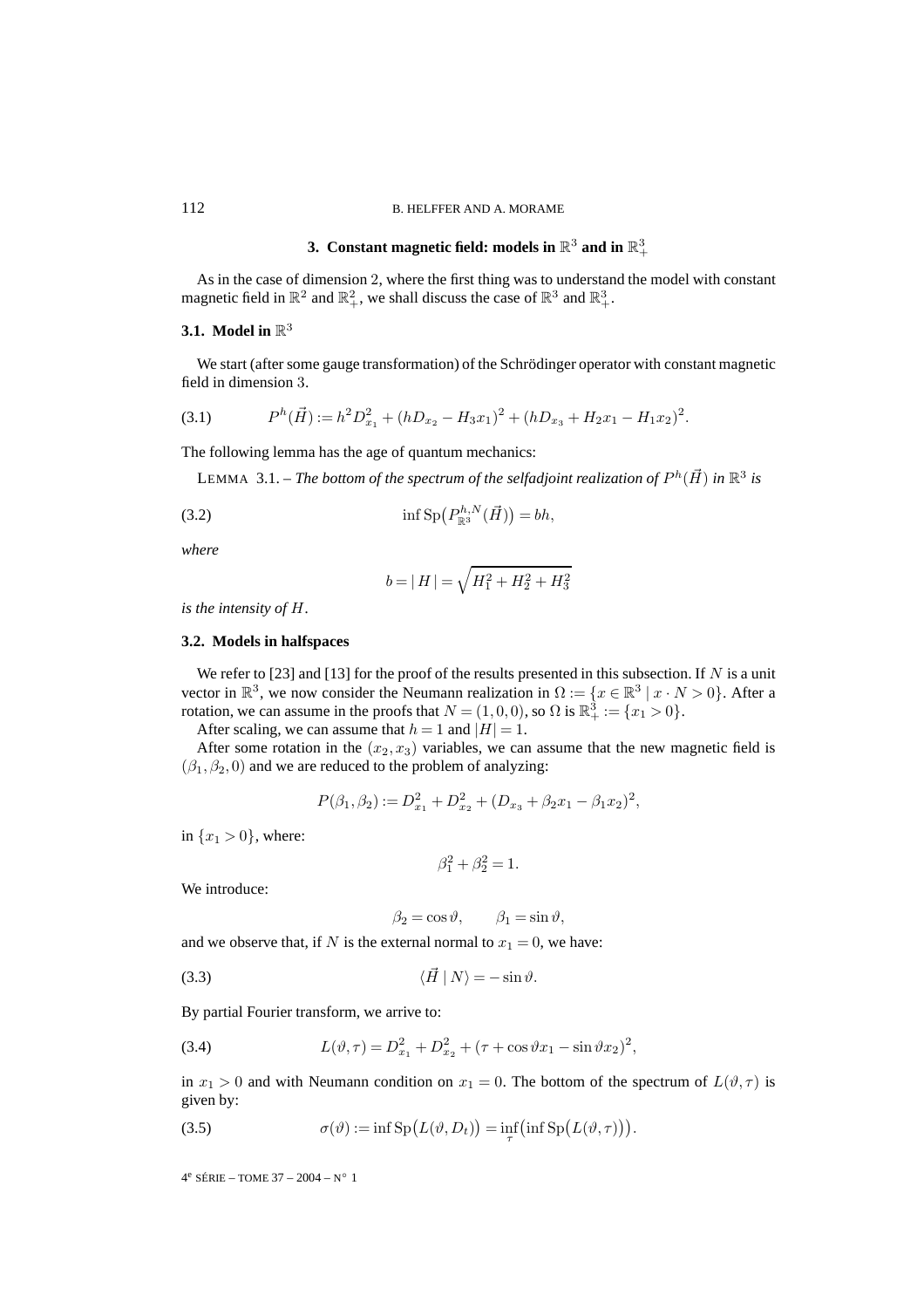PROPOSITION 3.2. – *The bottom of the spectrum of the Neumann realization of*  $P^h(\vec{H})$  *in*  $\Omega := \{x \in \mathbb{R}^3 \mid x \cdot N > 0\}$  *is*:

(3.6) 
$$
\inf \operatorname{Sp} P_{\Omega}^{h,N}(\vec{H}) = \sigma(\vartheta)bh
$$

*where*  $\vartheta \in \left[-\frac{\pi}{2}, \frac{\pi}{2}\right]$  *is defined by* (3.3).

By symmetry considerations, we observe also that:

(3.7) 
$$
\sigma(\vartheta) = \sigma(-\vartheta) = \sigma(\pi - \vartheta).
$$

It is consequently enough to look at the restriction to  $[0, \frac{\pi}{2}]$ .

## **3.3. Properties of**  $\vartheta \mapsto \sigma(\vartheta)$

Let us now list the main properties of the function  $\vartheta \mapsto \sigma(\vartheta)$  on  $[0, \frac{\pi}{2}]$ . Most of them are established in [23] but see also [13].

1.  $\sigma$  is continuous on  $[0, \frac{\pi}{2}]$ .

2.

$$
\sigma(0) = \Theta_0 < 1.
$$

3.

$$
\sigma\left(\frac{\pi}{2}\right) = 1.
$$

4.

(3.10) 
$$
\sigma(\vartheta) \geq \Theta_0(\cos \vartheta)^2 + (\sin \vartheta)^2.
$$

5. If  $\vartheta \in ]0, \frac{\pi}{2}[$ , the spectrum of  $L(\vartheta, \tau)$  is independent of  $\tau$  and its essential spectrum is contained in  $[1,+\infty[$ .

6. For  $\vartheta \in ]0, \frac{\pi}{2}[$ ,  $\sigma(\vartheta)$  is an isolated eigenvalue of  $L(\vartheta, \tau)$ , with multiplicity one.

7. The function  $\sigma$  is strictly increasing on  $[0, \frac{\pi}{2}]$ .

8. The function  $\sigma$  has the following expansion for  $\vartheta$  small:

(3.11) 
$$
\sigma(\vartheta) \sim \Theta_0 + \sum_{n \geqslant 1} \alpha_n |\vartheta|^n,
$$

with  $\alpha_1 = \sqrt{\delta_0} = \sqrt{\mu''(\xi_0)/2} > 0.$ 

A first consequence of this analysis is

**PROPOSITION** 3.3. – When  $b = |H|$  is fixed the bottom of the spectrum of  $P_{\Omega}^{h,N}(\vec{H})$  in  $\Omega := \{x \cdot N > 0\}$  *is minimal when*  $\vartheta = 0$  *that is, according to* (3.3)*, that is when the magnetic field vector satisfies*  $\vec{H} \cdot N = 0$ .

#### **4. First results for general magnetic fields**

In the case of dimension 2, under the assumption that curl  $A := B(x) > 0$ , the basic estimate at the interior was the inequality:

(4.1) 
$$
h \int B(x) |u(x)|^2 dx \leq \int |(h\nabla - iA)u|^2 dx, \quad \forall u \in C_0^{\infty}(\Omega).
$$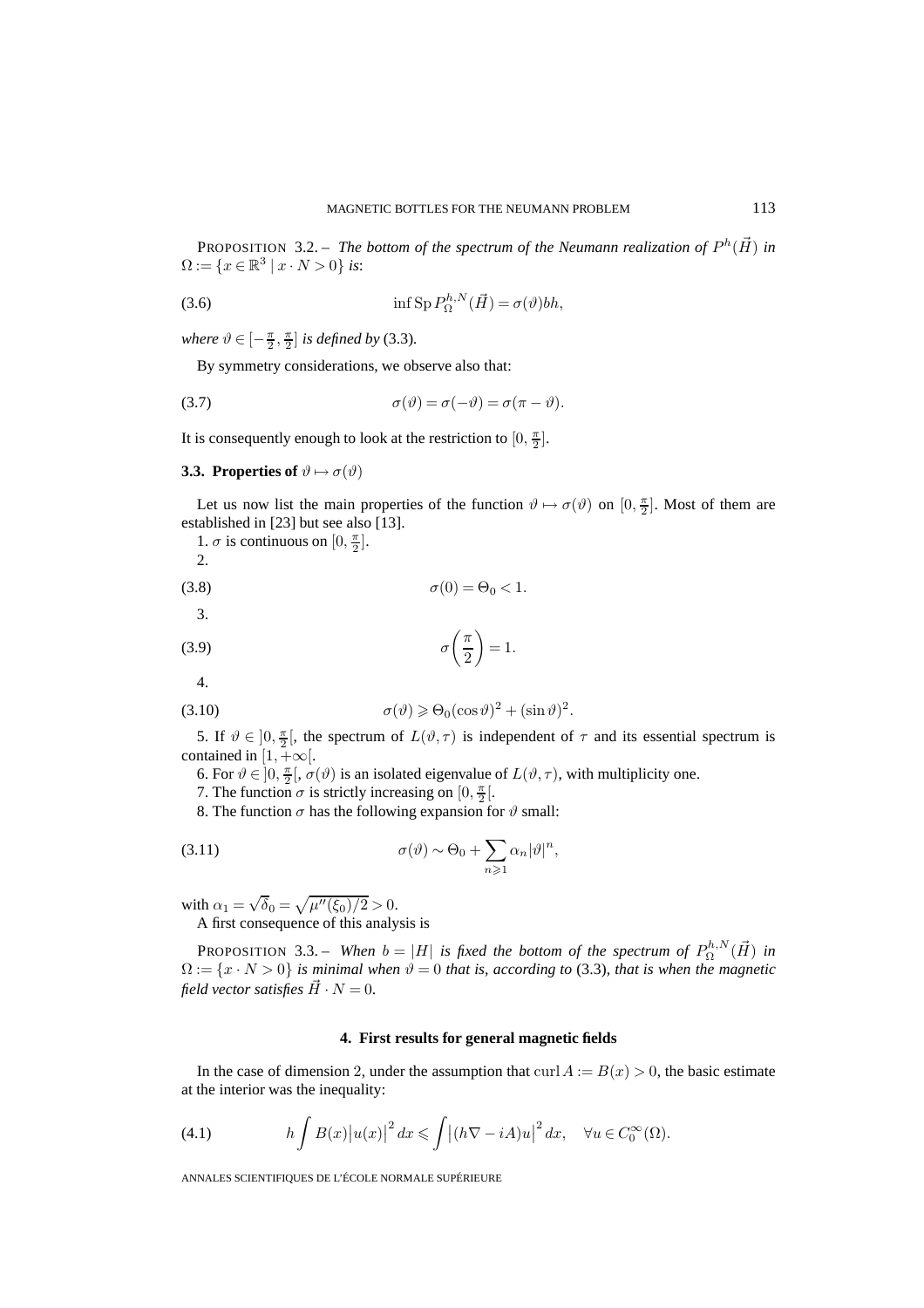This was not enough for understanding the Neumann problem. One should more carefully analyze the case of  $\mathbb{R}^2_+$  and, in the case of the constant magnetic field, one should also analyze more complicate models (like for example the case of the disk). The most spectacular result was:

THEOREM 4.1. – *When the magnetic field is constant, the groundstate of the Neumann realization of*  $P_A^h$  *in an open regular bounded set*  $\Omega \subset \mathbb{R}^2$  *is localized in the neighborhood of the points of the boundary of maximal curvature.*

In the case of dimension 3, estimate (4.1) should be replaced by the weaker estimate established in [11] (Theorem 3.1)

**THEOREM** 4.2. – *There exist* C and  $h_0 > 0$  *such that, for all*  $h \in [0, h_0]$ *, we have:* 

$$
(4.2) \qquad h \int_{\Omega} \left( \left| H(x) \right| - Ch^{1/4} \right) \left| u(x) \right|^2 dx \leq \int_{\Omega} \left| (h\nabla - iA)u \right|^2 dx, \quad \forall u \in C_0^{\infty}(\Omega).
$$

If this result is essentially sufficient for analyzing the Dirichlet problem in  $\Omega$ , it is necessary to implement the analysis given in the first part in order to treat the Neumann problem. Near each point of the boundary  $x$ , we have to use the lower bound obtained for the model with constant magnetic field  $H = H(x)$ . Following for example the proof in [12] and using the same partition of unity, we get:

THEOREM 4.3. –

(4.3) 
$$
h \int_{\Omega} W_h(x) |u(x)|^2 dx \leqslant \int |(h\nabla - iA)u|^2 dx, \quad \forall u \in H^1(\Omega),
$$

*where*

(4.4) 
$$
W_h(x) = \begin{cases} |H(x)| - Ch^{1/4}, & \text{if } d(x, \partial \Omega) \ge 2h^{3/8}, \\ |H(s(x))|\sigma(\vartheta(x)) - Ch^{1/4} & \text{if } d(x, \partial \Omega) \le 2h^{3/8}. \end{cases}
$$

Here we recall that  $\vartheta(x)$  satisfies:

(4.5) 
$$
\big|H(s(x))\big|\cdot\sin\vartheta(x) = -\big\langle H(s(x))\mid N(s(x))\big\rangle,
$$

where  $s(x)$  is, for x near  $\partial\Omega$ , the point in  $\partial\Omega$  such that:

$$
d(x, \partial \Omega) = d(x, s(x)),
$$

and we observe that, due to (3.7),  $\sigma(\vartheta(x))$  is well defined by (4.5).

The first consequence (compare with Theorem 2.2) is:

THEOREM 4.4. –

(4.6) 
$$
\lim_{h \to 0} (\lambda(h)/h) = \min\left(\inf_{x \in \Omega} |H(x)|, \inf_{x \in \partial \Omega} |H(x)| \sigma(\vartheta(x))\right).
$$

The lower bound is a direct consequence of Theorem 4.3 and the proof of the upper bound is sketched in [23]. When  $H(x)$  is constant of intensity b, then the minimum in (4.6) is obtained for the second term and we have:

(4.7) 
$$
\lim_{h \to 0} (\lambda(h)/h) = b\left(\inf_{x \in \partial \Omega} \sigma(\vartheta(x))\right).
$$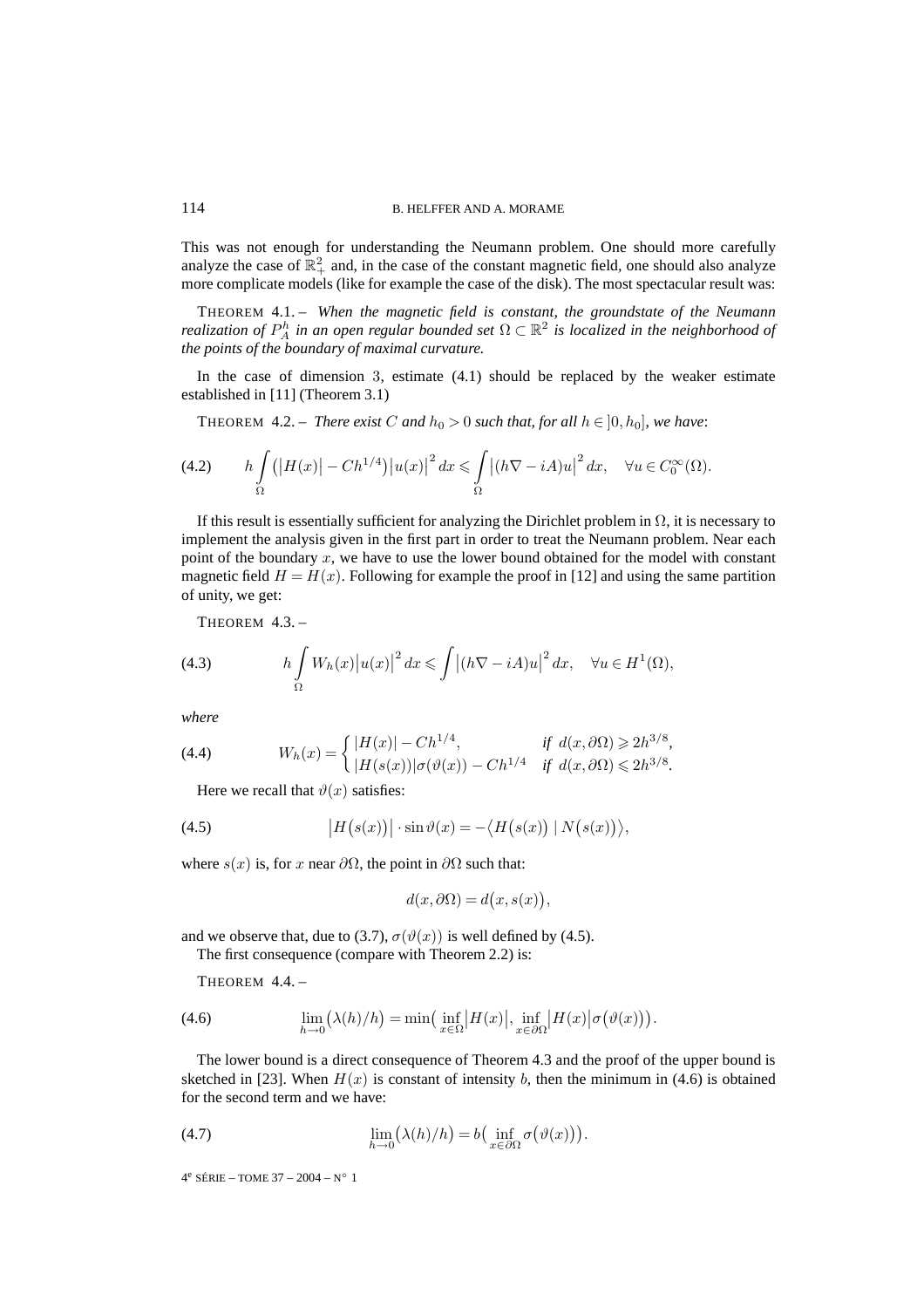In view of (6.3), there exists a point x such that  $\vartheta(x)=0$ . So we get:

(4.8) 
$$
\lim_{h \to 0} (\lambda(h)/h) = \Theta_0 b.
$$

*Remark* 4.5. – As in [12], this leads to localization theorems ([23,13], see also [28]). In particular, if the magnetic field is constant, then the ground state is localized near the points of the boundary where the magnetic field is parallel to the tangent space.

**Application.** An interesting case is the case when H is constant and when  $\Omega$  is the ellipsoid:

$$
a_1x_1^2 + a_2x_2^2 + a_3x_3^2 \le 1.
$$

The set of points where  $\vec{H} = (H_1, H_2, H_3)$  is parallel is obtained by intersecting the boundary of the ellipsoid with the plane:

$$
a_1x_1H_1 + a_2x_2H_2 + a_3x_3H_3 = 0.
$$

More generally, if the surface is strictly convex and if the magnetic field is constant, it is possible to show that the set of points of the boundary where  $H$  is parallel to the tangent space is a  $C^{\infty}$  curve.

We emphasize that Theorem 4.4 does not explain all the situation. In the case with constant magnetic field it would be nice to show the role of some curvature in the localization as in the case of dimension 2. *This is actually our goal to give an answer to this question.*

#### **5. Adapted coordinates**

#### **5.1. Magnetic geometrical invariants**

The standard coordinates on  $\mathbb{R}^3$  will be denoted by  $x = (x_1, x_2, x_3)$  and the standard flat metric by  $g_0$ . We will also use  $\langle .\mid .\rangle$  for  $g_0(.,.)$  or for  $g_0^{\star}(.,.)$ , and  $|X|$  for  $(\langle X|X\rangle)^{1/2}$ , (if X is a vector field or a one-form). The standard volume on  $\mathbb{R}^3$  will be denoted by

$$
\omega_3 = dx^3 = dx_1 \wedge dx_2 \wedge dx_3
$$

and will fix also the orientation of  $\mathbb{R}^3$ .

Let A be a smooth magnetic potential one-form on  $\overline{\Omega}$ :

$$
A = \sum_{j=1}^{3} A_j(x) dx_j, \quad A_j \in C^{\infty}(\overline{\Omega}; \mathbb{R}).
$$

The magnetic field  $B$  is the two-form:

(5.1) 
$$
B = dA = \sum_{1 \leq i < j \leq 3} B_{ij}(x) \, dx_i \wedge dx_j, \quad B_{ij}(x) = \frac{\partial A_j}{\partial x_i}(x) - \frac{\partial A_i}{\partial x_j}(x).
$$

If needed  $B_{ij}(x)$  is extended as an antisymmetric matrix  $B_x$ . The intensity of the magnetic field is the non-negative function

(5.2) 
$$
|B|(x) = \sup\{|B_x(X,Y)|; X,Y \in T_x\overline{\Omega}, |X| = |Y| = 1\}, \quad \forall x \in \overline{\Omega}.
$$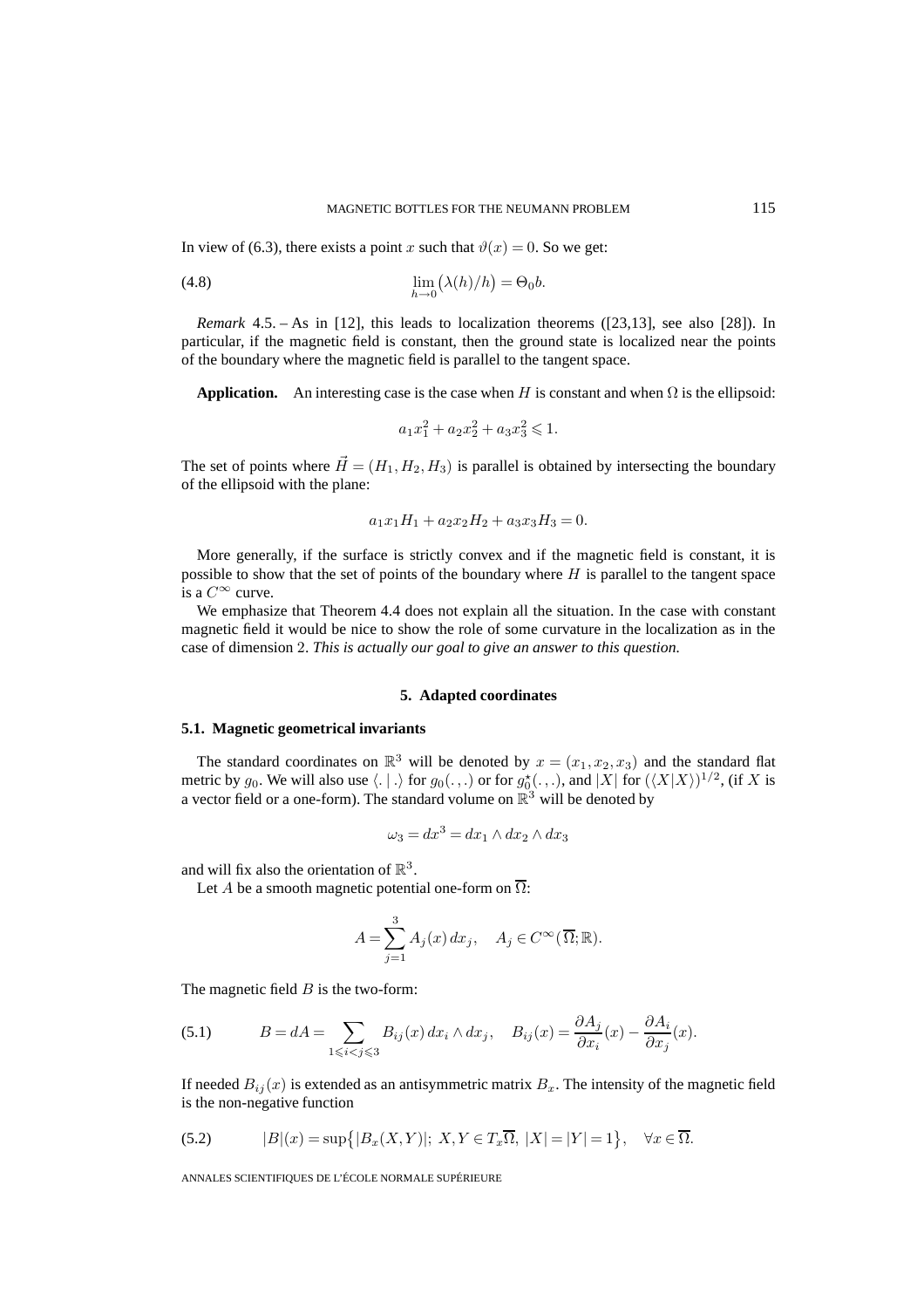One associates to the magnetic field B, a vector field  $\vec{H} := H(B) \in T\overline{\Omega}$  by

(5.3) 
$$
B_x(X,Y) = \omega_3(X,Y,H_x(B)), \quad \forall X,Y \in T_x\overline{\Omega}.
$$

In the initial coordinates, we have:

(5.4) 
$$
H(B) = \sum_{j=1}^{3} b_j(x) \frac{\partial}{\partial x_j}, \text{ with } b_1 = B_{23}, b_2 = B_{31} \text{ and } b_3 = B_{12}.
$$

Then the magnetic intensity satisfies:

$$
(5.5) \t\t |B| = |H(B)|.
$$

We associate to the magnetic potential A the sesquilinear form on  $H^1(\Omega)$ :

(5.6) 
$$
u \mapsto q_A^h(u) = \int_{\Omega} |\sqrt{-1} h \, du + uA|^2 \, dx^3.
$$

Here  $h \in ]0,+\infty[$  is a parameter. The associated differential operator is the magnetic Laplacian which is given in the standard coordinates by

(5.7) 
$$
P_A^h = (hD - A)^2 = \sum_{j=1}^3 (hD_{x_j} - A_j(x))^2.
$$

## **5.2. Local coordinates**

If  $y = (y_1, y_2, y_3)$  are new local coordinates, that is, if  $\mathcal{V}_{x_0}$  is a neighborhood of some point  $x_0 \in \Omega$  and if  $x \mapsto y = \Phi(x)$  is a diffeomorphism of  $\mathcal{V}_{x_0}$  onto  $\mathcal{O} \subset \mathbb{R}^3$ , then in the new basis  $\left(\frac{\partial}{\partial y_1}, \frac{\partial}{\partial y_2}, \frac{\partial}{\partial y_3}\right)$  of  $TV_{x_0}$ , the standard metric  $g_0$  and the volume  $\omega_3$  become

(5.8) 
$$
g_0 = \sum_{1 \leqslant i,j \leqslant 3} g_{ij} dy_i \otimes dy_j,
$$

and

(5.9) 
$$
\omega_3 = |g|^{1/2} dy_1 \wedge dy_2 \wedge dy_3,
$$

with

$$
g_{ij} = \left\langle \frac{\partial x}{\partial y_i} \middle| \frac{\partial x}{\partial y_j} \right\rangle, \qquad \langle X | Y \rangle = \sum_{1 \leq i, j \leq 3} g_{ij} \widetilde{X}_i \widetilde{Y}_j, \qquad |g| = \det(g_{ij}),
$$

where

$$
X = \sum_{j} \widetilde{X}_{j} \frac{\partial}{\partial y_{j}} \quad \text{and} \quad Y = \sum_{j} \widetilde{Y}_{j} \frac{\partial}{\partial y_{j}}.
$$

The magnetic potential is given in the new coordinates by

(5.10) 
$$
A = \sum_{j=1}^{3} \widetilde{A}_j \, dy_j \quad \text{with } \widetilde{A}_j = \sum_{k=1}^{3} A_k \frac{\partial x_k}{\partial y_j}.
$$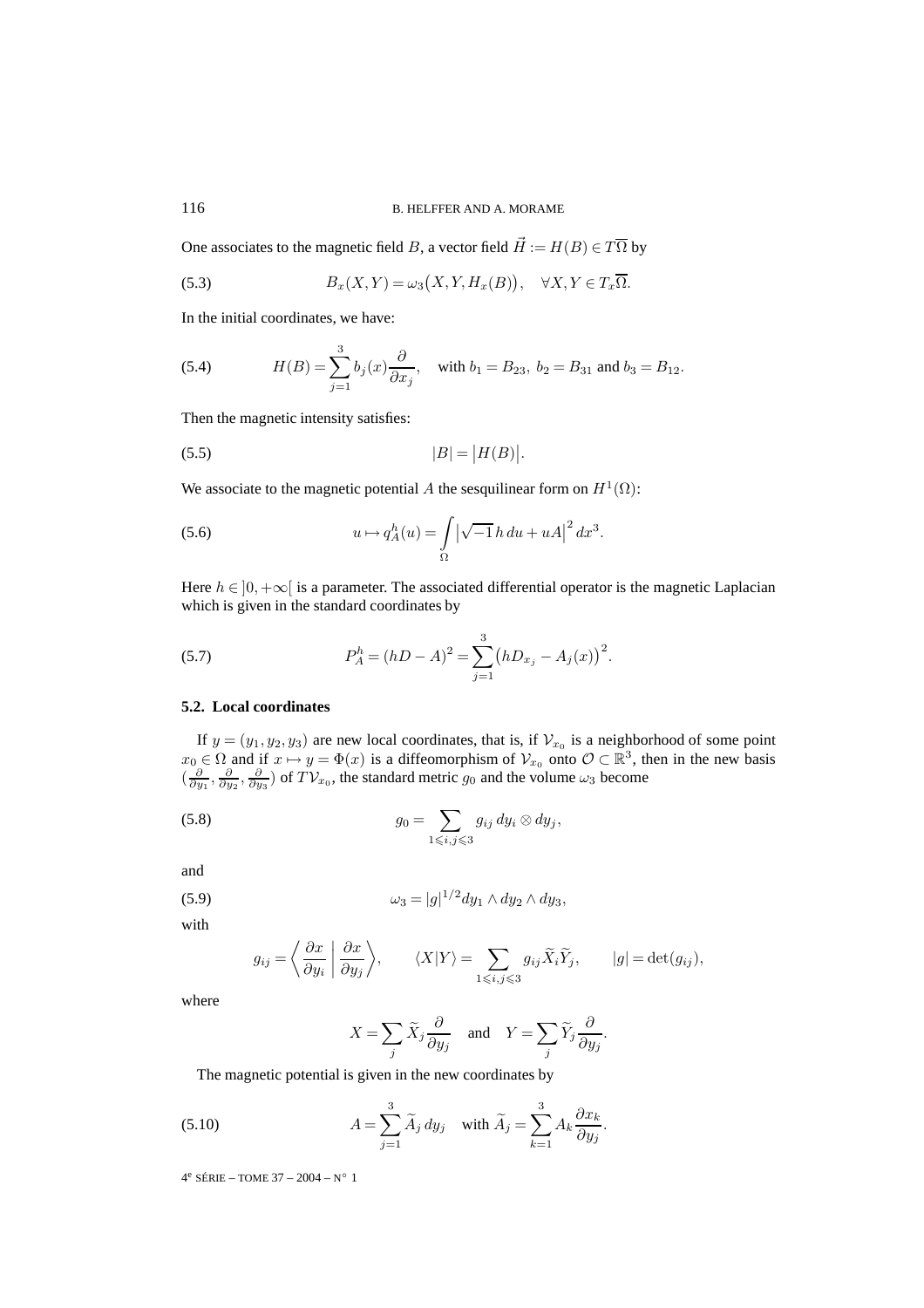The magnetic field is also given by

(5.11) 
$$
B = \sum_{1 \leq i < j \leq 3} \widetilde{B}_{ij} \, dy_i \wedge dy_j \quad \text{with } \widetilde{B}_{ij} = \frac{\partial A_j}{\partial y_i} - \frac{\partial A_i}{\partial y_j}.
$$

So the vector magnetic field becomes

(5.12) 
$$
H(B) = \sum_{j=1}^{3} \tilde{b}_j \frac{\partial}{\partial y_j},
$$

with

(5.13) 
$$
\tilde{b}_1 = |g|^{-1/2} \tilde{B}_{23}, \qquad \tilde{b}_2 = |g|^{-1/2} \tilde{B}_{31}, \qquad \tilde{b}_3 = |g|^{-1/2} \tilde{B}_{12},
$$

 $1/2$ 

and the intensity of the magnetic field becomes:

(5.14) 
$$
|B| = \left(\sum_{i,j} g_{ij} \tilde{b}_i \tilde{b}_j\right)^{1/2}.
$$

The sesquilinear form takes the following form, for u supported in  $\mathcal{V}_{x_0}$ ,

(5.15) 
$$
q_A^h(u) = \int_{\mathcal{V}_{x_0}} |g|^{1/2} \sum_{1 \le i,j \le 3} g^{ij} [hD_{y_i}u - \tilde{A}_i u] \times \overline{[hD_{y_j}u - \tilde{A}_j u]} dy^3,
$$

and the associated differential operator is

(5.16) 
$$
P_A^h = |g|^{-1/2} \sum_{1 \leq i,j \leq 3} (hD_{y_j} - \tilde{A}_j) \cdot |g|^{1/2} g^{ij} (hD_{y_i} - \tilde{A}_i).
$$

Here  $g^{ij}$  is the inverse matrix of the matrix  $g_{ij}$ .

#### **5.3. Adapted local coordinates near the boundary**

Let  $\phi(x)=(y_1, y_2)$  be local coordinates on the boundary and G the induced metric by  $g_0$ on  $\partial\Omega$  in these coordinates. Then for  $\varepsilon > 0$  small enough (and modifying a little  $\mathcal{V}_{x_0}$  if necessary), we can define local coordinates on  $\mathcal{V}_{x_0}$ ,

$$
\Phi: \mathcal{V}_{x_0} \to \mathcal{S} \times ]0, \varepsilon[, \quad \Phi(x) = (y_1, y_2, y_3),
$$

where S is an open set in  $\mathbb{R}^2$ , such that

(5.17) 
$$
y_3(x) = \text{dist}(x, \phi^{-1}(y_1, y_2)) = \text{dist}(x, \partial \Omega);
$$

so

(5.18) 
$$
x = \phi^{-1}(y_1, y_2) + y_3 N(\phi^{-1}(y_1, y_2)), \quad \forall x \in \mathcal{V}_{x_0},
$$

where  $N(x)$  is the interior unit normal to  $\partial\Omega$  at the point  $x \in \partial\Omega$ .

Then we get by simple computation the form of the standard flat metric  $g_0$  in these new coordinates,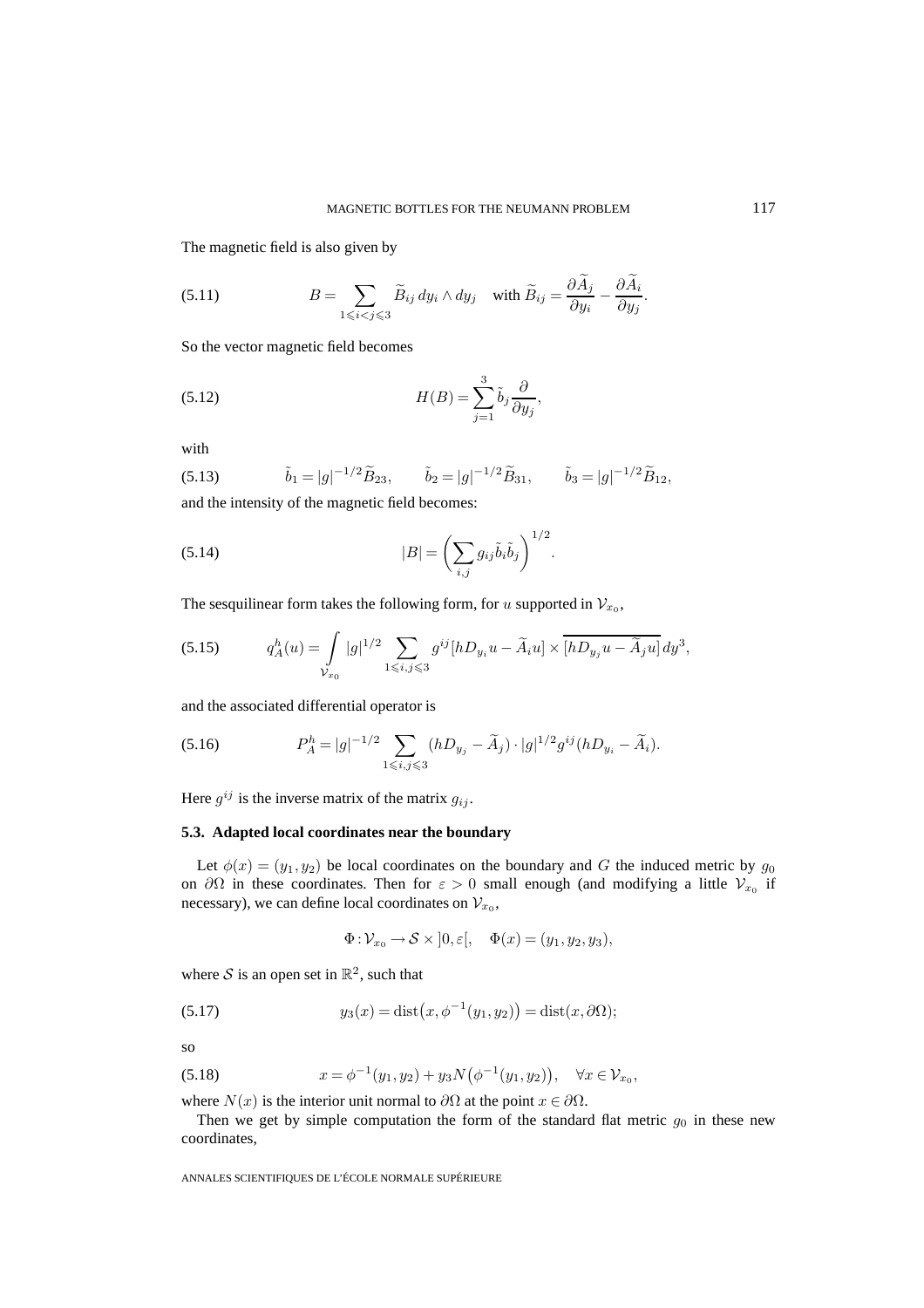$$
g_0 = \sum_{1 \le i,j \le 3} g_{ij} dy_i \otimes dy_j
$$
  
=  $dy_3 \otimes dy_3 + G + 2y_3 \sum_{1 \le i,j \le 2} \left\langle \frac{\partial N}{\partial y_i} \middle| \frac{\partial x}{\partial y_j} \right\rangle dy_i \otimes dy_j$   
(5.19) 
$$
+ y_3^2 \sum_{1 \le i,j \le 2} \left\langle \frac{\partial N}{\partial y_i} \middle| \frac{\partial N}{\partial y_j} \right\rangle dy_i \otimes dy_j.
$$

In this case we have, using (5.10) and (5.18),

$$
\widetilde{A}_3 = \sum_{j=1}^3 A_j N_j.
$$

*Remark* 5.1. – In the following, we choose a finite family of open sets  $V_{x_i}$  ( $x_j \in \partial \Omega$ ) covering a tubular neighborhood of  $\partial\Omega$ . When we speak later of local coordinates, we mean that we take some element belonging to this family.

#### **6. Rough upper bounds**

To prove our results, we need some rough preliminary estimates (with some control of the remainder) of the ground state energy.

PROPOSITION 6.1. – *Let*  $\Omega$  *be a bounded open set of*  $\mathbb{R}^3$  *with smooth boundary*  $\partial \Omega$ *. Let*  $P_{A,\Omega}^{h,N}$  be the Neumann operator on  $L^2(\Omega)$  associated to the Schrödinger operator with constant *magnetic field*  $(hD - A)^2$  *and let us assume that the vector magnetic field*  $H = \text{curl}(A)$  *is constant of intensity* b*.*

*If*  $\lambda(h)$  = inf  $Sp(P_{A,\Omega}^{h,N})$  is the first eigenvalue of  $P_{A,\Omega}^{h,N}$ , then there exists a constant  $C_0$  such *that*

(6.1) 
$$
\lambda(h) \leqslant b\Theta_0 h + C_0 h^{4/3}.
$$

*Remark* 6.2. – It is not necessary to assume that the magnetic field is constant as the proof of this proposition will show. If one choose a point  $x_0$  such that  $H(x_0)$  is tangent to  $\partial\Omega$ , one can get the same result with  $b = |H(x_0)|$ . One can then optimize by choosing a point of this kind such that  $|H(x_0)|$  is minimal. If  $\Gamma_H$  is the set introduced in (1.4) we will prove:

(6.2) 
$$
\lambda(h) \leq \Theta_0 \inf_{x \in \Gamma_H} |H(x)| h + C_0 h^{4/3}.
$$

This kind of estimate, with a more explicit, but not optimal  $C_0$ , appears already in the appendix of [23].

*Proof of Proposition 6.1.* – As the flux of the magnetic field through the boundary is zero,

(6.3) 
$$
\int_{\partial\Omega} \langle \mathrm{curl}(A(x)) | N(x) \rangle ds = \int_{\Omega} \mathrm{div} \, \mathrm{curl}(A) dx = 0,
$$

if N is the interior normal unit of  $\partial\Omega$ , there exists  $x_0 \in \partial\Omega$  such that the vector magnetic field is tangent to  $\partial\Omega$  at  $x_0$ :

$$
\langle \mathrm{curl}(A(x_0)) | N(x_0) \rangle = 0.
$$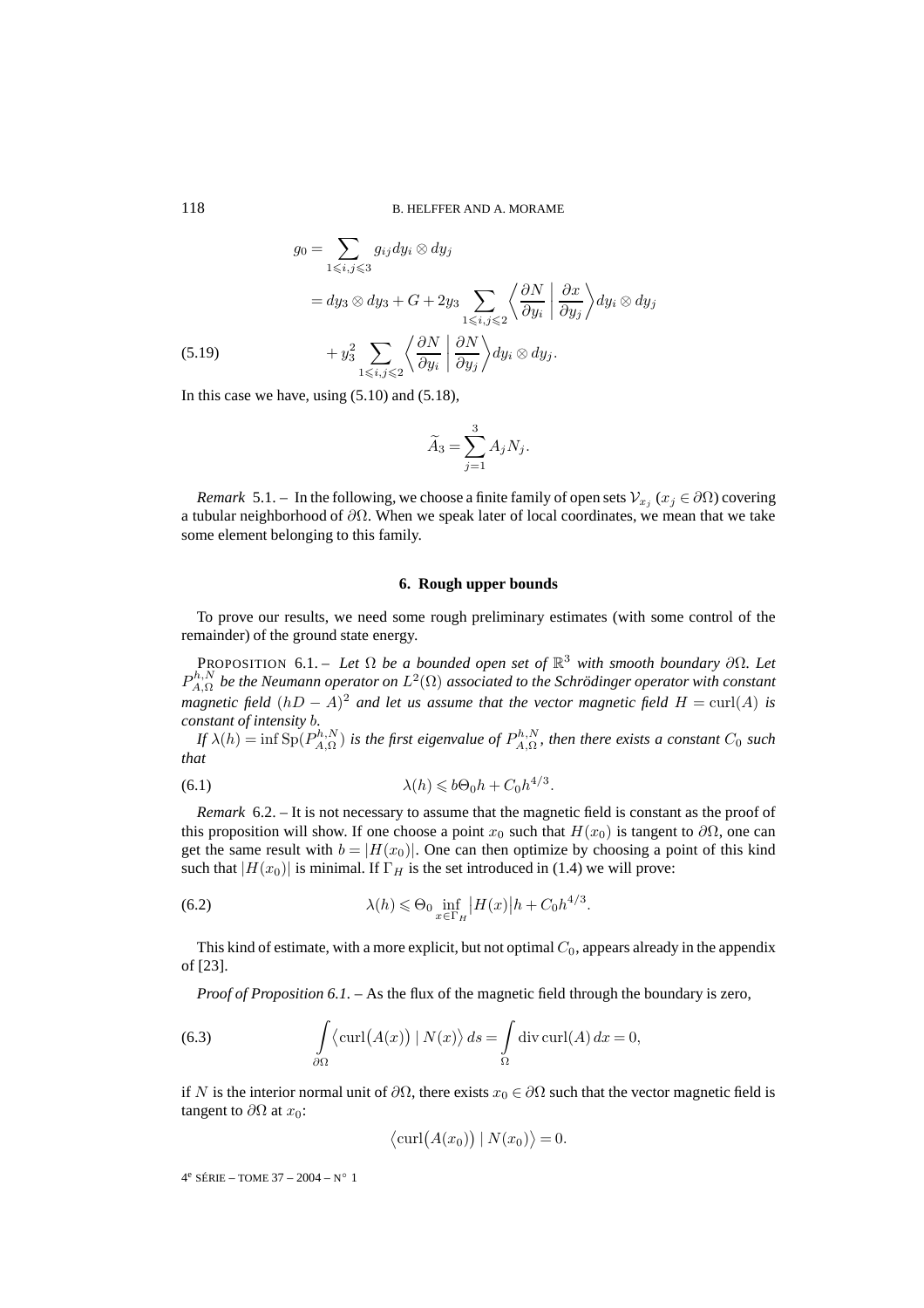We take local coordinates  $(y_1, y_2)$  in a neighbourhood of  $W_0$  of  $x_0$  in  $\partial\Omega$  such that the metric is  $\delta_{ij}$  at  $x_0$  and  $\frac{\partial}{\partial y_1}$  is parallel to the vector magnetic field.

We consider the adapted coordinates  $y = (y_1, y_2, y_3)$ , with  $y_3(x) = d(x, \partial \Omega)$ , and then  $g_{ij}(x_0) = \delta_{ij}$ . If A is the magnetic potential in the new coordinates,  $A \cdot dx = A \cdot dy$ , then

(6.4)  
\n
$$
\frac{\partial \tilde{A}_3}{\partial y_2}(x_0) - \frac{\partial \tilde{A}_2}{\partial y_3}(x_0) = b,
$$
\n
$$
\frac{\partial \tilde{A}_1}{\partial y_3}(x_0) - \frac{\partial \tilde{A}_3}{\partial y_1}(x_0) = 0,
$$
\n
$$
\frac{\partial \tilde{A}_2}{\partial y_1}(x_0) - \frac{\partial \tilde{A}_1}{\partial y_2}(x_0) = 0.
$$

We can find a gauge transform  $\exp i\frac{\varphi}{h}$ , with  $\varphi$  real, such that, in (8.27),

$$
\widetilde{A}_1(x_0) = 0, \qquad \widetilde{A}_2(x_0) = 0, \qquad \widetilde{A}_3 = 0.
$$

We first estimate the error occuring when eliminating the terms vanishing to order 3.

If  $u \in H^1(\Omega)$  is such that

(6.5) 
$$
\text{supp}(u) \subset \left\{x; \ |x - x_0| \leqslant h^{\delta}\right\}
$$

with  $\delta > 0$ , and if h is small enough, then, for some  $C > 0$ ,

(6.6) 
$$
q_A^h(e^{i\frac{\varphi}{h}}u) \leq (1+h^{\delta}C)q_{A^0}^h(u) + C\big[h^{3\delta}(q_{A^0}^h(u))\big]^{1/2} \cdot \|u\| + h^{6\delta}\|u\|^2\big],
$$

where

$$
A_1^0 = R_1(y)
$$
,  $A_2^0 = -by_3 + R_2(y)$ ,  $A_3^0 = 0$ ,

the  $R_i(y)$  are polynomial functions, homogeneous of order two,

$$
R_j(y) = \sum_{|\alpha|=2} a_{j,\alpha} y^{\alpha},
$$

and

(6.7) 
$$
q_{A^0}^h(u) = \int\limits_{|y| \leq C h^{\delta}, y_3 > 0} |(hD_y u - A^0(y)u|^2 dy.
$$

We take the function  $u$  in the form

$$
u(y_1, y_2, y_3) := e^{-ib^{1/2}y_2\xi_0/h^{1/2}}v(y)
$$

with

$$
(6.8) \t v(y_1, y_2, y_3) = h^{-\frac{1}{4} - \delta} \varphi_0(b^{1/2} h^{-1/2} y_3) \chi(4h^{-\delta} y_3) \chi\big(4h^{-\delta} (y_1^2 + y_2^2)^{1/2}\big).
$$

Here  $\chi$  is a cut off function equal to one on  $[-\frac{1}{2},\frac{1}{2}]$  and supported in  $[-1,1]$ ,  $\varphi_0$  is introduced in Section 2.2 and  $\delta \in ]0, \frac{1}{2} [$ .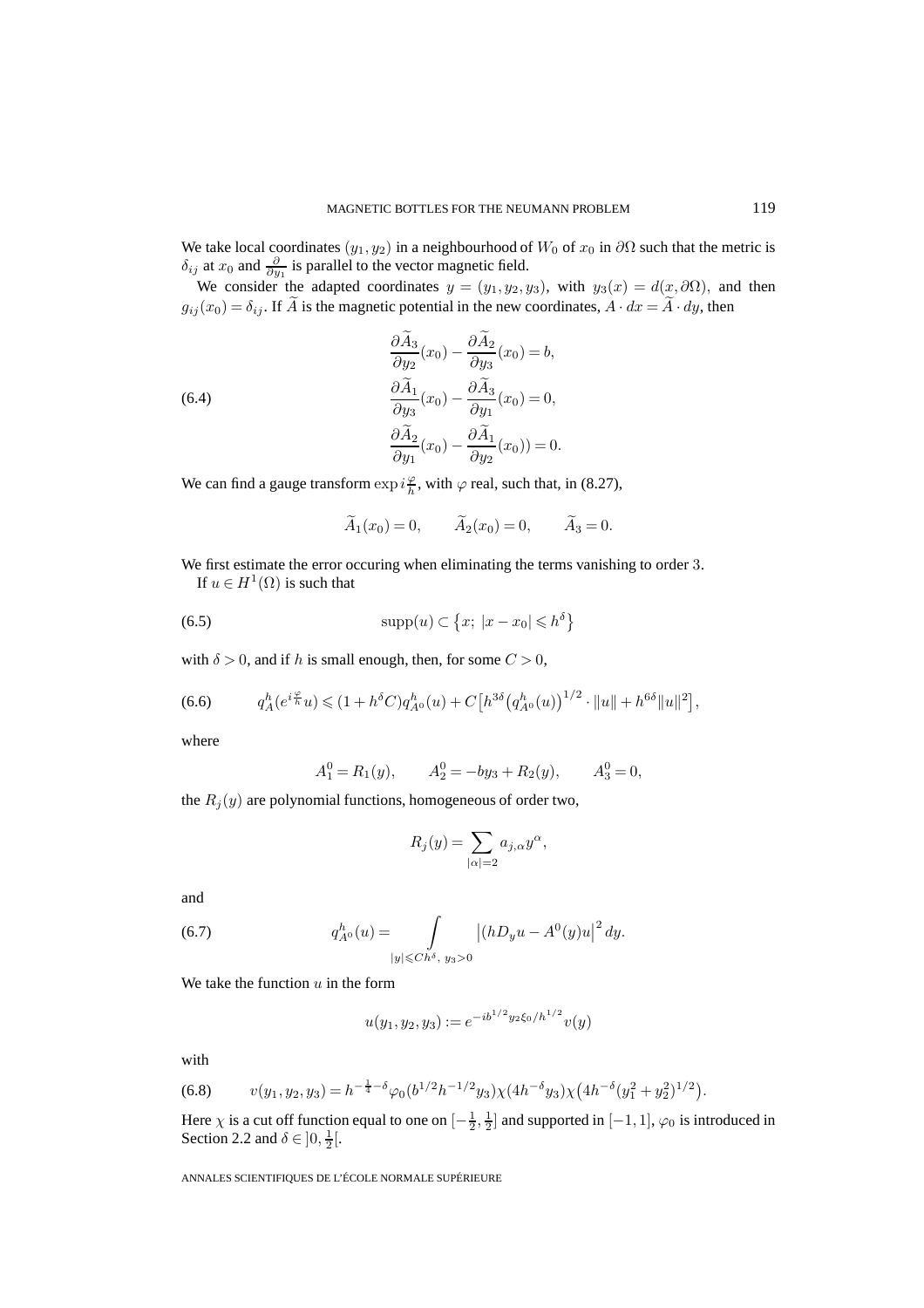Observing that:

$$
\int_{\mathbb{R}_+} \left( \left| D_t \varphi_0(t) \right|^2 + \left| (t - \xi_0) \varphi_0(t) \right|^2 \right) dt = \Theta_0 \int_{\mathbb{R}_+} \left| \varphi_0(t) \right|^2 dt,
$$

and that  $t \mapsto \varphi_0(t)$  is an exponentially decreasing function at infinity, we get when  $\delta = \frac{1}{3}$ ,

(6.9) 
$$
q_{\hat{A}^0}^h(u) \leq (b\Theta_0 h + Ch^{4/3}) \|u\|^2,
$$

where

$$
\hat{A}_1^0 = 0
$$
,  $\hat{A}_2^0 = -by_3$ ,  $\hat{A}_3^0 = 0$ .

We then have to compare  $q_{\hat{A}^0}^h(u)$  and  $q_{A^0}^h(u)$ . The first try could be to use:

$$
(6.10) \tq_{A^0}^h(e^{i\frac{\varphi}{h}}u) \leq (1+h^{\delta}C)q_{\hat{A}^0}^h(u) + C\big[h^{2\delta} \big(q_{\hat{A}^0}^h(u)\big)^{1/2} \cdot \|u\| + h^{4\delta} \|u\|^2\big].
$$

This leads to error terms of size  $h^{1+\delta}$ ,  $h^{\frac{1}{2}+2\delta}$ ,  $h^{4\delta}$  and  $h^{2-2\delta}$ . But this leads only, using (6.9) and (6.10) with  $\delta = \frac{1}{3}$ , to (6.1) with  $\mathcal{O}(h^{7/6})$  instead of  $\mathcal{O}(h^{4/3})$  as expected.

In order to get effectively (6.1), we need to use (2.8). We have indeed to analyze more carefully the term which was bounded from above in (6.10) by  $h^{2\delta}(q_{\hat{A}^0}^h(u))^{1/2} \cdot ||u||$ .

The terms which were estimated by  $h^{\frac{1}{2}+2\delta}$  are of the form

$$
h^{-\frac{1}{2}-2\delta} \int y_j y_k \left(\xi_0 - \frac{b^{1/2} y_3}{h^{1/2}}\right) \varphi_0^2 (b^{1/2} h^{-1/2} y_3) \chi^2 \left(4h^{-\delta} (y_1^2 + y_2^2)^{1/2}\right) dy,
$$

with j and  $k$  equal to 1 or 2. But they actually vanish due to (2.8).

The other terms have actually better upper bounds. For example:

$$
h^{-\frac{1}{2}-2\delta} \int y_2 y_3 \left(\xi_0 - \frac{b^{1/2} y_3}{h^{1/2}}\right) \varphi_0^2 (b^{1/2} h^{-1/2} y_3) \chi (4h^{-\delta} y_3) \chi^2 \left(4h^{-\delta} (y_1^2 + y_2^2)^{1/2}\right) dy,
$$

can be estimated by  $\mathcal{O}(h^{1+\delta})$ . This achieves the proof of Proposition 6.1.  $\Box$ 

This suggests strongly that the next term in the expansion of  $\lambda(h)$  is  $\mathcal{O}(h^{4/3})$ , but to go further we need to analyze the model more carefully in the neighborhood of the points of the boundary where  $\langle H(x) | N(x) \rangle$  vanishes. For this we need to enter more deeply into the geometry of the boundary in connection with the magnetic vector field, and this will be done in Section 8.

#### **7. Rough lower bounds**

We assume that the magnetic field is constant. Let  $u^h$  be an eigenfunction associated to the eigenvalue  $\lambda(h) = \inf \text{Sp}(P_{A,\Omega}^{h,N}).$ 

#### **7.1. A priori estimates**

As proved in [12], we have, without the assumption (1.5), the following behavior of  $u<sup>h</sup>$ .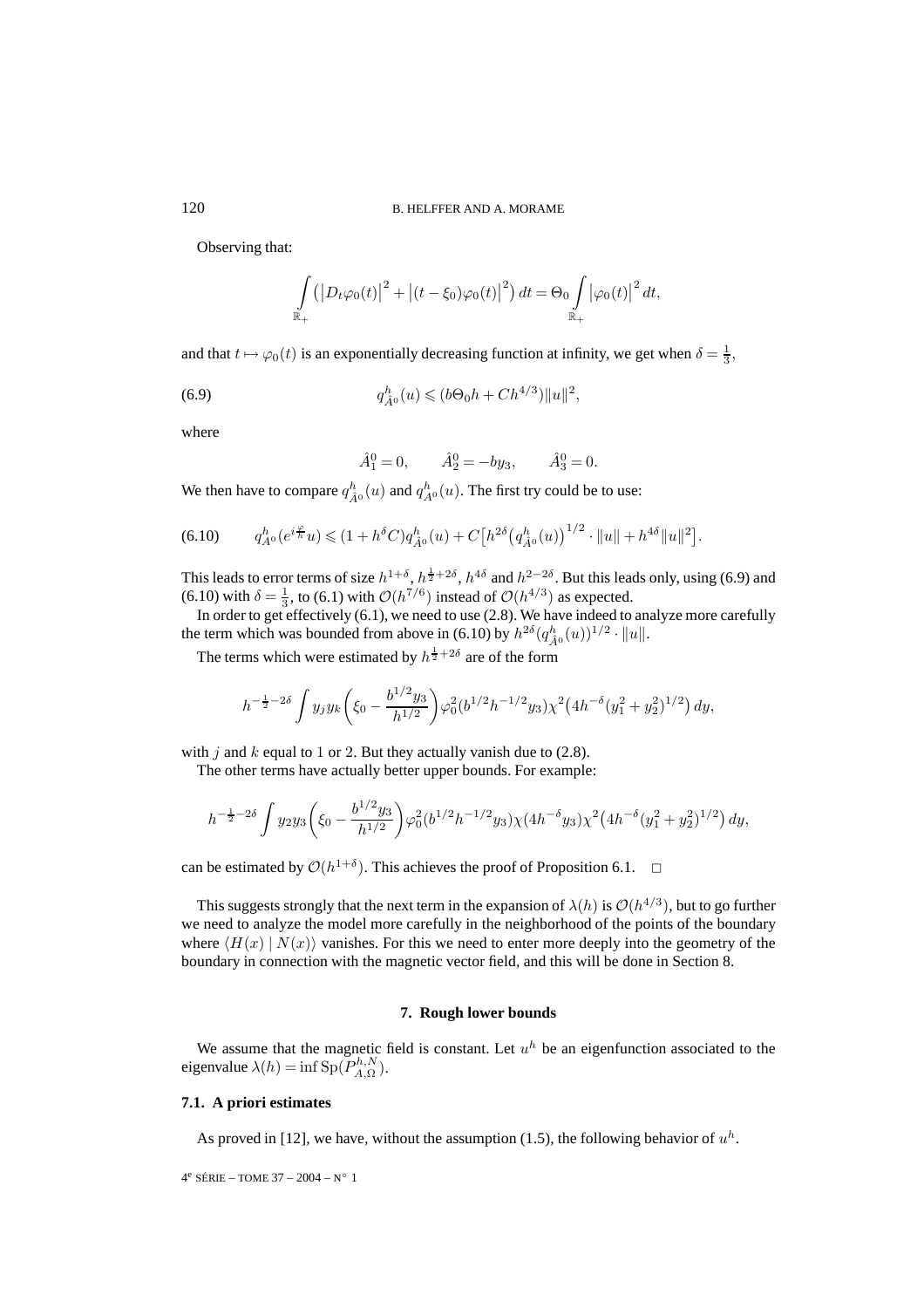PROPOSITION 7.1. – *If*  $t = t(x) = d(x, \partial\Omega)$ *, then, for any*  $k \in \mathbb{N}$ *, there exists a constant*  $C_k$ *depending only on* k*, such that*

(7.1) 
$$
||t^{k/2}u^h|| \leq C_k h^{k/4}||u^h||
$$

*and*

(7.2) 
$$
\|t^{k/2}(hD-A)u^h\| \leq C_k h^{(k+2)/4} \|u^h\|.
$$

*Proof.* – Proposition 6.1 and the fact that  $\Theta_0 < 1$  give the existence of constants  $h_0 > 0$  and  $C_0 > 1$  such that

(7.3) 
$$
C_0^{-1}bh \leqslant bh - \lambda(h) \leqslant C_0bh, \quad \forall h \in ]0, h_0].
$$

Of course this is a very rough estimate.

Let us remark that (7.1) and (7.2) are valid when  $k = 0$ . As for the 2-dimensional case in [11], we proceed by recursion.

By changing t away from the boundary, we can assume that  $x \mapsto t(x) = d(x, \partial \Omega)$  is extended as a  $C^1(\overline{\Omega})$  function. By choosing suitable coordinates and after a gauge transform, we can assume that

$$
A_1(x) = 0,
$$
  $A_2(x) = -\frac{b}{2}x_3,$   $A_3(x) = \frac{b}{2}x_2.$ 

As  $t/\partial\Omega=0$ , we have by integrating by parts and for  $k > 0$ ,

$$
i\hbar b \int_{\Omega} t^{k} |u^{h}|^{2} dx = \int_{\Omega} t^{k} [(hD_{2} - A_{2}), (hD_{3} - A_{3})] u^{h} \cdot \bar{u}^{h} dx
$$
  
\n
$$
= \int_{\Omega} t^{k} \{ (hD_{3} - A_{3}) u^{h} \overline{(hD_{2} - A_{2}) u^{h}} - (hD_{2} - A_{2}) u^{h} \overline{(hD_{3} - A_{3}) u^{h}} \} dx
$$
  
\n(7.4)  
\n
$$
+ ihk \int_{\Omega} t^{k-1} \left\{ \frac{\partial t}{\partial x_{2}} (hD_{3} - A_{3}) u^{h} - \frac{\partial t}{\partial x_{3}} (hD_{2} - A_{2}) u^{h} \right\} \bar{u}^{h} dx
$$

and

$$
(7.5)\int_{\Omega} t^k |(hD-A)u^h|^2 dx = \int_{\Omega} {\{\lambda(h)t^k |u^h|^2 - ihkt^{k-1}((\nabla_x t) \cdot (hD-A)u^h)\bar{u}^h\} dx}.
$$

If  $k = 1$  we get from (7.4)

(7.6) 
$$
hb \int_{\Omega} t|u^h|^2 dx \leqslant \int_{\Omega} t|(hD-A)u^h|^2 dx + Ch||(hD-A)u^h|| \cdot ||u^h||,
$$

and then, we use (7.5) to get

(7.7) 
$$
hb\int_{\Omega}t|u^h|^2 dx \leq \lambda(h)\int_{\Omega}t|u^h|^2 dx + Ch||(hD-A)u^h||\cdot||u^h||.
$$

So

(7.8) 
$$
(hb - \lambda(h)) \int_{\Omega} t|u^{h}|^{2} dx \leq C h \sqrt{\lambda(h)} \|u^{h}\|^{2}.
$$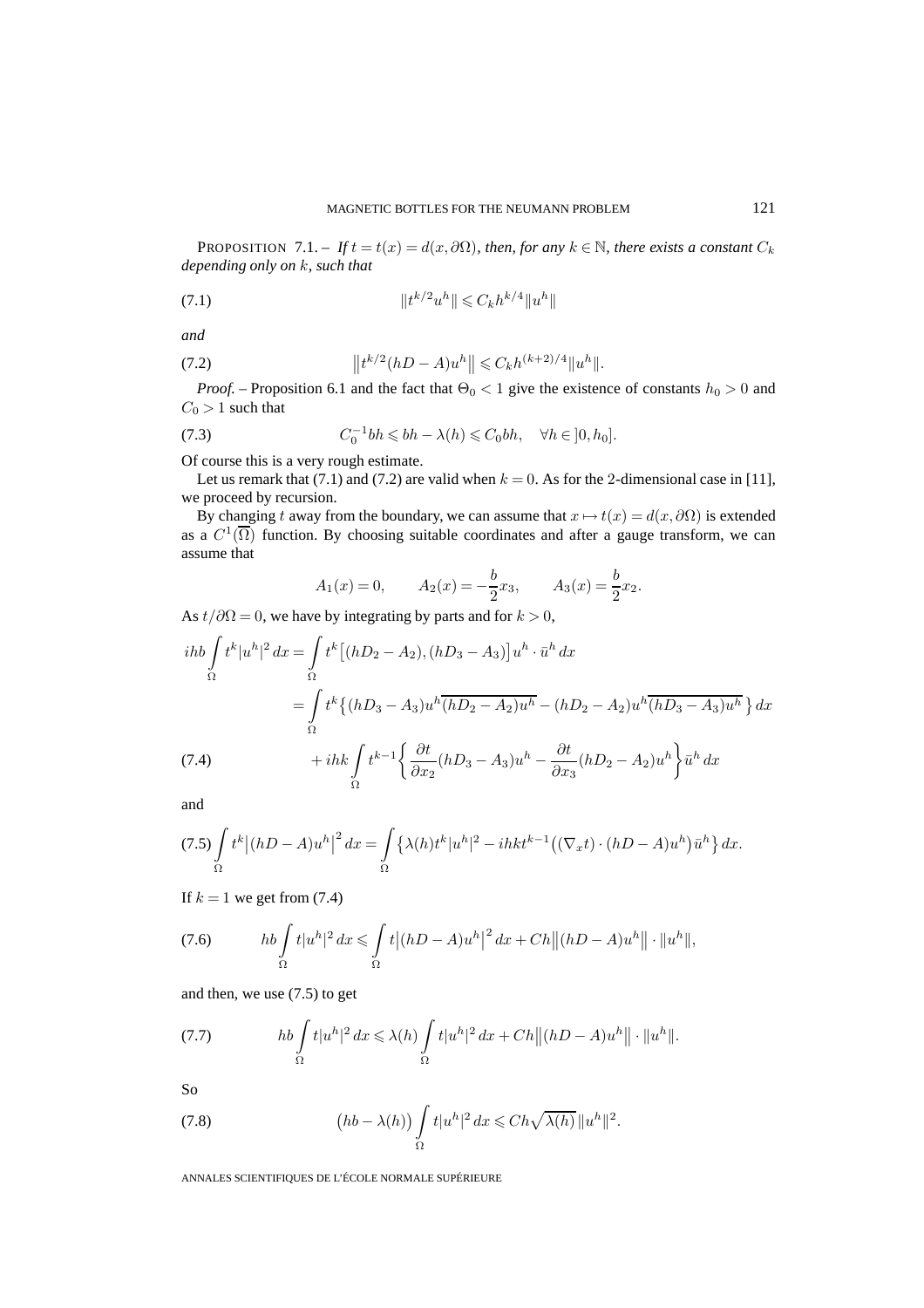We obtain (7.1) with  $k = 1$  from (7.3) and (7.8), and then it is easy to get (7.2) for  $k = 1$ from (7.5) by using (7.3), (7.1) with  $k = 1$  and (7.2) with  $k = 0$ .

If  $k \geq 2$ , we get in the same way

(7.9) 
$$
(hb - \lambda(h)) \int_{\Omega} t^{k} |u^{h}|^{2} dx \leq h k C \|t^{-1+\frac{k}{2}} (hD - A)u^{h}\| \cdot \|t^{k/2} u^{h}\|,
$$

which gives, using (7.3),

(7.10) 
$$
||t^{k/2}u^h|| \leqslant Ck||t^{-1+\frac{k}{2}}(hD-A)u^h||.
$$

Using  $(7.10)$  and  $(7.5)$  we get

$$
(7.11) \t\t ||tk|(hD-A)uh||2 \leq Ckh [||tk/2uh||2 + ||t-1+\frac{k}{2}|(hD-A)uh||2].
$$

Then we can proceed by recursion. (7.2) for  $k = j - 2$  and (7.10) for  $k = j$  give (7.1) for  $k = j$ . Formulas (7.11) with  $k = j$  and (7.2) for  $k = j - 2$  give (7.2) with  $k = j$ .  $\Box$ 

## **7.2. A partition of unity**

Let  $(\chi_{\gamma}(z))_{\gamma \in \mathbb{Z}^3}$  be a partition of unity of  $\mathbb{R}^3$ . For example we can take

$$
\chi_{\gamma} \in C^{\infty}(\mathbb{R}^3; \mathbb{R})
$$
 and  $\text{supp}(\chi_{\gamma}) \subset \gamma + [-1, 1]^3$ ,  $\forall \gamma \in \mathbb{Z}^3$ ,

(7.12) 
$$
\sum_{\gamma} \chi_{\gamma}^2(z) = 1 \text{ and } \sum_{\gamma} |\nabla \chi_{\gamma}(z)|^2 < \infty.
$$

If  $\tau(h)$  is a function of h such that  $\tau(h) \in ]0, \varepsilon(\Omega)]$ , where  $\varepsilon(\Omega)$  is the geometric constant which is the maximal  $\varepsilon$  for the property that  $\{d(x, \partial \Omega) < \varepsilon\}$  is a regular tubular neighborhood in  $\overline{\Omega}$ of  $\partial\Omega$ , we will define the functions

(7.13) 
$$
\chi_{\gamma,\tau(h)}(z) = \chi_{\gamma}(z/\tau(h)), \quad \forall \gamma \in \mathbb{Z}^3.
$$

So we get a new partition of unity such that

(7.14) 
$$
\sum_{\gamma} \chi^2_{\gamma,\tau(h)}(z) = 1, \quad \sum_{\gamma} |\nabla \chi_{\gamma,\tau(h)}(z)|^2 \leq C\tau(h)^{-2},
$$

and

$$
\mathrm{supp}(\chi_{\gamma,\tau(h)}) \subset \tau(h)\gamma + \left[-\tau(h),\tau(h)\right]^3.
$$

Then, for any  $u \in H^1(\Omega)$ , we have:

(7.15) 
$$
q_A^h(u) = \sum_{\gamma} \left[ q_A^h(\chi_{\gamma,\tau(h)}u) - h^2 \right] \left\| \nabla \chi_{\gamma,\tau(h)} |u| \right\|^2 \right].
$$

Let us define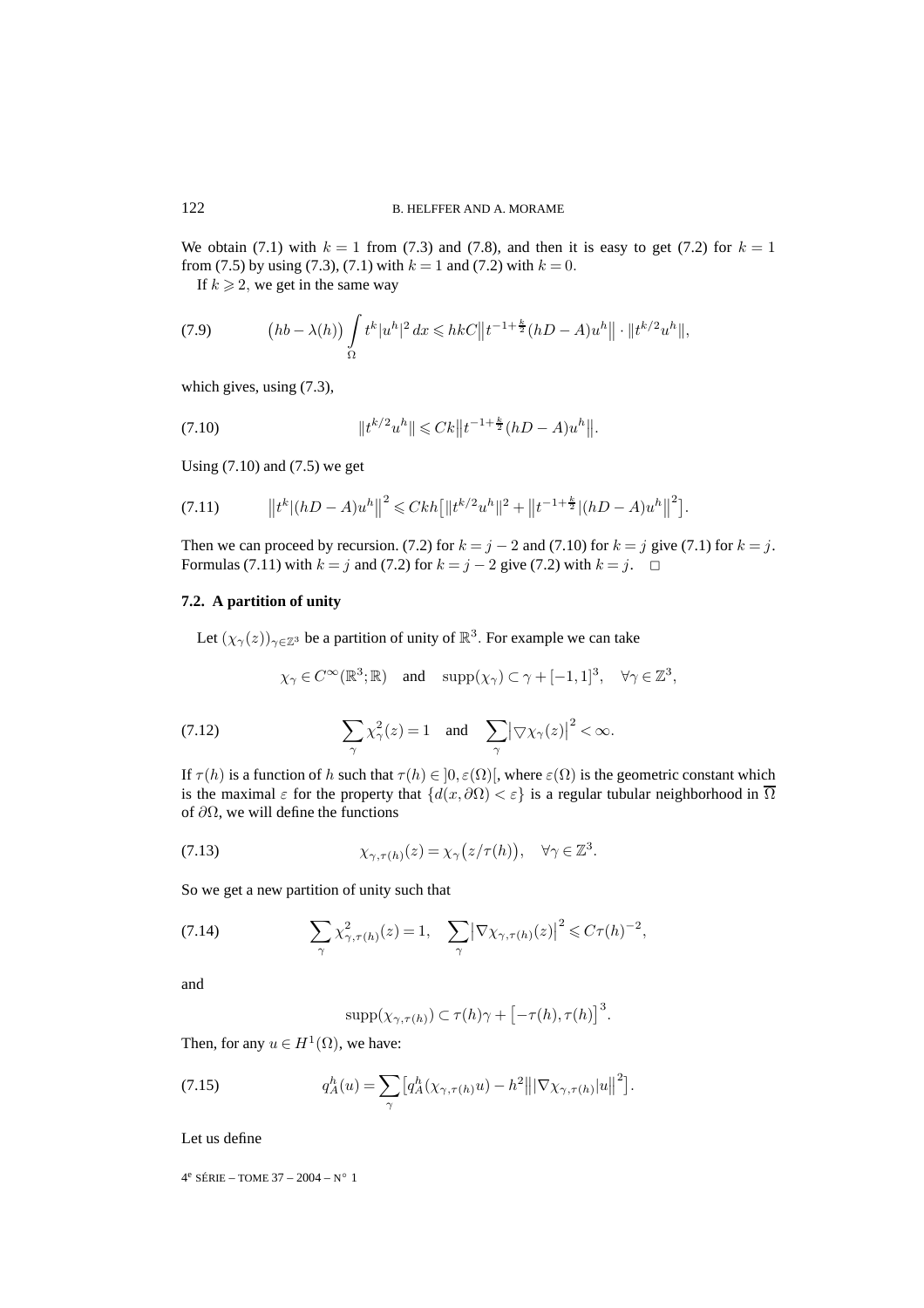(7.16) 
$$
\Gamma_{\tau(h)}(\Omega) = \{ \gamma \in \mathbb{Z}^3; \, \text{supp}(\chi_{\gamma,\tau(h)}) \cap \Omega \neq \emptyset \},
$$

$$
\Gamma^0_{\tau(h)}(\Omega) = \{ \gamma \in \Gamma_{\tau(h)}(\Omega); \, \text{dist}(\text{supp}(\chi_{\gamma,\tau(h)}), \partial \Omega) > \tau(h) \},
$$

$$
\Gamma^1_{\tau(h)}(\Omega) = \{ \gamma \in \Gamma_{\tau(h)}(\Omega); \, \text{dist}(\text{supp}(\chi_{\gamma,\tau(h)}), \partial \Omega) \leq \tau(h) \}.
$$

## **7.3. Proof of Theorem 1.1: lower bounds**

For the moment, we give a rough lower bound of the ground state energy in the case of constant magnetic field.

**PROPOSITION** 7.2. – *Under the assumptions of Proposition* 6.1, *there exists*  $C_0$  *such that:* 

$$
(7.17) \t\t b\Theta_0 h - C_0 h^{4/3} \leq \lambda(h).
$$

*Proof.* – We proceed as in the proof of Proposition 9.2 of [12] and use the partition of unity introduced in the previous subsection.

*Far from the boundary.* As curl  $\vec{A}$  is constant, the standard estimate gives:

$$
||(hD - A)w||_{L^{2}(\mathbb{R}^{3})}^{2} \geq bh||w||_{L^{2}(\mathbb{R}^{3})}^{2}, \quad \forall w \in C_{0}^{\infty}(\mathbb{R}^{3}).
$$

So

(7.18) 
$$
q_A^h(\chi_{\gamma,\tau(h)}u) \geqslant bh \|\chi_{\gamma,\tau(h)}u\|^2, \quad \forall \gamma \in \Gamma^0_{\tau(h)}(\Omega).
$$

*Near the boundary.* Suppose  $\gamma \in \Gamma^1_{\tau(h)}(\Omega)$ ; then there exist local coordinates <sup>4</sup> adapted to the boundary  $y = (y_1, y_2, y_3)$  such that  $y_3(x) = d(x, \partial \Omega)$ .

Then, for  $\tau(h) < 1$  and for some integer  $k \in \mathbb{N}^*$ ,

$$
q_A^h(\chi_{\gamma,\tau(h)}u) \geq (1 - C\tau(h))q_{\widetilde{A}^{(k)}}^h(\chi_{\gamma,\tau(h)}u)
$$

$$
- C(\tau(h))^{k+1} ||\chi_{\gamma,\tau(h)}u|| \cdot (q_A^h(\chi_{\gamma,\tau(h)}u))^{1/2}
$$

$$
- C(\tau(h))^{2k+2} ||\chi_{\gamma,\tau(h)}u||^2,
$$
(7.19)

with, for some  $y_0 \in \partial\Omega \cap \{[-\tau(h), \tau(h)]^3 + \text{supp}(\chi_{\gamma, \tau(h)})\},$ 

(7.20) 
$$
\widetilde{A}^{(k)} = \widetilde{A}(y_0) + \sum_{1 \leq | \alpha | \leq k} (y - y_0)^{\alpha} \frac{\partial^{\alpha} \widetilde{A}}{\partial y^{\alpha}}(y_0)
$$

and

$$
q^h_{\widetilde{A}^{(k)}}(w) = |g|^{1/2}(y_0) \int_{\mathbb{R}^2 \times \mathbb{R}_+} \left[ \left| (hD_{y_3} - \widetilde{A}_3^{(k)}) w \right|^2 \right]
$$

(7.21) 
$$
+\sum_{1\leq i,j\leq 2} g^{ij}(y_0)(hD_{y_i}-\widetilde{A}_i^{(k)})w\cdot\overline{(hD_{y_j}-\widetilde{A}_j^{(k)})w}\bigg]\,dy.
$$

Let us remark that

(7.22) 
$$
||\chi_{\gamma,\tau(h)}u||^{2} \leq (1+C\tau(h))|g|^{1/2}(y_{0})\int_{\mathbb{R}^{2}\times\mathbb{R}_{+}}|\chi_{\gamma,\tau(h)}u|^{2} dy,
$$

<sup>4</sup> Belonging to the family introduced in Section 5.3.

ANNALES SCIENTIFIQUES DE L'ÉCOLE NORMALE SUPÉRIEURE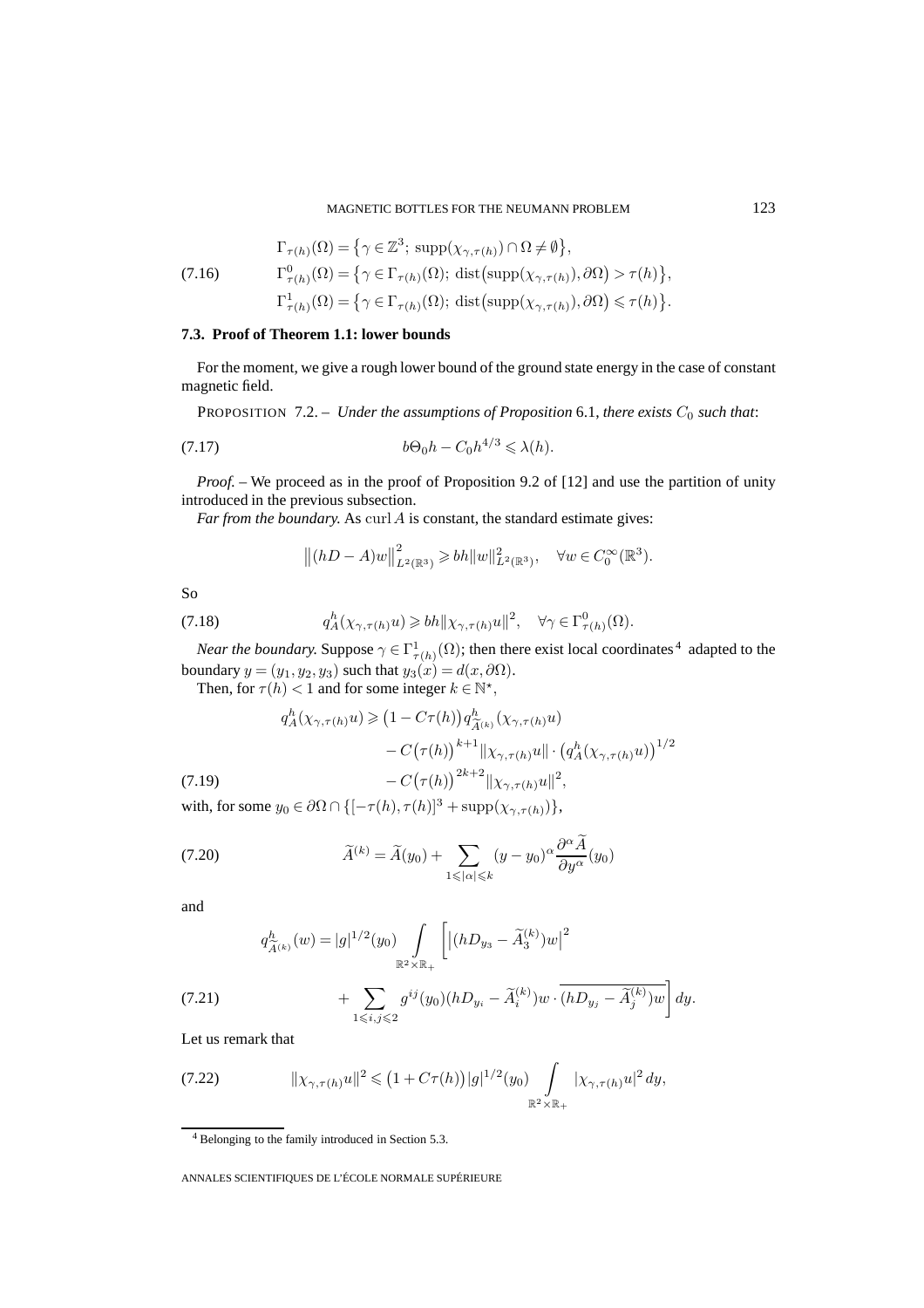and by (5.12)

(7.23) 
$$
b^{2} = |g|^{-1}(y_{0}) \left[ (\widetilde{H}_{3}^{0})^{2} + \sum_{1 \leq j,k \leq 2} g^{jk}(y_{0}) \widetilde{H}_{j}^{0} \widetilde{H}_{k}^{0} \right]
$$

if

(7.24)  
\n
$$
\widetilde{H}_{1}^{0} = \frac{\partial A_{3}}{\partial y_{2}}(y_{0}) - \frac{\partial A_{2}}{\partial y_{3}}(y_{0}),
$$
\n
$$
\widetilde{H}_{2}^{0} = \frac{\partial \widetilde{A}_{1}}{\partial y_{3}}(y_{0}) - \frac{\partial \widetilde{A}_{3}}{\partial y_{1}}(y_{0}),
$$
\n
$$
\widetilde{H}_{3}^{0} = \frac{\partial \widetilde{A}_{2}}{\partial y_{1}}(y_{0}) - \frac{\partial \widetilde{A}_{1}}{\partial y_{2}}(y_{0}).
$$

We observe that by  $(3.3)$ 

$$
\sin \vartheta(y_0) = -|g|^{-1/2}(y_0)\widetilde{H}_3^0/b.
$$

So, the study of the constant magnetic field in a half-space done in Section 2, (more precisely (3.10), property 7 in Section 3.3 and Theorem 3.11), (7.23) and (7.24) show that there exists  $\varepsilon_1 > 0$ , such that for all  $w \in C^\infty(\overline{\mathbb{R}^3_+})$  with compact support,

$$
(7.25) \t q_{\widetilde{A}^{(1)}}^h(w) \geq b h \bigg( \Theta_0 + \varepsilon_1 |g|^{-1/2} (y_0) \frac{|\widetilde{H}_3^0|}{b} \bigg) |g|^{1/2} (y_0) \int_{\mathbb{R}^2 \times \mathbb{R}_+} |w|^2 dy.
$$

We will consider two cases. Let  $C_1 > 1$  to be chosen later. For more simplicity, we can assume, after a rotation and a dilation in  $(y_1, y_2)$ , that the metric g is standard at  $y_0$ :

(7.26)  $g(y_0)=(\delta_{ij})$ .

*First case*:  $\frac{|\widetilde{H}_3^0|}{b} \geq \frac{C_1}{\varepsilon_1} h^{-1/2} \tau(h)^2$ . We take  $k = 1$ . Then (7.19), (7.22) and (7.25) prove that

$$
q_A^h(\chi_{\gamma,\tau(h)}u) + C(\tau(h))^2 \|\chi_{\gamma,\tau(h)}u\| \cdot (q_A^h(\chi_{\gamma,\tau(h)}u))^{1/2}
$$
  
(7.27) 
$$
\geq [bh(\Theta_0 + C_1h^{-1/2}\tau(h)^2) - C(h\tau(h) + (\tau(h))^4)] \cdot \|\chi_{\gamma,\tau(h)}u\|^2.
$$

This implies:

$$
((q_A^h(\chi_{\gamma,\tau(h)}u))^{1/2} + C\tau(h)^2 \|\chi_{\gamma,\tau(h)}u\|)^2
$$
  
\n
$$
\geq bh(\Theta_0 + C_1 h^{-1/2}\tau(h)^2) \cdot (1 - C\tau(h)) \|\chi_{\gamma,\tau(h)}u\|^2.
$$

Taking the square root, we get:

 $\frac{1}{2}$ 

$$
(q_A^h(\chi_{\gamma,\tau(h)}u))^{1/2}
$$
  
(7.29) 
$$
\geq ((bh)^{1/2}(\Theta_0 + C_1h^{-1/2}\tau(h)^2)^{1/2} \cdot (1 - C\tau(h)) - C\tau(h)^2) ||\chi_{\gamma,\tau(h)}u||.
$$

This finally gives, if  $C_1$  is large enough and if, for some  $\varepsilon_0 > 0$ , the weight  $\tau(h)$  satisfies the condition  $h^{1/4+\epsilon_0} \geq \tau(h) \geq h^{1/2}$ ,

$$
(7.30) \t q_A^h(\chi_{\gamma,\tau(h)}u) \geq h\bigg(b\bigg(\Theta_0 + \frac{1}{2}C_1h^{-1/2}\tau(h)^2\bigg) - C\tau(h)\bigg)\|\chi_{\gamma,\tau(h)}u\|^2.
$$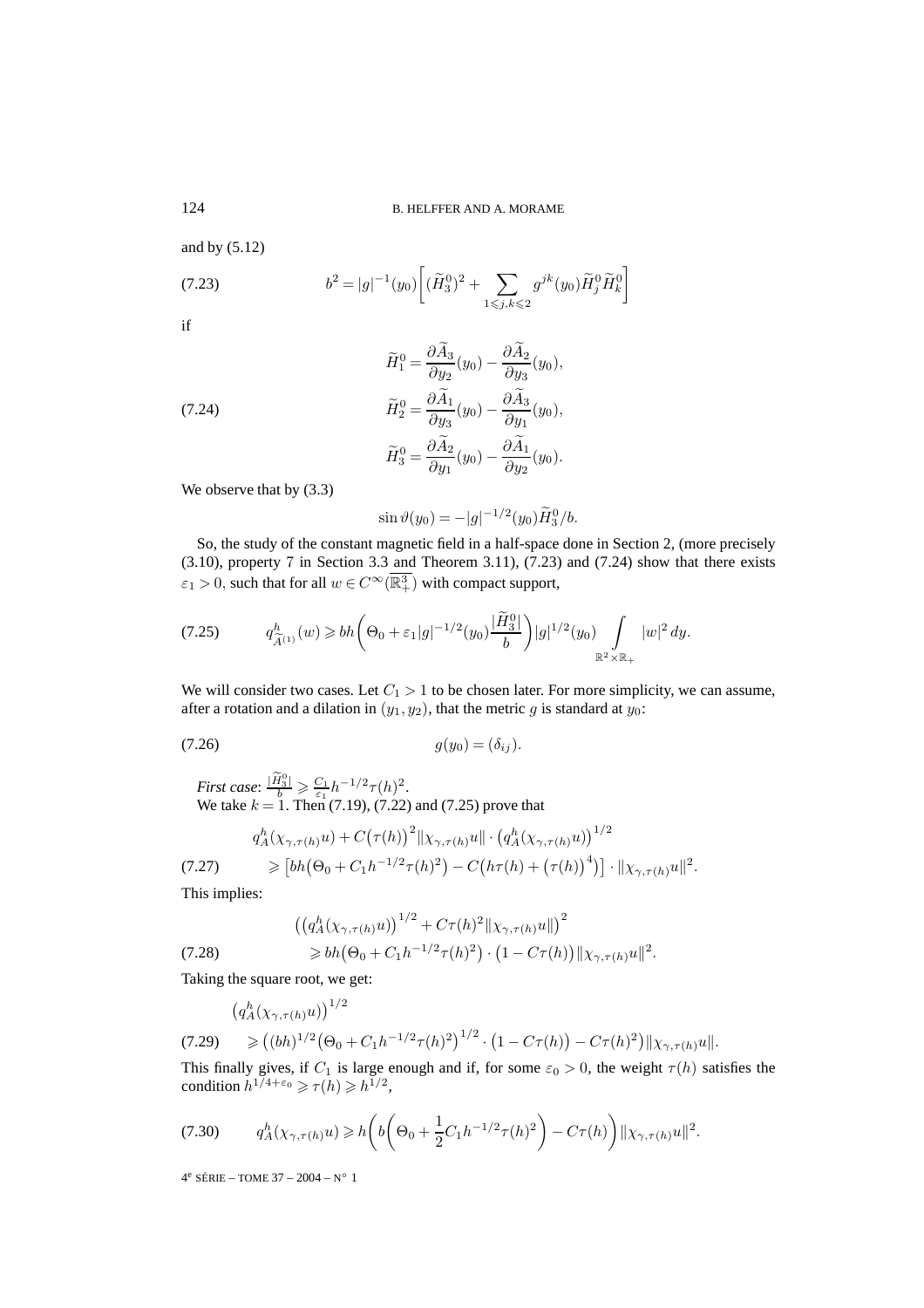So if  $h^{1/4+\epsilon_0} \ge \tau(h) \ge h^{1/2}$  and  $C_1$  is large enough, there exists  $h_0 > 0$  such that

(7.31) 
$$
q_A^h(\chi_{\gamma,\tau(h)}u) \geq b h \Theta_0 \|\chi_{\gamma,\tau(h)}u\|^2, \quad \forall h \in ]0, h_0].
$$

We now keep  $C_1$  fixed such that (7.31) is satisfied.

*Second case*:  $\frac{|\tilde{H}_3^0|}{b} < \frac{C_1}{\varepsilon_1} h^{-1/2} \tau(h)^2$ . We proceed by steps: *Step* 1: We use (7.23) but we take  $k = 2$ . This leads to:

$$
q_A^h(\chi_{\gamma,\tau(h)}u) \geq (1 - C\tau(h))q_{\widetilde{A}^{(k)}}^h(\chi_{\gamma,\tau(h)}u)
$$

$$
- C(\tau(h))^{3} \|\chi_{\gamma,\tau(h)}u\| \cdot (q_A^h(\chi_{\gamma,\tau(h)}u))^{1/2}
$$

$$
- C(\tau(h))^{4} \|\chi_{\gamma,\tau(h)}u\|^{2}.
$$
(7.32)

*Step* 2: Let us now remark that

$$
q_{\widetilde{A}^{(2)}}^h(\chi_{\gamma,\tau(h)}u) \geqslant q_{\widetilde{A}^{(2,1)}}^h(\chi_{\gamma,\tau(h)}u)
$$
  
-  $C[\tau(h) \|y_3\chi_{\gamma,\tau(h)}u\| + \|y_3^2\chi_{\gamma,\tau(h)}u\|] \cdot (q_A^h(\chi_{\gamma,\tau(h)}u))^{1/2}$   
(7.33)  
-  $C[\tau(h)^2 \|y_3\chi_{\gamma,\tau(h)}u\|^2 + \|y_3^2\chi_{\gamma,\tau(h)}u\|^2],$ 

with

(7.34) 
$$
\widetilde{A}^{(2,1)} = \widetilde{A}(y_0) + \sum_{j=1}^3 (y_j - y_{0j}) \frac{\partial \widetilde{A}}{\partial y_j}(y_0) + \sum_{j=1}^2 (y_j - y_{0j})^2 \frac{\partial^2 \widetilde{A}}{\partial y_j^2}(y_0) + 2(y_1 - y_{01})(y_2 - y_{02}) \frac{\partial^2 \widetilde{A}}{\partial y_1 \partial y_2}(y_0).
$$

*Step* 3: But it is easy to find a real polynomial function  $p(y)$  such that

(7.35) 
$$
q_{\widetilde{A}^{(2,1)}}^h(\chi_{\gamma,\tau(h)}u) = q_{\widetilde{A}^{(2,1,0)}}^h(e^{i\frac{p}{h}}\chi_{\gamma,\tau(h)}u),
$$

with

(7.36)  
\n
$$
\widetilde{A}_1^{(2,1,0)} = \widetilde{H}_2^0 y_3 + a_1 y_2^2 + b_1(y),
$$
\n
$$
\widetilde{A}_2^{(2,1,0)} = -\widetilde{H}_1^0 y_3 + \widetilde{H}_3^0 y_1 + a_2 y_1^2 + b_2(y),
$$
\n
$$
\widetilde{A}_3^{(2,1,0)} = 0,
$$

where:

$$
b_1(y) = c_{11}y_1y_3 + c_{12}y_2y_3
$$
,  $b_2(y) = c_{21}y_1y_3 + c_{22}y_2y_3$ .

*Step* 4: Modulo an error like in the right hand side of (7.33), we are reduced to the analysis of

(7.37) 
$$
\begin{aligned}\n\widetilde{A}_1^{(2,1,1)} &= \widetilde{H}_2^0 y_3 + a_1 y_2^2, \\
\widetilde{A}_2^{(2,1,1)} &= -\widetilde{H}_1^0 y_3 + \widetilde{H}_3^0 y_1 + a_2 y_1^2, \\
\widetilde{A}_3^{(2,1,1)} &= 0.\n\end{aligned}
$$

We write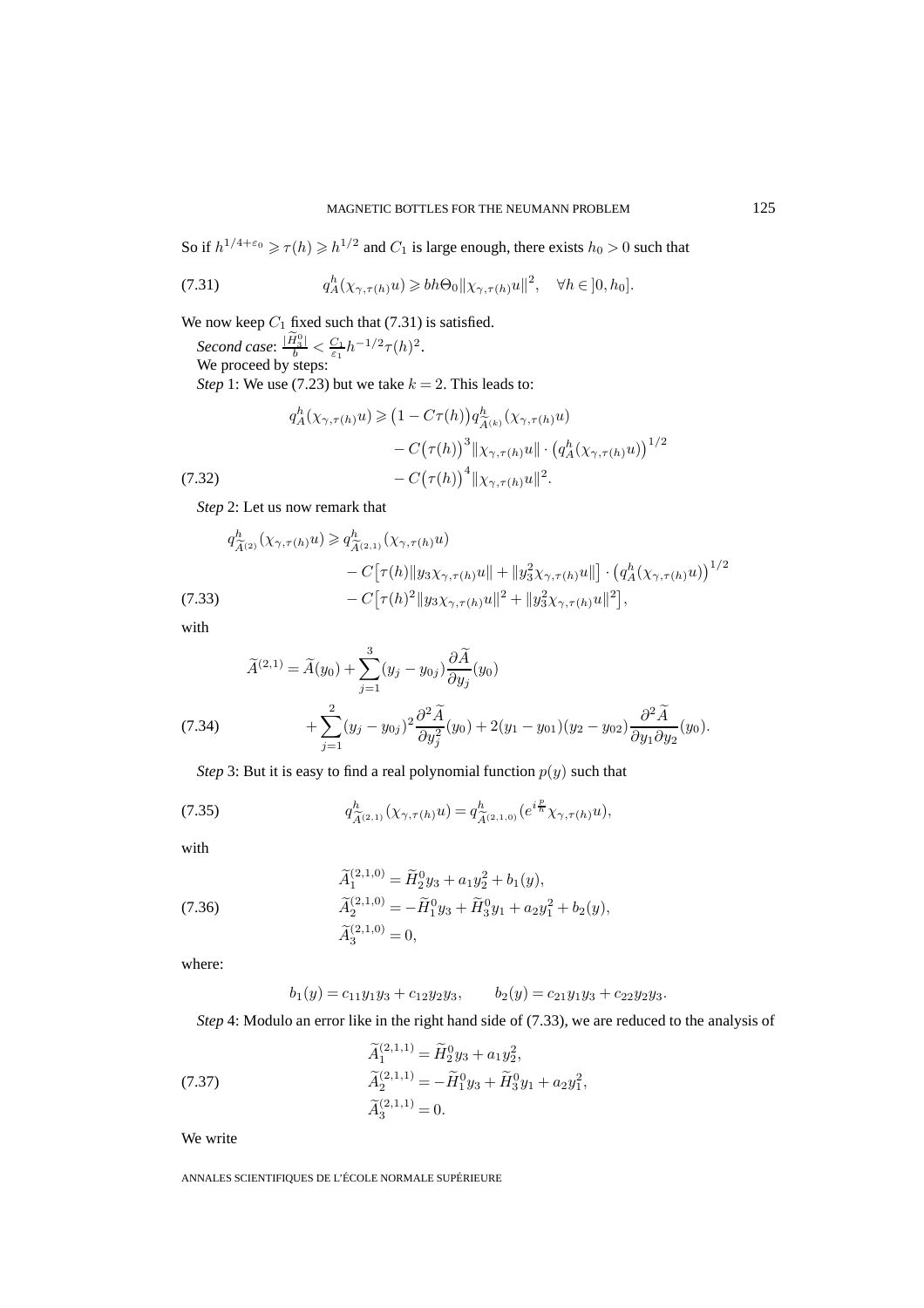126 B. HELFFER AND A. MORAME

(7.38) 
$$
q_{\tilde{A}^{(2,1,1)}}^h(w) = h^2 ||D_{y_3}w||^2 + \tilde{b}^2 ||(y_3 - \tilde{b}^{-1}(\sin\theta L_1 - \cos\theta L_2))w||^2 + ||(\cos\theta L_1 + \sin\theta L_2)w||^2,
$$

with

$$
\tilde{b} = \left[ (\tilde{H}_1^0)^2 + (\tilde{H}_2^0)^2 \right]^{1/2}, \qquad \tilde{H}_1^0 = \tilde{b} \cos \theta, \qquad \tilde{H}_2^0 = \tilde{b} \sin \theta,
$$

and

(7.39) 
$$
L_1 = hD_{y_1} - a_1y_2^2, \qquad L_2 = hD_{y_2} - \widetilde{H}_3^0y_1 - a_2y_1^2.
$$

As the operator  $\sin \theta L_1 - \cos \theta L_2$ , a priori defined on  $\mathcal{S}(\mathbb{R}^2)$ , has a self-adjoint realization on  $L^2(\mathbb{R}^2)$ . This is indeed, after rotation, an operator of the form  $\frac{1}{i}\partial_t + \phi(t, y)$  which is unitary equivalent to  $\frac{1}{i}\partial_t$ . Hence, we can consider the spectral representation of  $\sin \theta L_1 - \cos \theta L_2$  and the analysis of Section 2.1 to see that

$$
(7.40) \t\t\t h2 ||Dy3w||2 + \tilde{b}2 ||(y3 - \tilde{b}-1(sin \theta L1 - cos \theta L2))w||2 \ge h\tilde{b}\Theta_0 ||w||2.
$$

*Step* 5: We now compare *b* and  $\tilde{b}$ . We are in the case when  $\frac{|\tilde{H}_3^0|}{b} < C_1 h^{-1/2} \tau(h)^2$ . So

(7.41) 
$$
|b - \tilde{b}| \leqslant CC_1^2 h^{-1} \tau(h)^4.
$$

*Step* 6: Then (7.32), (7.26) and (7.33)–(7.41) prove that, if  $u^h$  is the eigenfunction associated to the ground state energy of  $P_{A,\Omega}^{h,N}$  and if  $\tau(h) = h^{1/3}$ , then

$$
q_A^h(\chi_{\gamma,\tau(h)}u^h) \geq [hb\Theta_0 - Ch^{4/3}] \|\chi_{\gamma,\tau(h)}u^h\|^2
$$
  

$$
- Ch^{2/3} \|t\chi_{\gamma,\tau(h)}u^h\|^2 - C \|t^2\chi_{\gamma,\tau(h)}u^h\|^2
$$
  

$$
- Ch^{1/3} \|t\chi_{\gamma,\tau(h)}u^h\| [q_A^h(\chi_{\gamma,\tau(h)}u^h)]^{1/2}
$$
  
(7.42)  

$$
- C \|t^2\chi_{\gamma,\tau(h)}u^h\| [q_A^h(\chi_{\gamma,\tau(h)}u^h)]^{1/2}.
$$

We now eliminate the two last lines at the price of a worse error term. We get first the existence of C such that:

$$
(1 + Ch^{1/3})q_A^h(\chi_{\gamma, \tau(h)}u^h) \ge (hb\Theta_0 - Ch^{4/3})\|\chi_{\gamma, \tau(h)}u^h\|^2 - Ch^{1/3}\|t\chi_{\gamma, \tau(h)}u^h\|^2 - Ch^{-1/3}\|t^2\chi_{\gamma, \tau(h)}u^h\|^2,
$$
\n(7.43)

which leads to the existence of  $C$  such that:

$$
q_A^h(\chi_{\gamma,\tau(h)}u^h) \ge (hb\Theta_0 - Ch^{4/3})\|\chi_{\gamma,\tau(h)}u^h\|^2
$$
  
(7.44) 
$$
- Ch^{1/3}\|t\chi_{\gamma,\tau(h)}u^h\|^2 - Ch^{-1/3}\|t^2\chi_{\gamma,\tau(h)}u^h\|^2.
$$

The last two terms will be controlled by summation using Proposition 7.1.

*End of the proof.* With  $\tau(h) = h^{1/3}$ , we get from (7.31) and (7.44) that

$$
q_A^h(\chi_{\gamma,\tau(h)}u^h) \geqslant [b\Theta_0 h - Ch^{4/3}] \cdot \|\chi_{\gamma,\tau(h)}u^h\|^2 - Ch^{1/3} \|t\chi_{\gamma,\tau(h)}u^h\|^2 - Ch^{-1/3} \|t^2\chi_{\gamma,\tau(h)}u^h\|^2,
$$
\n(7.45)

if  $\gamma \in \Gamma^1_{\tau(h)}(\Omega)$ .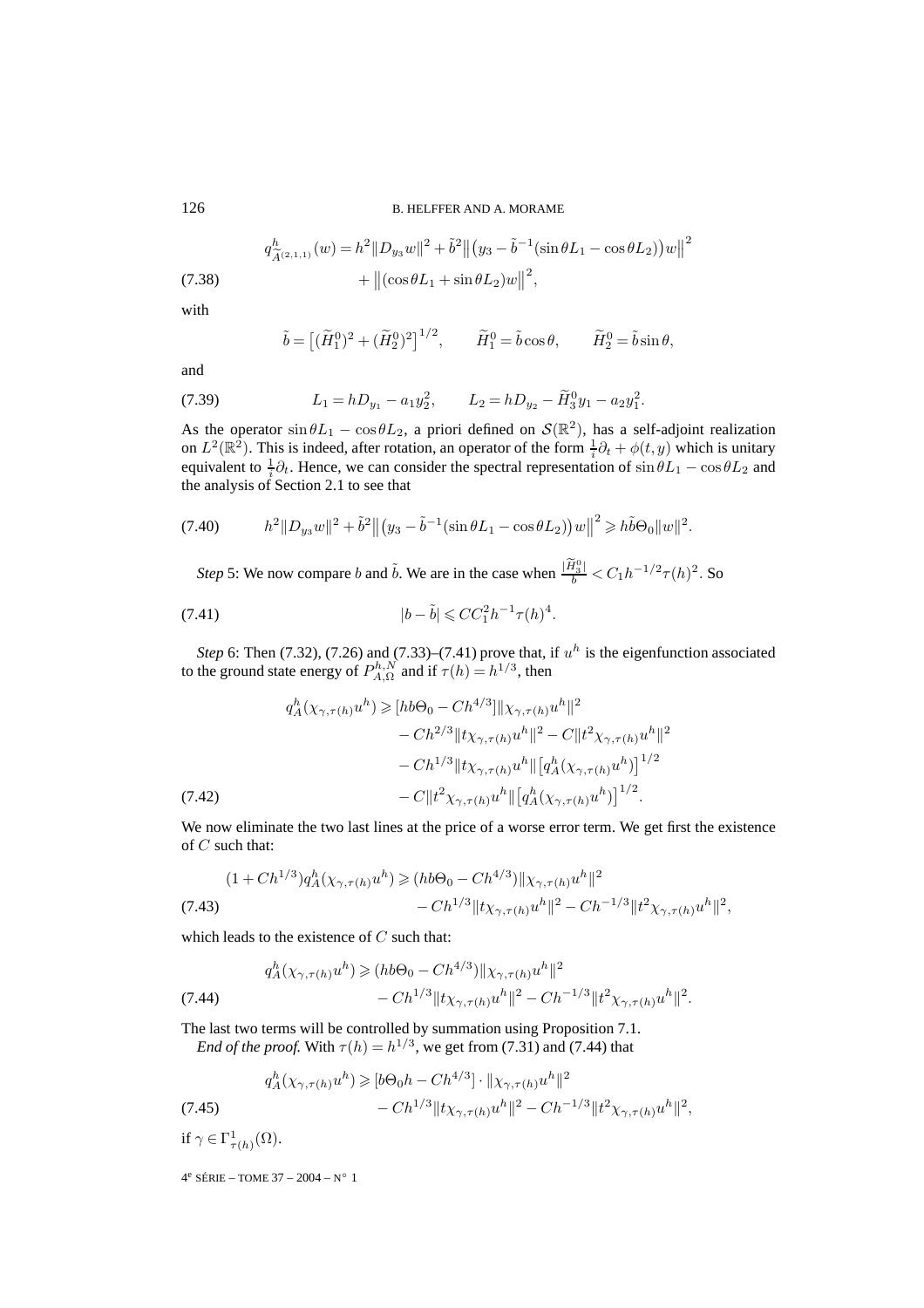Using Proposition 7.1, we verify that:

(7.46) 
$$
\sum_{\gamma \in \Gamma^1_{\tau(h)}} \left( h^{1/3} \| t \chi_{\gamma, \tau(h)} u^h \|^2 + h^{-1/3} \| t^2 \chi_{\gamma, \tau(h)} u^h \|^2 \right) \leq C h^{4/3}.
$$

So we get

$$
(7.47) \qquad \sum_{\gamma \in \Gamma^1_{\tau(h)}} q^h_A(\chi_{\gamma,\tau(h)}u^h) \geqslant (b\Theta_0 h) \cdot \sum_{\gamma \in \Gamma^1_{\tau(h)}} \|\chi_{\gamma,\tau(h)}u^h\|^2 - Ch^{4/3} \|u_h\|^2.
$$

Then (7.17) is deduced from (7.13)–(7.16) with  $\tau(h) = h^{1/3}$ , (7.18) and from (7.47).  $\Box$ 

*Proof of Theorem 1.1.* – Theorem 1.1 follows from the lower bound (7.17) and the previously obtained upper bound  $(6.1)$ .  $\Box$ 

#### **8. Refined adapted coordinates on the boundary and curvatures**

#### **8.1. Curvatures**

For the following geometric properties of embedded surface in  $\mathbb{R}^3$ , we refer mainly to the first chapter of [7] (see also the volume two of Spivak's book [31]). Let us suppose more specifically that  $x_0$  is a point of the boundary  $\partial\Omega$ . The neighborhood of  $x_0$   $\mathcal{V}_{x_0}$  can be chosen such that, in  $W_{x_0} := \partial \Omega \cap V_{x_0}$ , there exist local coordinates  $(y_1, y_2)$ , i.e. there exist an open subset S of  $\mathbb{R}^2$ and a diffeomorphism

(8.1) 
$$
\phi : \partial \Omega \cap \mathcal{V}_{x_0} \to \mathcal{S}, \quad \phi(x) = (y_1, y_2).
$$

We denote by  $y \mapsto x(y)$  its inverse. Then  $\{\frac{\partial x}{\partial y_1}, \frac{\partial x}{\partial y_2}\}$  is a basis of  $T\mathcal{W}_{x_0}$ .

The first fundamental form of  $\partial\Omega$  is the restriction of  $g_0$  to  $\partial\Omega$  and it is denoted by G. In the local coordinates  $(y_1, y_2)$ , G is given by:

(8.2) 
$$
G = \sum_{1 \leq i,j \leq 2} G_{ij} dy_i \otimes dy_j, \quad G_{ij} = \sum_{k=1}^3 \frac{\partial x_k}{\partial y_i} \cdot \frac{\partial x_k}{\partial y_j}.
$$

The element of area is given by

$$
ds^2 = |G|^{1/2} dy_1 \wedge dy_2,
$$

with

$$
|G| = \det(G_{ij})_{1 \leq i,j \leq 2}.
$$

The unit normal vector to  $\partial\Omega$  is defined by

(8.3) 
$$
N = \frac{\frac{\partial x}{\partial y_1} \wedge \frac{\partial x}{\partial y_2}}{\left|\frac{\partial x}{\partial y_1} \wedge \frac{\partial x}{\partial y_2}\right|}.
$$

For any vector fields X and Y,  $X \wedge Y$  is the vector field defined by

(8.4) 
$$
\omega_3(X, Y, X \wedge Y) = |X|^2 \cdot |Y|^2 - \langle X | Y \rangle^2,
$$

$$
\langle X | X \wedge Y \rangle = \langle Y | X \wedge Y \rangle = 0.
$$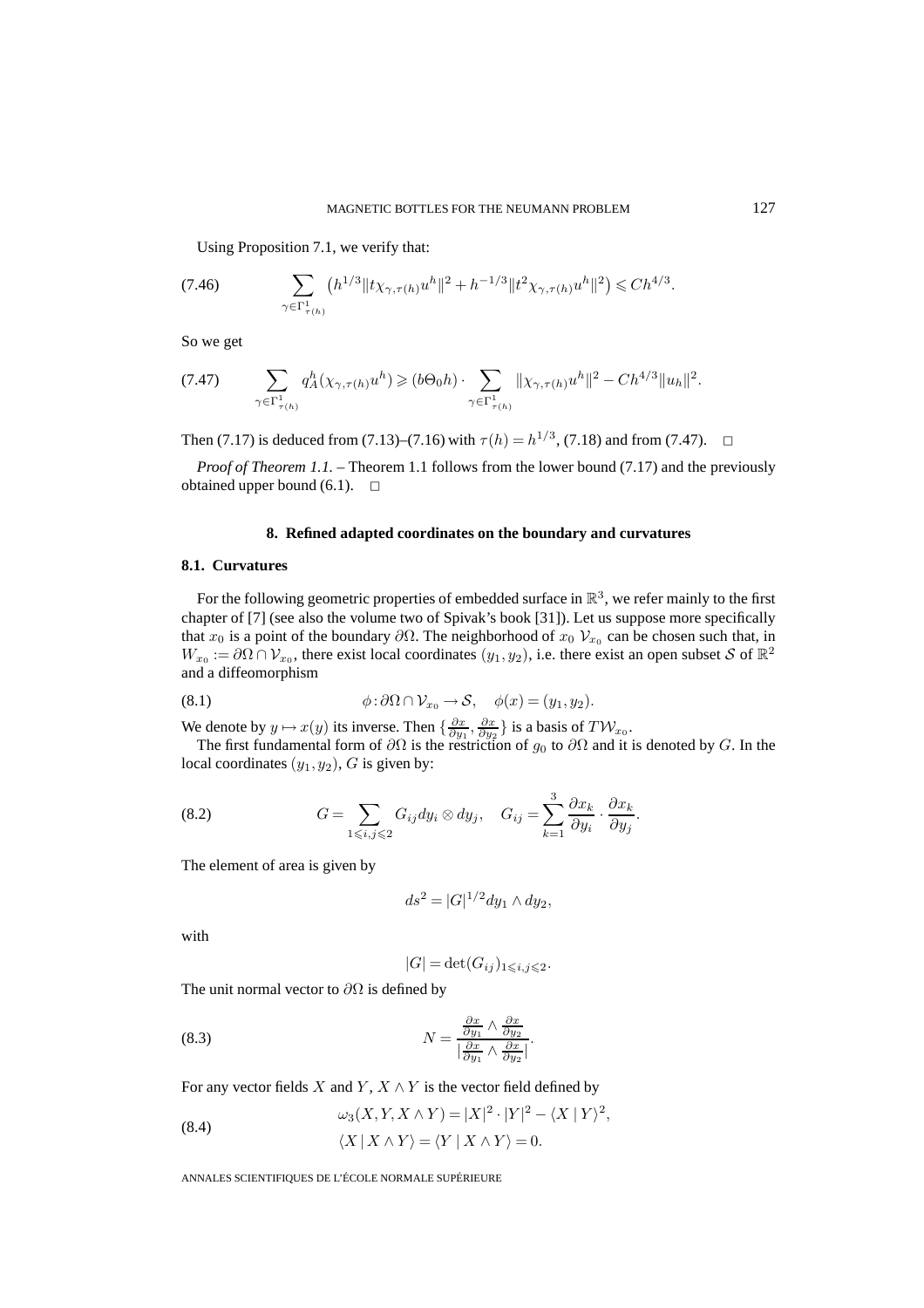When  $\partial\Omega$  is the boundary of a bounded regular domain, we can choose moreover these coordinates such that  $N$  is the interior normal unit vector, and we observe, using  $(8.4)$ , that:

$$
\omega_3\bigg(\frac{\partial x}{\partial y_1},\frac{\partial x}{\partial y_2},N\bigg)>0.
$$

Remembering that  $|N|^2 = 1$ , we get that, for  $j = 1, 2$ ,

$$
\frac{\partial N}{\partial y_j}\in T\partial\Omega.
$$

This permits us to introduce the Weingarten map k from  $T\partial\Omega$  into  $T\partial\Omega$ , by:

$$
k\left(\sum_{j=1}^{2}\lambda_j\frac{\partial x}{\partial y_j}\right)=-\sum_{j=1}^{2}\lambda_j\frac{\partial N}{\partial y_j}.
$$

This map is independent of the choice of the coordinates respecting  $(8.3)$  with N inner normal.

The second fundamental form K on  $T\partial\Omega$  is defined, for X and Y in  $T\partial\Omega$ , by

(8.5) 
$$
K(X,Y) = G(X,k(Y)) = \sum_{1 \le i,j \le j} K_{ij} X_i Y_j,
$$

where

(8.6) 
$$
K_{ij} = -\left\langle \frac{\partial x}{\partial y_i} \middle| \frac{\partial N}{\partial y_j} \right\rangle,
$$

and  $X_j$  and  $Y_j$  are the components of X and Y in the local basis  $(\frac{\partial}{\partial y_j})$ .

Observing that  $\langle \frac{\partial x}{\partial y_i} | N \rangle = 0$ , it is easy to see, by differentiating this equality, that

(8.7) 
$$
K_{ij} = \left\langle \frac{\partial^2 x}{\partial y_i \partial y_j} \middle| N \right\rangle.
$$

In particular  $K$  is symmetric. We recall that the Gauss curvature is

(8.8) 
$$
\kappa^G = \det(k) = (K_{11}K_{22} - K_{12}^2)/(G_{11}G_{22} - G_{12}^2),
$$

and that the mean curvature is

(8.9) 
$$
\kappa^M = \frac{1}{2} \operatorname{tr}(k) = \frac{1}{2} (k_{11} + k_{22}),
$$

where  $(k_{ij})_{ij}$  is the matrix  $G^{-1}K$ .

Let  $a < b$ . If  $[a, b] \ni \tau \mapsto \gamma(\tau) \in \partial \Omega$  defines a parametrized closed curve, we denote its oriented image by Γ. We assume moreover that it is parametrized by arc length, that is:

$$
|\gamma'(\tau)| = 1.
$$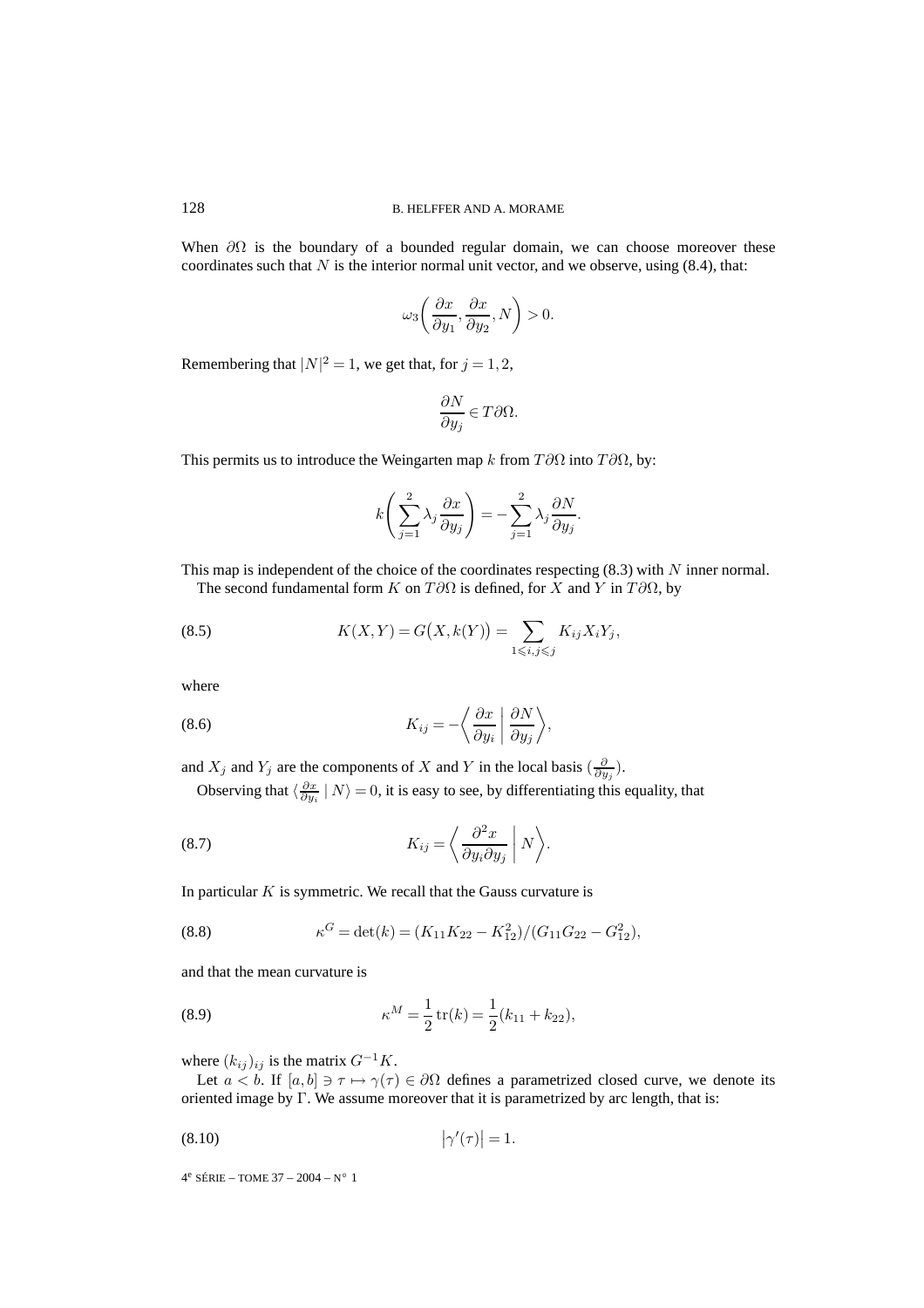#### MAGNETIC BOTTLES FOR THE NEUMANN PROBLEM 129

The curvature vector  $(\kappa_g, \kappa_n)$  of  $\Gamma$  at the point  $\gamma(\tau)$  is defined  $^5$  by

(8.11) 
$$
\gamma''(\tau) = -\kappa_g(\gamma(\tau)) N(\gamma(\tau)) \wedge \gamma'(\tau) + \kappa_n(\gamma(\tau)) N(\gamma(\tau)).
$$

The function  $\kappa_q$  is called the geodesic curvature and  $\kappa_n$  the normal curvature of Γ, at the point  $\gamma(\tau)$ . We observe that this is well defined once an orientation of Γ is chosen.

As shown in [7] (formula (18)), the normal curvature is given by the equation

(8.12) 
$$
\kappa_n(\gamma(\tau)) = K(\gamma'(\tau), \gamma'(\tau)).
$$

*Remark* 8.1. – Note (cf. [7]) that the geodesic curvature vanishes when  $\gamma$  is a geodesic. Let us also recall that the scalar curvature of  $\Gamma$  is

$$
\kappa^s = |\gamma''| = (\kappa_g^2 + \kappa_n^2)^{1/2}.
$$

#### **8.2. Local coordinates near a curve inside the boundary**

Let  $\Gamma$  be a curve in  $\partial\Omega$  parametrized by arc lengths on some interval  $I = [-a_1, +a_2]$ :  $\Gamma = \{ \gamma(s); s \in I \}$ . So we have  $|\gamma'(s)| = 1$ . Then, there exists a neighborhood  $\mathcal{W}_{x_0}$  of  $x_0 = \gamma(0)$ in  $\partial\Omega$ , such that, for any  $z \in \mathcal{W}_{x_0} \cap \Gamma$ , there exists a unique geodesic  $\Lambda_z$  through z and normal to Γ. The neighborhood  $W_{x_0}$  of  $x_0$  can also be choosen such that

(8.13) 
$$
\forall x \in \mathcal{W}_{x_0}, \quad \exists! z = z(x) \in \Gamma \cap \mathcal{W}_{x_0} \text{ s.t. } d_{\partial \Omega}(x, z) = d_{\partial \Omega}(x, \Gamma),
$$

where  $d_{\partial\Omega}(\ldots)$  denotes the distance on  $\partial\Omega$ .

Then, there exists an open set S of  $\mathbb{R}^2$  and a regular diffeomorphism

$$
(8.14) \t\t \phi: \mathcal{W}_{x_0} \to S, \ \phi(x) = (r, s) \quad \text{with } \pm r = d_{\partial\Omega}(x, \Gamma) = d_{\partial\Omega}(x, \gamma(s)).
$$

We observe that:

$$
x(0,s) = \gamma(s).
$$

We choose a positive orientation (and this determines the choice of the sign of  $r$ ), by imposing:

(8.15) 
$$
\frac{\partial x}{\partial r}(0,s) \wedge \frac{\partial x}{\partial s}(0,s) = N(\gamma(s)),
$$

where  $N(x)$  is the interior normal of  $\partial\Omega$  at the point  $x \in \partial\Omega$ . Then  $(r, s)$  are local coordinates in  $W_{x_0}$  and observing that, for any fixed s,  $r \mapsto x(r, s)$  is a parametrization by arc lengths of the geodesic  $\Lambda_{\gamma(s)}$ , we have

$$
(8.16)\qquad \qquad \left|\frac{\partial x}{\partial r}(r,s)\right|=1,
$$

and

(8.17) 
$$
\left\langle \frac{\partial x}{\partial r}(0,s) \middle| \frac{\partial x}{\partial s}(0,s) \right\rangle = 0.
$$

More precisely we have the following lemma.

<sup>5</sup> The definition of the geodesic curvature is not uniform in the literature. Some authors [7] use the opposite sign.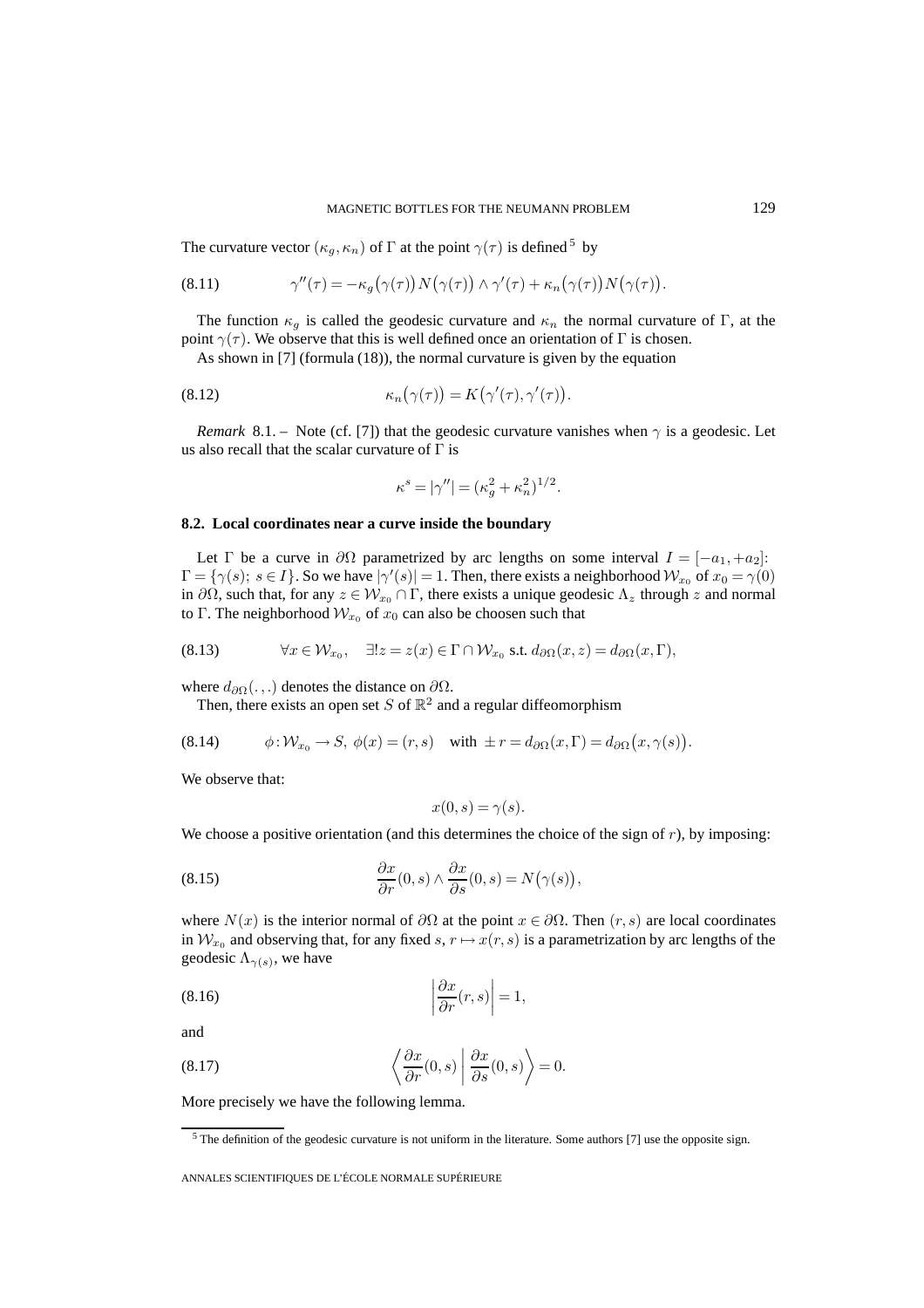LEMMA 8.2. – *In the above local coordinates, the metric*  $G$  *on*  $\partial\Omega$  *is diagonal:* 

$$
(8.18) \tG = dr \otimes dr + \alpha(r, s)ds \otimes ds.
$$

*On the curve* Γ*, we have*

(8.19) 
$$
\alpha(0,s) = 1, \quad \frac{\partial \alpha}{\partial r}(0,s) = -2\kappa_g(\gamma(s)) \quad \text{and} \quad \frac{\partial \alpha}{\partial s}(0,s) = 0
$$

*where*  $\kappa_g(\gamma(s))$  *denotes the geodesic curvature of the curve*  $\Gamma$  *at*  $\gamma(s)$ *.* 

*Proof.* – As for any fixed s, the map  $r \mapsto x(r, s)$  is a parametrization by arc lengths of the geodesic  $\Lambda_{\gamma(s)}$ , the curvature of  $\Lambda_{\gamma(s)}$  is given, using (8.11), (8.12) and Remark 8.1, by

(8.20) 
$$
\frac{\partial^2 x}{\partial r^2}(r,s) = K\left(\frac{\partial x}{\partial r}(r,s), \frac{\partial x}{\partial r}(r,s)\right) N\left(x(r,s)\right).
$$

Then, we get from (8.20) that

(8.21) 
$$
\frac{\partial}{\partial r}\left\langle \frac{\partial x}{\partial s} \middle| \frac{\partial x}{\partial r} \right\rangle = \left\langle \frac{\partial^2 x}{\partial s \partial r} \middle| \frac{\partial x}{\partial r} \right\rangle = \frac{1}{2} \frac{\partial}{\partial s} \left\langle \frac{\partial x}{\partial r} \middle| \frac{\partial x}{\partial r} \right\rangle.
$$

So, using in addition (8.16), we have

(8.22) 
$$
\frac{\partial}{\partial r} \left\langle \frac{\partial x}{\partial s} \middle| \frac{\partial x}{\partial r} \right\rangle = 0.
$$

But  $\Lambda_{\gamma(s)}$  is normal to  $\Gamma$ ; so  $\langle \frac{\partial x}{\partial s}(0,s) | \frac{\partial x}{\partial r}(0,s) \rangle = 0$ . Then, using (8.22), we get:

(8.23) 
$$
\left\langle \frac{\partial x}{\partial s}(r,s) \middle| \frac{\partial x}{\partial r}(r,s) \right\rangle = 0.
$$

This shows that the metric is diagonal as announced in (8.18) with

$$
\alpha(r,s) = \left\langle \frac{\partial x}{\partial s}(r,s) \middle| \frac{\partial x}{\partial s}(r,s) \right\rangle.
$$

We get also from the orthogonality of  $\gamma'$  and  $\gamma''$  that

$$
\frac{\partial \alpha}{\partial s}(0, s) = 0.
$$

But, differentiating the identity  $(8.23)$  with respect to s, we have

(8.24) 
$$
\frac{\partial \alpha}{\partial r}(r,s) = 2 \left\langle \frac{\partial^2 x}{\partial s \partial r} \middle| \frac{\partial x}{\partial s} \right\rangle = -2 \left\langle \frac{\partial x}{\partial r} \middle| \frac{\partial^2 x}{\partial s^2} \right\rangle.
$$

But, by (8.11), we have:

$$
\frac{\partial^2 x}{\partial s^2}(0,s) = \kappa_n(\gamma(s))N(\gamma(s)) + \kappa_g(\gamma(s))\frac{\partial x}{\partial s}(0,s) \wedge N(\gamma(s)),
$$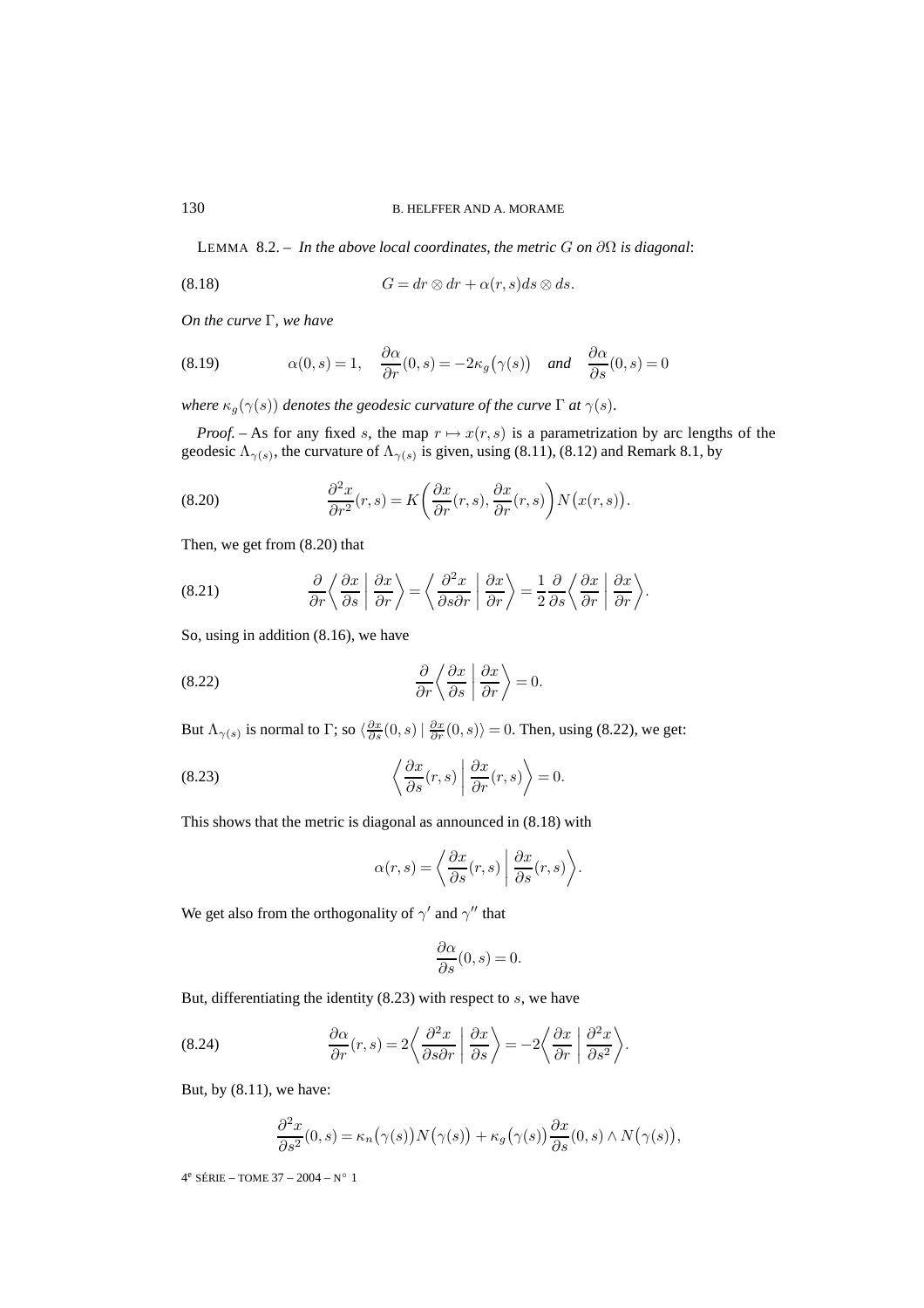so (8.15) and (8.17) lead to

(8.25) 
$$
\frac{\partial^2 x}{\partial s^2}(0,s) = \kappa_n(\gamma(s))N(\gamma(s)) + \kappa_g(\gamma(s))\frac{\partial x}{\partial r}(0,s).
$$

The formulas (8.24) and (8.25) give the non-obvious part of (8.19)

$$
\frac{\partial \alpha}{\partial r}(0,s) = -2\kappa_g(\gamma(s)). \qquad \Box
$$

*Remark* 8.3. – In the coordinates  $(r, s)$  introduced in Lemma 8.2, the second fundamental form is given (see  $(8.7)$ ) by:

$$
K = K_{11} dr \otimes dr + K_{12} dr \otimes ds + K_{21} ds \otimes dr + K_{22} ds \otimes ds,
$$

with:

$$
K_{11}(r,s) = \left\langle \frac{\partial^2 x}{\partial r^2}(r,s) \middle| N(x(r,s)) \right\rangle,
$$
  
\n
$$
K_{22}(r,s) = \left\langle \frac{\partial^2 x}{\partial s^2}(r,s) \middle| N(x(r,s)) \right\rangle,
$$
  
\n
$$
K_{12}(r,s) = \left\langle \frac{\partial^2 x}{\partial r \partial s}(r,s) \middle| N(x(r,s)) \right\rangle,
$$
  
\n
$$
K_{21}(r,s) = K_{12}(r,s).
$$

The function  $K_{11}(r, s)$  is the normal curvature of the geodesic  $\Lambda_{\gamma(s)}$  at  $x(r, s)$  and the function  $K_{22}(0, s) = \kappa_n(\gamma(s))$  is the normal curvature of the curve  $\Gamma$  at  $x(0, s) = \gamma(s)$ .

#### **8.3. Local coordinates near a curve in the boundary**

We come back to previous computations and relate them to the curvatures. Let  $\phi(x)=(y_1, y_2)$ be local coordinates of the boundary as defined in (8.1). We have observed in (5.19), that

$$
(8.26) \t g_0 = dy_3 \otimes dy_3 + \sum_{1 \leq i,j \leq 2} \left[ G_{ij}(y_1, y_2) - 2y_3 K_{ij}(y_1, y_2) + y_3^2 L_{ij} \right] dy_i \otimes dy_j,
$$

where

\n- \n
$$
G = \sum_{1 \leq i, j \leq 2} G_{ij} \, dy_i \otimes dy_j,
$$
\n
\n- \n
$$
K = \sum_{1 \leq i, j \leq 2} K_{ij} \, dy_i \otimes dy_j,
$$
\n
\n- \n
$$
L = \sum_{1 \leq i, j \leq 2} L_{ij} \, dy_i \otimes dy_j = \sum_{1 \leq i, j \leq 2} \left( \frac{\partial N}{\partial y_i} \mid \frac{\partial N}{\partial y_j} \right) dy_i \otimes dy_j.
$$
\n
\n

G, K and L are respectively called the first, second and third fundamental forms on  $\partial\Omega$ . If we take local coordinates  $(y_1, y_2)=(r, s)$  on the boundary given by Lemma 8.2, the sesquilinear form introduced in (5.15) becomes

$$
q^h_A(u)=\int\limits_{\mathcal{V}_{x_0}}|g|^{1/2}\bigg[|hD_{y_3}-\tilde{A}_3 u|^2+\sum\limits_{1\leqslant i,j\leqslant 2}g^{ij}(hD_{y_i}u-\tilde{A}_i u)\cdot\overline{(hD_{y_j}u-\tilde{A}_j u)}\bigg]\,dy^3,
$$

(8.27)

for u supported in  $V_{x_0}$ , the associated differential operator is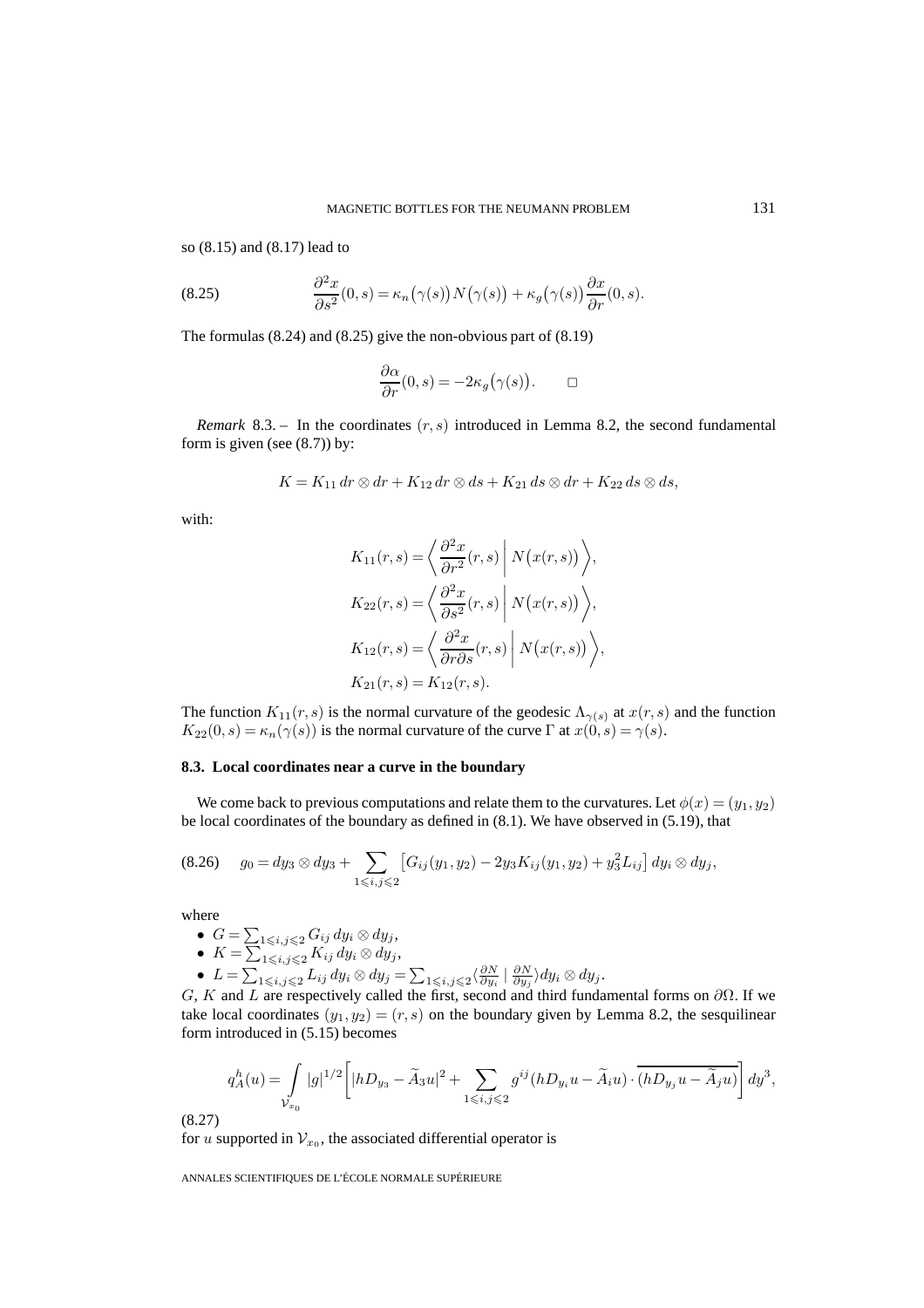(8.28) 
$$
P_A^h = (hD_{y_3} - \tilde{A}_3)^2 + \frac{h}{2i}|g|^{-1} \left(\frac{\partial}{\partial y_3}|g|\right)(hD_{y_3} - \tilde{A}_3) + |g|^{-1/2} \sum_{1 \le i,j \le 2} (hD_{y_j} - \tilde{A}_j)(|g|^{1/2}g^{ij}(hD_{y_i} - \tilde{A}_i)).
$$

If we now consider the coordinates introduced in Section 8.2, that is  $(y_1, y_2) = (s,t)$  and complete by  $t = y_3$  introduced in Section 5.3, then

(8.29) 
$$
|g| = \alpha(r,s) - 2t [\alpha(r,s)K_{11}(r,s) + K_{22}(r,s)] + t^2 \varepsilon_3(r,s,t),
$$

and, for  $1 \leq i, j \leq 2$ ,

$$
(8.30) \t\t (g^{ij})_{1\leqslant i,j\leqslant 2} = \begin{pmatrix} 1 & 0\\ 0 & \alpha^{-1} \end{pmatrix} + 2t \begin{pmatrix} K_{11} & \alpha^{-1}K_{12} \\ \alpha^{-1}K_{21} & \alpha^{-2}K_{22} \end{pmatrix} + t^2 R,
$$

where  $\varepsilon_3$  and  $R_{ij}$  are smooth functions.

#### **8.4. More magnetic geometry: discussion around our invariants**

We assume that the magnetic field  $H = \text{curl } A$  is constant and we can assume, without loss of generality, that:

(8.31) 
$$
A(x) = \frac{b}{2}(0, -x_3, x_2)
$$

for some fixed  $b > 0$ .

Let  $\Omega$  be bounded open set of  $\mathbb{R}^3$  with regular boundary  $\partial\Omega$ . We now assume that (1.5) is satisfied. We observe that this assumption is satisfied when  $\Omega$  is strictly convex. We consider a parametrization  $s \mapsto \gamma(s)$  of  $\Gamma_H$  by arc length, and

(8.32) 
$$
\theta(s) = \operatorname{Arcsin}\left(\left\langle \gamma'(s) \middle| \frac{H(B)}{|H(B)|} \right\rangle\right).
$$

We have already introduced  $\kappa_{n,B}$  in (1.6). Similarly, we can define:

(8.33) 
$$
\kappa_{t,B}(\gamma(s)) = K\bigg(\gamma'(s), \frac{H(B)}{|H(B)|}\bigg).
$$

We observe that we have:

(8.34)  
\n
$$
\kappa_{n,B}(\gamma(s)) = K\left(\frac{\partial}{\partial r}, \frac{H(B)}{|H(B)|}\right) = \cos\theta(s)K_{11}(0, s) + \sin\theta(s)K_{12}(0, s);
$$
\n
$$
\kappa_{t,B}(\gamma(s)) = K\left(\frac{\partial}{\partial s}, \frac{H(B)}{|H(B)|}\right) = \cos\theta(s)K_{12}(0, s) + \sin\theta(s)K_{22}(0, s).
$$

Let us observe that the angle  $\theta(s)$  is not "free" in our picture. In fact we have the geometrical fact:

PROPOSITION 8.4. – *The assumption* H(B) *is constant and tangent to the surface* ∂Ω *along the curve*  $\Gamma_H$  *implies that* 

$$
\kappa_{t,B}(x) = 0, \quad \forall x \in \Gamma_H.
$$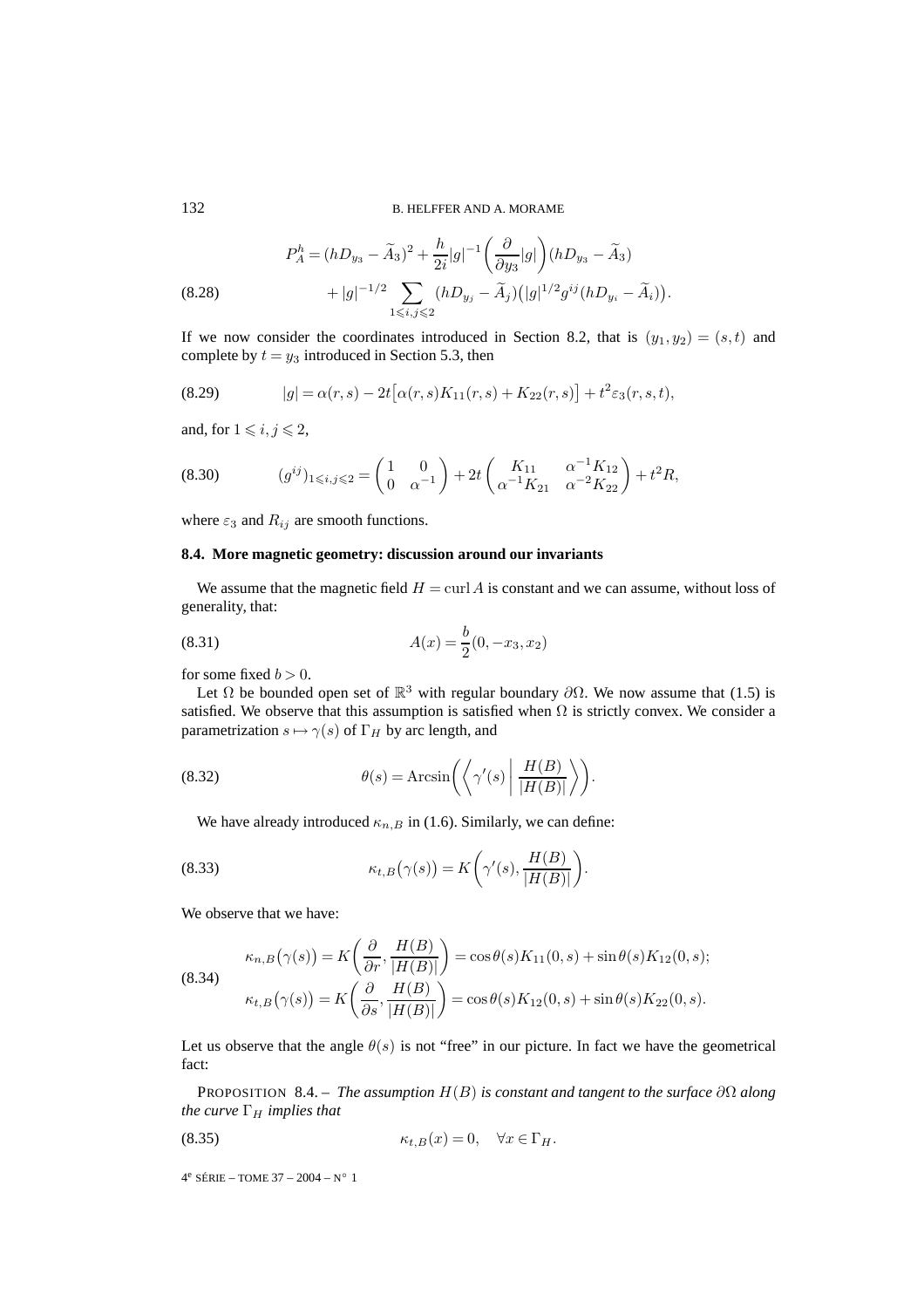*Moreover, we have*:

(8.36) 
$$
\theta'(s) = \kappa_g(\gamma(s)), \quad \forall s.
$$

*Proof. –* Let us write:

(8.37) 
$$
H(B) = \sin(\theta(s))\gamma'(s) + \cos(\theta(s))\left[\gamma'(s) \wedge N(\gamma(s))\right].
$$

As  $H(B)$  is constant, we can differentiate with respect to s (8.37) and we get:

$$
\theta'(s) \left[\cos(\theta(s))\gamma'(s) - \sin(\theta(s))\gamma'(s) \wedge N(\gamma(s))\right] + \sin(\theta(s))\gamma''(s) + \cos(\theta(s)) \left[\gamma''(s) \wedge N(\gamma(s)) + \gamma'(s) \wedge (N \circ \gamma)'(s)\right] = 0.
$$

But using the coordinates of Lemma 8.2, formula (8.6) gives

$$
(N \circ \gamma)' = -(K_{12} \circ \gamma)\gamma' \wedge N(\gamma) - (K_{22} \circ \gamma)\gamma',
$$

and (8.25) becomes

$$
\gamma'' = (\kappa_g \circ \gamma)\gamma' \wedge (N \circ \gamma) + (\kappa_n \circ \gamma)(N \circ \gamma).
$$

So

$$
\theta' \left[ \cos \theta \gamma' - \sin \theta \gamma' \wedge (N \circ \gamma) \right] + \sin \theta \left[ (\kappa_g \circ \gamma) \gamma' \wedge (N \circ \gamma) + (\kappa_n \circ \gamma) (N \circ \gamma) \right] + \cos \theta \left[ -(\kappa_g \circ \gamma) \gamma' + (K_{12} \circ \gamma) (N \circ \gamma) \right] = 0,
$$

and then, expressing the previous equality on the basis  $\gamma' \wedge (N \circ \gamma)$ ,  $\gamma'$ ,  $N \circ \gamma$ ,

(8.38) 
$$
\cos \theta \left[\theta' - (\kappa_g \circ \gamma)\right] = 0,
$$

$$
\sin \theta \left[-\theta' + (\kappa_g \circ \gamma)\right] = 0,
$$

$$
\sin \theta (\kappa_n \circ \gamma) + \cos \theta (K_{12} \circ \gamma) = 0.
$$

We get (8.36), and using (8.12) we get also (8.35) from  $\kappa_n \circ \gamma = K_{22} \circ \gamma$  and from (8.34).  $\Box$ 

*Remark* 8.5. – In the case when  $\partial\Omega$  is strictly convex,  $(K > 0)$ , then (8.35) implies that

$$
\kappa_{n,B} \neq 0, \quad \forall x \in \Gamma_H.
$$

One can also meet degenerate cases where  $K$  is not invertible (locally cylindric domains).

When  $\theta(s)=0$ , we deduce from (8.34) and (8.35) that  $K_{12}(x(s)) = 0$ . So the curvature matrix K becomes diagonal.

*Proof.* – We observe that (8.34) can be rewritten at a point  $x = \gamma(s)$  in the form:

(8.40) 
$$
\begin{pmatrix} \kappa_{n,B}(x) \\ \kappa_{t,B}(x) \end{pmatrix} = K_x \begin{pmatrix} \cos \theta(s) \\ \sin \theta(s) \end{pmatrix}.
$$

Observing that  $K_x$  is inversible when  $\Omega$  is strictly convex ( $K_x$  is actually strictly positive), we immediately see that  $|\kappa_{n,B}(x)| + |\kappa_{t,B}(x)| \neq 0$ .

*Remark* 8.6. – The condition that  $\theta' = \kappa_q \circ \gamma$  is obtained also in the case  $\theta \equiv 0$ . So in this case we have effectively  $\kappa_q = 0$ . So  $\Gamma_H$  should be a geodesic. Conversely, when  $\Gamma_H$  is a geodesic,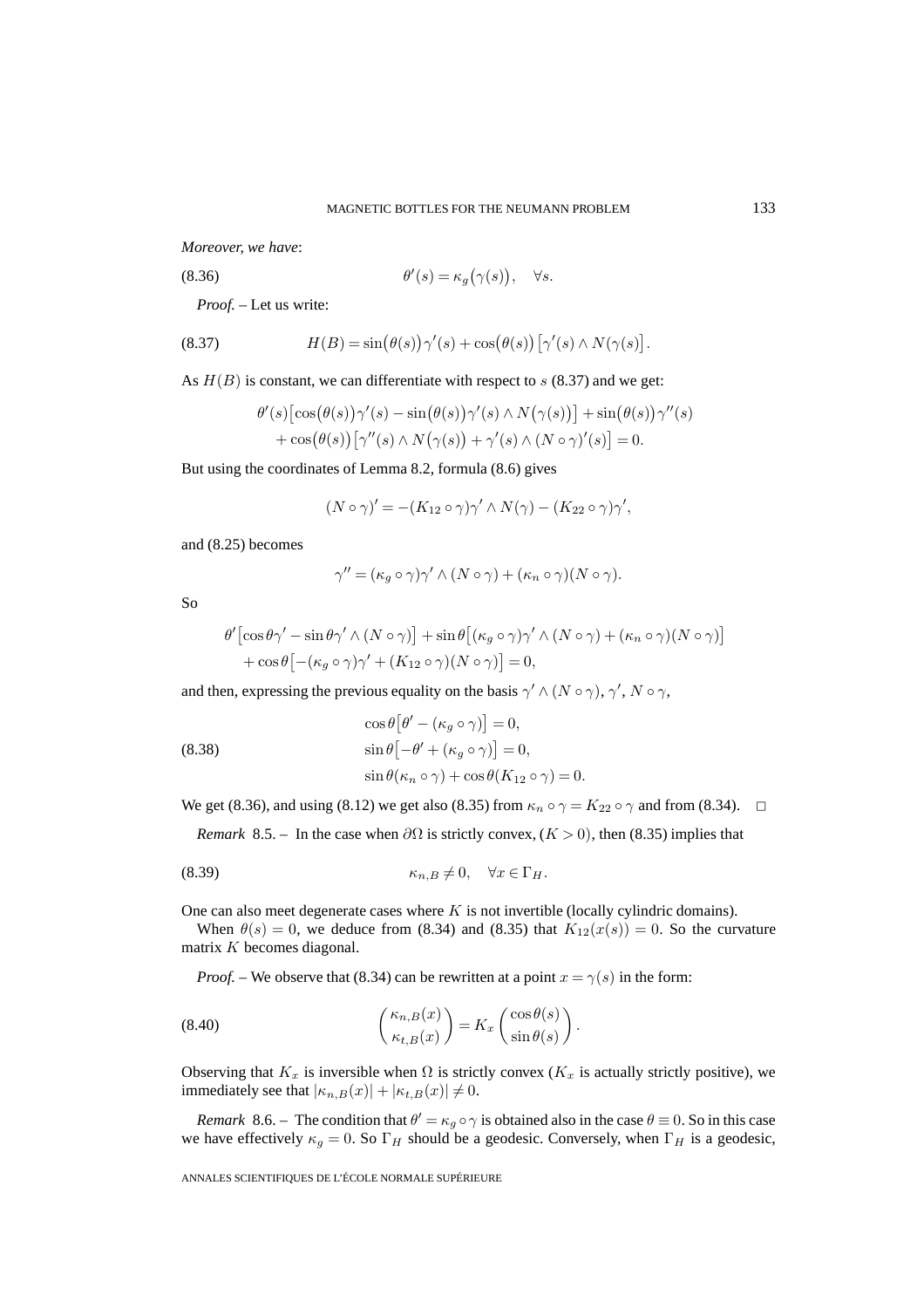we should have  $\theta \equiv 0$  if  $H(B)$  is constant. We observe indeed that by computing the circulation of  $H(B)$  along  $\Gamma_H$  and using Stokes Lemma (or more simply that  $\langle H(B) | \gamma' \rangle = \frac{d}{ds} \langle H(B) | \gamma \rangle$ ), we should have:

$$
\int_{a}^{b} \sin \theta(s) \, ds = 0.
$$

When  $\theta$  is constant, this implies  $\theta = 0$ .

*Example* 8.7. – Let us consider the case of the ellipsoid:

$$
a_1x_1^2 + a_2x_2^2 + a_3x_3^2 = 1.
$$

It is interesting to compute our invariants. Take for simplification, the case when  $B = (0, 0, 1)$ . Then  $\Gamma_H$  is the intersection of the ellipsoid with  $x_3 = 0$ . So we get an ellipse in this plane. We can now observe that the vector field H is orthogonal to  $\Gamma_H$ . We observe that:

$$
\langle H \mid N \rangle = -|B| \frac{a_3 x_3}{\nu},
$$

with

$$
\nu = \sqrt{a_1^2 y_1^2 + a_2^2 y_2^2 + a_3^2 x_3^2}.
$$

This leads to:

$$
\left|\kappa_{n,B}(y_1,y_2)\right| = \frac{a_3}{\nu}.
$$

The minimum of  $\kappa_{n,B}$  (which appears in formula (1.10)) is then obtained at the point where  $\nu$ is maximal. If we assume for example that  $a_1 > a_2$ , we get that this maximum is obtained at  $x_2 = x_3 = 0$  and equal to  $a_1$ . This differs from the intuition we got from the two-dimensional case.

*Remark* 8.8. – Using (8.32), we observe that we have:

 $\lambda$ 

$$
\sin^2(\theta(x)) = \left\langle T(x) \mid \frac{H(B)}{|H(B)|} \right\rangle^2,
$$

and this permits to compare various formulations of the constant  $\hat{\gamma}_0$  introduced in (1.10).

*Remark* 8.9. – The expression in (1.10) can be related more directly to the curvature by using the following formula:

(8.41) 
$$
\kappa_{n,B}(x)^2 \left( \frac{1}{2} \mu''(\xi_0) \sin^2 \theta(x) + \cos^2 \theta(x) \right) = \kappa^G(x)^2 \left( \kappa_n(x)^2 + \frac{1}{2} \mu''(\xi_0) K_x \left( T(x), T(x) \wedge N(x) \right) \right) \times \left( \kappa_n(x)^2 + K_x \left( T(x), T(x) \wedge N(x) \right) \right)^{-2}.
$$

The proof is left to the reader. The interest of this formula is that its computation depends only on invariants related to  $\Gamma_H$ .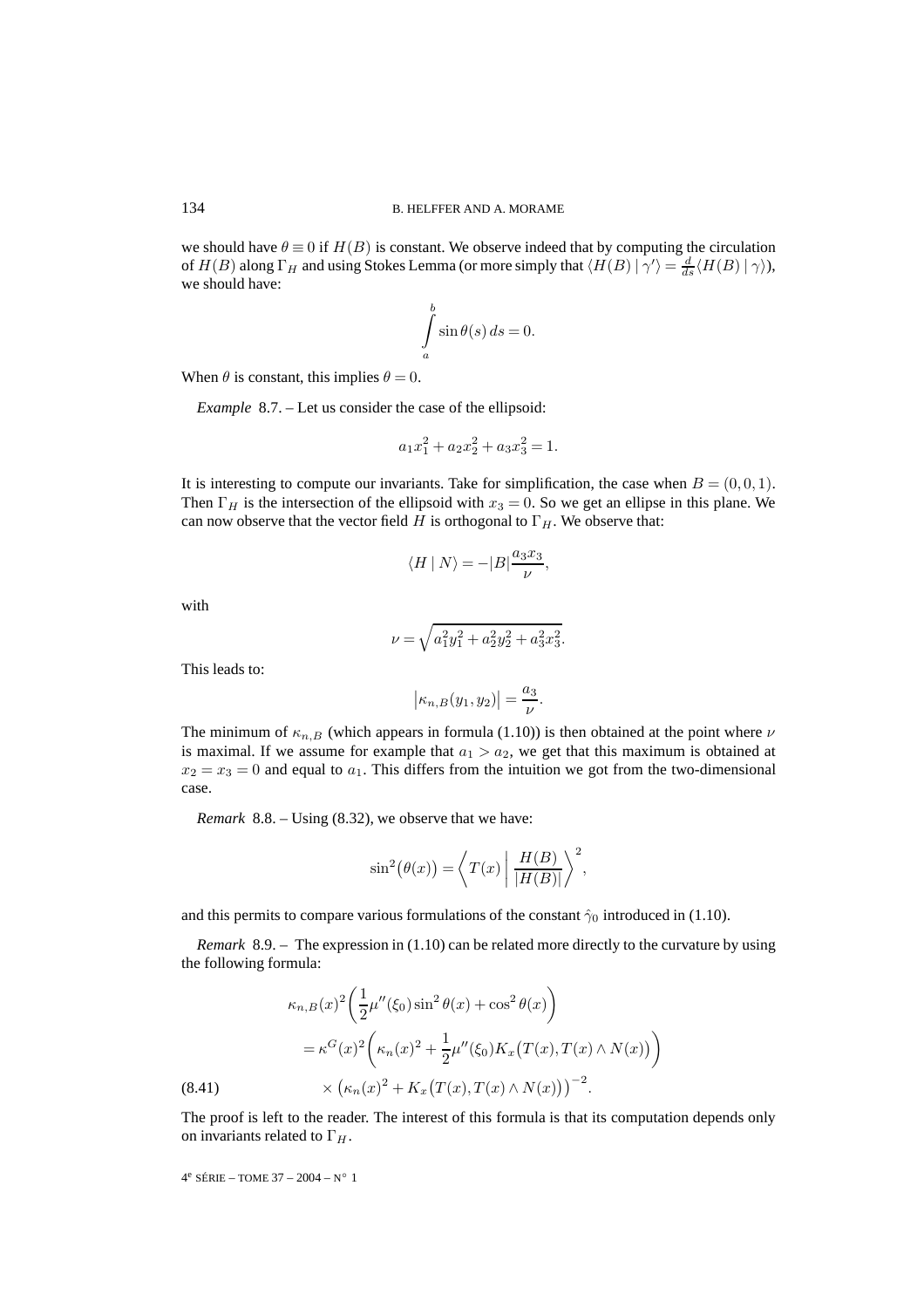*Remark* 8.10. – If  $\kappa^G \neq 0$ , then  $\kappa_{n,B}$  is different from 0. We have indeed:

(8.42) 
$$
\kappa_{n,B} = \frac{\kappa^G}{\kappa_n} \cos \theta.
$$

Note that if we assume in addition that

 $\kappa_n(x) \neq 0$ ,

then H can not be tangent to  $\Gamma_H$ . This would mean indeed that  $\theta = \frac{\pi}{2}$ , and by (8.34) and (8.35) that  $K_{22} = 0$ .

#### **9. Towards the model: new normal forms**

In this section, the vector magnetic field  $H(B)$ , introduced in (5.3), is assumed to be constant, more precisely

(9.1) 
$$
H(B) = b \frac{\partial}{\partial x_1},
$$

with  $b = |H(B)| > 0$ . Moreover the set  $\Gamma_H = \{x \in \partial\Omega; H(B) \in T_x(\partial\Omega)\}\$ is assumed to be a regular curve.

The angle between the normal to  $\Gamma_H$  in  $T_x \partial \Omega$  and  $H(B)$  will be denoted by  $\theta(x)$ .

We will work near a point of  $\Gamma_H x_0$  to be determined and will look for a good approximation of the operator in a small box around  $x_0$ .

We consider local coordinates  $(r, s, t)$  in a neighborhood  $V_{x_0}$  of  $x_0$ , such that  $(r, s)$  are the coordinates of Lemma 8.2, and  $t$  is such that

$$
t = t(x) = \text{distance}(x, \partial \Omega).
$$

## **9.1. Normal form for the magnetic potential**

In this subsection we shall show how after a suitable gauge transform, we can arrive to a more tractable model. We assume that the magnetic field is constant.

LEMMA 9.1. – Let  $\widetilde{A}$  be the magnetic potential defining  $\widetilde{B}$ , in the coordinates  $(r, s, t)$  defined *near*  $x_0 = (0, s_0, 0)$ *. Let*  $\widetilde{A}^{(2)}$  *be the Taylor expansion to order* 2 *of*  $\widetilde{A}$ *. Then there exists a polynomial function of*  $y = (r, s - s_0, t)$ ,  $p^0(y)$  *such that,* 

$$
\widetilde{A}^{(2)} = A^0 + \operatorname{grad}_y p^0,
$$

*with*

(9.3)  
\n
$$
A_1^0 = bt \left[ \sin \theta_0 + \kappa_g(x_0) \cos \theta_0 (s - s_0) - \sin \theta_0 \kappa^M(x_0) t \right],
$$
\n
$$
A_2^0 = -bt \left[ \cos \theta_0 - \kappa_g(x_0) \cos \theta_0 r - \kappa_g(x_0) \sin \theta_0 (s - s_0) - \cos \theta_0 \kappa^M(x_0) t \right]
$$
\n
$$
- \frac{1}{2} b \kappa_{n,B}(x_0) r^2,
$$
\n
$$
A_3^0 = 0.
$$

*Remark* 9.2. – The proof will use assumption (1.8). We recall that this assumption is always satisfied in the strictly convex case. In this case  $H(B)$  cannot be tangent to  $\Gamma_H$ .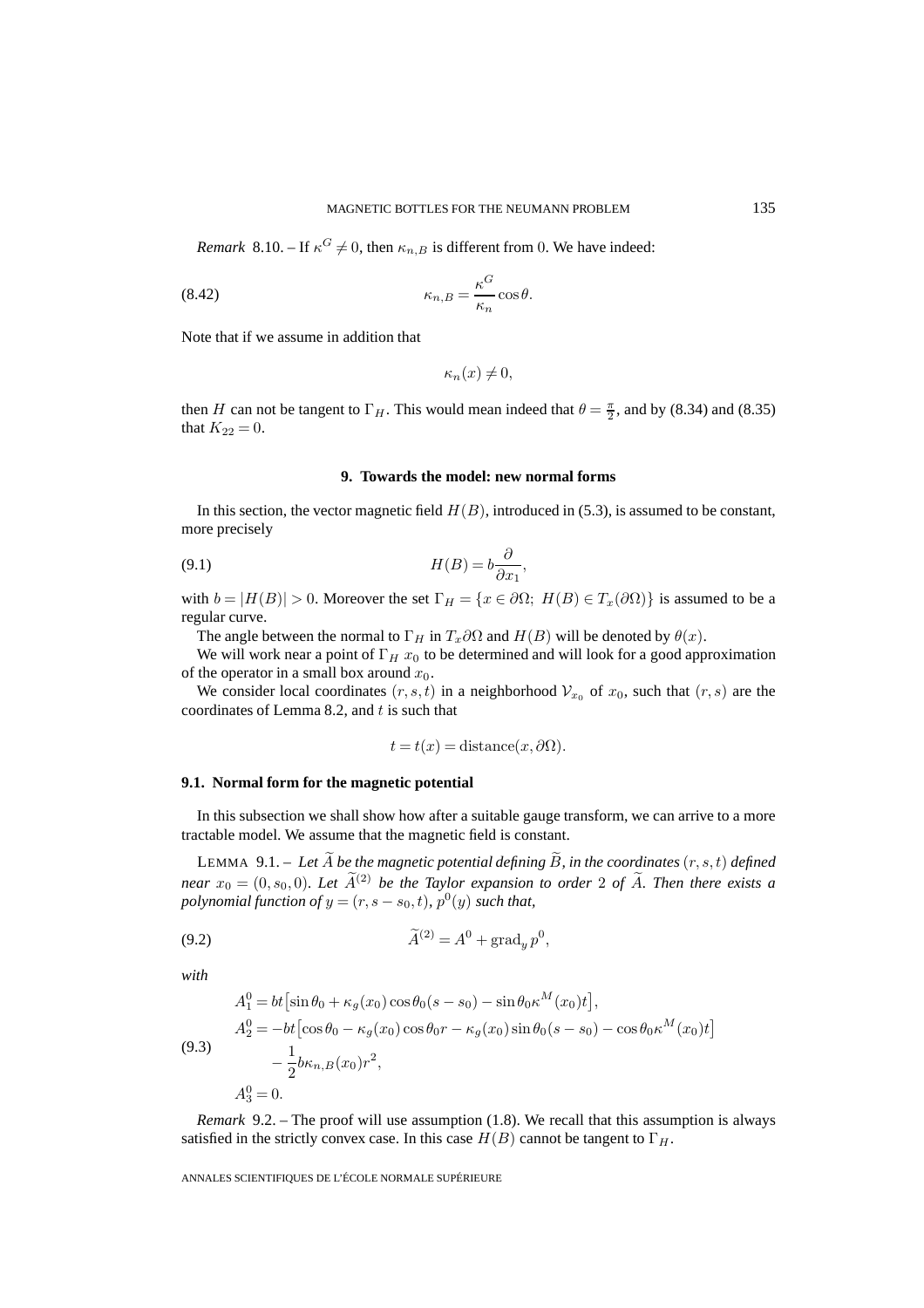*Proof.* – To prove this lemma, we have just to determine the Taylor expansion up to order 1 of the magnetic field in the coordinates  $(r, s - s_0, t)$  at the point  $(0, s_0, 0)$ . Let us first recall that we have assumed that A was given by  $(8.31)$  and that the corresponding vector  $H(B)$  is defined by (9.1). Let us analyze its expression in the new coordinates  $(r, s, t)$ :

(9.4) 
$$
H(B) = b \frac{\partial}{\partial x_1} = \tilde{b}_1 \frac{\partial}{\partial r} + \tilde{b}_2 \frac{\partial}{\partial s} + \tilde{b}_3 \frac{\partial}{\partial t},
$$

and, by (8.26), (8.18) and (9.4), we get

(9.5) 
$$
b\frac{\partial x_1}{\partial r} = \left\langle H(B) \left| \frac{\partial}{\partial r} \right\rangle = \tilde{b}_1 (1 - 2tK_{11}) - 2t\tilde{b}_2 K_{12} + \mathcal{O}(t^2),\right.
$$

(9.6) 
$$
b\frac{\partial x_1}{\partial s} = \left\langle H(B) \left| \frac{\partial}{\partial s} \right\rangle = \tilde{b}_2(\alpha - 2tK_{22}) - 2t\tilde{b}_1K_{12} + \mathcal{O}(t^2),\right.
$$

and

(9.7) 
$$
b\frac{\partial x_1}{\partial t} = \left\langle H(B) \middle| \frac{\partial}{\partial t} \right\rangle = \tilde{b}_3.
$$

Using  $(8.19)$ ,  $(9.5)$ ,  $(9.6)$  and Schwarz Lemma for  $x_1$ , we get:

(9.8) 
$$
\frac{\partial \tilde{b}_1}{\partial s} = \frac{\partial}{\partial r} (\alpha \tilde{b}_2) = -2(\kappa_g \circ \gamma) \tilde{b}_2 + \frac{\partial \tilde{b}_2}{\partial r},
$$

when  $t = r = 0$ .

We have:

(9.9) 
$$
\tilde{b}_1 = b \cos \theta(s), \qquad \tilde{b}_2 = b \sin \theta(s), \qquad \tilde{b}_3 = 0,
$$

when  $t = r = 0$ .

This leads by differentiation with respect to s to:

(9.10)  
\n
$$
\frac{\partial \tilde{b}_1}{\partial s} = -b \sin \theta(s) \theta'(s),
$$
\n
$$
\frac{\partial \tilde{b}_2}{\partial s} = b \cos \theta(s) \theta'(s),
$$
\n
$$
\frac{\partial \tilde{b}_3}{\partial s} = 0,
$$

when  $t = r = 0$ . Then we get by coming back to (9.8) that (9.9) leads to:

(9.11) 
$$
\frac{\partial \tilde{b}_2}{\partial r} = -b \sin \theta \theta' + 2(\kappa_g \circ \gamma) b \sin \theta.
$$

Using (8.36), we get:

(9.12) 
$$
\frac{\partial \tilde{b}_2}{\partial r} = (\kappa_g \circ \gamma) b \sin \theta.
$$

We would like now to have an expression for  $\frac{\partial \tilde{b}_1}{\partial r}$ . We shall again use that  $H(B)$  is a constant vector field and compute the square of its norm, using (5.14), formula (5.19) and Lemma 8.2. This leads to:

(9.13) 
$$
b^2 = \tilde{b}_1^2 + \alpha(r, s)\tilde{b}_2^2 + \tilde{b}_3^2,
$$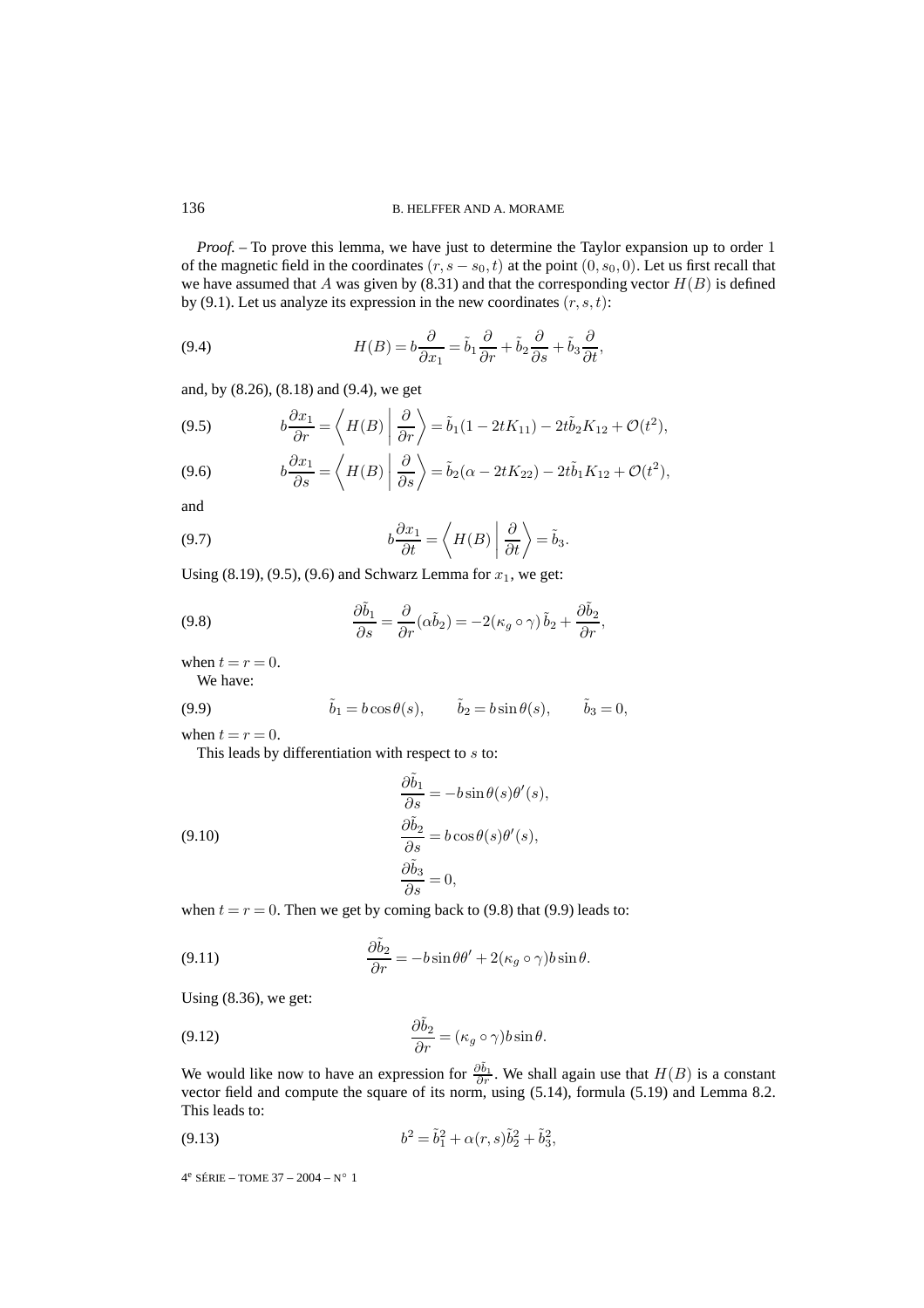on  $t = 0$ .

Differentiating (9.13) with respect to r, we get for  $r = t = 0$ ,

(9.14) 
$$
\tilde{b}_1 \frac{\partial \tilde{b}_1}{\partial r} + \frac{1}{2} \frac{\partial \alpha}{\partial r} (\tilde{b}_2)^2 + \tilde{b}_2 \frac{\partial \tilde{b}_2}{\partial r} = 0.
$$

But we can now use (8.19) and (9.9) and we get:

$$
\cos\theta(s)\frac{\partial \tilde b_1}{\partial r}(0,s,0)=0.
$$

This gives finally, using (1.8):

$$
\frac{\partial \tilde{b}_1}{\partial r} = 0,
$$

when  $t = r = 0$ .

Let us now use (9.7) to write that

$$
\frac{\partial \tilde{b}_3}{\partial r} = \frac{\partial}{\partial r} \langle H(B) | N \rangle = \langle H(B) | \frac{\partial N}{\partial r} \rangle,
$$

when  $t = 0$ .

Then, using also  $(9.4)$ ,  $(9.9)$  and  $(8.6)$ , we obtain:

$$
\left\langle H(B) \left| \frac{\partial N}{\partial r} \right\rangle = b \cos \theta(s) \left\langle \frac{\partial}{\partial r} \left| \frac{\partial N}{\partial r} \right\rangle + b \sin \theta(s) \left\langle \frac{\partial}{\partial s} \left| \frac{\partial N}{\partial r} \right\rangle \right\right\rangle
$$

This leads to

(9.16) 
$$
\frac{\partial \tilde{b}_3}{\partial r} = -b \cos \theta(s) K_{11} - b \sin \theta(s) K_{12},
$$

when  $t = r = 0$ .

But by (9.5), (9.7) and Schwarz Lemma, we have

(9.17) 
$$
\frac{\partial \tilde{b}_3}{\partial r} = \frac{\partial \tilde{b}_1}{\partial t} - 2\tilde{b}_1 K_{11} - 2\tilde{b}_2 K_{12}
$$

∂˜b<sup>3</sup>

when  $t = r = 0$ .

So, from (9.16), we get:

(9.18) 
$$
\frac{\partial \tilde{b}_1}{\partial t} = b \cos \theta(s) K_{11} + b \sin \theta(s) K_{12},
$$

when  $t = r = 0$ .

Once again, Schwarz Lemma, (9.6) and (9.7) lead to

(9.19) 
$$
\frac{\partial \tilde{b}_3}{\partial s} = \alpha \frac{\partial \tilde{b}_2}{\partial t} - 2\tilde{b}_2 K_{22} - 2\tilde{b}_1 K_{12},
$$

when  $t = 0$ .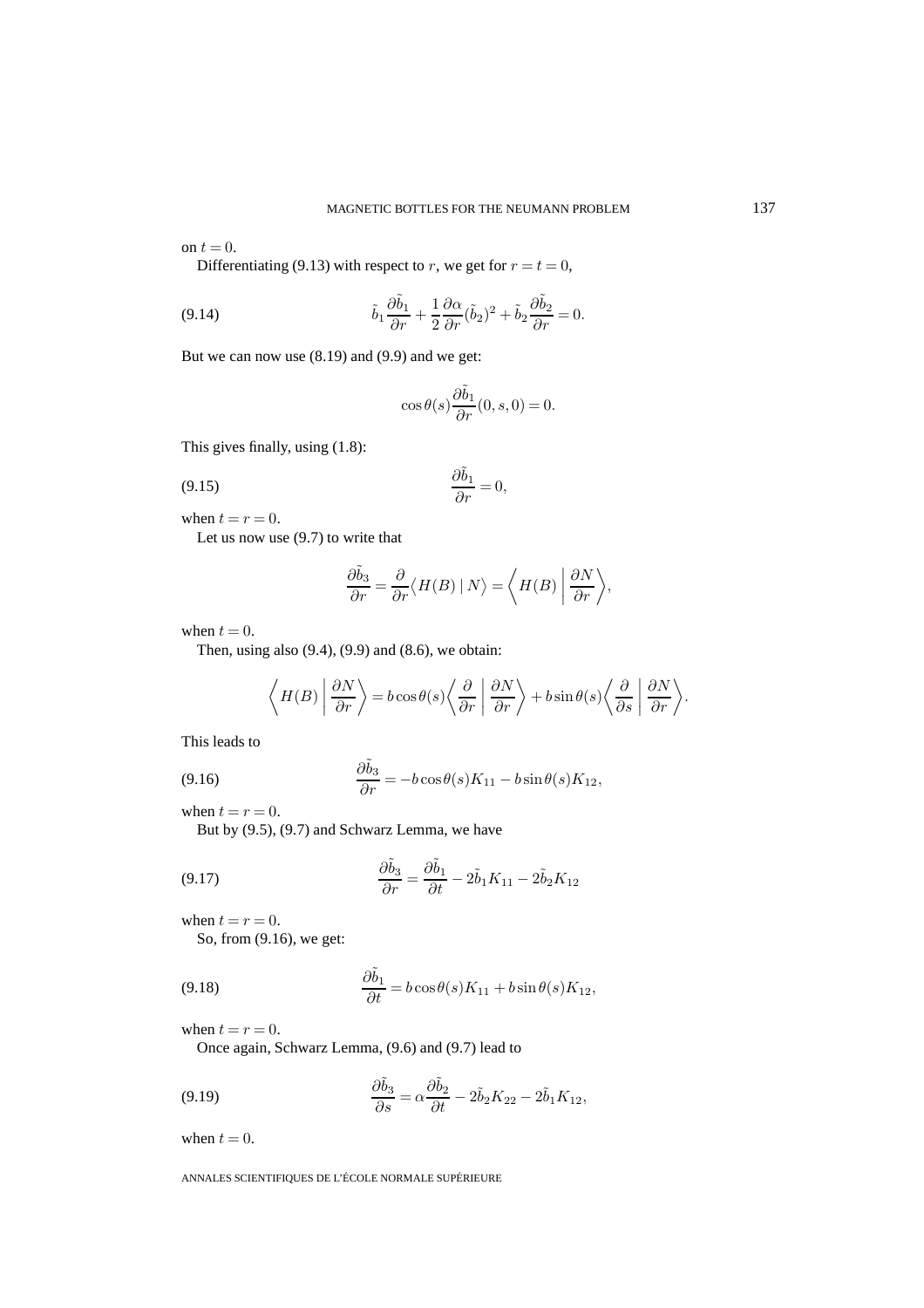Then, (8.19), (9.9) and (9.10) lead to

(9.20) 
$$
\frac{\partial \tilde{b}_2}{\partial t} = 2b \cos \theta K_{12} + 2b \sin \theta K_{22},
$$

when  $t = r = 0$ .

It remains to determine  $\frac{\partial \tilde{b}_3}{\partial t}$  when  $t = r = 0$ . Let us denote the magnetic field

$$
\widetilde{B} = \widetilde{B}_{23} ds \wedge dt + \widetilde{B}_{31} dt \wedge dr + \widetilde{B}_{12} dr \wedge ds.
$$

So by (5.11) and using the property that:

$$
\frac{\partial \widetilde{B}_{23}}{\partial r} + \frac{\partial \widetilde{B}_{31}}{\partial s} + \frac{\partial \widetilde{B}_{12}}{\partial t} = 0,
$$

we get from (5.13) that

$$
(9.21) \quad |g|^{1/2} \left[ \frac{\partial \tilde{b}_1}{\partial r} + \frac{\partial \tilde{b}_2}{\partial s} + \frac{\partial \tilde{b}_3}{\partial t} \right] + \frac{1}{2} |g|^{-1/2} \left[ \left( \partial_t |g| \right) \tilde{b}_3 + \left( \partial_r |g| \right) \tilde{b}_1 + \left( \partial_s |g| \right) \tilde{b}_2 \right] = 0.
$$

Let us now use this formula on  $t = r = 0$ . Using (9.15), (9.10), we get first:

$$
\frac{\partial \tilde{b}_3}{\partial t} + b \cos \theta(s) \theta'(s) = -\frac{1}{2} |g|^{-1} \left( (\partial_t |g|) \tilde{b}_3 + (\partial_r |g|) \tilde{b}_1 + (\partial_s |g|) \tilde{b}_2 \right),
$$

on  $t = r = 0$ .

We now use  $(8.29)$  and Lemma 8.2 (more precisely  $(8.19)$ ), we obtain, using  $(9.9)$ :

(9.22) 
$$
(\partial_r|g|) = -2\kappa_g(\gamma(s)), \text{ when } t = r = 0.
$$

This leads to:

(9.23) 
$$
\frac{\partial \tilde{b}_3}{\partial t} = b(\kappa_g \circ \gamma - \theta') \cos \theta \quad \text{when } t = r = 0.
$$

We actually need a more complete expansion of  $|g|$ . We have:

$$
(9.24) \qquad |g| = 1 - 2\kappa_g(\gamma(s_0))r - 2(K_{11}(0, s_0) + K_{22}(0, s_0))t + \mathcal{O}((t, r, s - s_0)^2).
$$

We can establish the Taylor expansion of the magnetic field in the coordinates  $(r, s, t)$ .

We can now establish the formulas in full generality. For  $t = r = 0$ , we have, with  $\theta = \theta(s)$ :

(9.25)  
\n
$$
\frac{\partial \tilde{b}_1}{\partial r} = 0,
$$
\n
$$
\frac{\partial \tilde{b}_1}{\partial s} = -b \sin \theta,
$$
\n
$$
\frac{\partial \tilde{b}_1}{\partial t} = b \cos \theta K_{11} + b \sin \theta K_{12};
$$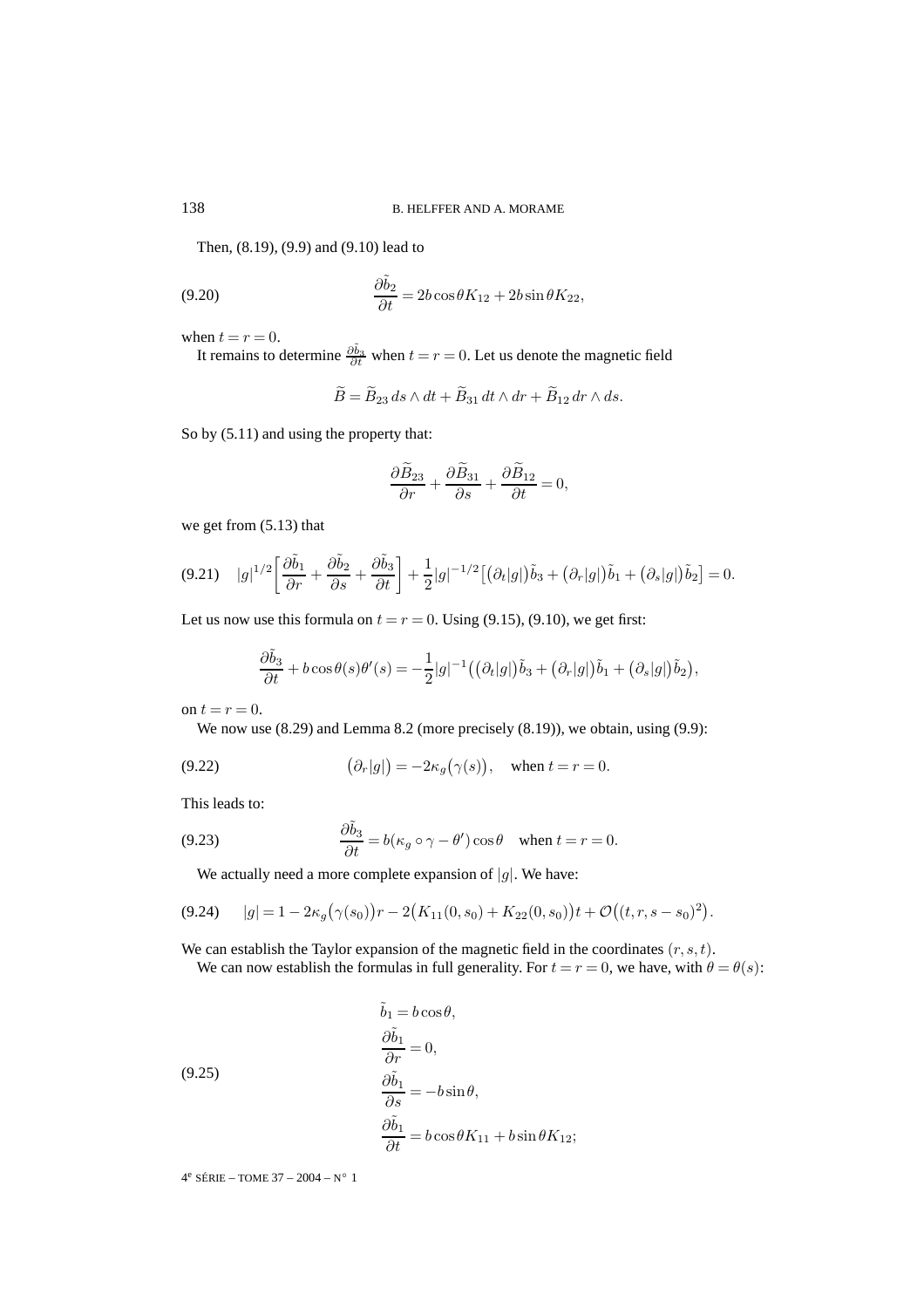(9.26)  
\n
$$
\frac{\partial \tilde{b}_2}{\partial r} = b(2\kappa_g \circ \gamma - \theta') \sin \theta,
$$
\n
$$
\frac{\partial \tilde{b}_2}{\partial s} = b \cos \theta \theta',
$$
\n
$$
\frac{\partial \tilde{b}_2}{\partial t} = 2b \cos \theta K_{12} + 2b \sin \theta K_{22};
$$
\n
$$
\tilde{b}_3 = 0,
$$
\n
$$
\frac{\partial \tilde{b}_3}{\partial r} = -b \cos \theta K_{11} - b \sin \theta K_{12},
$$

(9.27)  
\n
$$
\frac{\partial \tilde{b}_3}{\partial s} = 0,
$$
\n
$$
\frac{\partial \tilde{b}_3}{\partial t} = b \cos \theta (\kappa_g \circ \gamma - \theta').
$$

Using the Taylor extension (to order 1) of  $|g|^{1/2}$ ,

$$
|g|^{1/2} = 1 - \kappa_g(\gamma(s_0))r - (K_{11}(0, s_0) + K_{22}(0, s_0))t + \mathcal{O}(|(r, s - s_0, t)|^2),
$$

we obtain the model:

$$
\tilde{b}_1^0 = b \cos \theta(s_0) - b \sin \theta(s_0) \theta'(s_0)(s - s_0) + (b \cos \theta(s_0) K_{11}(0, s_0) \n+ b \sin \theta(s_0) K_{22}(0, s_0))t,
$$
\n(9.28) 
$$
\tilde{b}_2^0 = b \sin \theta(s_0) - b \cos \theta(s_0) \theta'(s_0)(s - s_0) + b \sin \theta(2\kappa_g(\gamma(s_0)) - \theta'(s_0))r \n+ (2b \cos \theta K_{12} + 2b \sin \theta(s_0) K_{22})t,
$$
\n
$$
\tilde{b}_3^0 = -(b \cos \theta(s_0) K_{11} + b \sin \theta(s_0) K_{12})r + b \cos \theta(s_0) (\kappa_g(\gamma(s_0)) - \theta'(s_0))t.
$$

These formulas lead to the introduction of the "model" corresponding magnetic field:

$$
\widetilde{B}_{23}^{0} = b \cos \theta_{0} - b \sin \theta_{0} \theta'(s_{0})(s - s_{0}) - b \cos \theta_{0} \kappa_{g} (\gamma(s_{0}))r \n+ b \big( (\cos \theta_{0} - 1)K_{11} + (\sin \theta_{0} - 1)K_{22} \big)t, \n(9.29) \qquad \widetilde{B}_{31}^{0} = b \sin \theta_{0} - b \cos \theta_{0} \theta'(s_{0})(s - s_{0}) + b \sin \theta_{0} (\kappa_{g} (\gamma(s_{0})) - \theta'(s_{0}))r \n+ b \big( 2 \cos \theta_{0} K_{12} + \sin \theta_{0} K_{22} \big)t,
$$

$$
\widetilde{B}_{12}^0 = -b(\cos\theta_0 K_{11} + \sin\theta_0 K_{12})r + b\cos\theta_0 (\kappa_g(\gamma(s_0)) - \theta'(s_0))t,
$$

with  $\theta_0 = \theta(s_0), K_{ij} = K_{ij}(0, s_0).$ 

This corresponds to the Taylor expansion up to order 1 of  $\widetilde{B}$  at the point  $(0, s_0, 0)$ .

$$
\tilde{b}_1 = b \left[ \cos(\theta(s_0)) - \theta'(s_0) \sin(\theta(s_0)) (s - s_0) + \kappa_{n,B}(x_0) t \right] + \mathcal{O}(|y|^2), \n\tilde{b}_2 = b \left[ \sin(\theta(s_0)) + \sin(\theta(s_0)) (2\kappa_g(x_0) - \theta'(s_0)) r \right. \n+ \theta'(s_0) \cos(\theta(s_0)) (s - s_0) + 2\kappa_{t,B}(x_0) t \right] + \mathcal{O}(|y|^2), \n\tilde{b}_3 = b \left[ -\kappa_{n,B}(x_0) r + \left( \kappa_g(x_0) - \theta'(s_0) \right) \cos(\theta(s_0)) t \right] + \mathcal{O}(|y|^2).
$$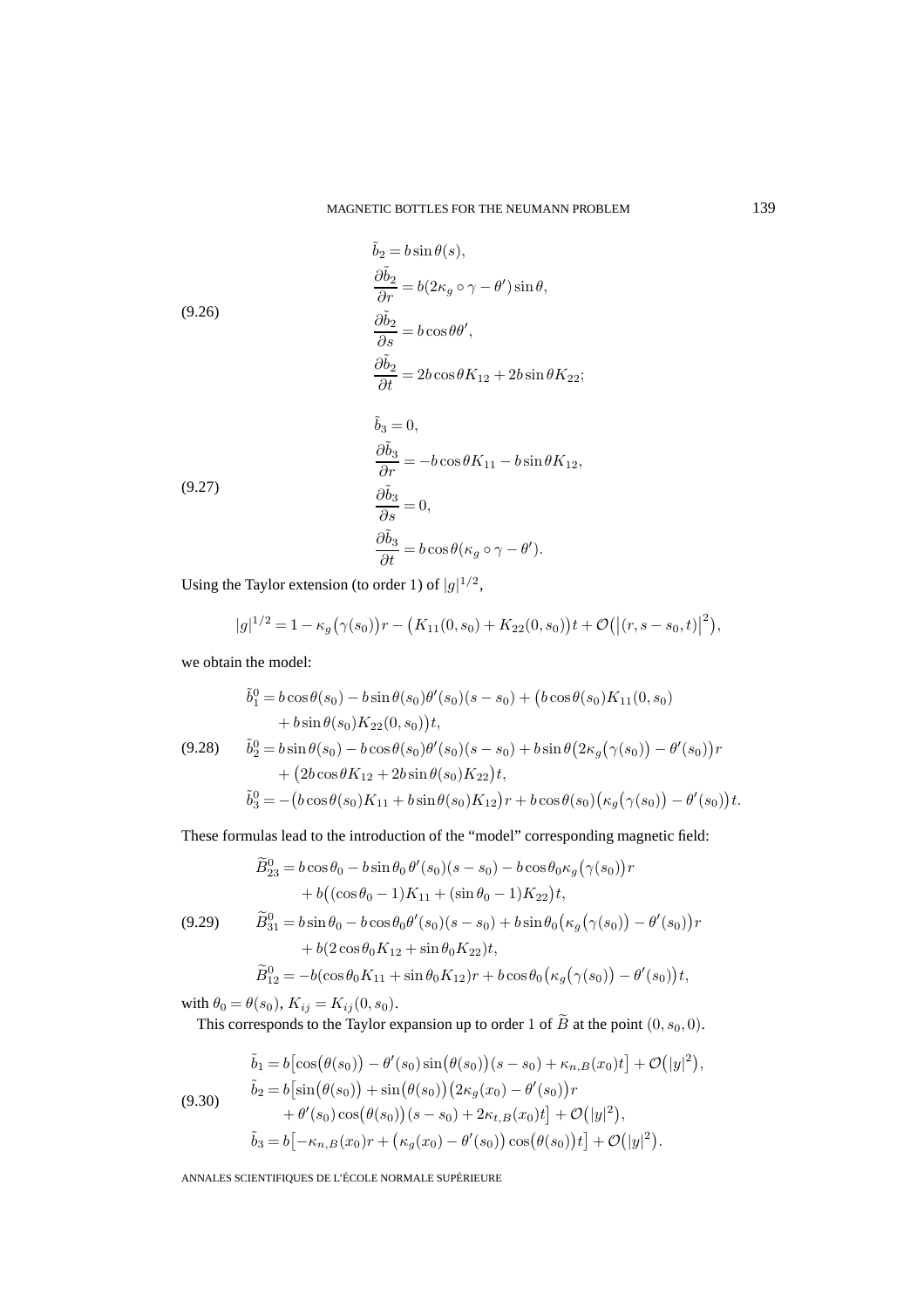As from (8.29)

$$
|g|^{1/2} = 1 - \kappa_g(x_0)r - 2\kappa^M t + \mathcal{O}(|y|^2)
$$

,

we get using the relation between the magnetic field and the vector magnetic field given by (5.11) and (5.12)

$$
\widetilde{B}_{23} = b \left[ \cos \theta_0 - \kappa_g(x_0) \cos \theta_0 r - \theta'(s_0) \sin \theta_0 (s - s_0) \right] \n+ b(\kappa_{n,B}(x_0) - 2 \cos \theta_0 \kappa^M(x_0)) t + \mathcal{O}(|y|^2), \n\widetilde{B}_{31} = b \left[ \sin \theta_0 + \sin \theta_0 \left( \kappa_g(x_0) - \theta'(s_0) \right) r + \theta'(s_0) \cos \theta_0 (s - s_0) \right] \n+ 2bt \left[ \kappa_{t,B}(x_0) - \sin \theta_0 \kappa^M(x_0) \right] + \mathcal{O}(|y|^2), \n\widetilde{B}_{12} = b \left[ -\kappa_{n,B}(x_0) r + (\kappa_g(x_0) - \theta'(s_0)) \cos \theta_0 t \right] + \mathcal{O}(|y|^2),
$$

with  $\theta_0 := \theta(s_0)$ .

If we write that  $|H(B)| = b$ , using the relation  $\theta'(s_0) = \kappa_g(x_0)$ , this leads first to:

(9.32) 
$$
\tilde{b}_1 = b \left[ \cos \theta_0 - \kappa_g(x_0) \sin \theta_0 (s - s_0) + \kappa_{n,B}(x_0) t \right] + \mathcal{O}(|y|^2), \n\tilde{b}_2 = b \left[ \sin \theta_0 + \sin \theta_0 \kappa_g(x_0) r + \kappa_g(x_0) \cos \theta_0 (s - s_0) \right] + \mathcal{O}(|y|^2), \n\tilde{b}_3 = -b \kappa_{n,B}(x_0) r + \mathcal{O}(|y|^2),
$$

and then to:

$$
\widetilde{B}_{23} = b \Big[ \cos \theta_0 - \kappa_g(x_0) \cos \theta_0 r - \kappa_g(x_0) \sin \theta_0 (s - s_0) \n+ (\kappa_{n,B}(x_0) - 2 \cos \theta_0 \kappa^M(x_0)) t \Big] + \mathcal{O}(|y|^2), \n\widetilde{B}_{31} = b \Big[ \sin \theta_0 + \kappa_g(x_0) \cos \theta_0 (s - s_0) - 2 \sin \theta_0 \kappa^M(x_0) t \Big] + \mathcal{O}(|y|^2), \n\widetilde{B}_{12} = -b \kappa_{n,B}(x_0) r + \mathcal{O}(|y|^2).
$$

By comparison of the curls on the left and right hand side of (9.2) we get the lemma.  $\Box$ 

## **9.2. Towards simplified models**

If we neglect the terms of order  $t^2$ , we get the potential  $A^{00}$  whose components are given by:

(9.34) 
$$
A_1^{00} = bt \left[ \sin \theta_0 + \kappa_g(x_0) \cos \theta_0 (s - s_0) \right],
$$

$$
(9.35) \quad A_2^{00} = -bt \left[ \cos \theta_0 - \kappa_g(x_0) \cos \theta_0 r - \kappa_g(x_0) \sin \theta_0 (s - s_0) \right] - b \frac{\kappa_{n,B}(x_0)}{2} r^2,
$$

and

$$
(9.36)\t\t A_3^{00} = 0.
$$

The corresponding magnetic field is:

(9.37) 
$$
B_{23}^{00} = b \cos \theta_0 - b \cos \theta_0 \kappa_g(x_0) r - b \sin \theta_0 \kappa_g(x_0) (s - s_0),
$$

$$
B_{31}^{00} = b \sin \theta_0 - b \cos \theta_0 \kappa_g(x_0) (s - s_0),
$$

$$
B_{12}^{00} = -b \kappa_{n,B}(x_0) r.
$$

If we neglect in addition the terms corresponding to  $t(s - s_0)$ , we get the magnetic potential

4<sup>e</sup> SÉRIE – TOME 37 – 2004 – N° 1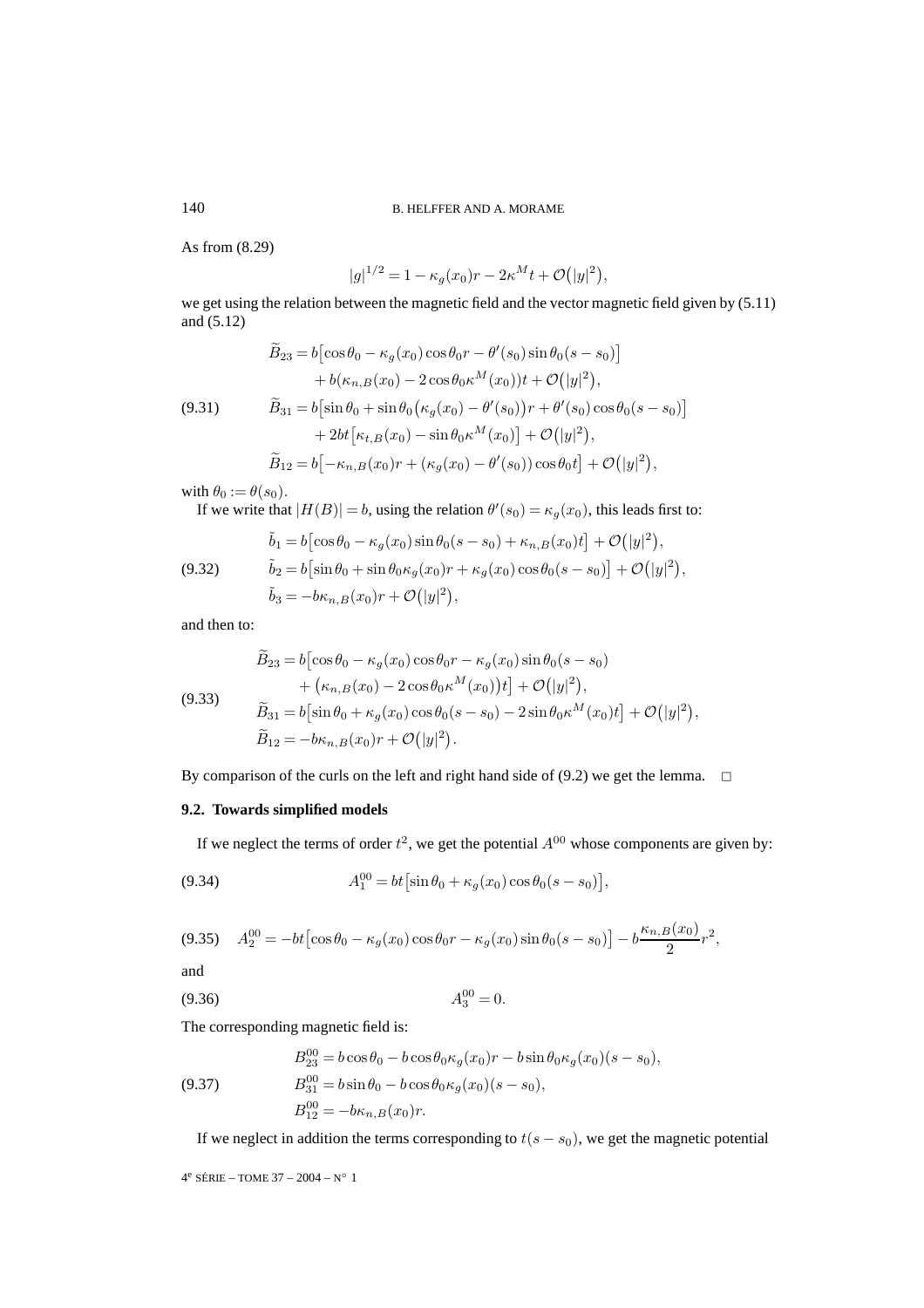(9.38) 
$$
A_1^{01} = bt \sin \theta_0,
$$

$$
A_2^{01} = -bt \left[ \cos \theta_0 - \kappa_g(x_0) \cos \theta_0 r \right] - b \frac{\kappa_{n,B}(x_0)}{2} r^2,
$$

$$
A_3^{01} = 0.
$$

The corresponding magnetic field is:

(9.39)  
\n
$$
B_{23}^{01} = b \cos \theta_0 - b \cos \theta_0 \kappa_g(x_0) r,
$$
\n
$$
B_{31}^{01} = b \sin \theta_0,
$$
\n
$$
B_{12}^{01} = -b \kappa_{n,B}(x_0) r.
$$

But we will start our analysis with the model, where we neglect also the terms in  $\mathcal{O}(|rt|)$ :

(9.40)  
\n
$$
\hat{A}_1 = b \sin \theta_0 t,
$$
\n
$$
\hat{A}_2 = -b \cos \theta_0 t - \frac{b}{2} \kappa_{n,B}(s_0) r^2,
$$
\n
$$
\hat{A}_3 = 0.
$$

Neglecting also the geodesic curvature, this leads to the model:

(9.41) 
$$
P^{\text{mod}} := (hD_r - \hat{A}_1)^2 + (hD_s - \hat{A}_2)^2 + h^2D_t^2.
$$

#### **10. Comparison lemmas near** Γ<sub>H</sub>

Although the problem is easier in the case of upper bounds where we work with explicit quasimodes, we need in the two cases (proof of upper bounds and proof of lower bounds) comparison lemmas permitting to control the error made when considering the simplified models. Further comparison lemmas will be needed later.

#### **10.1. A first comparison lemma**

We are interested in the energy  $q_A^h(u)$ , introduced in (8.27), of some function  $u$  in  $H^2(\Omega)$  such that

$$
(10.1) \t\t supp(u) \subset Q(x_0),
$$

where

(10.2) 
$$
Q(x_0) = \{x \in \Omega; (r(x), s(x)) \in (r_0, s_0) + [-h^{\delta}, h^{\delta}]^2, t(x) \in [0, \varepsilon_2] \},
$$

for some  $\delta \in ]0,1[$ .

From now on, we assume in this section that  $(r(x_0), s(x_0)) = (0, s_0)$ .

LEMMA 10.1. – *If* (10.1) *is satisfied, then*

$$
(1 - C h^{2\delta}) q^h_{\tilde{A}^{(2)}}(u) - C ||t^{1/2} (hD_x - A)u||^2
$$
  
\n
$$
- C [q^h_{\tilde{A}^{(2)}}(u)]^{1/2} \cdot ||(h^{3\delta} + h^{2\delta}t + h^{\delta}t^2 + t^3)u|| - C ||(h^{3\delta} + h^{2\delta}t + h^{\delta}t^2 + t^3)u||^2
$$
  
\n
$$
\leq q^h_A(u)
$$
  
\n
$$
\leq (1 + Ch^{2\delta}) q^h_{\tilde{A}^{(2)}}(u) + C ||t^{1/2}(hD_x - A)u||^2
$$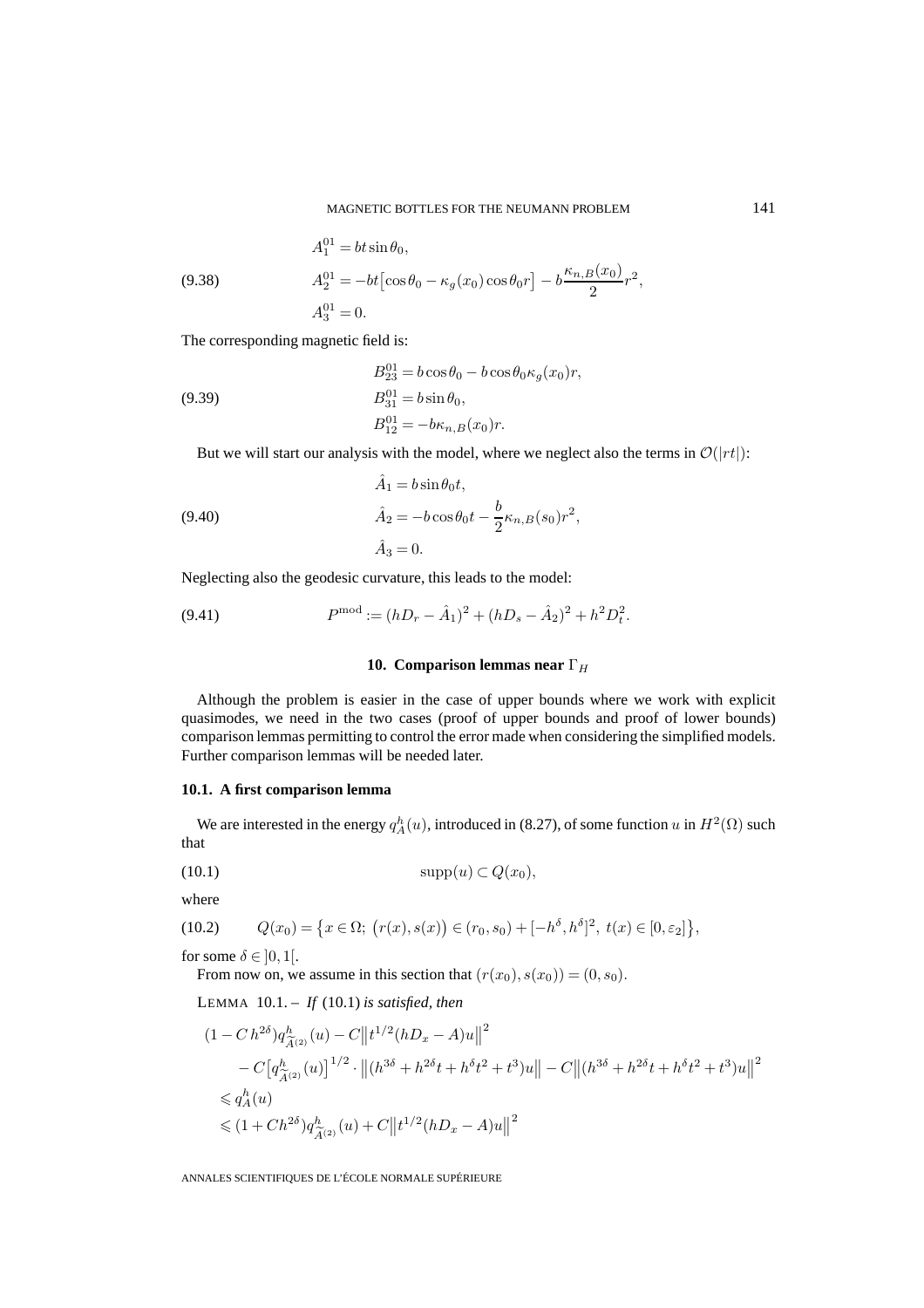$$
+ C \big[q_{\widetilde{A}^{(2)}}^{h}(u)\big]^{1/2} \cdot \big\| (h^{3\delta} + h^{2\delta}t + h^{\delta}t^{2} + t^{3})u \big\|
$$

(10.3)  $+ C || (h^{3\delta} + h^{2\delta}t + h^{\delta}t^2 + t^3)u||^2$ ,

*where*:

$$
q_{\widetilde{A}^{(2)}}^h(u) = \int_{Q(x_0)} (1 - r\kappa_g(x_0)) [|(hD_t - \widetilde{A}_3^{(2)})u|^2
$$
  
(10.4)
$$
+ (1 + 2r\kappa_g(x_0)) |(hD_s - \widetilde{A}_2^{(2)})u|^2 + |(hD_r - \widetilde{A}_1^{(2)})u|^2] dr ds dt.
$$

 $\widetilde{A}^{(2)}$  *is the quadratic part of the Taylor expansion at*  $x_0$  *of*  $\widetilde{A}$  *defined in* (8.27):

$$
\widetilde{A}^{(2)}(y) = \sum_{|\beta| \leq 2} \frac{\partial^{\beta} \widetilde{A}}{\partial y^{\beta}}(0, s_0, 0) \frac{y^{\beta}}{\beta!},
$$

*with*  $y = (y_1, y_2, y_3) = (r, s - s_0, t)$ *. The function*  $\kappa_a(x_0)$  *is the geodesic curvature at*  $x_0$  *introduced in* (8.11)*.* 

We have actually two types of errors in order to control the comparison of  $q_A^h(u)$  and  $q_{\widetilde{A}^{(2)}}^h(u)$ .<br>The first error is that we replace the initial metric in the coordinates  $(r, s, t)$  by the new metric *The first error* is that we replace the initial metric in the coordinates  $(r, s, t)$  by the new metric (see Lemma 8.2):

$$
g_0^{\text{new}} = dt \otimes dt + dr \otimes dr + \left(1 - 2r\kappa_g(x_0)\right) ds \otimes ds,
$$

with the corresponding approximation of  $|g^{new}|^{1/2}$  by  $(1 - r\kappa_g(x_0))$ , and we consider a similar linearization (with respect to r and t) for  $q^{ij}$ .

We then observe that, on the support of  $u$ , we have:

$$
|g|^{1/2} = 1 - \kappa_g(x_0)r + \mathcal{O}(t) + \mathcal{O}(h^{2\delta}),
$$
  

$$
g_{\text{new}}^{ij} - g^{ij} = \mathcal{O}(t) + \mathcal{O}(h^{2\delta}).
$$

*The second error* occurs when replacing A by  $\widetilde{A}^{(2)}$  and this leads to an error estimated by:

$$
A - \widetilde{A}^{(2)} = \mathcal{O}(|y|^3) = \mathcal{O}((|t| + h^{\delta})^3).
$$

Once these estimates are satisfied, the lemma follows easily using the Cauchy–Schwarz inequality, after having written:

$$
(hD_y - A) = (hD_y - \tilde{A}^{(2)}) + (A - \tilde{A}^{(2)}).
$$

#### **10.2. A second comparison lemma**

We now perform a gauge transform. We also decide to consider as remainder the term in  $\mathcal{O}(t^2)$ in A. In addition we need to change of unknown in order to go back to the Lebesgue measure.

LEMMA 10.2. – *If* (10.1) *is satisfied, then*

$$
q_{A^{00}}^h(\tilde{u}) - C ||t^{1/2}(hD_x - A)u||^2
$$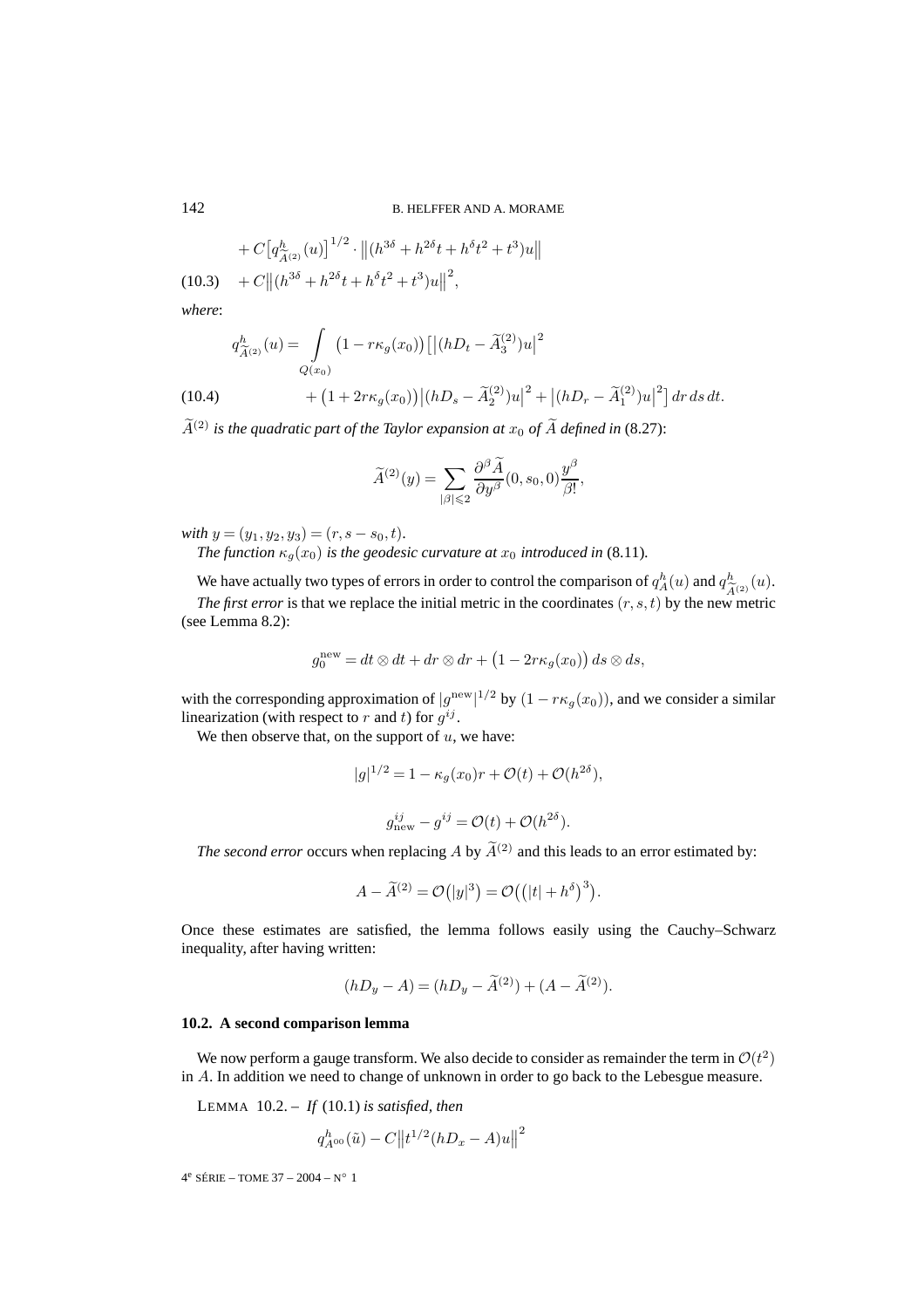MAGNETIC BOTTLES FOR THE NEUMANN PROBLEM 143

$$
-C\big[q_{A^{00}}^h(\tilde{u})\big]^{1/2} \cdot \big\| (h^{3\delta} + h + h^{2\delta}t + t^2)u \big\|
$$
  
\n
$$
-C\big\|(h^{3\delta} + h + h^{2\delta}t + t^2)u\big\|^2
$$
  
\n
$$
\leq q_A^h(u)
$$
  
\n
$$
\leq q_{A^{00}}^h(\tilde{u}) + C\big\| t^{1/2}(hD_x - A)u \big\|^2
$$
  
\n
$$
+ C\big[q_{A^{00}}^h(\tilde{u})\big]^{1/2} \cdot \big\|(h^{3\delta} + h + h^{2\delta}t + t^2)u\big\|
$$
  
\n(10.5)  
\n
$$
+ C\big\|(h^{3\delta} + h + h^{2\delta}t + t^2)u\big\|^2,
$$

*where*

(10.6) 
$$
\tilde{u} = (1 - r\kappa_g(x_0))^{1/2} e^{-ip^0/h} u,
$$

$$
q_{A^{00}}^h(\tilde{u}) = \int\limits_{Q(x_0)} \left[ \left| h D_t \tilde{u} \right|^2 + \left( 1 + 2r\kappa_g(x_0) \right) \left| (hD_s - A_2^{00}) \tilde{u} \right|^2 + \left| (hD_r - A_1^{00}) \tilde{u} \right|^2 \right] dr \, ds \, dt,
$$

 $(10.7)$ 

*where*  $A^{00}$  *was introduced in* (9.34)–(9.36) *and where*  $p^0$  *is the polynomial function introduced in Lemma* 9.1*.*

We recall that in the particular case when  $\theta \equiv 0$ , it results from (8.36) that:

$$
\kappa_g(x_0) = 0,
$$

for  $x_0 \in \Gamma_H$ .

#### **11. Spectral theory for a simple model**

## **11.1. Heuristics**

We would like to understand the following simplified model considered in  $(9.41)$ :

(11.1) 
$$
P_0 := (hD_r - \sin \theta t)^2 + \left(hD_s + \cos \theta t + \kappa \frac{r^2}{2}\right)^2 + h^2 D_t^2
$$

on  $\mathbb{R}^2 \times \mathbb{R}^+$ . Here  $\theta$  is assumed to be fixed and  $\kappa$  is a real parameter. We have moreover assumed for simplicity that

$$
b=1.
$$

We will take later

(11.2) 
$$
\kappa = \kappa_{n,B}(s_0), \qquad \theta = \theta(s_0),
$$

but it is better to keep them as an independent parameter for the first part of the analysis.

We are interested in the analysis of the bottom of the spectrum but will concentrate on the research of  $L^2$  normalized solutions  $u^h$  such that:  $\langle P_0u^h, u^h \rangle$  is minimal.

**Scaling.** We first introduce the following scaling:  $t = h^{1/2}\tilde{t}$ ,  $r = h^{1/3}\tilde{r}$  and the coefficients of the operator being independent of s we take a Fourier transform in s.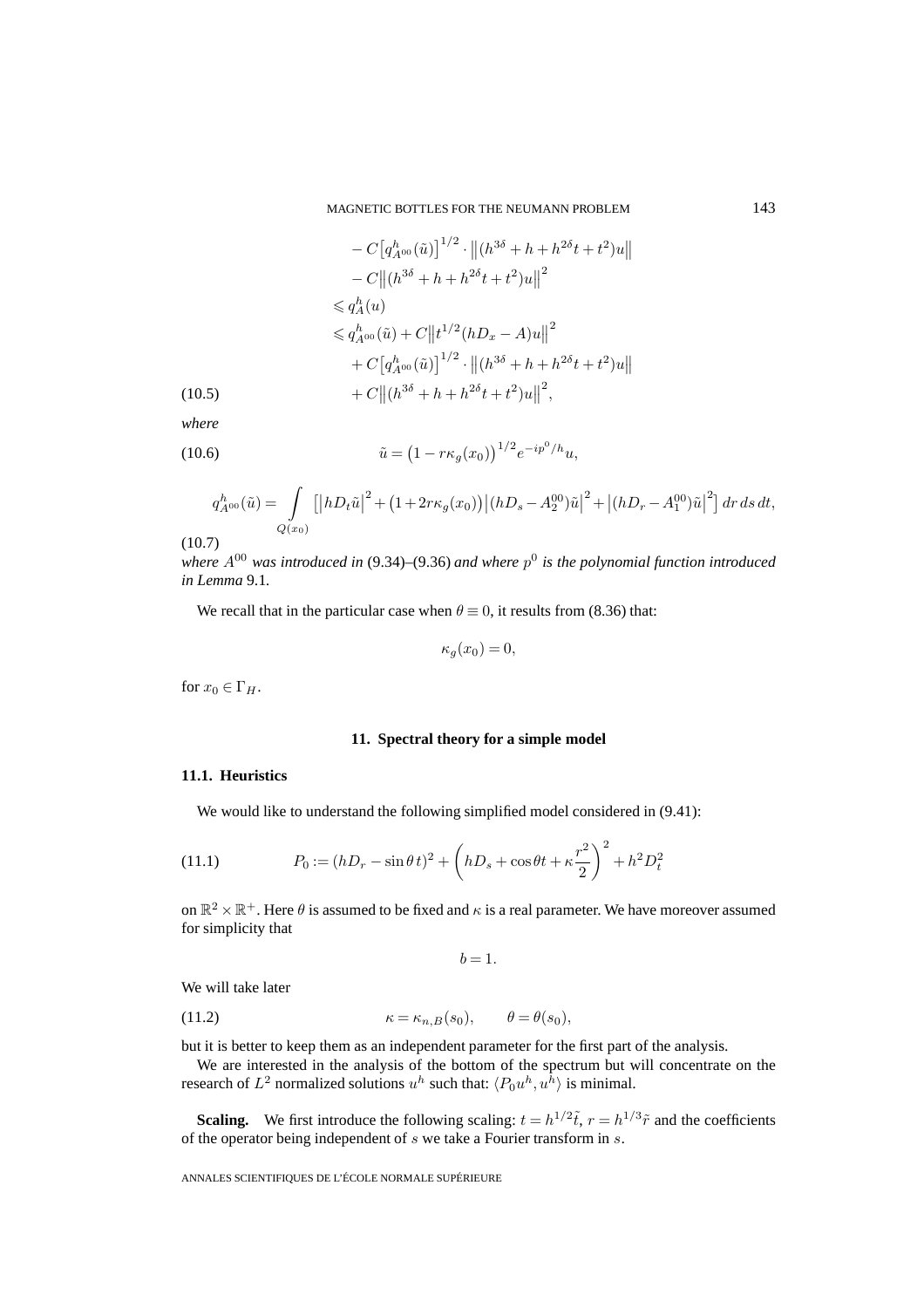Dividing by  $h$ , we get that  $P_0/h$  is unitary equivalent to:

(11.3) 
$$
P_1 := (h^{1/6}D_{\tilde{r}} - \sin\theta \tilde{t})^2 + \left(h^{1/2}\sigma + \cos\theta \tilde{t} + \kappa h^{1/6}\frac{\tilde{r}^2}{2}\right)^2 + D_{\tilde{t}}^2
$$

on  $\mathbb{R}^2 \times \mathbb{R}^+$ . We can rewrite the operator in the form:

(11.4)  
\n
$$
P_1 = D_{\tilde{t}}^2 + \left(\tilde{t} - h^{1/6} \left[ \sin \theta D_{\tilde{r}} - \cos \theta \left( h^{1/3} \sigma + \frac{\kappa}{2} \tilde{r}^2 \right) \right] \right)^2
$$
\n
$$
+ h^{1/6} \left( \cos \theta D_{\tilde{r}} + \sin \theta \left( h^{1/3} \sigma + \frac{\kappa}{2} \tilde{r}^2 \right) \right)^2.
$$

We note that we have "formally" a lower bound of the type:

$$
(11.5) \t\t P_1 \geqslant P_2,
$$

where:

(11.6)  
\n
$$
P_2 := \mu \left( h^{1/6} \sin \theta D_{\tilde{r}} - \cos \theta \left( h^{1/3} \sigma + \frac{\kappa}{2} \tilde{r}^2 \right) \right)
$$
\n
$$
+ \left( h^{1/6} \cos \theta D_{\tilde{r}} + \sin \theta \left( h^{1/3} \sigma + \frac{\kappa}{2} \tilde{r}^2 \right) \right)^2,
$$

now considered as an operator on  $L^2(\mathbb{R}^2_{\tilde{r},\sigma})$ . In order to find a suitable quasimode, it is better to first decompose it as an Hilbertian integral of operators  $P_2(\sigma)$ , this time defined on  $L^2(\mathbb{R})$ , and to look for a minimization on  $\sigma$ . In this context, it is natural to replace  $\mu$  by its approximation at the bottom. We recover a differential model, which will give a good understanding of the problem, modulo an error term which has to be controlled.

We consequently analyze the family (depending on  $\sigma$ )

(11.7) 
$$
P_3(\sigma) := \Theta_0 + \delta_0 \left( h^{1/6} \left( \sin \theta D_{\tilde{r}} - \cos \theta \left( h^{1/3} \sigma + \frac{\kappa}{2} \tilde{r}^2 \right) \right) - \xi_0 \right)^2
$$

$$
+ h^{1/3} \left( \cos \theta D_{\tilde{r}} + \sin \theta \left( h^{1/3} \sigma + \frac{\kappa}{2} \tilde{r}^2 \right) \right)^2
$$

with  $\delta_0 = \frac{1}{2}\mu''(\xi_0)$ .

It is now better to introduce

(11.8) 
$$
\sigma(\theta) = -\xi_0 \cos \theta, \rho(\theta) = -\xi_0 \sin \theta,
$$

(11.9) 
$$
\sigma = \sigma(\theta) h^{-1/2} + h^{-1/3} \hat{\sigma},
$$

which permits to rewrite  $P_3(\sigma)$  in the form:

$$
P_3(\sigma) := \Theta_0 + \delta_0 \left( h^{1/6} \left( \sin \theta \left( D_{\tilde{r}} + \rho(\theta) h^{-1/6} \right) - \cos \theta \left( \hat{\sigma} + \frac{\kappa}{2} \tilde{r}^2 \right) \right) \right)^2
$$

$$
+ h^{1/3} \left( \cos \theta (D_{\tilde{r}} + \rho(\theta) h^{-1/6}) + \sin \theta \left( \hat{\sigma} + \frac{\kappa}{2} \tilde{r}^2 \right) \right)^2.
$$

A translation in  $\hat{\sigma}$  and a gauge transform by  $\exp i h^{-1/6} \rho(\theta) r$  leads then to the analysis of the family: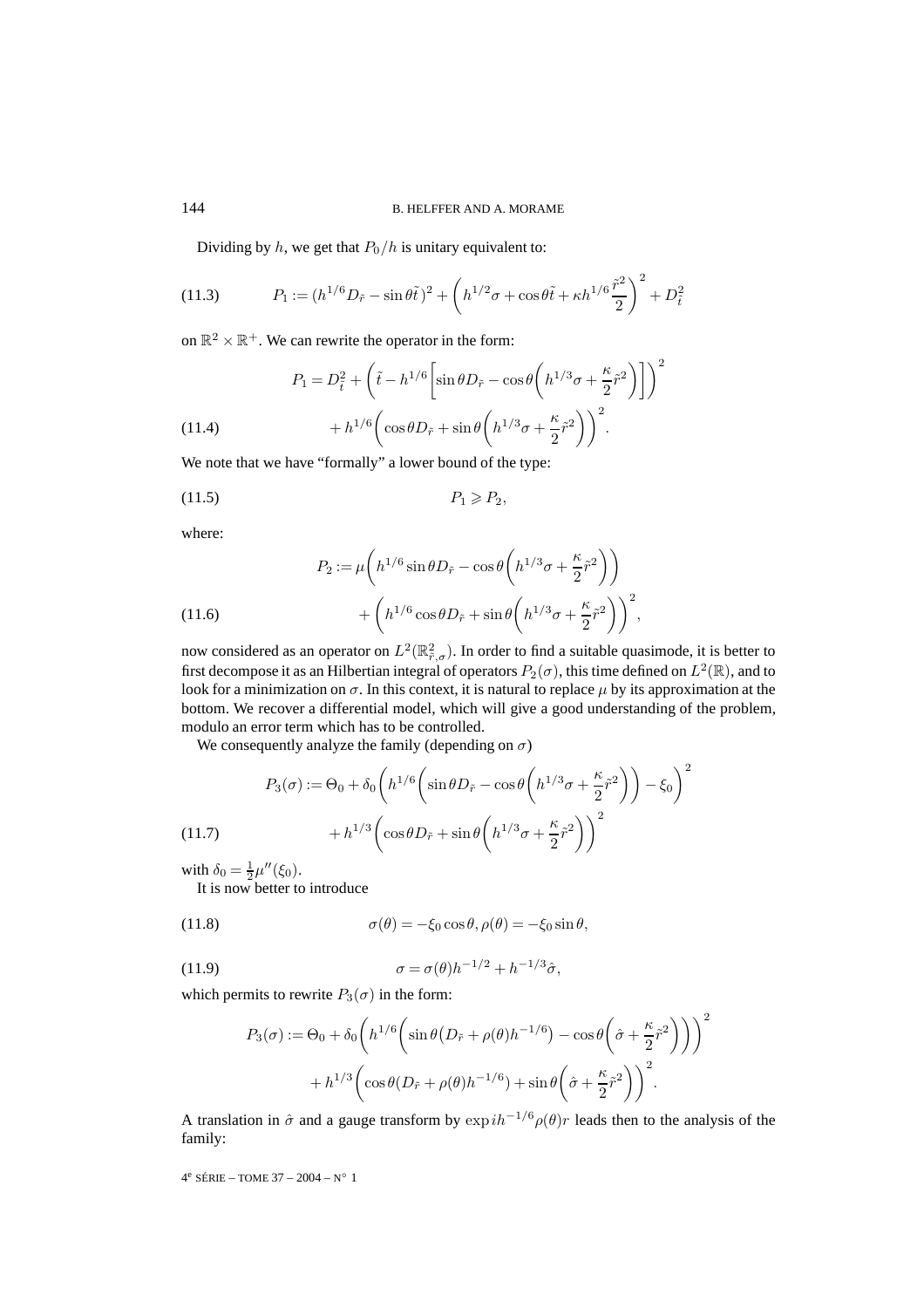(11.10)  
\n
$$
P_4(\hat{\sigma}) := \Theta_0 + h^{1/3} \delta_0 \left( \sin \theta D_{\tilde{r}} - \cos \theta \left( \hat{\sigma} + \frac{\kappa}{2} \tilde{r}^2 \right) \right)^2 + h^{1/3} \left( \cos \theta D_{\tilde{r}} + \sin \theta \left( \hat{\sigma} + \frac{\kappa}{2} \tilde{r}^2 \right) \right)^2.
$$

#### **11.2. Analysis of the simplified model**

It is then natural to introduce:

(11.11) 
$$
P_5(\hat{\sigma}) := h^{-1/3} (P_4(\hat{\sigma}) - \Theta_0),
$$

which becomes independent of  $h$ :

(11.12) 
$$
P_5(\hat{\sigma}) = \delta_0 \left( -\cos \theta \left( \frac{\kappa}{2} r^2 + \hat{\sigma} \right) + \sin \theta D_r \right)^2 + \left( \cos \theta D_r + \sin \theta \left( \frac{\kappa}{2} r^2 + \hat{\sigma} \right) \right)^2.
$$

Here we have omitted the tilde's for the next computations.

Our aim is to first minimize over  $\hat{\sigma}$  and then to minimize over the points of  $\Gamma_H$ , remembering that  $\kappa = \kappa_{n,B}(x)$  and  $\theta = \theta(x)$  with x in  $\Gamma_H$ .

Let us now show, that by a gauge transform, we can rewrite  $P_5(\hat{\sigma})$  in the form:

(11.13) 
$$
P_6(\hat{\sigma}) = cD_r^2 + d(r^2 - \rho)^2.
$$

We look for a gauge transformation of the form:

(11.14) 
$$
t(\theta, r) = \alpha(\theta) \left( \frac{\kappa}{6} r^3 + \hat{\sigma} r \right).
$$

We consider

(11.15) 
$$
P_6(\hat{\sigma}) := \exp{-it(\theta, r) \cdot P_5(\hat{\sigma}) \cdot \exp{it(\theta, r)}}.
$$

The function  $\alpha(\theta)$  in (11.14) is chosen such that the coefficients of the operator

$$
\left(\frac{\kappa}{2}r^2 + \hat{\sigma}\right)D_r + D_r\left(\frac{\kappa}{2}r^2 + \hat{\sigma}\right)
$$

vanish. This leads to:

(11.16) 
$$
\alpha(\theta) = \frac{\sin \theta \cos \theta (1 - \delta_0)}{\delta_0 \sin^2 \theta + \cos^2 \theta}.
$$

Of course, we have

(11.17) 
$$
c = \cos^2 \theta + \delta_0 \sin^2 \theta,
$$

and

$$
(11.18) \qquad \qquad \rho = 2\hat{\sigma}/\kappa.
$$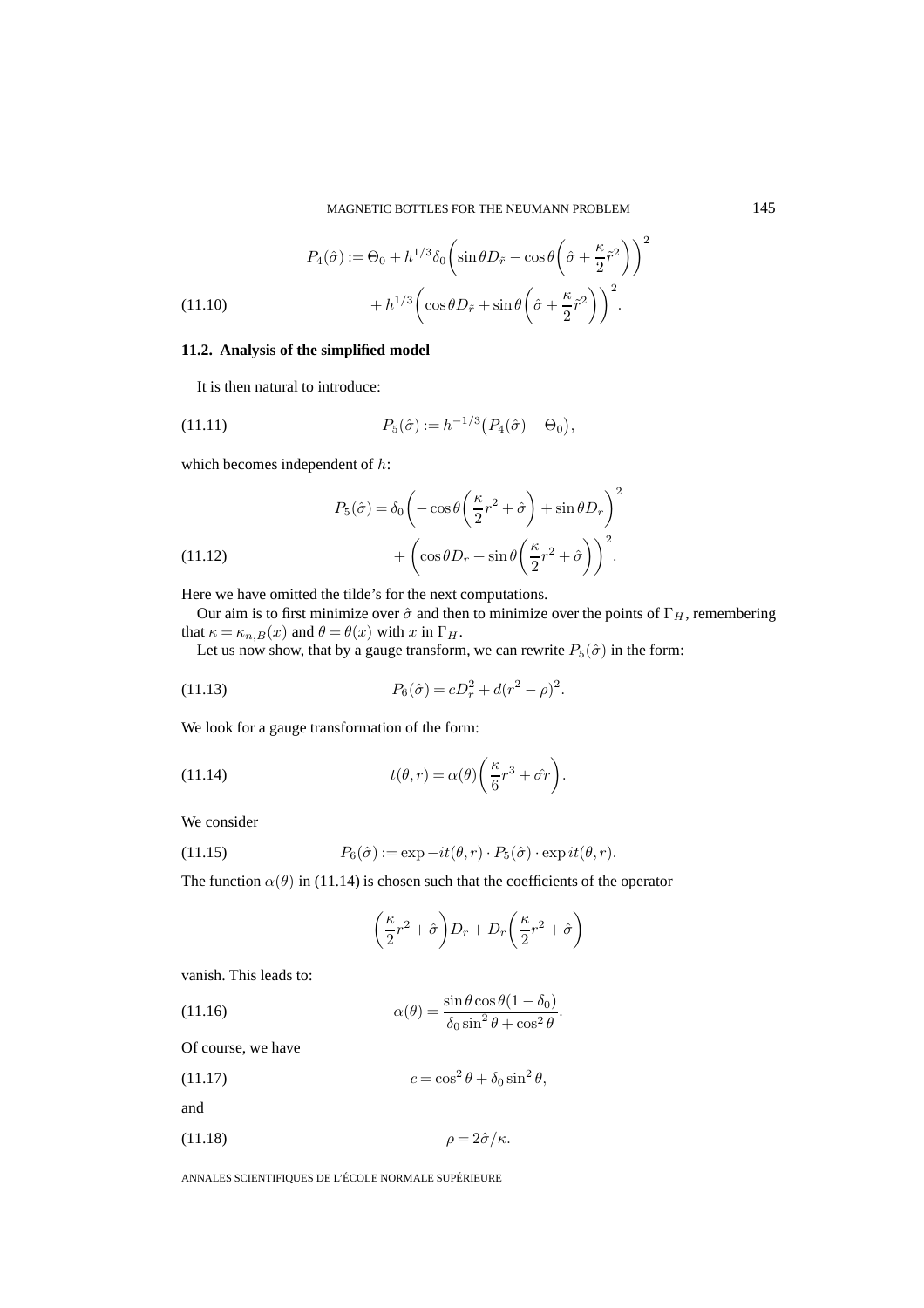But for this value of  $\alpha(\theta)$ , we get:

$$
d = \left(\frac{\kappa}{2}\right)^2 \left(\delta_0 \left(\cos \theta + \alpha(\theta)\sin \theta\right)^2 + \left(-\sin \theta + \alpha(\theta)\cos \theta\right)^2\right).
$$

After computation, this gives:

(11.19) 
$$
d = \left(\delta_0 \left(\frac{\kappa}{2}\right)^2\right) / (\delta_0 \sin^2 \theta + \cos^2 \theta).
$$

We now rescale the operator  $cD_r^2 + d(r^2 - \rho)^2$ . We recall that we deleted the tilde's for simplicity. But we come back to the former writing  $6 \text{ and }$  consider:

$$
P_6(\hat{\sigma}) = cD_{\tilde{r}}^2 + d(\tilde{r}^2 - \rho)^2.
$$

This means that we perform a new scaling:

$$
\tilde{r} = \left(\frac{c}{d}\right)^{1/6} r',
$$

such that  $P_6(\hat{\sigma})$  becomes in the new coordinates:

(11.20) 
$$
P_7(\hat{\sigma}) = d^{1/3} c^{2/3} \left( D_{r'}^2 + \left( (r')^2 - \rho' \right)^2 \right),
$$

with

$$
\rho' = \left(\frac{c}{d}\right)^{-1/3} \rho.
$$

We observe that c and d are independent of  $\hat{\sigma}$ . So in order to minimize over  $\sigma$  the bottom of the spectrum of the initial operator, we will have to minimize over  $\rho'$ , the bottom of the spectrum of the operator  $(D_{r'}^2 + ((r')^2 - \rho')^2)$  which is obtained for  $\rho' = \rho_{\min}$  and take the value  $\hat{\nu}_0$ introduced in (2.15). This corresponds to

(11.21) 
$$
\hat{\sigma} = \frac{\kappa}{2} \left( \frac{c}{d} \right)^{1/3} \rho_{\min},
$$

with

(11.22) 
$$
\frac{c}{d} = (\cos^2 \theta + \delta_0 \sin^2 \theta)^2 \left(\delta_0 \left(\frac{\kappa}{2}\right)^2\right)^{-1}.
$$

So, the bottom of the spectrum of  $P_7$ , is given for this value of  $\hat{\sigma}$  by:

(11.23) 
$$
d^{1/3}c^{2/3}\hat{\nu}_0 = \left(\frac{1}{2}\right)^{2/3}\delta_0^{1/3}|\kappa|^{2/3}(\delta_0\sin^2\theta + \cos^2\theta)^{1/3}\hat{\nu}_0.
$$

If we now remember the values of  $\kappa$  and  $\theta$  in our application, this leads to:

<sup>6</sup> This is better, if we want to follow all the scalings we have done in the construction of quasimodes.

 $4^e$  SÉRIE – TOME 37 – 2004 – N° 1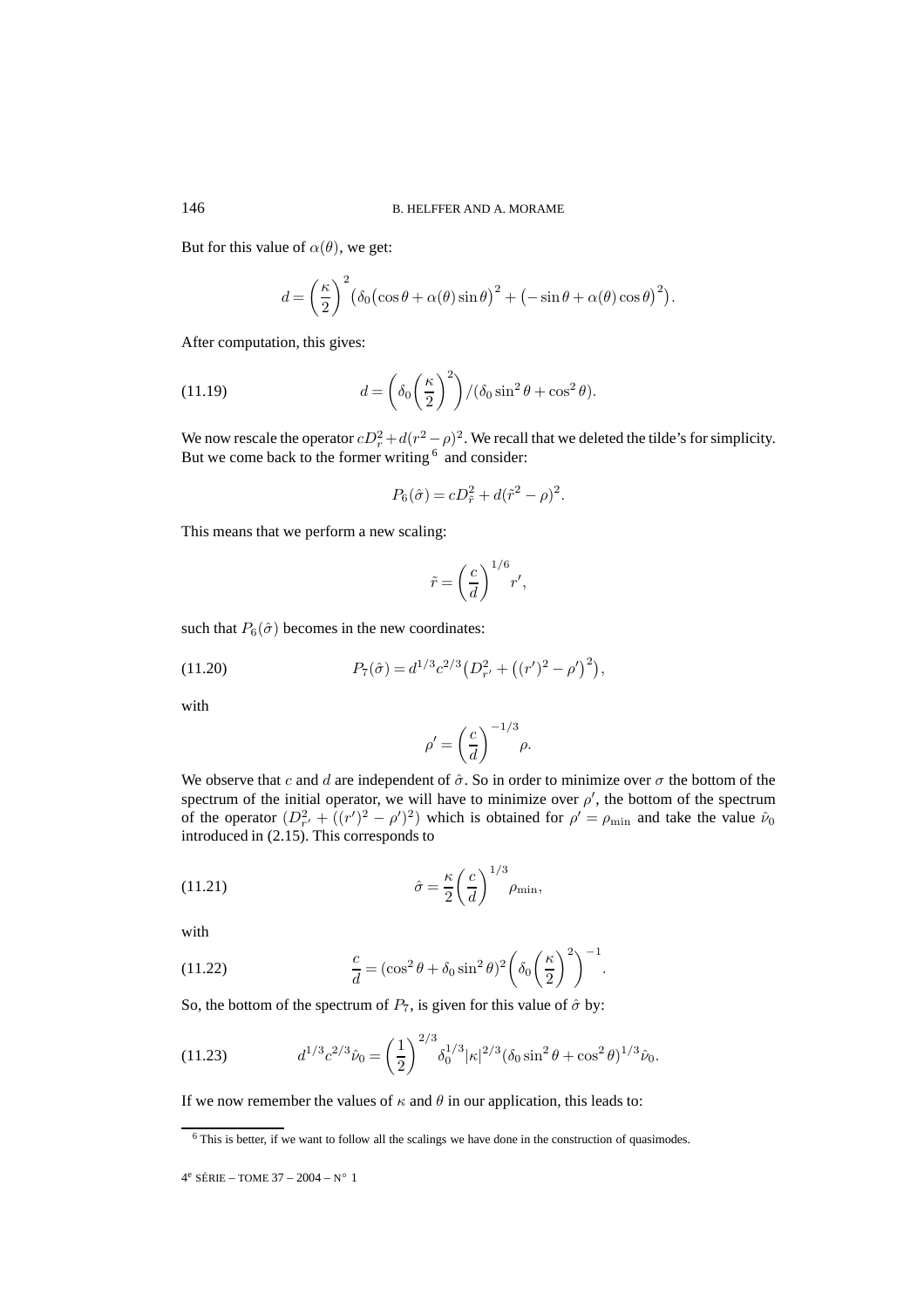PROPOSITION 11.1. – *The ground state energy of the model operator* P<sup>4</sup> *is given by*:

(11.24) 
$$
\inf_{\hat{\sigma}} \inf \text{Sp } P_4(\hat{\sigma}) = \Theta_0 + h^{1/3} \hat{\nu}_0 \left(\frac{1}{2}\right)^{2/3} \delta_0^{1/3} |\kappa|^{2/3} (\delta_0 \sin^2 \theta + \cos^2 \theta)^{1/3}.
$$

*Moreover the minimum is obtained for*  $\hat{\sigma}$  *defined in* (11.21).

In our application  $\kappa$  and  $\theta$  are not independent but satisfy (11.2) for some x in  $\Gamma_H$ . This suggests that we have to look for a minimum over  $\Gamma_H$  of the expression:

$$
\kappa_{n,B}(x)^2(\delta_0 \sin^2 \theta(x) + \cos^2 \theta(x)),
$$

that is:

(11.25) 
$$
\ell^2 := \inf_{x \in \Gamma_H} ((\kappa_{n,B}(x))^2 (\delta_0 \sin^2 \theta(x) + \cos^2 \theta(x))).
$$

Here we recall that we use in this subsection a slightly different notation:  $\theta(x)$  was previously written  $\theta(s)$  with  $x = \gamma(s)$ .

#### **12. Proof of Theorem 1.2: upper bounds in general**

We give now the rigorous proof of the upper bound. This is reformulated in the

PROPOSITION 12.1. – *Let*  $P^{h,N}$  *be the Neumann magnetic Laplace operator on*  $L^2(\Omega)$  $(hD - A)<sup>2</sup>$ *, where* Ω *is a bounded open set of*  $\mathbb{R}^3$  *with smooth boundary* ∂Ω*. We assume that the magnetic field*  $H = \text{curl } A$  *is constant and that* (1.5) *and* (1.7) *are satisfied. Then there exist*  $\eta > 0$  and  $C_0 > 0$  such that, for all  $h \in [0,1]$ ,

(12.1) 
$$
\inf \mathrm{Sp}(P^{h,N}) \leqslant h b \Theta_0 + h^{4/3} b^{2/3} \hat{\gamma}_0 + C_0 h^{\frac{4}{3} + \eta},
$$

*where*  $b = |H|$  *and*  $\hat{\gamma}_0$  *is defined in* (1.10)*.* 

*Proof. –* This is based on the MiniMax principle. We use Lemma 10.2 and we have just to find an  $L^2$  normalized function  $\tilde{u}$ , supported in  $h^{\delta}Q$ , with  $Q = ]-C, C[^2 \times [0, C[$ , such that

$$
(12.2) \quad q_{A^{00}}^h(\tilde{u}) := \int\limits_{h^{\delta}Q} \left[ \left| (hD_r - A_1^{00})\tilde{u} \right|^2 + (1 + 2\kappa_g^0 r) \left| (hD_s - A_2^{00})\tilde{u} \right|^2 + h^2 |D_t\tilde{u}|^2 \right] dr \, ds \, dt
$$

satisfies

(12.3) 
$$
q_{A^{00}}^h(\tilde{u}) \leq \Theta_0 bh + b^{2/3} \hat{\nu}_0 \left(\mu''(\xi_0)\right)^{1/3} \hat{\gamma}_0, h^{4/3} + Ch^{\eta + \frac{4}{3}},
$$

for some  $\delta \in \left] \frac{5}{18}, \frac{1}{3} \right[$  and some  $\eta > 0$ , and

$$
(12.4) \t\t\t h^{-1} \big( \|(1 + h^{-1/4} t^{1/2}) (hD_y - \widetilde{A})u \big\|^2 + \big( \|(1 + h^{-1/2} t)^2 u \big\|^2 \leq C,
$$

with u related to  $\tilde{u}$  through (10.6),

(12.5)  
\n
$$
A_1^{00}(r,s,t) = bt[\sin \theta_0 + \kappa_g^0 \cos \theta_0 s],
$$
\n
$$
A_2^{00}(r,s,t) = bt[-\cos \theta_0 + \kappa_g^0 \cos \theta_0 r + \kappa_g^0 \sin \theta_0 s] - \frac{b}{2} \kappa_{n,B}^0 r^2,
$$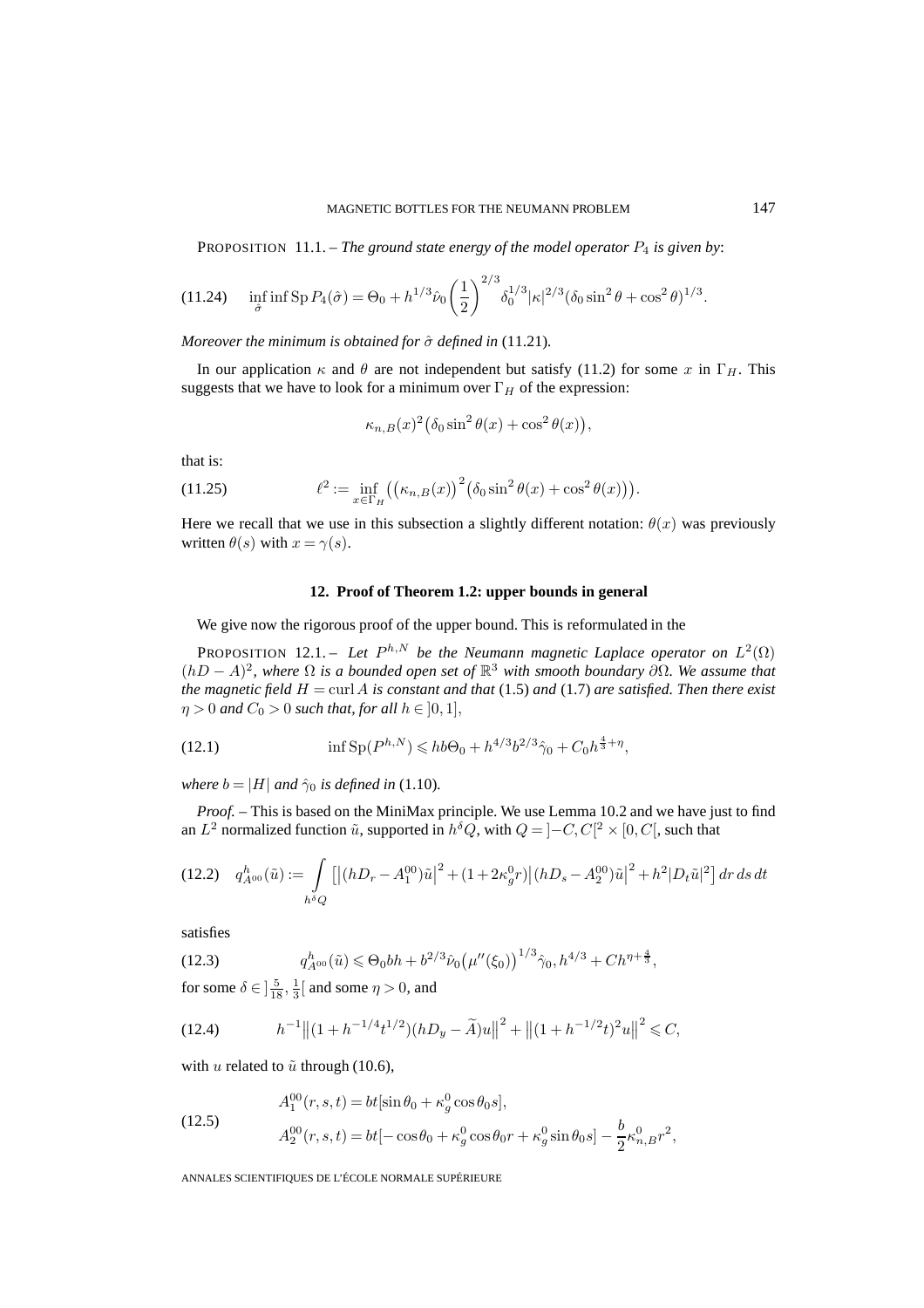(12.6) 
$$
\theta_0 = \theta(x_0) = \operatorname{Arcsin}\left(\left|\left\langle T(x_0) \middle| \frac{H}{b} \right\rangle\right|\right),
$$

$$
\kappa_g^0 = \kappa_g(x_0),
$$

$$
\kappa_{n,B}^0 = \kappa_{n,B}(x_0),
$$

and where  $x_0 \in \Gamma_H$  is chosen such that

$$
\tilde{\gamma_0}(x_0) = \hat{\gamma}_0,
$$

where we recall that  $\tilde{\gamma}_0$  was defined in (1.9). We have chosen a system of coordinates  $(r, s, t)$ such that:  $x_0 = (0, 0, 0)$ . We recall that  $A^{00}$  was introduced in (9.34)–(9.36).

We search for a function of the form

$$
\tilde{u}(r,s,t;h) = c_1 h^{-\delta/2} \exp\left(-\frac{i}{h^{1/3}} \rho \kappa_{n,B}^0 s\right)
$$
  
(12.7) 
$$
\times \exp\left(\frac{i}{h^{1/2}} (\sin \theta_0 r - \cos \theta_0 s) b^{1/2} \xi_0\right) \cdot \chi(h^{-\delta} C^{-1} s) v(r,t),
$$

where  $c_1$  is a normalization constant,  $\rho$  is a constant to be determined later,  $\chi$  is an even function on  $\mathbb R$  supported on  $\left[-\frac{1}{2},\frac{1}{2}\right]$  and equal to 1 on  $\left[-\frac{1}{4},\frac{1}{4}\right]$ .

As  $s \mapsto \chi^h(s) := ch^{-\delta/2} \chi(h^{-\delta} C^{-1} s)$  is an even function and

$$
\left\| (hD_s - b\kappa_g^0 \sin \theta_0 st) \chi^h \right\|_{L^2(\mathbb{R}_s)}^2 \leq C(h^{2-2\delta} + h^{2\delta} t^2),
$$

we only have to search for a normalized function  $v(r, t)$  satisfying

(12.8) 
$$
q_{M^{00}}^h(v) \leq h b \Theta_0 + h^{4/3} b^{2/3} \hat{\nu}_0 \left(\mu''(\xi_0)\right)^{1/3} \gamma_0 + C h^{\eta + \frac{4}{3}},
$$

with

(12.9) 
$$
q_{M^{00}}^h(v) := \int\limits_{h^{\delta}Q_2} \left[ \left| (hD_r - M_1^{00})v \right|^2 + |M_2^{00}v|^2 + h^2 |D_t v|^2 \right] dr dt,
$$

$$
Q_2 = \left] -C, C\right[ \times \left[ 0, C \right[ \text{, and}
$$

$$
M_1^{00}(r, t) = b^{1/2} \sin \theta_0 (b^{1/2} t - h^{1/2} \xi_0),
$$

$$
(12.10) \qquad M_2^{00}(r, t) = (1 + 2\kappa_g^0 r)^{1/2} \left[ -b^{1/2} \cos \theta_0 (b^{1/2} t - h^{1/2} \xi_0) + \kappa_g^0 \cos \theta_0 b r t - \frac{b}{2} \kappa_{n, B}^0 (r^2 - h^{2/3} b^{-1} \rho) \right].
$$

Moreover  $v$  must satisfy

$$
(12.11)\ \ h^{-1}\int\limits_{h^\delta Q_2} (1+h^{-1/2}t)\left[ \left| (hD_r-M_1^{00})v \right|^2 + |M_2^{00}v|^2 + h^2|D_t v|^2 \right] dr dt \leq C,
$$

and

$$
||(1+h^{-1/2}t)^2v||^2 \leq C.
$$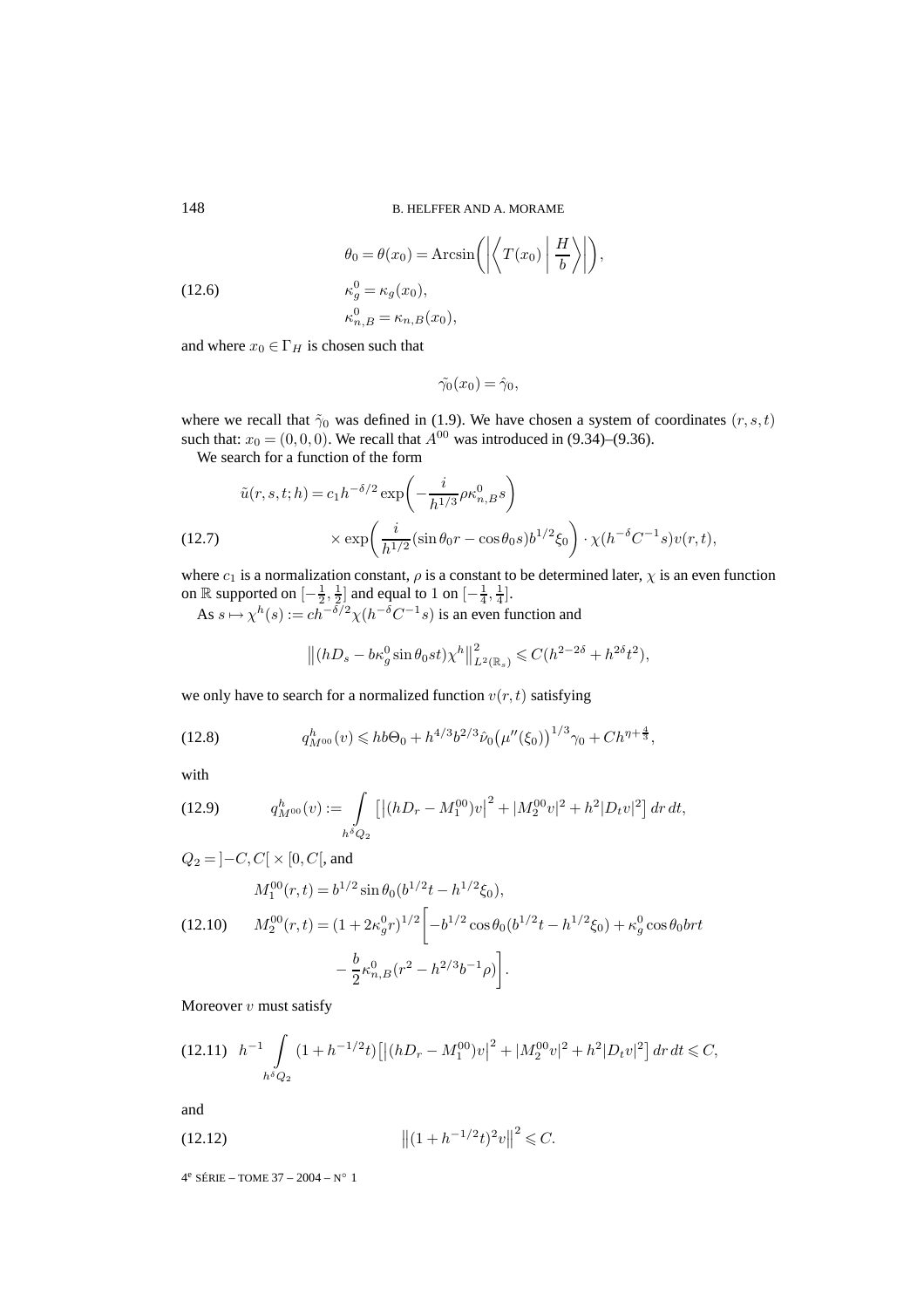So we can neglect the  $tr^2$  and  $r^3$  terms in  $M_2^{00}$  which will lead to error terms in (12.8), and we get the new

(12.13) 
$$
M_1^{01}(r,t) := b^{1/2} \sin \theta_0 (b^{1/2}t - h^{1/2}\xi_0),
$$

$$
M_2^{01}(r,t) := -b^{1/2} \cos \theta_0 (b^{1/2}t - h^{1/2}\xi_0) + h^{1/2}b^{1/2}\xi_0 \kappa_g^0 \cos \theta_0 r - \frac{b}{2} \kappa_{n,B}^0 (r^2 - h^{2/3}b^{-1}\rho).
$$

We introduce the scaling  $b^{1/2}(h^{-1/3}r, h^{-1/2}t) = (\hat{r}, \hat{t})$  and take v in the form:

 $v(r,t) = b^{1/2}h^{-5/12}v_0(\hat{r},\hat{t}).$ 

We then delete the hats and we get easily that

(12.14) 
$$
q_{M^{01}}^h(v) = bh\tilde{q}^h(v_0)
$$

with

$$
\tilde{q}^h(v_0) := \int_{Q^h} \left[ |D_t v_0|^2 + \left| (t - \xi_0 - h^{1/6} L_1^h(r, D_r)) v_0 \right|^2 + h^{1/3} \left| L_2^h(r, D_r) v_0 \right|^2 \right] dr \, dt,
$$
\n
$$
Q^h = \left| -Cb^{1/2} h^{\delta - \frac{1}{3}}, Cb^{1/2} h^{\delta - \frac{1}{3}} \right| \times [0, h^{\delta - \frac{1}{2}} b^{1/2}],
$$

and with

(12.16)  
\n
$$
L_1^h(r, D_r) = \sin \theta_0 D_r - \cos \theta_0 \frac{b^{-1/2}}{2} \left[ \kappa_{n,B}^0(r^2 - \rho) - 2h^{1/6} \xi_0 \kappa_g^0 \cos \theta_0 r \right];
$$
\n
$$
L_2^h(r, D_r) = \cos \theta_0 D_r + \sin \theta_0 \frac{b^{-1/2}}{2} \left[ \kappa_{n,B}^0(r^2 - \rho) - 2h^{1/6} \xi_0 \kappa_g^0 \cos \theta_0 r \right].
$$

We search for a function  $v_0$  such that

$$
||(1+r^2)v_0|| \leq C||v_0||.
$$

We can neglect terms with  $h^{1/6}$  in factor, and the  $L_j^h$  are replaced by:

(12.17) 
$$
L_1^0(r, D_r) = \sin \theta_0 D_r - \cos \theta_0 \frac{b^{-1/2}}{2} \left[ \kappa_{n,B}^0(r^2 - \rho) \right];
$$

$$
L_2^0(r, D_r) = \cos \theta_0 D_r + \sin \theta_0 \frac{b^{-1/2}}{2} \left[ \kappa_{n,B}^0(r^2 - \rho) \right].
$$

Let  $\varphi_0(t)$  be the normalized eigenfunction of  $Q(\xi_0)$  associated to the groundstate energy  $\Theta_0$ (cf. Section 2.2). Then one can check easily as in [12] that there exists  $C_e$  such that

(12.18) 
$$
\left\|Q(\xi)\phi^{\xi} - \left[\Theta_0 + \frac{1}{2}(\xi - \xi_0)^2 \mu''(\xi_0)\right] \phi^{\xi}\right\| \leq C_e |\xi - \xi_0|^3,
$$

where

(12.19) 
$$
\phi^{\xi}(t) = \varphi_0(t) + (\xi - \xi_0)\varphi_1(t) + (\xi - \xi_0)^2\varphi_2(t),
$$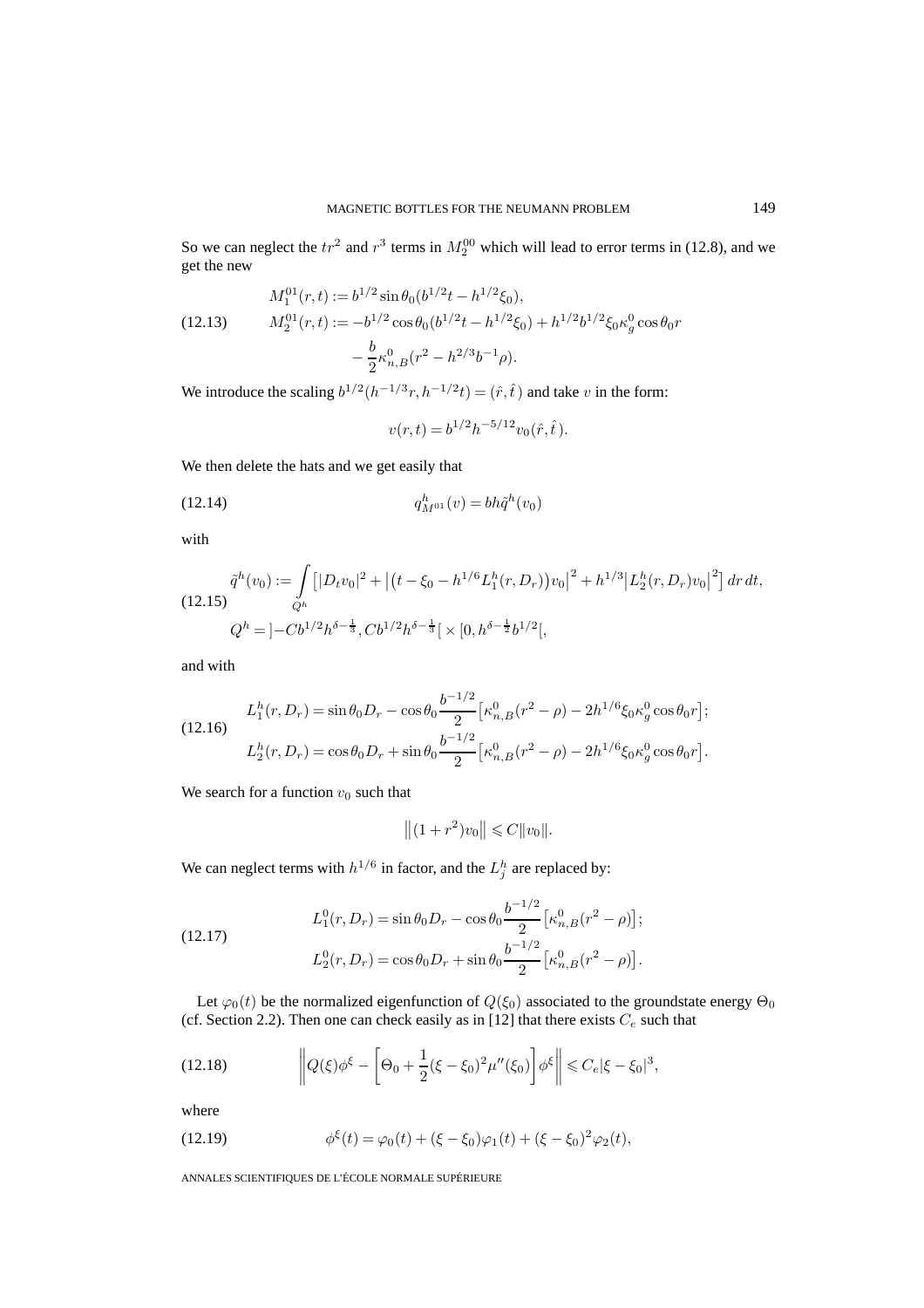150 B. HELFFER AND A. MORAME

(12.20) 
$$
\varphi_1 = 2 [Q(\xi_0) - \Theta_0]^{-1,r} [(t - \xi_0) \varphi_0]
$$

and

(12.21) 
$$
\varphi_2 = 2 [Q(\xi_0) - \Theta_0]^{-1,r} [(t - \xi_0) \varphi_1 - \langle (t - \xi_0) \varphi_1 | \varphi_0 \rangle \varphi_0].
$$

Here  $(Q(\xi_0) - \Theta_0)^{-1,r}$  is the regularized resolvent defined by:

$$
(Q(\xi_0) - \Theta_0)^{-1,r} \varphi_0 = 0,
$$
  
\n $(Q(\xi_0) - \Theta_0)^{-1,r} u = (Q(\xi_0) - \Theta_0)^{-1} u$  if  $\langle u | \varphi_0 \rangle = 0.$ 

The inequality (12.18) is first proved for  $\tau = \xi - \xi_0$  small enough by perturbation, but we then claim that it is also true for  $|\tau| > \tau_0 > 0$ , if we observe that the square of the left hand side of (12.18) is a polynomial of degree 4 with respect to the  $\tau$  variable.

By (12.18) and using Fourier transform, we know that there exist functions  $\varphi_j(t)$  $(j = 0, \ldots, 2)$ , which are exponentially decreasing at infinity on  $[0, +\infty]$  with their derivatives, such that, for any  $\psi \in \mathcal{S}(\mathbb{R})$ , if

$$
(12.22) \t wh(r,t) = \varphi_0(t)\psi(r) + \varphi_1(t)h^{1/6}L_1^0(r, D_r)\psi(r) + \varphi_2(t)h^{1/3}(L_1^0(r, D_r))^2\psi(r),
$$

then we get,

$$
\left\| \left[ D_t^2 + \left( t - \xi_0 - h^{1/6} L_1^0(r, D_r) \right)^2 - \left( \Theta_0 + \frac{1}{2} \mu''(\xi_0) h^{1/3} \left( L_1^0(r, D_r) \right)^2 \right) \right] w^h \right\|
$$
\n(12.23) 
$$
\leq C_e h^{1/2} \| \left( L_1^0(r, D_r) \right)^3 w^h \|.
$$

This is indeed a consequence of the estimate (12.18) and of a suitable functional calculus. For defining this functional calculus, we can, for example, when  $\theta_0 \neq 0$ , use a gauge transform which transforms  $L_1^0$  into  $\sin \theta_0 D_r$  and the proof can then be done by partial Fourier transform. In the case when  $\theta_0 = 0$  a direct proof can be done. Note that the constant  $C_e$  is independent of  $\theta_0$ .

Let us define

(12.24) 
$$
M(r, D_r) := \frac{1}{2}\mu''(\xi_0)L_1^0(r, D_r)^2 + L_2^0(r, D_r)^2.
$$

At this point, we have justified the heuristic part of the previous section and can use the results obtained for the model (11.12) in Section 11.2. Let  $\psi_0$  be the normalized eigenfunction (cf. Section 2.4) associated to the groundstate energy  $\hat{v}_0$  (cf. (2.15)) of the Hamiltonian  $D_r^2 + (r^2 - \rho_{\min})^2$  on  $L^2(\mathbb{R})$ . We recall that  $r \mapsto \psi_0(r)$  is an even function. Let

(12.25) 
$$
\psi^{0}(r) = \left(\frac{c}{d}\right)^{-1/12} \exp i\varphi(r)\psi_{0}\left(\left(\frac{c}{d}\right)^{-1/6}r\right),
$$

where  $\varphi(r)$  corresponds (modulo the scaling leading to  $b = 1$ ) to the gauge transform introduced in (11.14), and

(12.26) 
$$
\psi = \psi^0 \cdot \chi(C^{-1}h^{-\delta + \frac{1}{3}}r).
$$

We take (see (12.7)):

(12.27) 
$$
\rho = b^{1/3} \left(\frac{c}{d}\right)^{1/3} \rho_{\min},
$$

with c and d as in (11.22),  $\gamma = \kappa_{n,B}^0$  and  $\theta = \theta_0$ .

```
4^e SÉRIE – TOME 37 – 2004 – N° 1
```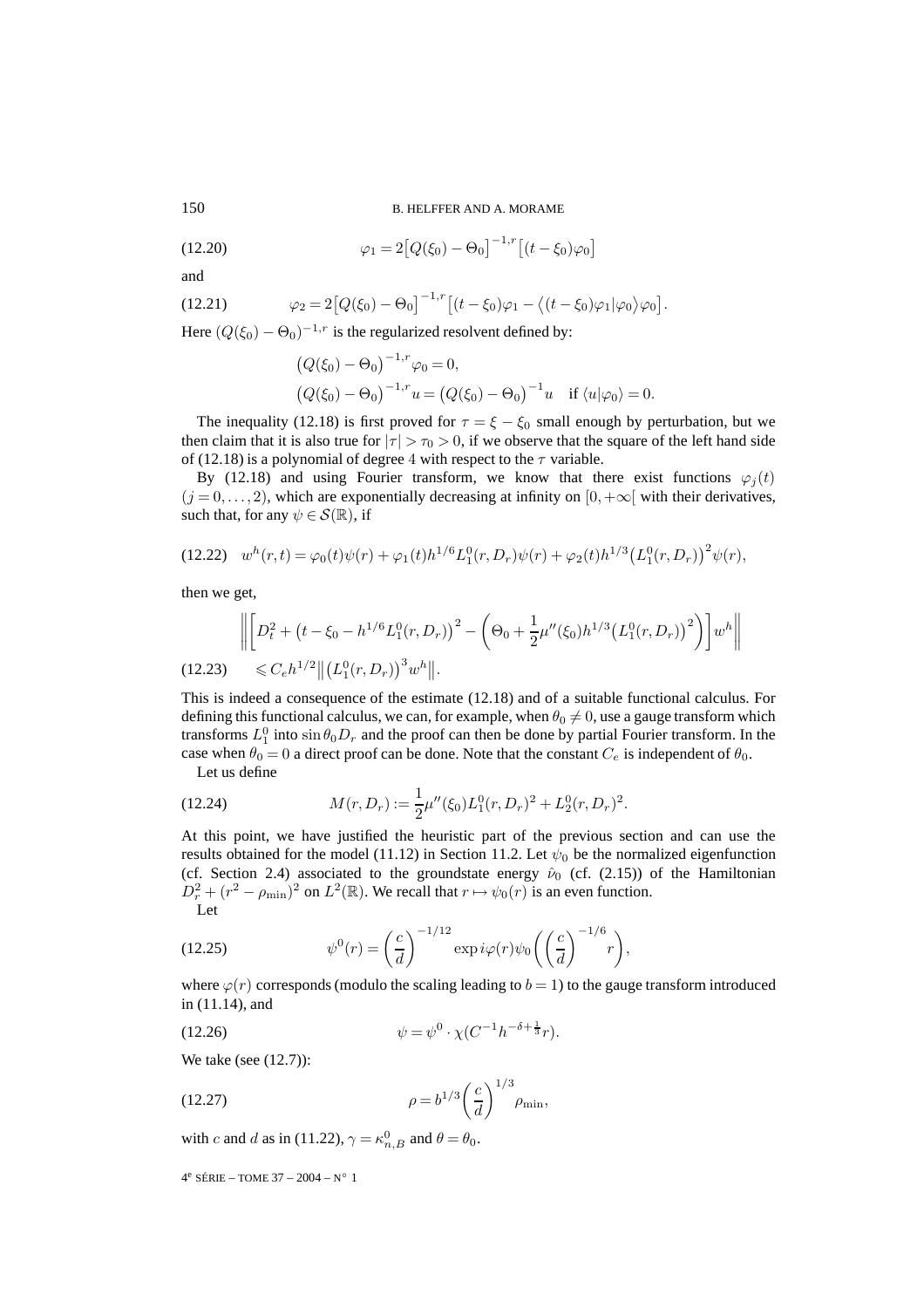We then consider, with  $w^h(r, t)$  defined in (12.22) and  $\psi$  therein defined in (12.26),

(12.28) 
$$
v_0(r,t) = w^h(r,t)\chi\left(\frac{1}{C}h^{-\delta+\frac{1}{2}}t\right).
$$

We recall that  $\psi_0$  is exponentially decreasing at infinity with all its derivatives.

Then we get easily from (12.23) and (11.24) that

$$
(12.29) \t\t \tilde{q}_{A^{00}}^h(v_0) \leqslant [\Theta_0 + h^{1/3} \hat{\gamma}_0 b^{-1/3} + Ch^{1/2}] \cdot ||v_0||^2. \square
$$

*Remark* 12.2. – It is possible to treat more degenerate situations, for example if there exists  $x_0 \in \partial\Omega$  such that the Gauss curvature at  $x_0$  vanishes, H is tangent to  $\partial\Omega$  at  $x_0$  and the normal curvature at  $x_0$  along the vector H vanishes:

(12.30) 
$$
H \in T_{x_0} \partial \Omega, \quad \kappa^G(x_0) = 0, \quad K_{x_0}(H, H) = 0.
$$

We refer to [15] for a result in this direction.

#### **13. New lower bounds for generic models**

#### **13.1. Introduction**

We come back to the model analyzed in Section 11. We recall that we were interested in the model:

(13.1) 
$$
P_0 = (hD_r - \sin \theta t)^2 + \left(hD_s + \cos \theta t + \frac{\kappa}{2}r^2\right)^2 + h^2 D_t^2.
$$

It is useful to consider the dilation  $t = h^{1/2}\hat{t}$ ,  $r = h^{1/3}\hat{r}$  and to divide the operator by h. This leads to:

(13.2) 
$$
\hat{P}_0 = (h^{1/6}D_{\hat{r}} - \sin\theta \hat{t})^2 + \left(h^{1/2}D_s + \cos\theta \hat{t} + \frac{\kappa}{2}h^{1/6}\hat{r}^2\right)^2 + D_{\hat{t}}^2.
$$

We look at functions supported in  $\hat{I}(h) \times \mathbb{R} \times \overline{\mathbb{R}^+}$ , where

(13.3) 
$$
\hat{I}(h) = \left] - Ch^{\delta - \frac{1}{3}}, Ch^{\delta - \frac{1}{3}} \right].
$$

Here  $\delta \in \left[\frac{1}{4}, \frac{1}{3}\right]$ , but other restrictions will appear during the proof.

After a new dilation and a partial Fourier transform with respect to the variable s, the starting point is the operator:

(13.4)  
\n
$$
P(h, \sigma, \theta) := D_t^2 + \left( t - h^{1/6} \left[ \sin \theta D_r - \cos \theta \left( \sigma + \frac{\kappa}{2} r^2 \right) \right] \right)^2 + h^{1/3} \left( \cos \theta D_r + \sin \theta \left( \sigma + \frac{\kappa}{2} r^2 \right) \right)^2,
$$

that we would like to analyze in  $\overline{I}(h) \times \mathbb{R} \times \mathbb{R}_+$ . We choose to consider first the problem for a family of operators depending on a parameter  $\sigma$  and we would like to have a uniform lower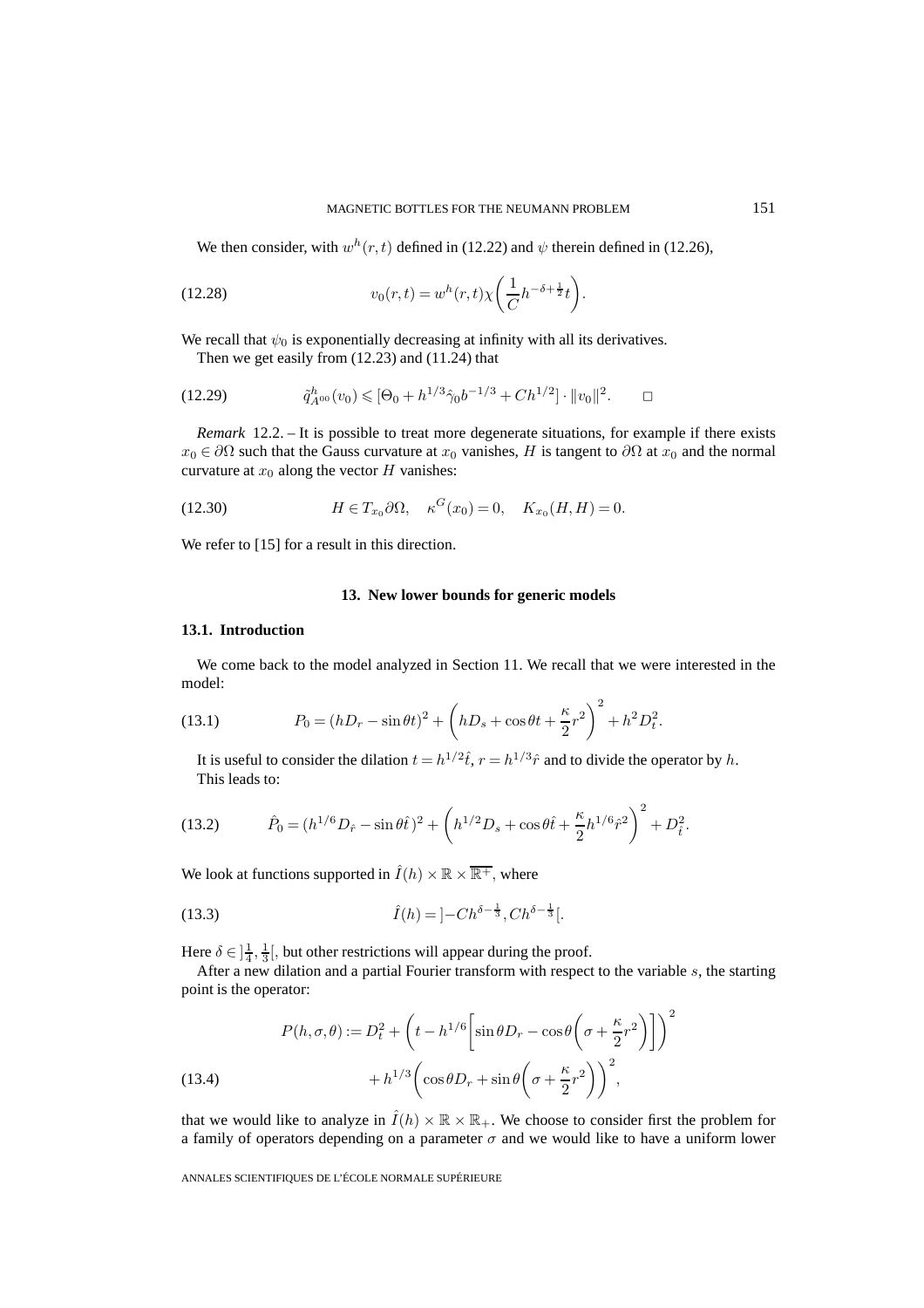bound (with respect to  $\sigma$ , of  $\langle P(h, \sigma, \theta)u, u \rangle$  for u's supported in  $\{(r, t) | r \in \hat{I}(h), t \geq 0\}$ . It is convenient to rewrite  $P(h, \sigma, \theta)$  in the form:

(13.5) 
$$
P(h, \sigma, \theta) = D_t^2 + (t - \xi_0 - h^{1/6} L_1)^2 + h^{1/3} L_2^2,
$$

Here  $L_1$  and  $L_2$  are the differential operators of order 1 defined by

(13.6)  

$$
L_1 := \sin \theta D_r - \cos \theta \left(\sigma + \frac{\kappa}{2}r^2\right) - \xi_0 h^{-1/6},
$$

$$
L_2 := \cos \theta D_r + \sin \theta \left(\sigma + \frac{\kappa}{2}r^2\right).
$$

*Remark* 13.1. – We have subtracted  $\xi_0 h^{-1/6}$  for simplicity. Note that because everything should be uniform with respect to  $\sigma$ , this is not really important, because the bracket of  $L_1$  and  $L_2$  is unchanged. A gauge transform by  $\exp i(\xi_0 \sin \theta h^{-1/6}r)$  gives indeed:

(13.7)  
\n
$$
L_1^{\text{new}} := \sin \theta D_r - \cos \theta \left( \sigma + \frac{\kappa}{2} r^2 + \xi_0 h^{-1/6} \cos \theta \right),
$$
\n
$$
L_2^{\text{new}} := \cos \theta D_r + \sin \theta \left( \sigma + \frac{\kappa}{2} r^2 + \xi_0 h^{-1/6} \cos \theta \right).
$$

#### **13.2. Proof of the lower bound**

We will have to treat two cases:  $\theta = 0$  and  $\theta \in ]0, \frac{\pi}{2}]$ . Because we can recover the first case from the case  $\theta \neq 0$  by a continuity argument (see [14] for a direct proof) we always treat first the case  $\theta \in ]0, \frac{\pi}{2}]$  but we control the constants uniformly with respect to  $\theta$ .

The operator we would like to study has the following structure.

(13.8) 
$$
P := \mu(h^{1/6}L_1 + \xi_0) - \Theta_0 + h^{1/3}L_2^2.
$$

What follows is based on a variant of the functional calculus of two non commuting operators  $L_1$  and  $L_2$ . This is related to operators appearing in the representation theory of rank 3 nilpotent groups. We observe indeed that all the brackets of order 4 vanish (see Helffer–Nourrigat  $[16]$ ).

*Remark* 13.2. – For the justification of some abstract formulas, it could be useful to use a gauge transformation (which is singular for  $\theta = 0$ ), and leading to

(13.9) 
$$
\hat{L}_1 := \sin \theta D_r, \n\hat{L}_2 := \cos \theta D_r + \frac{1}{\sin \theta} \left( \sigma + \xi_0 h^{-1/6} \cos \theta + \frac{\kappa}{2} r^2 \right)
$$

but it is better, at least at the beginning, to remain "abstract" noting that for any bounded  $\chi$  one can associate by a functional calculus a bounded operator  $\chi(L_1)$  defined on  $L^2$ .

*A partition of unity.* Let  $\chi_1$ ,  $\chi_2$  on R, with  $\chi_1$  equal to 1 in a neighborhood of the origin, say on  $]-1,+1[$  and with support in  $[-2,+2[$ , that we dilate by some factor  $h^{\tau}$ :

$$
\chi_{j,h}(\rho) = \chi_j(h^\tau \rho).
$$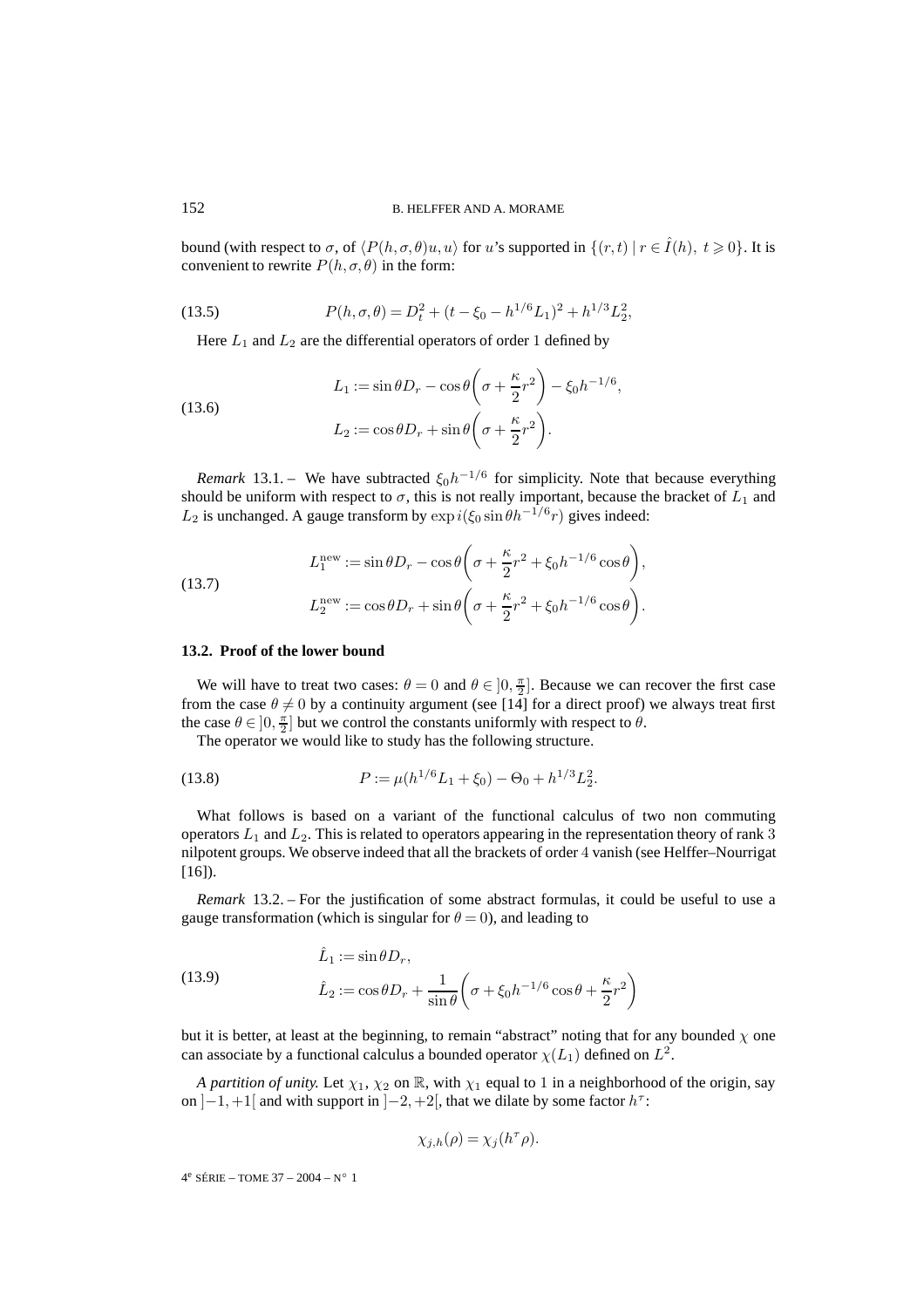We keep of course the property:

$$
\chi_{1,h}^2 + \chi_{2,h}^2 = 1,
$$

and we can obtain the following commutator formula:

(13.11) 
$$
L_2 \chi_{j,h}(L_1)u = \chi_{j,h}(L_1)L_2 u + i h^{\tau} \kappa \chi'_j (h^{\tau} L_1) r + h^{2\tau} \frac{\kappa}{2} \sin(\theta) \chi''_j (h^{\tau} L_1).
$$

We first write, with  $P$  defined in (13.8):

$$
\langle Pu, u \rangle = \langle P \chi_{1,h}(L_1)u, \chi_{1,h}(L_1)u \rangle + \langle P \chi_{2,h}(L_1)u, \chi_{2,h}(L_1)u \rangle
$$
  

$$
- h^{2\tau + \frac{1}{3}} \kappa \sin(\theta) \operatorname{Re} \left\{ \sum_j \left[ \langle \chi_j''(h^\tau L_1)u, \chi_{j,h}(L_1) L_2 u \rangle \right.\right.
$$
  

$$
- ih^\tau \kappa \langle \chi_j''(h^\tau L_1)u, \chi_{j,h}''(L_1)ru \rangle \right] \}
$$
  
(13.12)  

$$
- h^{2\tau + \frac{1}{3}} \frac{\kappa^2}{4} \sum_j \left[ \left\| \chi_j'(h^\tau L_1)ru \right\|^2 + h^{2\tau} \sin^2(\theta) \left\| \chi_j''(h^\tau L_1)u \right\|^2 \right].
$$

We have used here that  $\sum_{j=1}^{2} \chi'_{j,h} \chi_{j,h} = 0$ .

*Step* 1. We first observe that, by the properties of  $\mu$  and estimating from below the second term of *P*, in (13.8) by 0, we have, if  $\tau \in ]0, \frac{1}{6}[:$ 

$$
\langle P\chi_{2,h}(L_1)u,\chi_{2,h}(L_1)u\rangle \geq \frac{1}{C}h^{\frac{1}{3}-2\tau}\|\chi_{2,h}(L_1)u\|^2, \quad \forall u \in \mathcal{S}(\mathbb{R}).
$$

Everything is uniform, with respect to  $\theta \in ]0, \frac{\pi}{2}]$  and is valid for h small enough. We get that, for any C', there exists  $h_0(C')$  such that,  $\forall h \in ]0, h_0(C')]$ ,

(13.13) 
$$
\langle P \chi_{2,h}(L_1)u, \chi_{2,h}(L_1)u \rangle \geq C'h^{1/3} \| \chi_{2,h}(L_1)u \|^2.
$$

*Step* 2. We consider now the first term. Using now the Taylor expansion of  $\mu$  at  $\xi_0$ , we get:

$$
\langle P\chi_{1,h}(L_1)u, \chi_{1,h}(L_1)u \rangle \geq h^{1/3}(\delta_0 \|L_1\chi_{1,h}(L_1)u\|^2 + \|L_2\chi_{1,h}(L_1)u\|^2) - Ch^{1/2} \langle |L_1|^3 \chi_{1,h}(L_1)u, \chi_{1,h}(L_1)u \rangle.
$$

This is first transformed into:

$$
\langle P\chi_{1,h}(L_1)u, \chi_{1,h}(L_1)u \rangle \geq h^{1/3}(\delta_0 \|L_1 \chi_{1,h}(L_1)u\|^2 + \|L_2 \chi_{1,h}(L_1)u\|^2)
$$
  
(13.14) 
$$
- Ch^{\frac{1}{2}-3\tau} \| \chi_{1,h}(L_1)u\|^2.
$$

The analysis of this term is then reduced to the analysis of the simplified model:

$$
\delta_0 L_1^2 + L_2^2
$$

which is done in Section 11.2 and we also have to observe that a good remainder in (13.14) is obtained if  $\frac{1}{2} - 3\tau > \frac{1}{3}$ :

$$
\tau \in \left]0, \frac{1}{18}\right[.
$$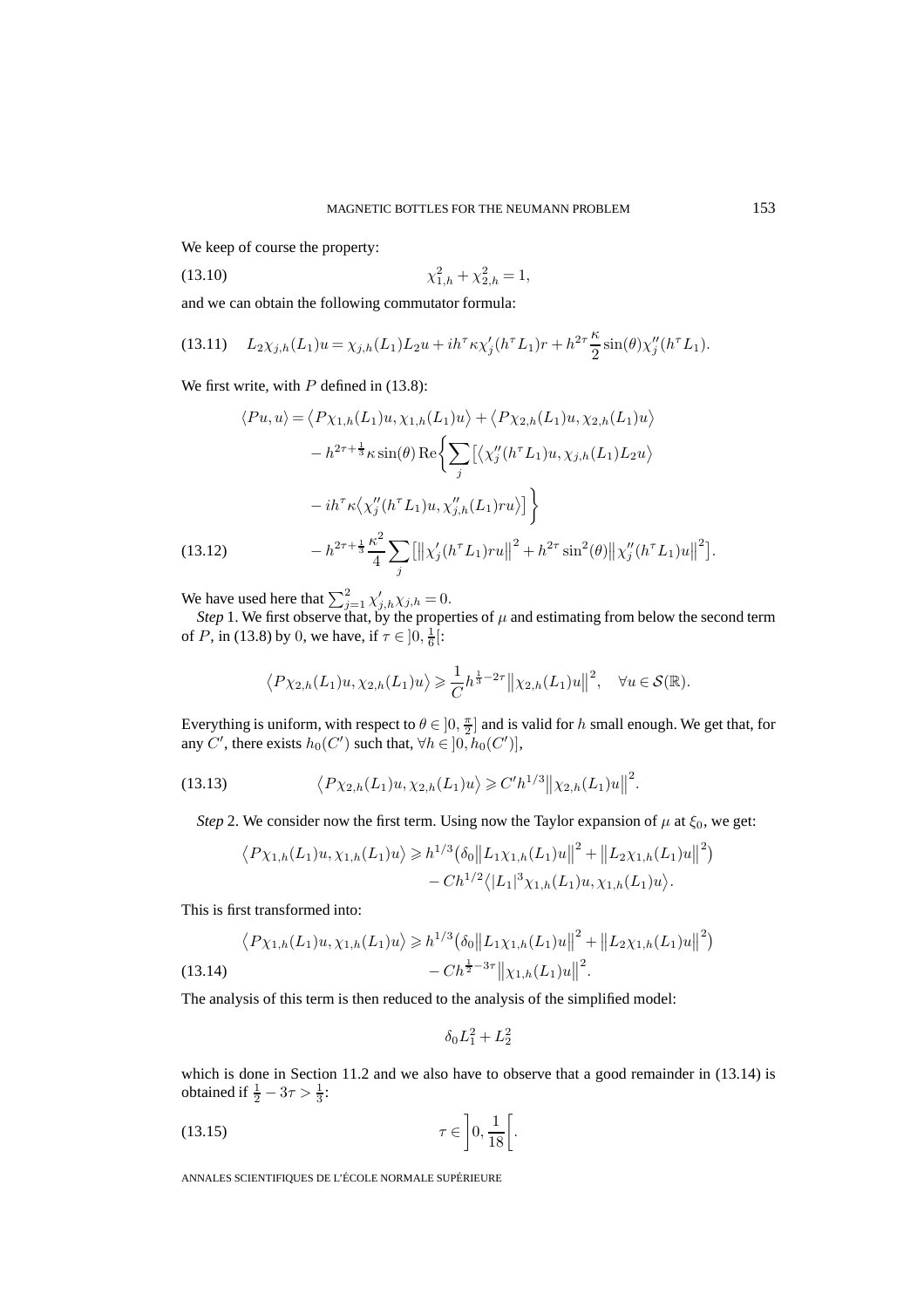Again, we emphasize that C is independent of h,  $\theta$ ,  $\kappa$  and of  $\sigma$ .

(13.16) 
$$
\langle P \chi_{1,h}(L_1)u, \chi_{1,h}(L_1)u \rangle \n\geq h^{1/3} c^{\text{conj}}(\kappa, \theta) ||\chi_{1,h}(L_1)u||^2 - Ch^{\frac{1}{2}-3\tau} ||\chi_{1,h}(L_1)u||^2,
$$

where

(13.17) 
$$
c^{\text{conj}}(\kappa,\theta) := \hat{\nu}_0 \left(\frac{1}{2}\right)^{2/3} \delta_0^{1/3}(\kappa)^{2/3} \left(\delta_0 \sin^2 \theta + \cos^2 \theta\right)^{1/3}.
$$

We now glue together the estimates  $(13.12)$ ,  $(13.13)$  and  $(13.16)$ , then using that by  $(13.3)$  we have

$$
\forall u \in C_0^{\infty}(\hat{I}(h)), \quad ||ru|| \leq C h^{\delta - \frac{1}{3}} ||u||,
$$

we get the following lemma.

LEMMA 13.3. – *For any*  $\tau \in ]0, \frac{1}{18}[\$ , there exists a constant C, such that, for any  $\theta$ , for any  $\sigma$ , *for any*  $u \in C_0^{\infty}(\hat{I}(h))$ *, we have* 

$$
\langle (h^{-1/3}(\mu(\xi_0 + h^{1/6}L_1) - \Theta_0) + L_2^2)u, u \rangle
$$
  
(13.18) 
$$
\geq c^{\text{conj}}(\kappa, \theta) \|u\|^2 - Ch^{2(\tau + \delta - \frac{1}{3})} \|u\|^2 - Ch^{\frac{1}{6} - 3\tau} \|u\|^2 - Ch^{2\tau} \|u\| \cdot \|L_2 u\|.
$$

Here  $c^{\text{conj}}(\kappa, \theta)$  is the constant introduced in (13.17). It is clear that the above inequality implies:

$$
\langle (h^{-1/3}(\mu(\xi_0 + h^{1/6}L_1) - \Theta_0) + L_2^2)u, u \rangle
$$
  
\n
$$
\geq c^{\text{conj}}(\kappa, \theta) \|u\|^2 - C\left(h^{2(\tau + \delta - \frac{1}{3})} + h^{\tau} + h^{\frac{1}{6} - 3\tau}\right) \|u\|^2.
$$

We also see that this is satisfactory if (13.19)

(13.19) 
$$
\delta - \frac{1}{3} + \tau > 0,
$$

is satisfied.

Taking  $\tau = \frac{1}{24}$  we conclude with the following lemma.

LEMMA 13.4. – *For any*  $\delta \in ]0, \frac{1}{3} [$ , there exists a constant C, such that, for any  $\theta$ , for any  $\sigma$ , *for any*  $u \in C_0^{\infty}([-Ch^{\delta}, Ch^{\delta}] \times \mathbb{R} \times \overline{\mathbb{R}^+})$ *, we have* 

(13.20) 
$$
\langle P_0 u, u \rangle \geq [h\Theta_0 + h^{4/3} c^{\text{conj}} - C(h^{11/8} + h^{\delta + \frac{13}{12}})] ||u||^2.
$$

*Here we recall that*  $P_0$  *is the operator defined in* (13.1)*.* 

#### **14. Proof of Theorem 1.2: preliminaries for the lower bounds**

#### **14.1. Decomposition in four zones**

Before to enter into the technicalities, let us explain the ideas which lead to the partition of unity we shall consider.

We cut  $\overline{\Omega}$  in different zones.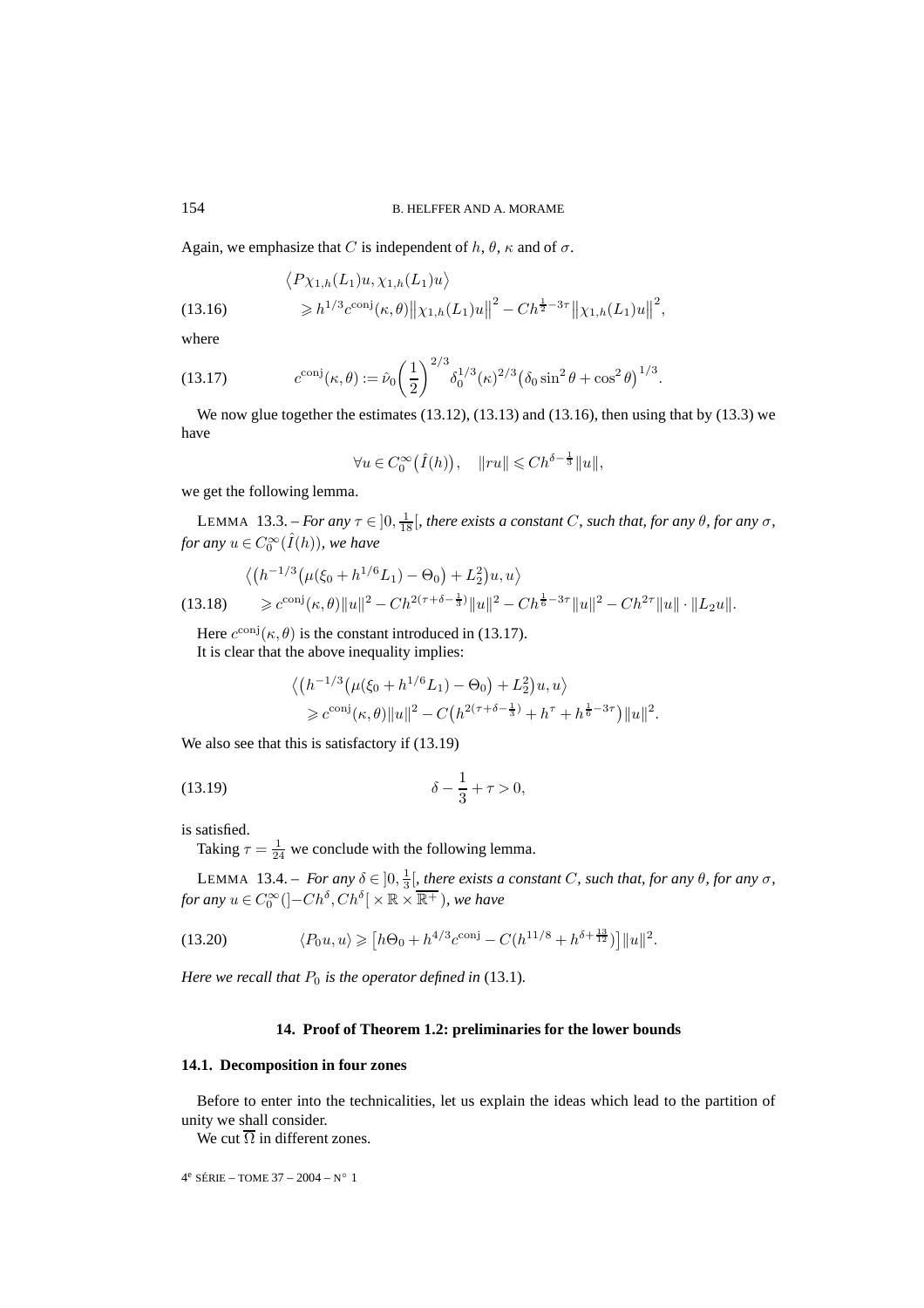- The first zone corresponds to the points which are far from the boundary. They are treated rather easily, exactly as in the case of dimension 2. Here the model with constant magnetic field in  $\mathbb{R}^3$  is relevant. This corresponds to the introduction of  $\Gamma^0_{\tau(h)}$  already done in (7.16). The other zones correspond to a finer decomposition of  $\Gamma^1_{\tau(h)}$  also already introduced in (7.16).
- The second zone  $\Gamma_{\tau(h)}^{11}$  corresponds to the points which are near  $\Gamma_H$  at a distance which is  $\mathcal{O}(h^{\delta})$ . The model which was analyzed in the previous section is essentially relevant. This will be treated in Section 15.
- The third zone  $\Gamma_{\tau(h)}^{13}$  corresponds to the points which are near  $\partial\Omega$  but far from  $\Gamma_H$ . Here the model analyzed in Section 3 is relevant.
- Unfortunately, we need an intermediate zone. This will correspond to the introduction of  $\Gamma^{12}_{\tau(h)}$  corresponding to points near  $\Gamma_H$  but not in the second zone. In some sense, we need to interpolate between the second zone and the third zone. This will be treated in Section 16.

Then, we have to glue together the estimates introduced in each zone and to control the errors related to the partition.

### **14.2. A partition of unity**

We proceed as in the proof of Proposition 7.2. In the partition of unity (7.14), we take

(14.1) 
$$
\tau(h) = h^{\delta} \quad \text{with } \delta \in \left] \frac{5}{18}, \frac{1}{3} \right[.
$$

Let us denote by  $u^h$  a normalized eigenfunction associated to the ground state energy  $\lambda(h)$ of  $P^{h,N}$ . We recall that:

(14.2) 
$$
\lambda(h) = q_A^h(u^h) \leqslant q_A^h(v) / \|v\|^2, \quad \forall v \in H^1(\Omega).
$$

As announced in Section 14.1, we split  $\Gamma^1_{\tau(h)}$ , which was defined by (7.16), in the following way. For  $C_1 > 1$  fixed large enough, let us define

(14.3) 
$$
\Gamma_{\tau(h)}^{11} = \left\{ \gamma \in \Gamma_{\tau(h)}^{1}; \text{ dist}\left(\text{supp}(\chi_{\gamma,\tau(h)}), \Gamma_H\right) < C_1 \tau(h) \right\},
$$

$$
\Gamma_{\tau(h)}^{12} = \left\{ \gamma \in \Gamma_{\tau(h)}^{1}; \ C_1 \tau(h) \leq \text{dist}\left(\text{supp}(\chi_{\gamma,\tau(h)}), \Gamma_H\right) < C_1^{-1} \right\},
$$

$$
\Gamma_{\tau(h)}^{13} = \left\{ \gamma \in \Gamma_{\tau(h)}^{1}; \ C_1^{-1} \leq \text{dist}\left(\text{supp}(\chi_{\gamma,\tau(h)}), \Gamma_H\right) \right\}.
$$

## **14.3. First zone:**  $\Gamma^0_{\tau(h)}$

This was already analyzed in Section 7.3. We established in (7.18), that:

LEMMA 14.1. –

(14.4) 
$$
\sum_{\gamma \in \Gamma^0_{\tau(h)}} q^h_A(\chi_{\gamma, \tau(h)} u^h) \geqslant h b \sum_{\gamma \in \Gamma^0_{\tau(h)}} ||\chi_{\gamma, \tau(h)} u||^2.
$$

## **14.4. Third zone:**  $\Gamma^{13}_{\tau(h)}$

We use the proof of Proposition 7.2. We observe that we are in the first case considered in the proof of this proposition. We use (7.25) and get (7.27) in the following modified form: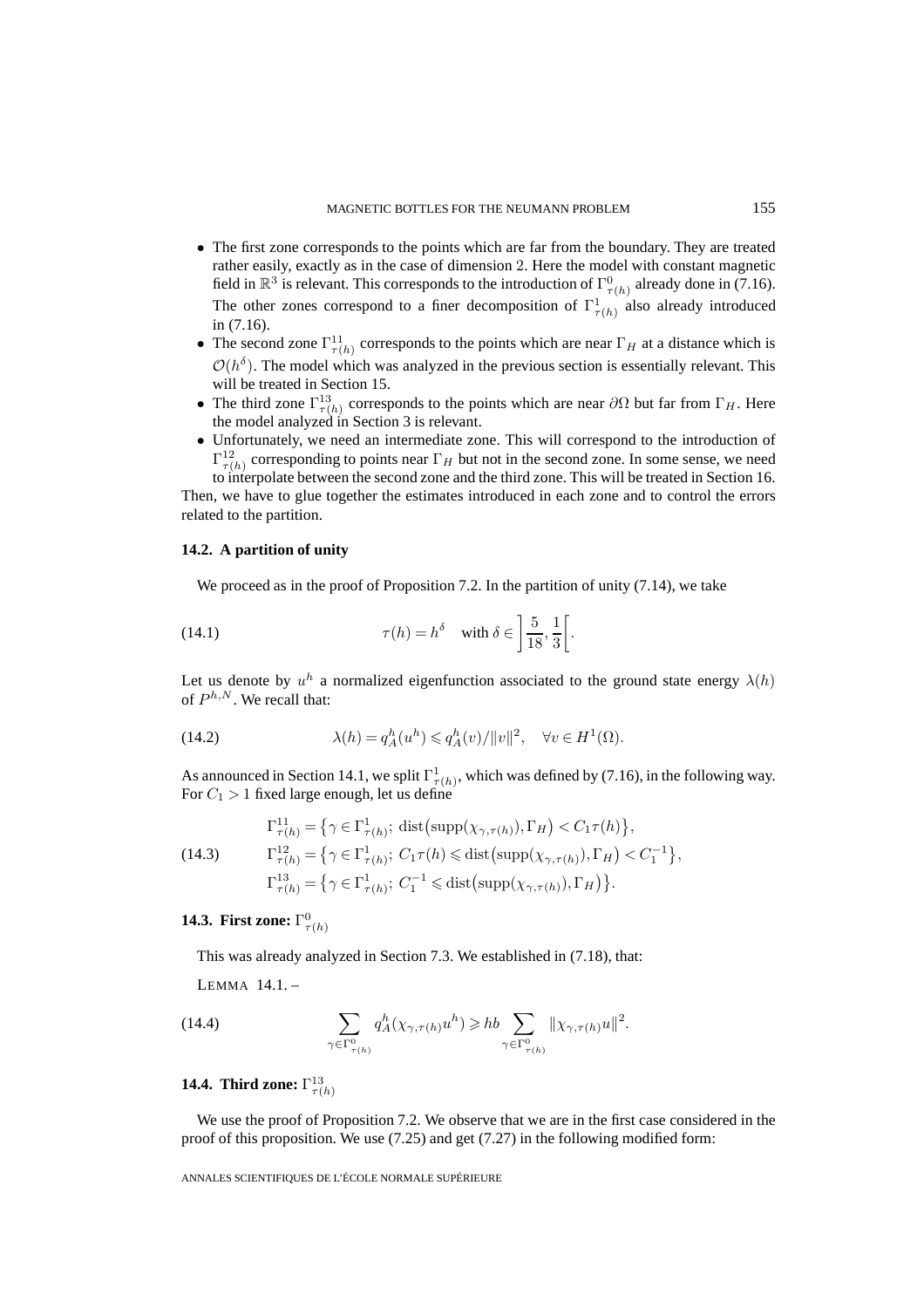#### 156 B. HELFFER AND A. MORAME

 $1/2$ 

.

(14.5) 
$$
q_A^h(\chi_{\gamma,\tau(h)}u) + C(\tau(h))^{2} || \chi_{\gamma,\tau(h)}u || \cdot (q_A^h(\chi_{\gamma,\tau(h)}u))^{1/2}
$$

$$
\geq [bh(\Theta_0 + c_3) - C(h\tau(h) + (\tau(h))^{4})] \cdot || \chi_{\gamma,\tau(h)}u ||^{2},
$$

where  $c_3 > 0$ . This leads to the existence of  $c_4 > 0$  and  $h_0 > 0$  such that, for any  $u \in H^1(\Omega)$  and any  $h \in [0, h_0]$ ,

(14.6) 
$$
q_A^h(\chi_{\gamma,\tau(h)}u) \geq h b(\Theta_0 + c_4) \|\chi_{\gamma,\tau(h)}u\|^2, \quad \forall \gamma \in \Gamma_{\tau(h)}^{13}.
$$

Taking  $u = u^h$  and summing over  $\gamma \in \Gamma^{13}_{\tau(h)}$ , we get

LEMMA 14.2. – *There exist*  $c_3 > 0$  *and*  $h_0 > 0$  *such that, for any*  $h \in [0, h_0]$ *,* 

(14.7) 
$$
\sum_{\gamma \in \Gamma^{13}_{\tau(h)}} q^h_A(\chi_{\gamma, \tau(h)} u^h) \geqslant h b(\Theta_0 + c_3) \sum_{\gamma \in \Gamma^{13}_{\tau(h)}} \|\chi_{\gamma, \tau(h)} u\|^2.
$$

#### **15. Proof of Theorem 1.2: lower bounds in the second zone**

#### **15.1. A new comparison lemma**

We start from the conclusion (10.7) of Lemma 10.2. Omitting the tilda's, we consider the quadratic form  $q_m^h$  (which was denoted by  $q_{A^{00}}^h$  there) on  $L^2(\Omega^h)$ , where  $\Omega^h = Q^h \times ]0, h^{\delta}[,$ with  $Q^h = [-h^{\delta}, h^{\delta}] \times [-h^{\delta}, h^{\delta}]$ , which is defined by:

(15.1) 
$$
q_m^h(u) = \int_{\Omega^h} \left[ |hD_r u - A_1 u|^2 + \alpha(r) |hD_s u - A_2 u|^2 + h^2 |D_t u|^2 \right] dr ds dt,
$$

for all  $u \in \mathcal{D}_0$ , where

$$
\mathcal{D}_0=\left\{v\in H^1(\Omega^h),\;v/_{(\partial Q^h)\times ]0,h^\delta[}=0,v/_{Q^h\times \{h^\delta\}}=0\right\}
$$

Here

(15.2) 
$$
A_1 = A_1(s,t) = bta_1(s),
$$

$$
A_2 = A_2(r,s,t) = bta_2(r,s) - \frac{b}{2}\kappa_{n,B}r^2,
$$

with

(15.3)  
\n
$$
a_1(s) = \sin \theta + \kappa_g \cos \theta s,
$$
\n
$$
a_2(r, s) = -\cos \theta + \kappa_g \cos \theta r + \kappa_g \sin \theta s,
$$
\n
$$
\alpha(r) = 1 + 2\kappa_g r.
$$

Here

$$
\kappa_g = \kappa_g(x_0), \quad \theta = \theta(x_0)
$$
 and  $\kappa_{n,B} = \kappa_{n,B}(x_0).$ 

The coordinates of  $x_0$  are  $(0, s_0, 0)$  and we take in what follows  $s_0 = 0$  (after a change of origin in the s-variable). As already mentioned these formulas coincide (modulo some change of notation) with the formulas (9.34)–(9.36). We assume that  $b > 0$ ,  $\delta > 0$  and that  $h \in [0, h_0]$  with  $h_0$  small enough. We assume also that  $\alpha(r) > 1/2$ .

We denote by  $P_m^h$  the associated self-adjoint operator on  $L^2(\Omega^h)$ .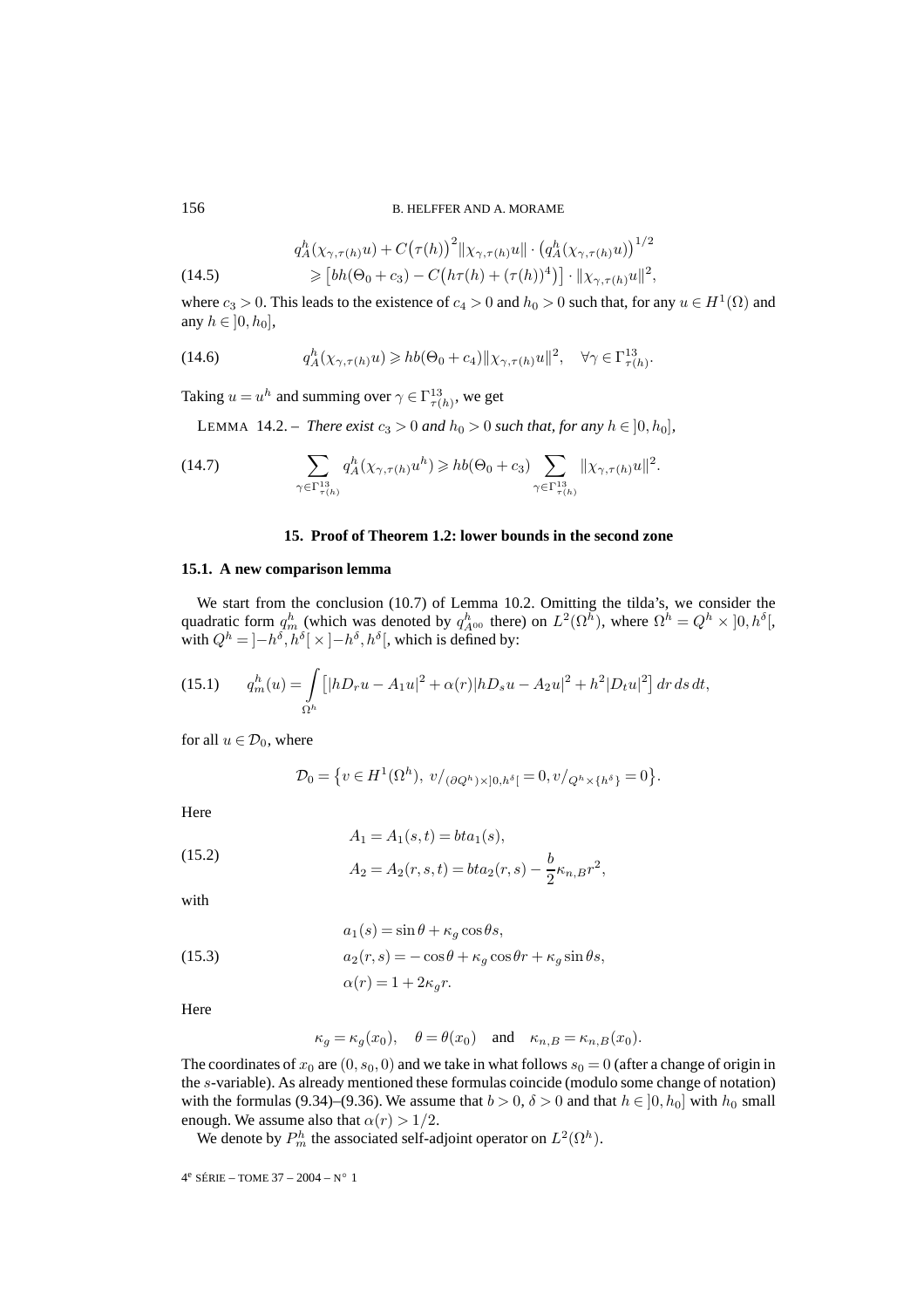As before C will denote some constant independent of  $h$ , which can change from a line to another.

Let us remark for future use that

(15.4) 
$$
||hD_r u||^2 + ||hD_s u||^2 \leq C \left[ q_m^h(u) + ||tu||^2 + h^{4\delta} ||u||^2 \right], \quad \forall u \in \mathcal{D}_0.
$$

LEMMA 15.1. – *For any*  $\tau_1 > 0$ *, there exists*  $C > 0$  *such that, for any*  $u \in \mathcal{D}_0$ *,* 

$$
(15.5) \t(1 + Ch^{2\delta})q_m^h(u) \geq (1 - Ch^{\tau_1})q_{m,0}^h(u) - C\big[(h^{2\delta} + h^{\tau_1})\|tu\|^2 + h^{6\delta - \tau_1}\|u\|^2\big],
$$

*with*

(15.6) 
$$
q_{m,0}^h(u) = \int_{\Omega^h} \left[ h^2 |D_t u|^2 + |b t u - L_0^h u|^2 + |L_1^h u|^2 \right] dr ds dt,
$$

*and*

(15.7)  
\n
$$
L_0^h = a_1 h D_r + a_2^0 h D_s - \frac{b}{2} \cos \theta \kappa_{n,B} r^2,
$$
\n
$$
L_1^h = a_2^1 h D_r + a_1^1 h D_s + \frac{b}{2} \sin \theta \kappa_{n,B} r^2,
$$
\n
$$
a_2^0 = -\cos \theta - \kappa_g \cos \theta r + \kappa_g \sin \theta s,
$$
\n
$$
a_1^1 = \sin \theta + \kappa_g \sin \theta r + \kappa_g \cos \theta s,
$$
\n
$$
a_2^1 = \cos \theta - \kappa_g \sin \theta s.
$$

*Remark* 15.2. – In order to have a right remainder, that is at least in  $O(h^{4/3+\eta})$ , for some  $\eta > 0$ , the constant  $\tau_1$  should satisfy the condition  $\tau_1 > 1/3$  and  $6\delta - \tau_1 > 4/3$ . So surely, we will impose:  $1/3 < \tau_1 < 2/3$ . The constant  $\delta$  should also satisfy:  $1/3 > \delta > 1/6$  and will be later chosen to be quite near 1/3.

We will for example take:

(15.8) 
$$
\tau_1 = 3\delta - \frac{1}{2},
$$

under the condition that

(15.9)  $\delta > \frac{5}{18}$ .

*Proof. –* Let us write

$$
|hD_r u - A_1 u|^2 + \alpha |hD_s u - A_2 u|^2
$$
  
=  $b^2 t^2 (a_1^2 + \alpha a_2^2) |u|^2 + h^2 |D_r u|^2 + \alpha \left| hD_s u + \frac{b}{2} \kappa_{n,B} r^2 u \right|^2$   
(15.10)  $- 2bt \operatorname{Re} \left( \left[ a_1 hD_r u + \alpha a_2 \left( hD_s u + \frac{b}{2} \kappa_{n,B} r^2 u \right) \right] \bar{u} \right).$ 

Using (15.3), we verify that:

(15.11) 
$$
\left|1-(a_1^2+\alpha a_2^2)\right| \leq C\left[(r^2+s^2)+(r^2+s^2)^{3/2}\right],
$$

and this leads to

(15.12)  $\left|1 - (a_1^2 + \alpha a_2^2)\right| \leq C h^{2\delta},$ 

on the support of  $u$ .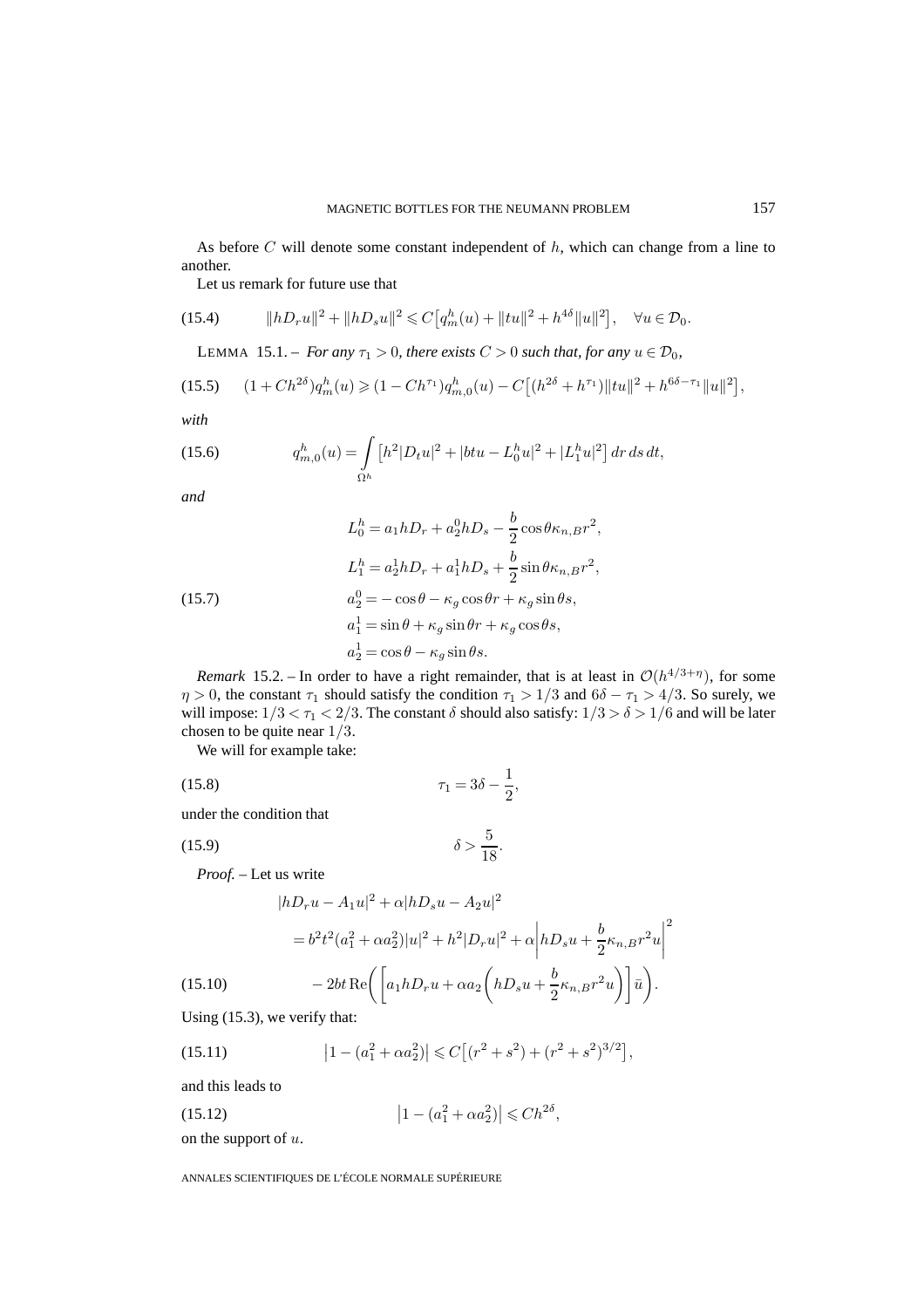As a consequence, we obtain:

$$
|hD_r u - A_1 u|^2 + \alpha |hD_s u - A_2 u|^2
$$
  
=  $b^2 t^2 |u|^2 + h^2 |D_r u|^2 + \alpha \left| hD_s u + \frac{b}{2} \kappa_{n,B} r^2 u \right|^2$   
(15.13) 
$$
- 2bt \operatorname{Re} \left( \left[ a_1 h D_r u + \alpha a_2 \left( h D_s u + \frac{b}{2} \kappa_{n,B} r^2 u \right) \right] \bar{u} \right) - Ch^{2\delta} |tu|^2.
$$

Similarly to the decomposition of (15.10), we observe that:

$$
\begin{split}\n\left| btu - \left[ a_1hD_r u + \alpha a_2 \left( hD_s u + \frac{b}{2} \kappa_{n,B} r^2 u \right) \right] \right|^2 \\
&+ \alpha \left| a_2hD_r u - a_1 \left( hD_s u + \frac{b}{2} \kappa_{n,B} r^2 u \right) \right|^2 \\
&= b^2 t^2 |u|^2 - 2bt \operatorname{Re} \left( \left[ a_1hD_r u + \alpha a_2 \left( hD_s u + \frac{b}{2} \kappa_{n,B} r^2 u \right) \right] \bar{u} \right) \\
&+ \left| a_1hD_r u + \alpha a_2 \left( hD_s u + \frac{b}{2} \kappa_{n,B} r^2 u \right) \right|^2 \\
&+ \alpha \left| a_2hD_r u - a_1 \left( hD_s u + \frac{b}{2} \kappa_{n,B} r^2 u \right) \right|^2.\n\end{split}
$$
\n(15.14)

Using again (15.3), we get

$$
b^{2}t^{2}|u|^{2} - 2bt \operatorname{Re}\left(\left[a_{1}hD_{r}u + \alpha a_{2}\left(hD_{s}u + \frac{b}{2}\kappa_{n,B}r^{2}u\right)\right]\bar{u}\right)
$$

$$
+ \left|a_{1}hD_{r}u + \alpha a_{2}\left(hD_{s}u + \frac{b}{2}\kappa_{n,B}r^{2}u\right)\right|^{2}
$$

$$
+ \alpha\left|a_{2}hD_{r}u - a_{1}\left(hD_{s}u + \frac{b}{2}\kappa_{n,B}r^{2}u\right)\right|^{2}
$$

$$
\leq b^{2}t^{2}|u|^{2} - 2bt \operatorname{Re}\left(\left[a_{1}hD_{r}u + \alpha a_{2}\left(hD_{s}u + \frac{b}{2}\kappa_{n,B}r^{2}u\right)\right]\bar{u}\right)
$$

$$
+ |hD_{r}u|^{2} + \alpha\left|hD_{s}u + \frac{b}{2}\kappa_{n,B}r^{2}u\right|^{2}
$$

$$
(15.15) \qquad + Ch^{2\delta}\left[|hD_{r}u|^{2} + \left|hD_{s}u + \frac{b}{2}\kappa_{n,B}r^{2}u\right|^{2}\right].
$$

Combining the previous inequalities, we get, for any function  $u \in \mathcal{D}_0$ ,

$$
|hD_r u - A_1 u|^2 + \alpha |hD_s u - A_2 u|^2
$$
  
\n
$$
\geq |b t u - [a_1 h D_r u + \alpha a_2 (h D_s u + \frac{b}{2} \kappa_{n,B} r^2 u)]|^2
$$
  
\n
$$
+ \alpha |a_2 h D_r u - a_1 (h D_s u + \frac{b}{2} \kappa_{n,B} r^2 u)|^2
$$
  
\n(15.16) 
$$
- C h^{2\delta} |t u|^2 - C h^{2\delta} [ |h D_r u|^2 + |h D_s u + \frac{b}{2} \kappa_{n,B} r^2 u |^2].
$$

 $4^e$  SÉRIE – TOME  $37 - 2004 - N^{\circ}$  1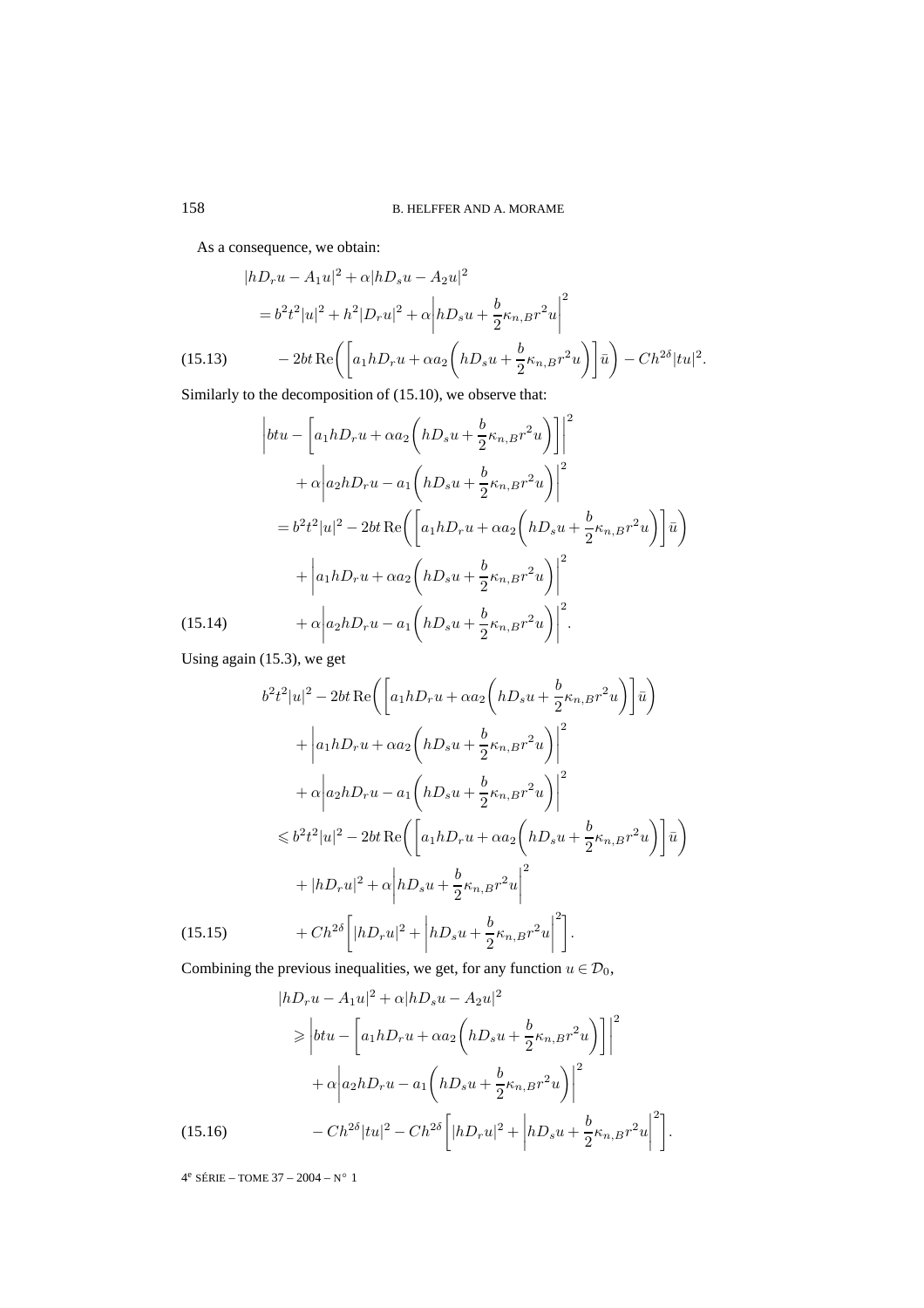Writing that

$$
|hD_r u| \leqslant |hD_r u - A_1 u| + C|tu|
$$

and

$$
\left| hD_s u + \frac{b}{2} \kappa_{n,B} r^2 u \right| \leqslant |hD_s u - A_2 u| + C|tu|,
$$

we get easily from (15.10)–(15.16) that for any  $u \in \mathcal{D}_0$ ,

 $\mathbf{r}$ 

$$
(1 + Ch^{2\delta}) \left[ |hD_r u - A_1 u|^2 + \alpha |hD_s u - A_2 u|^2 \right]
$$
  
\n
$$
\geq \left| btu - \left[ a_1 hD_r u + \alpha a_2 \left( hD_s u + \frac{b}{2} \kappa_{n,B} r^2 u \right) \right] \right|^2
$$
  
\n
$$
+ \alpha \left| -a_2 hD_r u + a_1 \left( hD_s u + \frac{b}{2} \kappa_{n,B} r^2 u \right) \right|^2 - Ch^{2\delta} |tu|^2
$$
  
\n
$$
= \left| btu - \left[ a_1 hD_r u + \alpha a_2 \left( hD_s u + \frac{b}{2} \kappa_{n,B} r^2 u \right) \right] \right|^2
$$
  
\n(15.17) 
$$
+ \left| -\alpha^{1/2} a_2 hD_r u + \alpha^{1/2} a_1 \left( hD_s u + \frac{b}{2} \kappa_{n,B} r^2 u \right) \right|^2 - Ch^{2\delta} |tu|^2.
$$

We now observe that:

(15.18) 
$$
|\alpha a_2 - a_2^0| + |\alpha^{1/2} a_2 + a_2^1| + |\alpha^{1/2} a_1 - a_1^1| \leq C(r^2 + s^2)
$$

and

(15.19) 
$$
|\alpha^{1/2}a_1 - \sin \theta| + |\alpha a_2 + \cos \theta| \leq C(r^2 + s^2)^{1/2}.
$$

Implementing these inequalities in (15.17), we get easily (15.5) from (15.17)–(15.19).

More precisely the estimate (15.18) permits indeed the comparison of the coefficients of  $D<sub>r</sub>$ and  $D_s$  and the estimate (15.19) permits the treatment of the coefficients of  $\kappa_{n,B}r^2$ . Let us show how the parameter  $\tau_1$  appears in the conclusion. As a typical error (corresponding to mixed terms), we get:

$$
\mathcal{O}(r^2(r^2+s^2)^{1/2})|u|\big(|tu|+|hD_r u|+|hD_s u|\big)=\mathcal{O}(h^{3\delta})|u|\big(|tu|+|hD_r u|+|hD_s u|\big).
$$

This can be controlled by:

$$
h^{6\delta - \tau_1}|u|^2 + h^{\tau_1}(|tu|^2 + |hD_r u|^2 + |hD_s u|^2),
$$

and using (15.4) (or a similar estimate with  $q_{m,0}^h$ ), we arrive to the right conclusion.

This ends the proof of the lemma.  $\Box$ 

*Remark* 15.3. – Of course, we will also have to add the previous remainders coming from the other comparison lemmas.

## **15.2. Some "linearizing" change of variable**

We are now looking for a change of variables permitting to "eliminate" the slightly varying coefficient of  $D_r$  or  $D_s$  in (15.7). We introduce:

$$
(15.20) \qquad \hat{\kappa} := \kappa_g = \kappa_g(x_0).
$$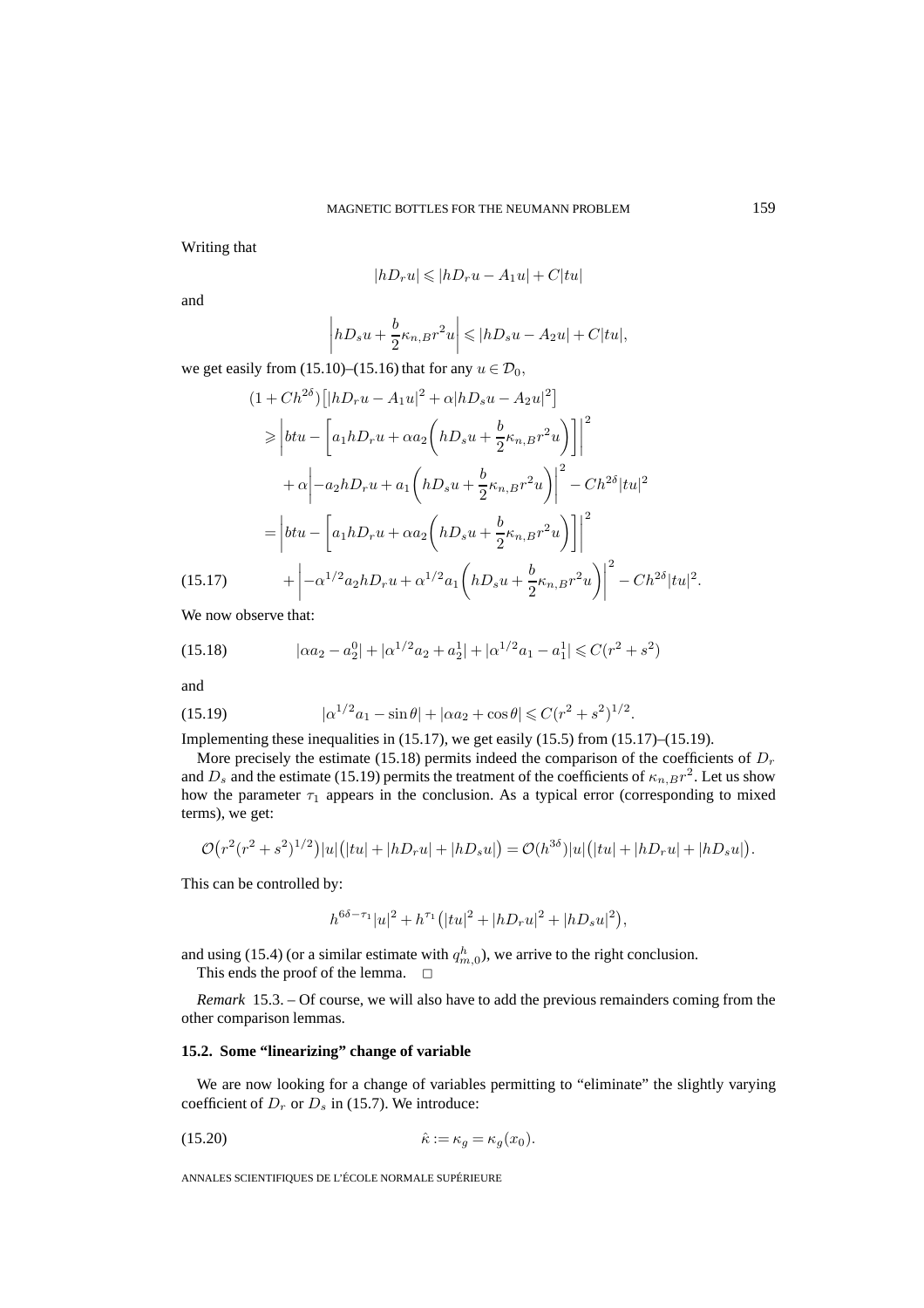Let us make the change of variables

(15.21) 
$$
(r,s) = \Phi_{\hat{\kappa}}(p,q),
$$

$$
r = \sin \theta p + \cos \theta q - \frac{\hat{\kappa}}{2} [-\cos \theta p + \sin \theta q]^2,
$$

$$
s = -\cos \theta p + \sin \theta q - \frac{\hat{\kappa}}{2} [\sin(2\theta)(p^2 - q^2) + 2\cos(2\theta)pq].
$$

The map  $\Phi_{\hat{\kappa}}$  is a perturbation of a rotation and, by the local inversion Theorem, is easily seen as a local diffeomorphism sending a fixed neighborhood of (0, 0) onto another neighborhood of  $(0, 0)$ .

Then, for h small enough,  $Q^h$  becomes by  $\Phi_{\hat{\kappa}}^{-1}$  a set  $Q_0^h$  satisfying:

(15.22) 
$$
Q_0^h = \Phi_{\hat{\kappa}}^{-1}(Q^h) \subset [-Ch^{\delta}, Ch^{\delta}] \times [-Ch^{\delta}, Ch^{\delta}].
$$

If we write

$$
(15.23) \t\t Dp = c11Dr + c12Ds, \t Dq = c21Dr + c22Ds,
$$

we have:

$$
c_{11} = \frac{\partial r}{\partial p} = \sin \theta + \hat{\kappa} \cos \theta (-\cos \theta p + \sin \theta q);
$$
  
\n
$$
c_{12} = \frac{\partial s}{\partial p} = -\cos \theta - \hat{\kappa} (\sin(2\theta)p + \cos(2\theta)q);
$$
  
\n
$$
c_{21} = \frac{\partial r}{\partial q} = \cos \theta - \hat{\kappa} \sin \theta (-\cos \theta p + \sin \theta q);
$$
  
\n
$$
c_{22} = \frac{\partial s}{\partial q} = \sin \theta - \hat{\kappa} (-\sin(2\theta)q + \cos(2\theta)p).
$$

Using again (15.21), we get

(15.24)  
\n
$$
c_{11} = \sin \theta + \hat{\kappa} \cos \theta s + \mathcal{O}(r^2 + s^2);
$$
\n
$$
c_{12} = -\cos \theta - \hat{\kappa} (\cos \theta r - \sin \theta s) + \mathcal{O}(r^2 + s^2);
$$
\n
$$
c_{21} = \cos \theta - \hat{\kappa} \sin \theta s + \mathcal{O}(r^2 + s^2);
$$
\n
$$
c_{22} = \sin \theta + \hat{\kappa} (\sin \theta r + \cos \theta s) + \mathcal{O}(r^2 + s^2).
$$

Let us now control the measure in the change of variable. By an easy computation, we get:

(15.25) 
$$
dr ds = \alpha_1 dp dq \quad \text{with } |\alpha_1 - 1 - \hat{\kappa}r| \leq C(r^2 + s^2).
$$

Similarly to Lemma 15.1, we also get the following one.

LEMMA 15.4. – *For any* 
$$
\tau_1
$$
 > 0*, there exists a constant*  $C$  > 0*, such that, for all*  $u \in \mathcal{D}_0$ *,*

$$
(15.26)\ \ (1 + Ch^{2\delta})q_{m,0}^h(u) \geq (1 - Ch^{\tau_1})q_{m,1}^h(u) - C\big[(h^{2\delta} + h^{\tau_1})\|tu\|^2 + h^{6\delta - \tau_1}\|u\|^2\big];
$$

*with*

(15.27) 
$$
q_{m,1}^h(u) = \int_{\Omega_0^h} \left[ h^2 |D_t u|^2 + |b t u - M_0^h u|^2 + |M_1^h u|^2 \right] \alpha_1 \, dp \, dq \, dt,
$$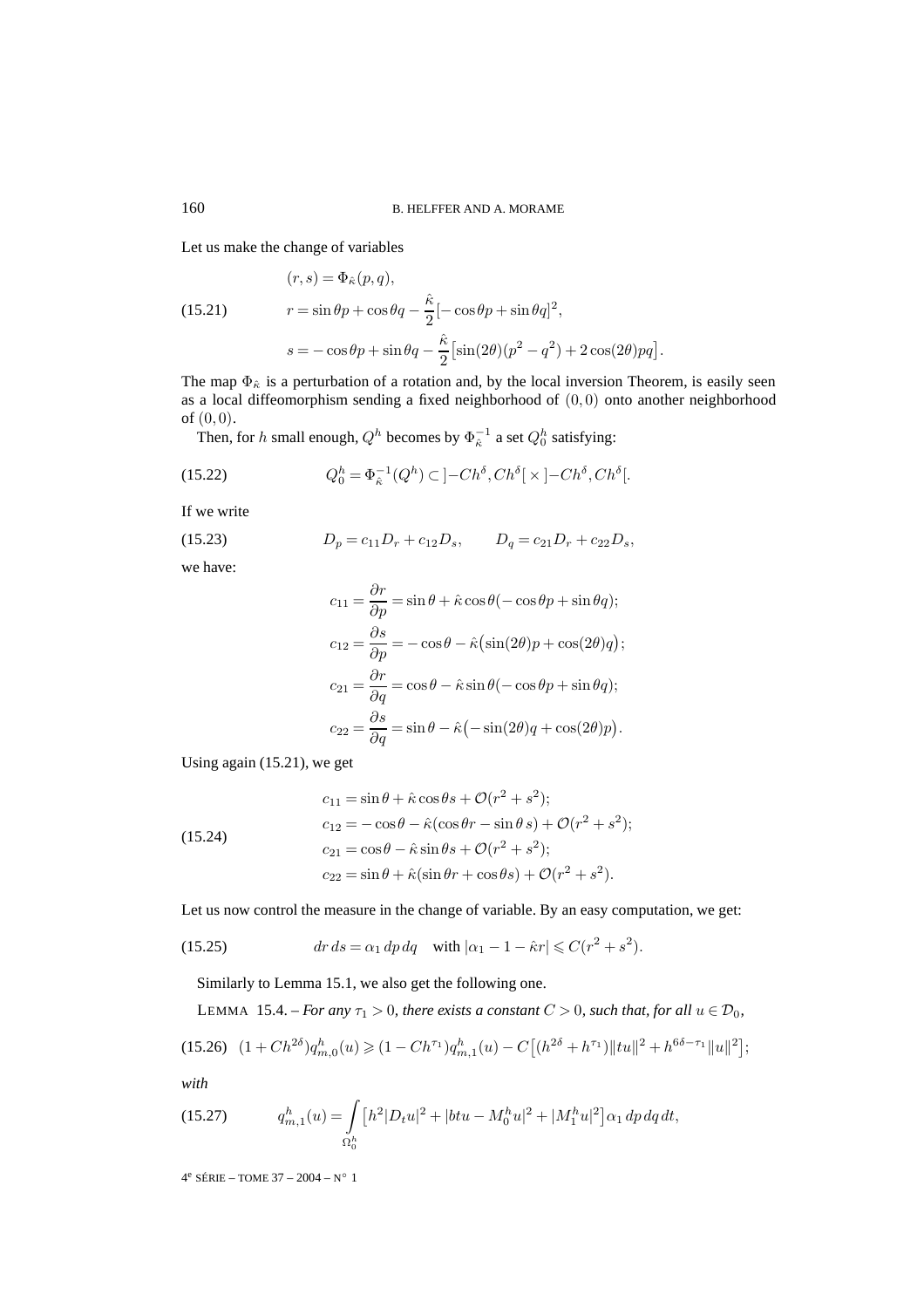$$
\Omega_0^h = Q_0^h \times ]0, h^{\delta}[
$$

*and*

(15.28)  
\n
$$
M_0^h = hD_p - \frac{b}{2}\cos\theta\kappa_{n,B}(\sin\theta p + \cos\theta q)^2,
$$
\n
$$
M_1^h = hD_q + \frac{b}{2}\sin\theta\kappa_{n,B}(\sin\theta p + \cos\theta q)^2.
$$

By a unitary transformation, and after control of a commutator, we get

(15.29) 
$$
(1 + Ch^{1/2})q_{m,1}^{h}(u) + Ch^{3/2}||u||^{2}
$$

$$
\geqslant q_{m,2}^{h}(v) = \int_{\Omega_0^h} [h^2|D_t v|^2 + |btv - M_0^h v|^2 + |M_1^h v|^2] dp dq dt,
$$

for all u in  $\mathcal{D}_0$ , with v associated to u by  $v = \alpha_1^{1/2} u$ .

Let us consider the new model. We first observe that the result is independent of  $\hat{\kappa}$  considered as an independent parameter. The proof is moreover uniform with respect to this parameter. As a consequence, if  $\Phi = \Phi_{\hat{\kappa}}$  was the transformation used above,  $\Phi_0^{-1}$ , more explicitely the transformation  $(p, q) \mapsto (\tilde{r} = \sin \theta p + \cos \theta q, \tilde{s} = -\cos \theta p + \sin \theta q)$  will bring us (in the new variables  $(\tilde{r}, \tilde{s}, t)$  to the initial model with  $\hat{\kappa}$  replaced by 0. This can also be done by explicit computation.

#### **15.3. End of the proof relative to the second zone**

So, for finding a lower bound for  $q_{m,2}^h(v)$  in (15.29), we have only to look at the corresponding model which was exactly the model analyzed in Section 13. Implementing inequality (13.20) and (13.17), we get

LEMMA 15.5. – *There exists*  $\delta_1 \in \left[\frac{5}{18}, \frac{1}{3}\right[$  such that, for any  $\delta \in \left[\delta_1, \frac{1}{3}\right[$ , there exist constants  $C > 0$ ,  $h_0 > 0$  and  $\eta > 0$  such that, for any  $u \in \mathcal{D}_0$  and any  $h \in [0, h_0]$ ,

$$
\begin{aligned}\n\left[1 + C(h^{2\delta} + h^{3\delta - \frac{1}{2}})\right] q_m^h(u) + C(h^{2\delta} + h^{\frac{1}{3} + \eta}) \|tu\|^2 \\
&+ C(h^{\frac{4}{3} + \eta} + h^{3\delta + \frac{1}{2}} + h^{\delta + \frac{13}{12}}) \|u\|^2 \\
\geq \left[ hb\Theta_0 + h^{4/3} b^{2/3} \hat{\nu}_0 \kappa_{n,B}^{2/3} (\delta_0 \sin^2 \theta + \cos^2 \theta)^{2/3} \frac{(\mu''(\xi_0))^{1/3}}{2}\right] \|u\|^2,\n\end{aligned}
$$

*with*  $\Theta_0$ ,  $\xi_0$ ,  $\mu(\xi)$  *defined in* (2.6) *and*  $\hat{\nu}_0$  *defined in* (2.15)*.* 

Then, using a modified version of Lemma 10.1, where  $q_{\widetilde{A}^{(2)}}^h(u)$  and  $q_A^h(u)$  are interchanged,<br>d also Lemma 10.2 (with  $q_h^h(u)$  and  $q_h^h(u)$  interchanged), we get easily the following lemma and also Lemma 10.2 (with  $q_{A^{00}}^h(u)$  and  $q_A^h(u)$  interchanged), we get easily the following lemma

LEMMA 15.6. – Let  $\delta \in \frac{1}{4}$ ,  $\frac{1}{3}$ ,  $C_0 > 0$ . Then there exists  $\tilde{C}_0$  such that, for any  $x_0 \in \Gamma_H$ , for *any*  $u \in H^1(\Omega)$  *such that* 

$$
supp(u) \subset \left\{ x \in \overline{\Omega}; \ |x - x_0| \leq C_0 h^{\delta} \right\},\
$$

*for any*  $h \in [0, 1]$ *, we have:* 

$$
q_A^h(u) \ge \left[ hb\Theta_0 + h^{4/3} \frac{\hat{\nu}_0}{2} \left[ \mu''(\xi_0) \kappa_{n,B}^2(x_0) \right]^{1/3} \right] ||u||^2
$$
  
 
$$
- \tilde{C}_0 ||t^{1/2} (hD_x - A)u||^2 - \tilde{C}_0 \left[ q_A^h(u) \right]^{1/2} \cdot ||(h^{3\delta} + h + h^{2\delta}t + t^2)u||
$$
  
(15.31) 
$$
- \tilde{C}_0 ||(h^{\delta + \frac{1}{2}} + h^{3\delta} + h + h^{2\delta}t + t^2)u||^2 - \tilde{C}_0 h^{\frac{1}{3} + \eta} ||tu||^2 - \tilde{C}_0 h^{\frac{4}{3} + \eta} ||u||^2.
$$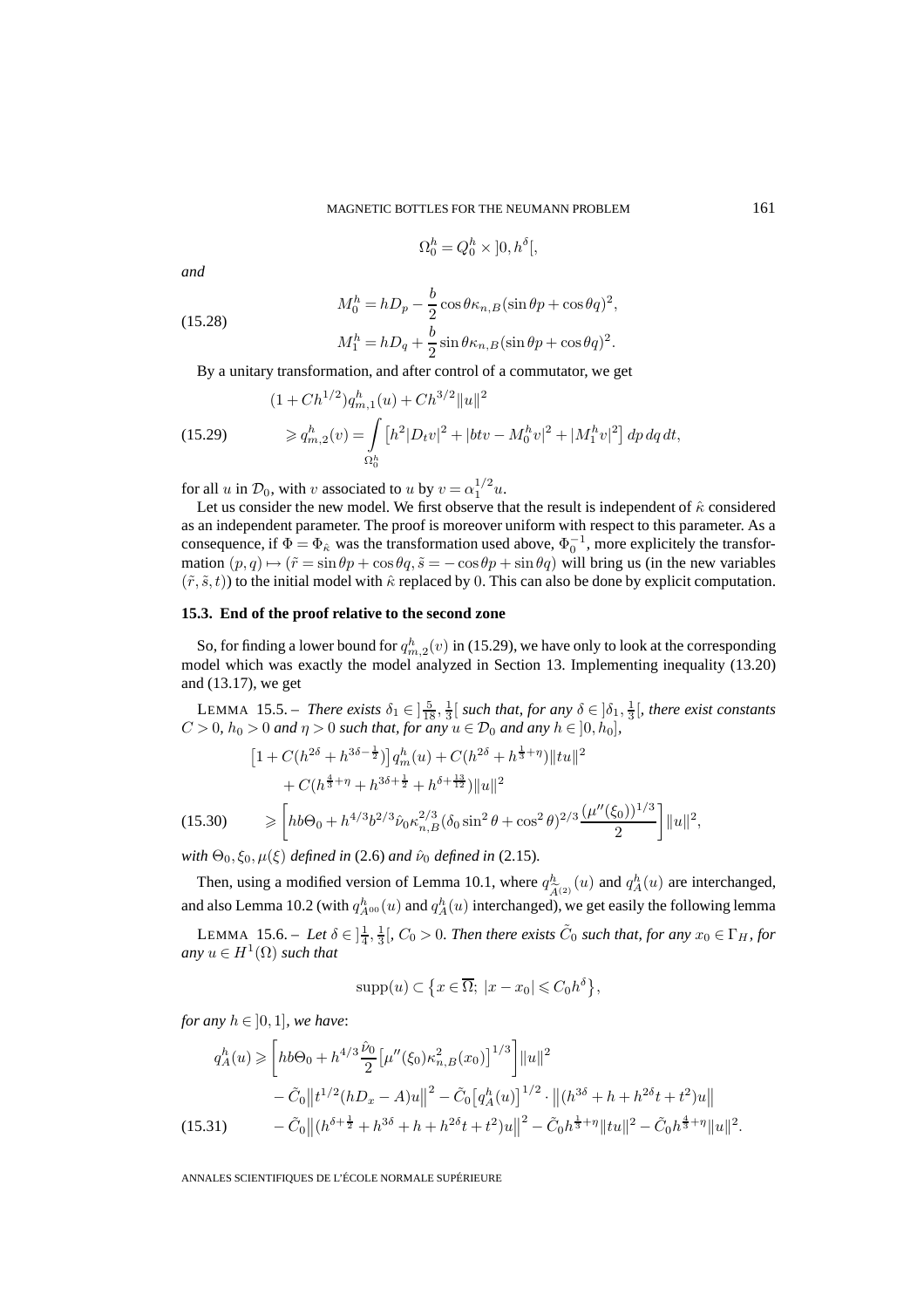This lemma and (7.1) prove that for the ground state eigenfunction defined in (14.2), we have, for any  $\varepsilon > 0$ ,

$$
q_A^h(\chi_{\gamma,\tau(h)}u^h) \geq [hb\Theta_0 + h^{4/3}\hat{\gamma}_0 b^{2/3}] \|\chi_{\gamma,\tau(h)}u^h\|^2 - C(h^{1+\varepsilon} + h^{6\delta-\varepsilon})\|\chi_{\gamma,\tau(h)}u^h\|^2 - C\|t^{1/2}(hD-A)\chi_{\gamma,\tau(h)}u^h\|^2 - Ch^{-\varepsilon}\|t^2\chi_{\gamma,\tau(h)}u^h\|^2 - Ch^{\frac{1}{3}+\eta}\|t\chi_{\gamma,\tau(h)}u^h\|^2.
$$
\n(15.32)

So, choosing  $\varepsilon = 3\delta - \frac{1}{2}$ , we have proved that there exists  $C > 0$ , such that, for any  $\gamma \in \Gamma^{11}_{\tau(h)}$ defined by (14.3), we have

$$
q_A^h(\chi_{\gamma,\tau(h)}u^h) \geq [hb\Theta_0 + h^{4/3}\hat{\gamma}_0 b^{2/3} - Ch^{17/12}] ||\chi_{\gamma,\tau(h)}u^h||^2
$$
  

$$
- Ch^{3\delta + \frac{1}{2}} ||\chi_{\gamma,\tau(h)}u^h||^2 - C||t^{1/2}(hD - A)\chi_{\gamma,\tau(h)}u^h||^2
$$
  
(15.33) 
$$
- Ch^{\frac{1}{2}-3\delta}||t^2\chi_{\gamma,\tau(h)}u^h||^2.
$$

Summing over  $\gamma \in \Gamma^{11}_{\tau(h)}$ , we will obtain

LEMMA 15.7. – *There exists*  $\delta_1 \in \left[\frac{5}{18}, \frac{1}{3}\right[$ *, such that, for any*  $\delta \in \left[\delta_1, \frac{1}{3}\right[$ *, there exist*  $C, \eta > 0$ *and*  $h_0$  *such that, for all*  $h \in [0, h_0]$ *,* 

$$
\sum_{\gamma \in \Gamma_{\tau(h)}^{11}} q_A^h(\chi_{\gamma, \tau(h)} u^h) \geq [hb\Theta_0 + h^{4/3} \hat{\gamma}_0 b^{2/3}] \sum_{\gamma \in \Gamma_{\tau(h)}^{11}} ||\chi_{\gamma, \tau(h)} u^h||^2
$$
  
-  $Ch^{3\delta + \frac{1}{2}} - Ch^{\frac{4}{3} + \eta}$ .

*Proof. –* Let

 $(15.34)$ 

$$
\begin{split} r_\gamma^{11}(h) := & \ C(h^{3\delta+\frac{1}{2}}+h^{\frac{4}{3}+\eta})\|\chi_{\gamma,\tau(h)}u^h\|^2 + C\|t^{1/2}(hD-A)\chi_{\gamma,\tau(h)}u^h\|^2 \\ & \ + Ch^{\frac{1}{2}-3\delta}\|t^2\chi_{\gamma,\tau(h)}u^h\|^2 + Ch^{\frac{1}{3}+\eta}\|\chi_{\gamma,\tau(h)}t u^h\|^2. \end{split}
$$

We obtain:

$$
\sum_{\gamma \in \Gamma_{\tau(h)}^{11}} r_{\gamma}^{11}(h) \leq C h^{3\delta + \frac{1}{2}} \sum_{\gamma \in \Gamma_{\tau(h)}^{11}} \| \chi_{\gamma, \tau(h)} u^{h} \|^{2} + C h^{\frac{1}{2} - 3\delta} \sum_{\gamma \in \Gamma_{\tau(h)}^{11}} \| t^{2} \chi_{\gamma, \tau(h)} u^{h} \|^{2} + C \sum_{\gamma \in \Gamma_{\tau(h)}^{11}} \| t^{1/2} (hD - A) \chi_{\gamma, \tau(h)} u^{h} \|^{2}.
$$

We use then Proposition 7.1 for the first two terms of the right hand side. The last term is treated in the following way. As for (7.15), we have also

$$
(15.35) \ \left\|t^{1/2}(hD-A)u^h\right\|^2 = \sum_{\gamma} \left[\left\|t^{1/2}(hD-A)\chi_{\gamma,\tau(h)}u^h\right\|^2 - h^2\left\|t^{1/2}|\nabla\chi_{\gamma,\tau(h)}|u^h\right\|^2\right].
$$

So

(15.36) 
$$
\sum_{\gamma \in \Gamma_{\tau(h)}^{11}} ||t^{1/2} (hD - A) \chi_{\gamma, \tau(h)} u^h||^2 \leq C(h^{3/2} + h^{3-2\delta}). \qquad \Box
$$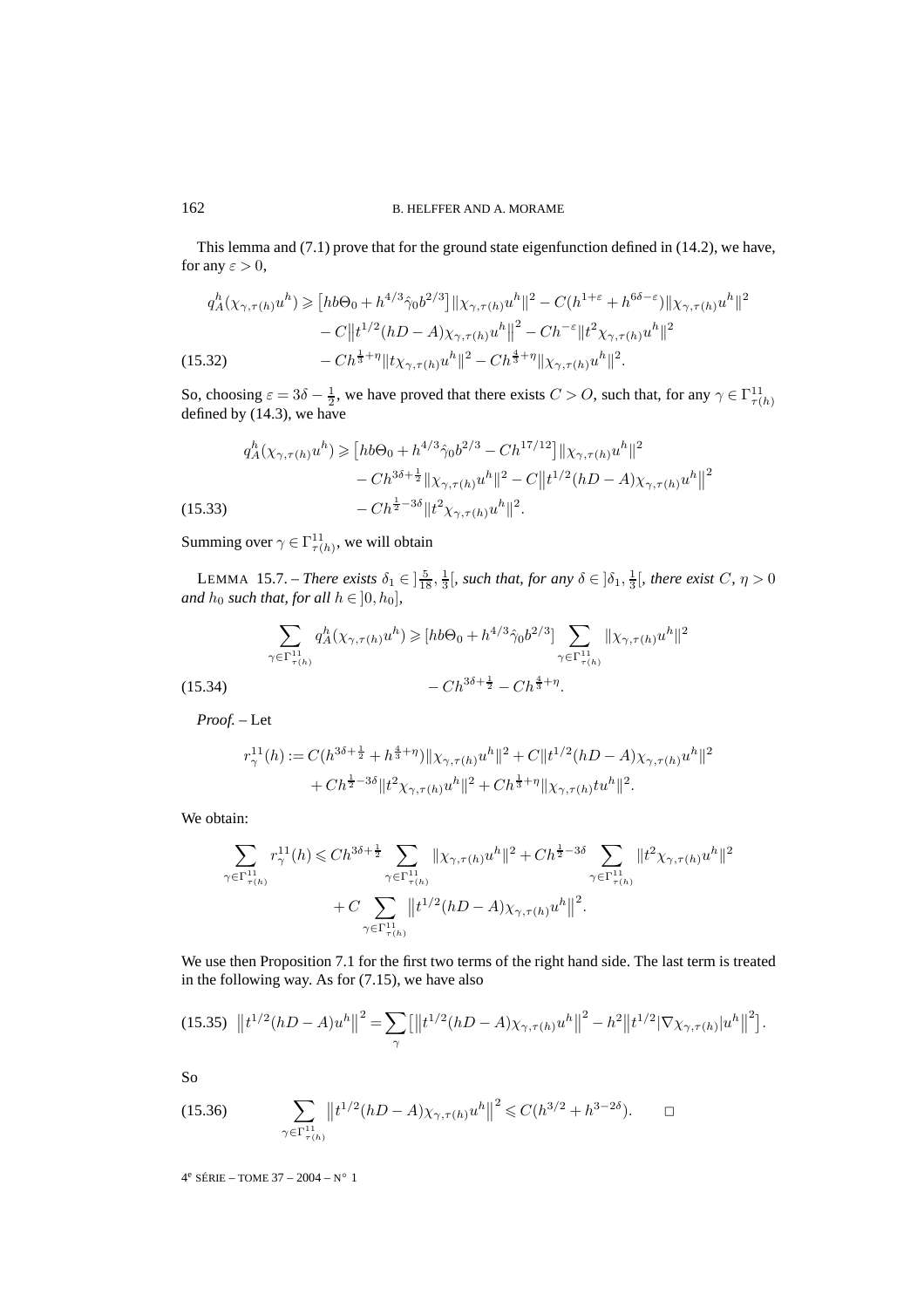#### **16. Lower bounds in the fourth zone and end of the proof of Theorem 1.2**

#### **16.1. Introduction**

As for the second zone, we assume that:  $\text{supp}(\chi_{\gamma,\tau(h)}) \subset Q(x_0)$ , but with  $x_0 = (r_0, 0, s_0)$ ,  $r_0 \neq 0$ . For simplicity of notation, we take  $s_0 = 0$ . We have also to consider the case when  $J = [-Ch^{\delta}, Ch^{\delta}]$  and  $I = r_0 + [-h^{\delta}, h^{\delta}]$ , with  $|r_0|$  small enough. We will also impose  $|r_0| \geq C_1h^{\delta}$ , with  $C_1$  large enough in order to have the property that the corresponding  $I(h)$ is always sufficiently far from 0.

#### **16.2. Comparison**

One first observes that the proof of the rough lower bound will permit to treat the region  $r \geq b^{\delta_1}$  (but the conditions on  $\delta_1$  are too bad for what we need). We proceed as in the proof of Proposition 9.2 of [12] and use the partition of unity introduced in Section 7. We follow the first steps of Section 7.3 till (7.25). We recall that there exist local coordinates<sup>7</sup> adapted to the boundary  $y = (y_1, y_2, y_3)$  such that  $y_3(x) = d(x, \partial \Omega)$  and that, for  $\tau(h) < 1$  and for any  $k \in \mathbb{N}^*$ ,

(16.1)  
\n
$$
q_A^h(\chi_{\gamma,\tau(h)}u) \geq (1 - C\tau(h))q_{\widetilde{A}^{(k)}}^h(\chi_{\gamma,\tau(h)}u)
$$
\n
$$
- C(\tau(h))^{k+1} ||\chi_{\gamma,\tau(h)}u|| \cdot (q_A^h(\chi_{\gamma,\tau(h)}u))^{1/2}
$$
\n
$$
- C(\tau(h))^{2k+2} ||\chi_{\gamma,\tau(h)}u||^2,
$$

with, for some  $y_0 \in \partial\Omega \cap {\{\tau(h) + \text{supp}(\chi_{\gamma, \tau(h)})\}}$ ,  $\tilde{A}^{(k)}$  and  $q^h_{\tilde{A}^{(k)}}$  defined in (7.20) and (7.21).<br>If we take  $\tau(h) = h^{\delta}$  and  $k - 1$  the estimate we got in Section 7 is good when If we take  $\tau(h) = h^{\delta}$  and  $k = 1$  the estimate we got in Section 7 is good when

$$
d(y_0, \Gamma_H) \geqslant C_0 h^{2\delta - 1/2},
$$

with  $C_0$  large enough. So we have to take  $k = 2$  for the general case, and we will then consider the condition:

$$
d(y_0, \Gamma_H) \geqslant C_1 h^{\delta}.
$$

## **16.3. Adapted normal forms**

We can always by a change of variable

$$
(y_1, y_2) \mapsto (\cos \omega y_1 - \sin \omega y_2, \sin \omega y_1 + \cos \omega y_2),
$$

with

$$
\cos \omega \widetilde{H}_2^0 + \sin \omega \widetilde{H}_1^0 = 0,
$$

arrive to a situation where the new second component of  $\tilde{H}$  vanishes:

$$
\widetilde{H}_2^0 = 0.
$$

Then, for suitable gauge,

 $7$  Belonging to the family introduced in Section 5.3.

ANNALES SCIENTIFIQUES DE L'ÉCOLE NORMALE SUPÉRIEURE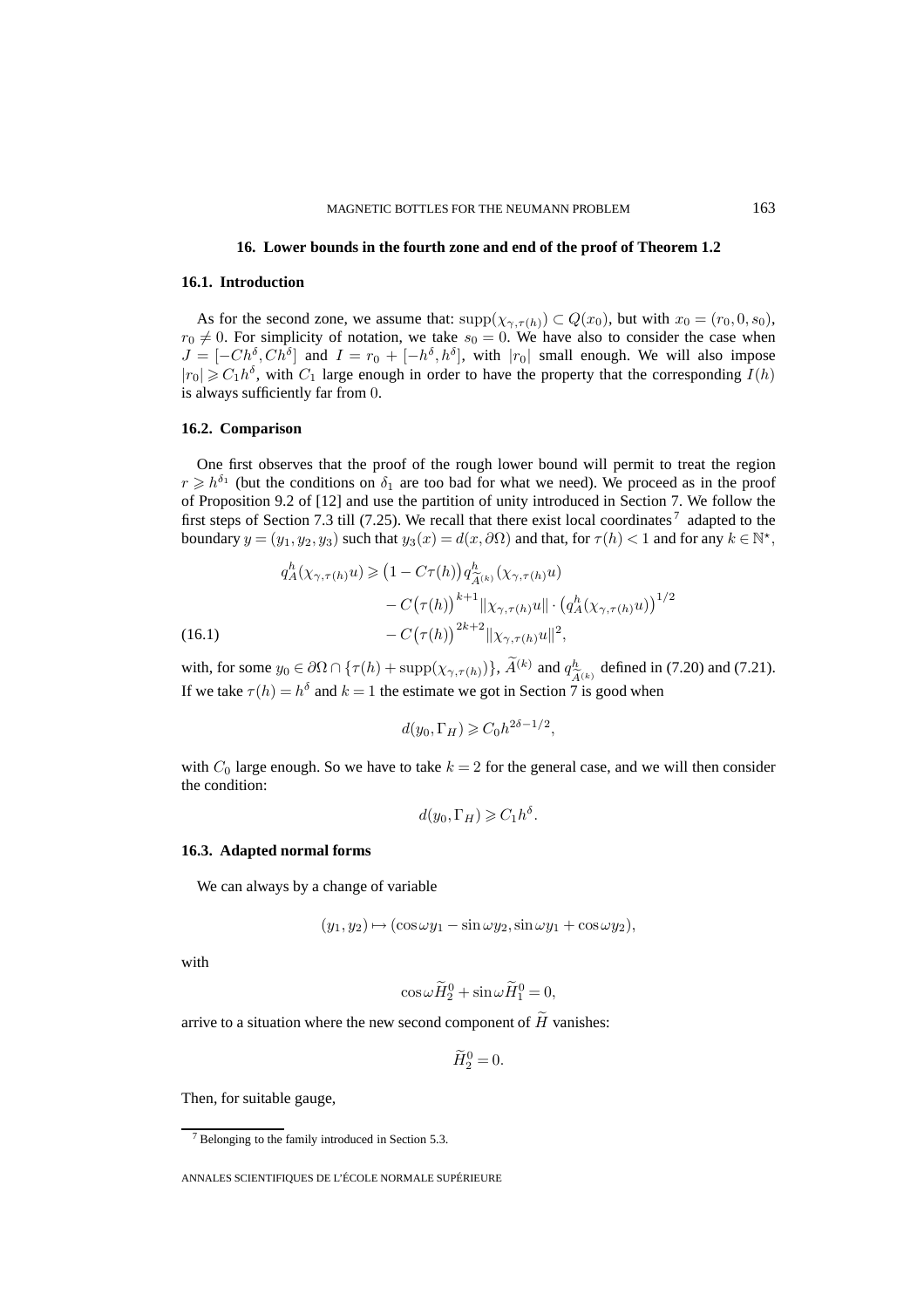(16.2)  
\n
$$
\widetilde{A}_1^{(2)}(y) = \widetilde{c}_1^0 y_2^2 + \widetilde{R}_{1,2} y_2 y_3 + \widetilde{R}_{1,3} y_3^2,
$$
\n
$$
\widetilde{A}_2^{(2)}(y) = -\widetilde{H}_1^0 y_3 + \widetilde{H}_3^0 y_1 + \widetilde{c}_2^0 y_1^2 + \widetilde{R}_{2,1} y_1 y_3 + \widetilde{R}_{2,3} y_3^2,
$$
\n
$$
\widetilde{A}_3^{(2)}(y) = \widetilde{R}_{3,1} y_1 y_3 + \widetilde{R}_{3,2} y_2 y_3.
$$

Let us define  $\widetilde{A}^{(2,0)}$  as  $\widetilde{A}^{(2)}$  defined above but with  $R_{ij} = 0$ :

(16.3)  
\n
$$
\widetilde{A}_1^{(2,0)}(y) = \widetilde{c}_1^0 y_2^2,
$$
\n
$$
\widetilde{A}_2^{(2,0)}(y) = -\widetilde{H}_1^0 y_3 + \widetilde{H}_3^0 y_1 + \widetilde{c}_2^0 y_1^2,
$$
\n
$$
\widetilde{A}_3^{(2,0)}(y) = 0.
$$

As for (16.1), we have

(16.4)  
\n
$$
q_A^h(\chi_{\gamma,\tau(h)} u) \geq (1 - C\tau(h)) q_{\tilde{A}^{(2,0)}}^h(\chi_{\gamma,\tau(h)} u) - C\tau(h) ||t\chi_{\gamma,\tau(h)} u|| \cdot (q_A^h(\chi_{\gamma,\tau(h)} u))^{1/2} - C(\tau(h))^3 ||\chi_{\gamma,\tau(h)} u|| \cdot (q_A^h(\chi_{\gamma,\tau(h)} u))^{1/2} - C(\tau(h))^2 ||t\chi_{\gamma,\tau(h)} u||^2 - C(\tau(h))^6 ||\chi_{\gamma,\tau(h)} u||^2.
$$

We recall that  $t = y_3$ . So

 1 + Cτ(h) qh <sup>A</sup>(χγ,τ(h)u) 1 − Cτ(h) qh <sup>A</sup>(2,0) (χγ,τ(h)u) − Cτ(h)tχγ,τ(h)u<sup>2</sup> − C τ(h) 5 χγ,τ(h)u<sup>2</sup> (16.5) .

If we assume that  $d(y_0, \Gamma_H) \in [C_1 h^{\delta}, 1/C_1]$ , using that in (16.2) we have:

$$
(\widetilde{H}_1^0)^2 + (\widetilde{H}_3^0)^2 = b^2
$$

and the hypothesis (1.7), then, in (16.2), we get

(16.6)  
\n
$$
\frac{d(y_0, \Gamma_H)}{C} \leqslant |\widetilde{H}_3^0| \leqslant C d(y_0, \Gamma_H),
$$
\n
$$
\|\widetilde{H}_1^0| - b| \leqslant C d^2(y_0, \Gamma_H),
$$
\n
$$
|\widetilde{c}_1^0| + |\widetilde{c}_2^0| \leqslant C.
$$

## **16.4. Analysis of the model**

LEMMA 16.1. – For all  $\delta \in ]0, \frac{1}{3}[$ , for all  $C > 0$ , there exist  $c_1$  and  $C_1^1$  such that if  $C_1 \geq C_1^1$ , *then, if*

(16.7) 
$$
d(y_0, \Gamma_H) \in \left[ C_1 h^{\delta}, \frac{1}{C_1} \right[
$$

*is satisfied,*

(16.8) 
$$
q_{\widetilde{A}^{(2,0)}}^h(v) \geqslant hb\big[\Theta_0 + c_1 d(y_0, \Gamma_H)\big] \|v\|^2,
$$

for any function v in  $C_0^{\infty}$  ( $]-Ch^{\delta}, Ch^{\delta}[{}^2\times\overline{\mathbb{R}^+})$ .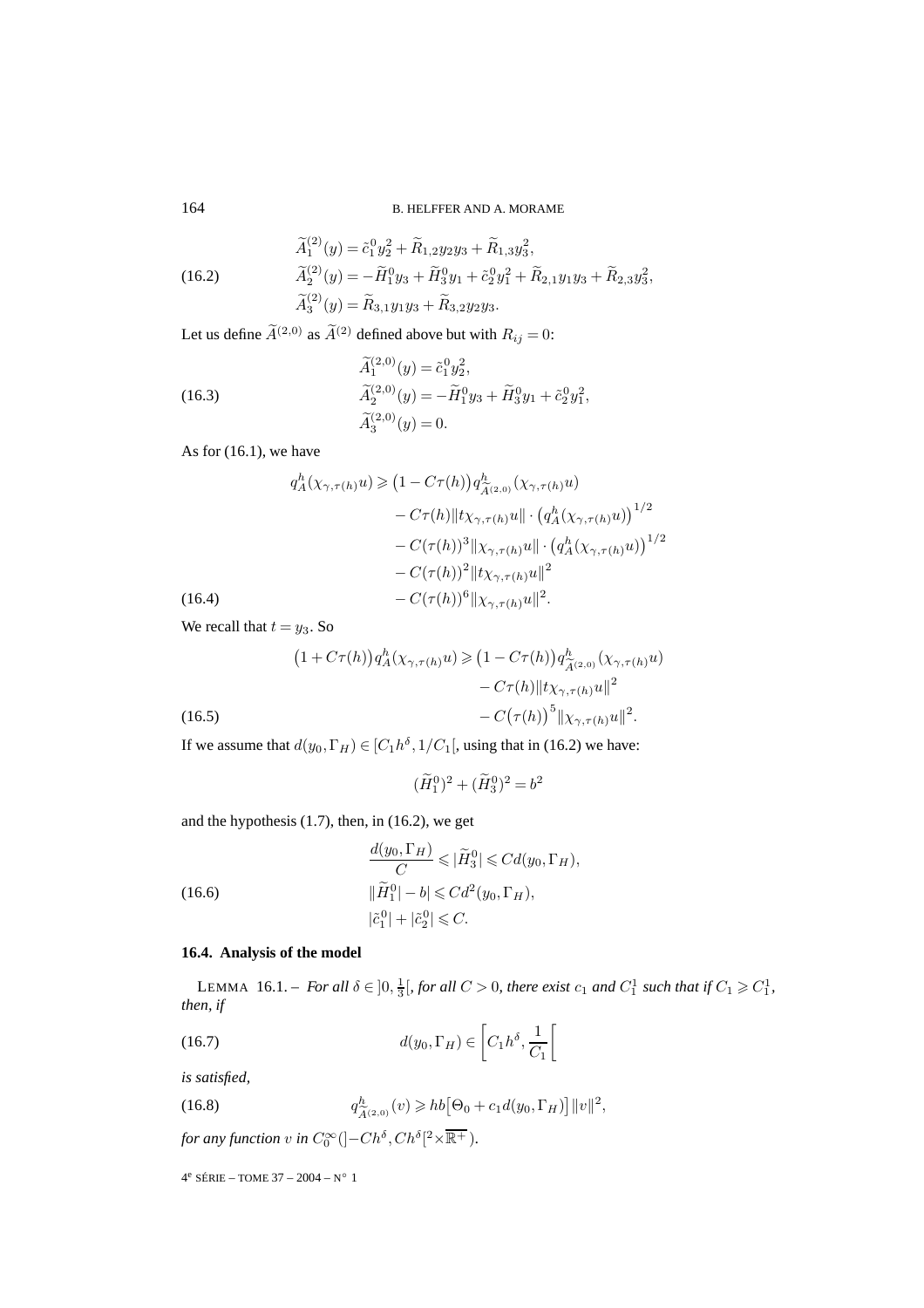## *Proof. –* Making the dilation

$$
r = h^{-1/3} b_0^{1/2} \tilde{r}, \qquad s = h^{-1/3} b_0^{1/2} \tilde{s}, \qquad t = h^{-1/2} b_0^{-1/2} \tilde{t}
$$

with  $b_0 = |\tilde{H}_1^0|$ , we get that

(16.9) 
$$
q_{\widetilde{A}^{(2,0)}}^h(v) = hb_0q_0(w) = hb_0 [||D_t w||^2 + ||(t - L_1^h)w||^2 + ||L_2^h w||^2],
$$

with

(16.10) 
$$
L_1^h = h^{1/6} D_{\tilde{s}} + h^{-1/6} d_1 \tilde{r} + h^{1/6} d_2 \tilde{r}^2 + h^{1/6} d_3 \tilde{r} \tilde{s},
$$

$$
L_2^h = h^{1/6} D_{\tilde{s}},
$$

(16.11) 
$$
C^{-1}d(y_0, \Gamma_H) \leqslant |d_1| \leqslant C d(y_0, \Gamma_H),
$$

$$
|d_2| + |d_3| \leqslant C,
$$

and  $w \in C_0^{\infty}([-Ch^{\delta-1/3}, Ch^{\delta-1/3}]^2 \times \overline{\mathbb{R}^+})$ , related to v by:

$$
w(\tilde{r}, \tilde{s}, \tilde{t}) = h^{7/12} b_0^{-1/4} v(r, s, t).
$$

We now omit the tilda's. Here we observe that:

(16.12) 
$$
[L_1^h, L_2^h] = i(d_1 + 2h^{1/3}d_2r + h^{1/3}d_3s),
$$

and

(16.13) 
$$
\left[[L_1^h, L_2^h], L_1^h\right] = -h^{1/2}d_2.
$$

But

(16.14) 
$$
q_0(w) \geq \langle \mu(L_1^h + \xi_0)w, w \rangle + ||L_2^h w||^2.
$$

As the function  $\mu$  is of class  $C^{\infty}$  on  $\mathbb R$  and satisfies the properties recalled in Section 2.2, it is easy to find a real  $C^\infty$  function  $f$  satisfying

 $\mu(t) - \Theta_0 \geqslant f^2(t),$ (16.15)  $f'(t) \geq 0$ , with strict inequality in a neighborhood of  $\xi_0$ , f is constant at  $\pm \infty$ .

The main property is here that there exists  $\rho_1 > 0$  such that:

(16.16) 
$$
f'(t) + f(t)^2 \ge \rho_1.
$$

Writing that

(16.17) 
$$
q_0(w) - \Theta_0 \|w\|^2 \ge \|f(L_1^h + \xi_0)w\|^2 + \|L_2^h w\|^2,
$$

we use a standard bracket argument to get that

(16.18) 
$$
q_0(w) - \Theta_0 \|w\|^2 \geqslant \left| \left\langle \left[ f(L_1^h + \xi_0), L_2^h \right] w, w \right\rangle \right|.
$$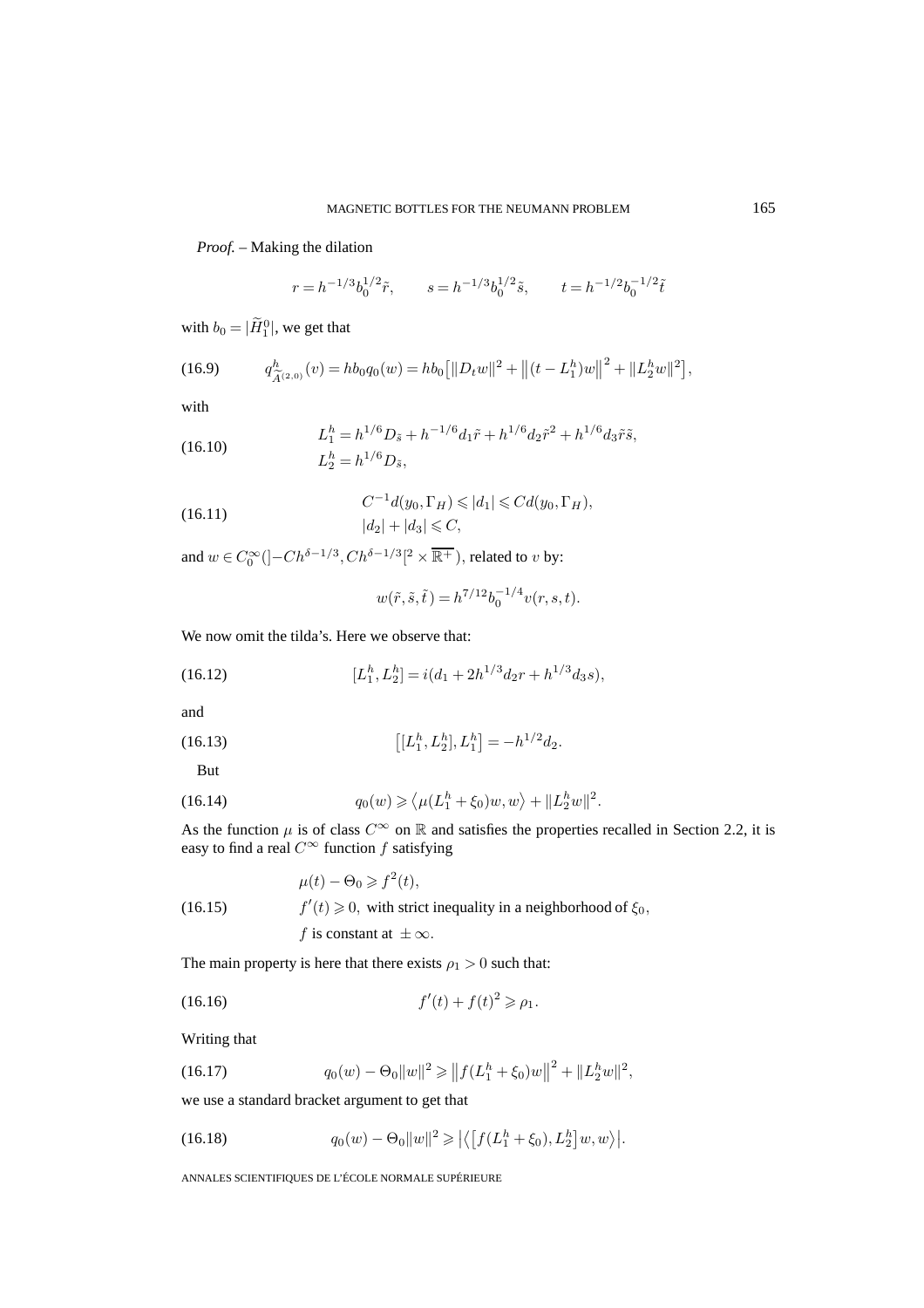But this bracket can be computed as:

$$
(16.19) \qquad [f(L_1^h + \xi_0), L_2^h] = f'(L_1^h + \xi_0)[L_1^h, L_2^h] - \frac{1}{2}f''(L_1^h + \xi_0)[[L_1^h, L_2^h], L_1^h].
$$

One way to get this formula is to use a gauge transformation for having:

(16.20) 
$$
L_1^{h,\text{new}} = h^{1/6} D_s,
$$

$$
L_2^{h,\text{new}} = h^{1/6} D_r - h^{-1/6} d_1 s - 2h^{1/6} d_2 r s - h^{1/6} d_3 s^2.
$$

Taking the Fourier transform with respect to all variables, we are left with the commutation of a second order differential operator with a function and the proof is easy.

So, for any  $w \in C_0^{\infty}([-Ch^{\delta-1/3}, Ch^{\delta-1/3}[^3])$ 

$$
(16.21) \quad \left| \left\langle \left[ f(L_1^h + \xi_0), L_2^h \right] w, w \right\rangle \right| \geqslant |d_1| \left\langle (L_1^h + \xi_0) f'(L_1^h + \xi_0) w, w \right\rangle - C h^{\delta} \|w\|^2.
$$

Then, by (16.11) and (16.14), we obtain:

$$
(16.22) \tq_0(w) \geq \Theta_0 \|w\|^2 + C^{-1} d(y_0, \Gamma_H) \langle f'(L_1^h + \xi_0)w, w \rangle - Ch^{\delta} \|w\|^2.
$$

But, remembering that:

(16.23) 
$$
q_0(w) \geq \langle \mu(L_1^h + \xi_0)w, w \rangle,
$$

the properties  $(16.21)$ ,  $(16.22)$  and  $(16.23)$  combined with  $(16.15)$  and  $(16.16)$ , prove that, for some  $c_1 > 0$  and if  $C_1 h^{\delta} \le d(y_0, \Gamma_H) \le C_1^{-1}$ , then

(16.24) 
$$
q_0(w) \geq (\Theta_0 + c_1 d(y_0, \Gamma_H)) ||w||^2.
$$

The lemma follows.  $\Box$ 

From the estimate (16.8) of Lemma 16.1, we can recover in the fourth zone.

LEMMA 16.2. – *There exist*  $\hat{c}_0 > 0$ ,  $C_2$  *and*  $C_1^1$ , *such that, if*  $C_1^{-1} \ge d(\tau(h)\gamma, \Gamma_H) \ge C_1 h^{\delta}$ , *with*  $C_1 \geqslant C_1^1$  *then, for any*  $u \in H^1(\Omega)$ *,* 

$$
(16.25) \ \ q_A^h(\chi_{\gamma,\tau(h)}u) \geq h\big(b\Theta_0 + \hat{c}_0d\big(\tau(h)\gamma,\Gamma_H\big)\big)\|\chi_{\gamma,\tau(h)}u\|^2 - C_2h^{\delta}\|t\chi_{\gamma,\tau(h)}u\|^2,
$$

*for all*  $\gamma \in \Gamma^{12}_{\tau(h)}$ *.* 

#### **16.5. Control of the remainders**

We have now to control the remainders appearing in the right hand side of  $(16.25)$ . We plan indeed to use this estimate with  $u = u^h$  and to sum over the  $\gamma$ 's in  $\Gamma_{\tau(h)}^{12}$ . More precisely, we will show:

LEMMA 16.3. – Let  $\delta \in \left[\frac{1}{4}, \frac{1}{3}\right]$ . There exist  $\tilde{c}_0 > 0$ , C and  $C_1^1$ , such that, if  $C_1$  satisfies  $C_1 \geqslant C_1^1$  then

(16.26) 
$$
q_A^h(\chi_{\gamma,\tau(h)}u) \geq h(b\Theta_0 + \tilde{c}_0C_1h^{\delta})\|\chi_{\gamma,\tau(h)}u^h\|^2 - r_{\gamma}^{12}(h),
$$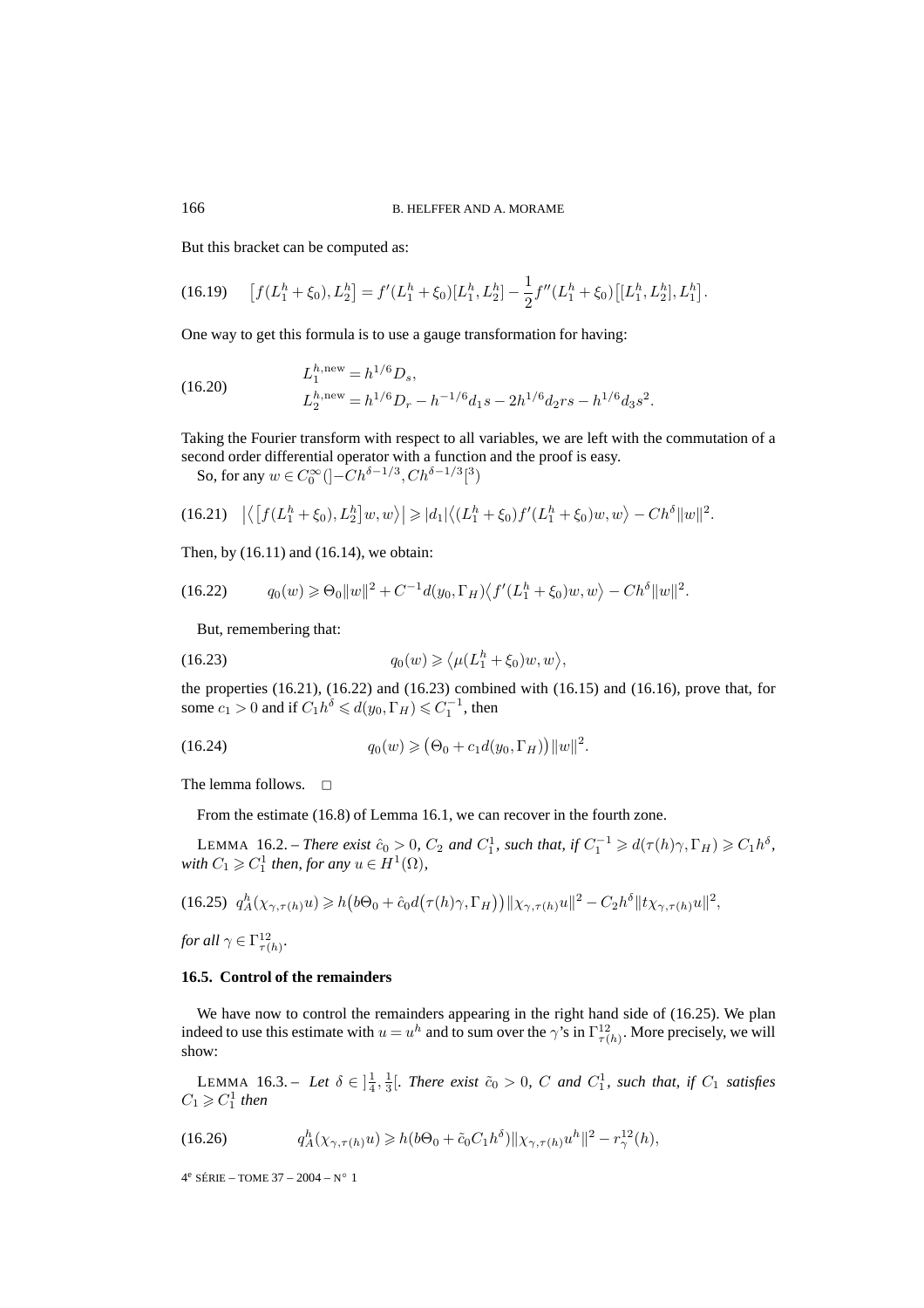for all 
$$
\gamma \in \Gamma^{12}_{\tau(h)}
$$
, with  
(16.27) 
$$
\sum_{\gamma \in \Gamma^{12}_{\tau(h)}} r_{\gamma}^{12} \leq C h^{2-2\delta}.
$$

*Proof.* – Using Lemma 16.2, the remaining problem is with the term  $h^{\delta} \sum_{\gamma} ||t \chi_{\gamma} u^{h}||^{2}$ . Proposition 7.1 indeed gives that:

$$
h^{\delta}\sum_{\gamma}\|t\chi_{\gamma}u^h\|^2\leqslant h^{\delta}\|tu^h\|^2\leqslant Ch^{1+\delta},
$$

but this error is too large. One could think that one could get instead the better:

$$
h^{\delta}\sum_{\gamma\in \Gamma^{12}_{\tau(h)}}\|t\chi_{\gamma}u^h\|^2\leqslant Ch^{1+\delta}\sum_{\gamma\in \Gamma^{12}_{\tau(h)}}\|\chi_{\gamma}u^h\|^2,
$$

but this is probably not true. We will actually show the weaker:

(16.28) 
$$
h^{\delta} \sum_{\gamma \in \Gamma^{12}_{\tau(h)}} ||t \chi_{\gamma} u^{h}||^{2} \leq C' h^{1+\delta} \sum_{\gamma \in \Gamma^{12}_{\tau(h)}} ||\chi_{\gamma} u^{h}||^{2} + \mathcal{O}(h^{2-\delta}).
$$

In order to get this more accurate upper bound, we need a:

*Local control of*  $||t\chi u^h||$ . We follow the proof of Proposition 7.1, but we have to take account of the presence of  $\chi$ . One first obtains (see (7.4)) that:

$$
hb\int t^2\chi^2|u^h|^2\,dx \leqslant \int t^2\big|(hD-A)\chi u^h\big|^2\,dx + Ch \big\|(hD-A)\chi u^h\big\| \cdot \|t\chi u^h\|.
$$

Commuting  $\chi$  and  $(hD - A)$  in the second term of the right hand side, we get:

$$
hb \int t^2 \chi^2 |u^h|^2 dx \le \int t^2 |(hD - A)\chi u^h|^2 dx + Ch ||\chi(hD - A)u^h|| \cdot ||t\chi u^h||
$$
  
(16.29)  

$$
+ Ch ||t |\nabla \chi|(hD - A)u^h|| \cdot ||t\chi u^h||.
$$

Let us now analyze  $\int t^2 |(hD - A)\chi u^h|^2$ . Starting from:

$$
\int t^2 |(hD-A)\chi u^h|^2 dx = \int t^2 (\chi(hD-A)u^h + h\nabla \chi u^h) \cdot (\overline{\chi(hD-A)u^h + h\nabla \chi u^h}) dx,
$$

we get:

$$
\int t^2 |(hD-A)\chi u^h|^2 dx \le \int t^2 \chi^2 (hD-A)^2 u^h \overline{u^h} dx + h^2 \int t^2 |\nabla \chi|^2 |u^h|^2 dx
$$
  
+ 2h ||t\chi u^h|| ||t(\nabla \chi) \cdot (hD-A) u^h||  
+ Ch ||t\chi u^h|| ||\chi(hD-A) u^h||.

This leads to

$$
\int t^2 |(hD - A)\chi u^h|^2 dx \leq \lambda(h) \int t^2 |\chi u^h|^2 dx + h^2 \int t^2 |\nabla \chi|^2 |u^h|^2 dx
$$
  
+ 2h ||t\chi u^h|| ||t(\nabla \chi) \cdot (hD - A)u^h||  
+ Ch ||t\chi u^h|| ||t\chi(hD - A)u^h||.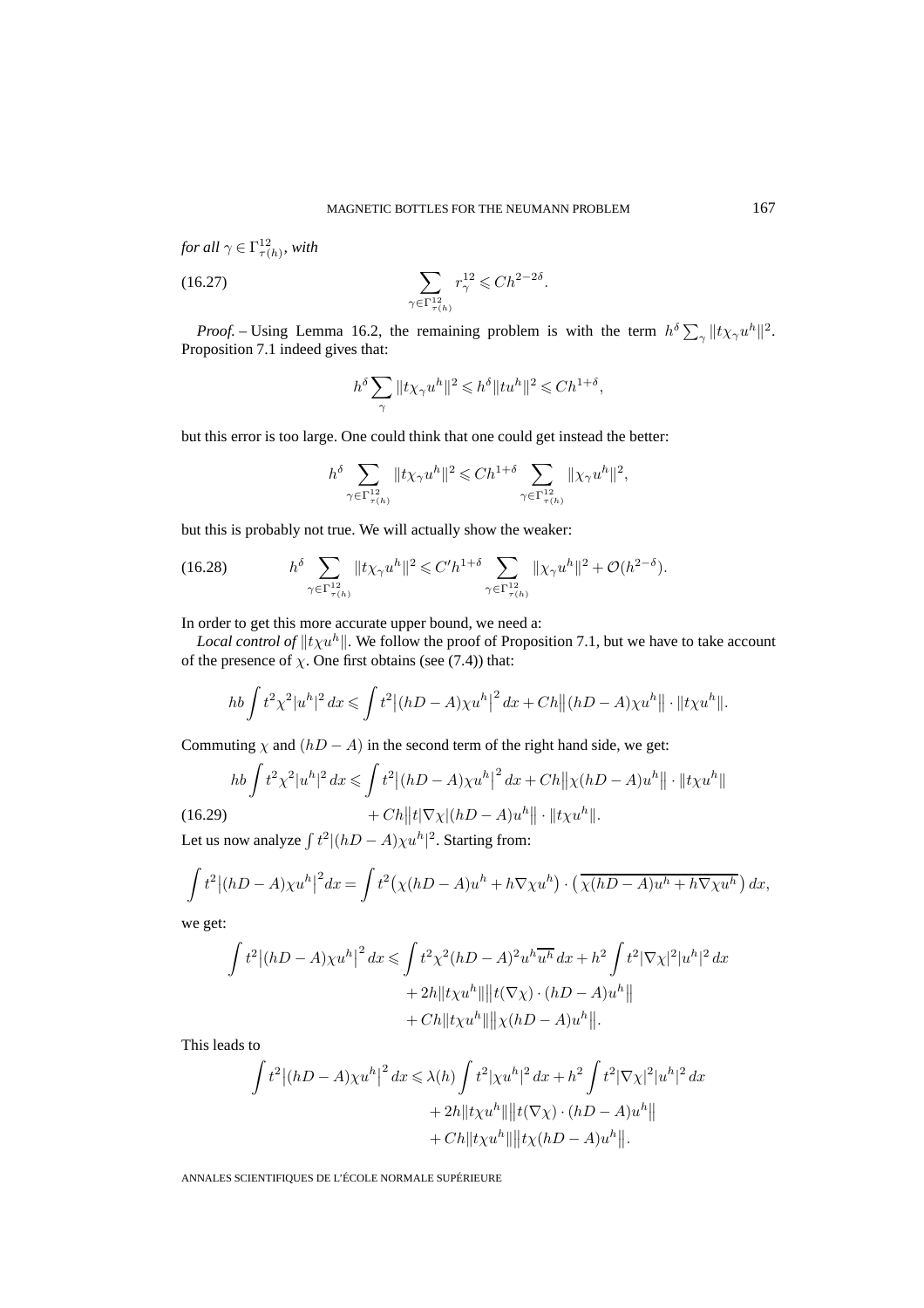We then get:

$$
(hb - \lambda(h)) \int t^2 |\chi u^h|^2 dx \leq h^2 \int t^2 |\nabla \chi|^2 |u^h|^2 dx
$$
  
+ Ch  $||t \chi u^h|| ||t \chi(hD - A)u^h||$   
+ Ch  $||t|\nabla \chi|(hD - A)u^h|| \cdot ||t \chi u^h||$ .

This leads to the estimate:

$$
||txu^{h}||^{2} \leq C[||\chi(hD-A)u^{h}|| + ||t|\nabla \chi|(hD-A)u^{h}||] ||txu^{h}|| + h \int t^{2}|\nabla \chi|^{2}|u^{h}|^{2} dx
$$

and consequently

$$
(16.30) \quad \|t\chi u^h\|^2 \leq C \bigg[ \big\|\chi(hD-A)u^h\big\|^2 + \big\|t|\nabla \chi|(hD-A)u^h\big\|^2 + h \int t^2 |\nabla \chi|^2|u^h|^2\,dx\bigg].
$$

On the other hand, we have:

$$
\|\chi(hD - A)u^{h}\|^2 \leq \lambda(h)\|\chi u^{h}\|^2 + 2\|\chi(hD - A)u^{h}\| \cdot \|\nabla \chi|u^{h}\|
$$

and consequently to:

(16.31) 
$$
\left\| \chi(hD - A)u^{h} \right\|^{2} \leq C\left[h\|\chi u^{h}\|^{2} + h^{2}\right] \left\| \nabla \chi|u^{h} \right\|^{2}.
$$

Finally the two estimates (16.30) and (16.31) give

$$
(16.32) \ \ \|t\chi u^h\|^2 \leq C\big[h\|\chi u^h\|^2 + h^2\big|\|\nabla\chi|u^h\|^2 + h\big\|t|\nabla\chi|u^h\big\|^2 + \big\|t|\nabla\chi|(hD-A)u^h\big\|^2\big].
$$

We now take  $\chi = \chi_{\gamma}$  and sum over  $\gamma \in \Gamma_{\tau(h)}^{12}$ . Using Proposition 7.1, we get, with

(16.33) 
$$
r_{\gamma}^{1} := h^{2} |||\nabla \chi_{\gamma}| u^{h}||^{2} + h ||t| \nabla \chi_{\gamma}| u^{h}||^{2} + ||t| \nabla \chi_{\gamma}| (hD - A) u^{h}||^{2},
$$

$$
\sum_{\gamma \in \Gamma_{\tau(h)}^{12}} r_{\gamma}^1 \leq C h^{2 - 2\delta}.
$$

## **16.6. End of the proof**

Then (14.1), (14.7), (14.4), (16.26), (15.34) and (7.15) prove that, for a suitable choice of  $\delta$  $(\delta = \frac{3}{10}$  is enough), there exist  $\eta > 0$ , C and  $h_0$  such that, for all  $h \in [0, h_0]$ ,

(16.35) 
$$
\lambda(h) \geq [hb\Theta_0 + h^{4/3} \hat{\gamma}_0 b^{2/3}] - C h^{\frac{4}{3} + \eta}.
$$

This corresponds to the announced lower bound in Theorem 1.2.

## **17. Conclusion**

In this article, we have established and proved a new conjecture extending Bernoff–Sternberg conjecture in the case of dimension 3. As in [12], one can expect applications to the localization

$$
4^e\ \text{SÉRIE} -\text{TOME 37} - 2004 - N^\circ\ 1
$$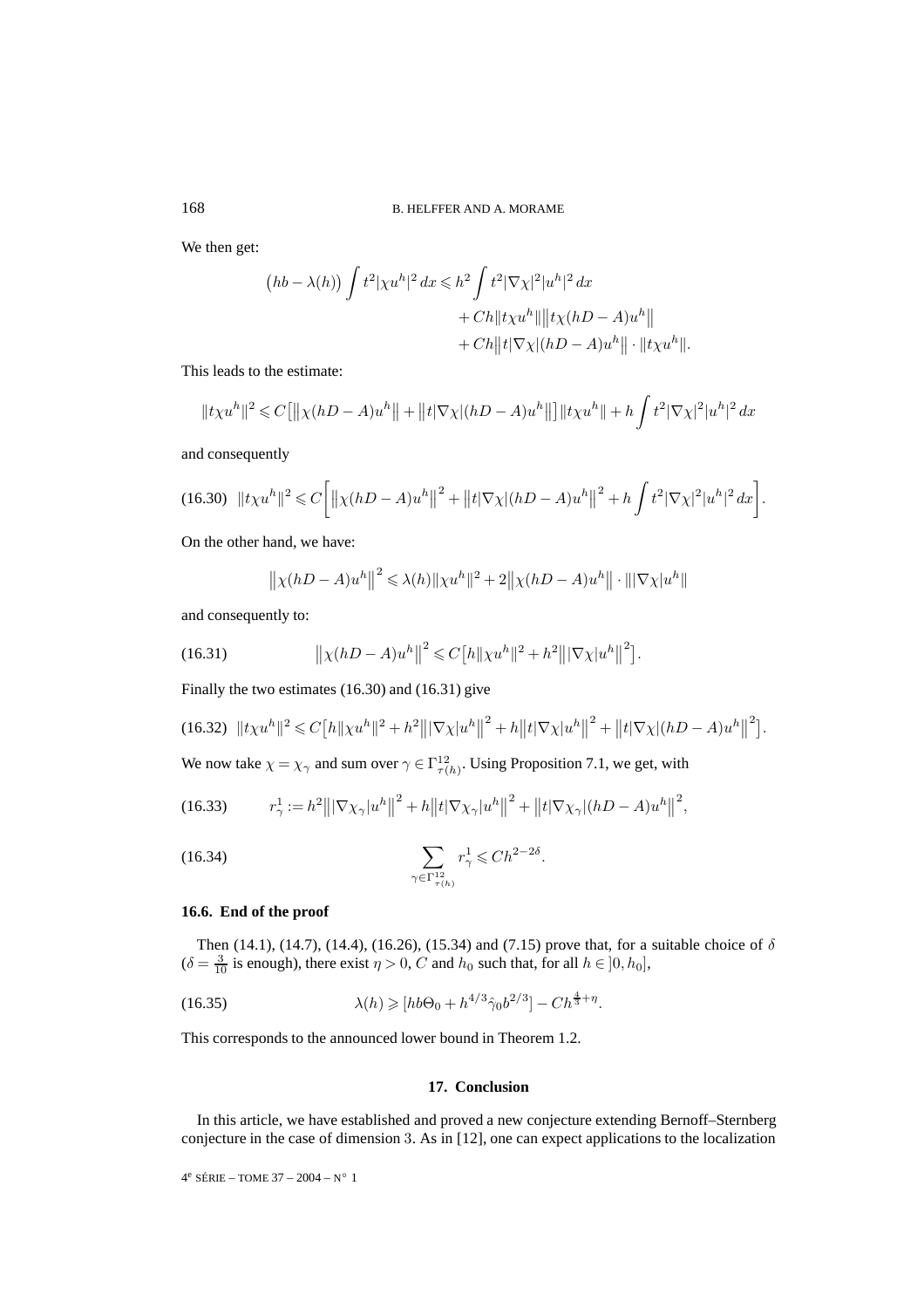of the ground states which was mentioned in the introduction as our main motivation. We hope to come back to these points in a near future (see [26]). We observe also that the possible role of these lower bounds for problems in superconductivity is, in the same spirit of what was done in the case of dimension 2 in Helffer and Pan [17], developed in [26].

#### **Acknowledgements**

The first author would like to thank X-B. Pan for transmitting his preprint [27] before publication in November 2001 and his preprint [26] just after the publication of our preliminary results in mp\_arc [14]. He is also grateful to the organizers of the conferences, workshops or seminars in Goa (December 2000), Cardiff (July 2001), Stockholm (August 2001), Grenoble (December 2001), Reims (February 2002), Orsay (March 2002), Nantes (June 2002) and Munich (July 2002), where some of these results were presented.

#### **REFERENCES**

- [1] AGMON S., *Lectures on Exponential Decay of Solutions of Second Order Elliptic Equations*, in: Math. Notes, vol. **29**, Princeton University Press, 1982.
- [2] BAUMAN P., PHILLIPS D., TANG Q., Stable nucleation for the Ginzburg–Landau system with an applied magnetic field, IMA Preprint Series 1416 (1996), *Arch. Rational Mech. Anal.* **142** (1998) 1–43.
- [3] BERNOFF A., STERNBERG P., Onset of superconductivity in decreasing fields for general domains, *J. Math. Phys.* **39** (1998) 1272–1284.
- [4] BOLLEY C., Modélisation du champ de retard à la condensation d'un supraconducteur par un problème de bifurcation, *M2 AN* **26** (2) (1992) 235–287.
- [5] E.B. DAVIES, *Spectral Theory and Differential Operators*, in: Cambridge Studies in Advanced Mathematics.
- [6] DAUGE M., HELFFER B., Eigenvalues variation I, Neumann problem for Sturm–Liouville operators, *J. Differential Equations* **104** (2) (1993) 243–262.
- [7] DIERKES U., HILDEBRANDT S., KUSTER A., WOHLRAB O., *Minimal Surfaces I*, Springer-Verlag, Berlin, 1992.
- [8] HELFFER B., *Introduction to the Semiclassical Analysis for the Schrödinger Operator and Applications*, in: Springer Lecture Notes in Math., vol. **1336**, 1988.
- [9] HELFFER B., Semi-classical analysis for the Schrödinger operator with magnetic wells (after R. Montgomery, B. Helffer and A. Mohamed), in: *Proceedings of the Conference in Minneapolis*, in: IMA Volumes in Mathematics and its Applications, vol. **95**, Springer-Verlag, 1997, pp. 99–114.
- [10] HELFFER B., Bouteilles magnétiques et supraconductivité (d'après Helffer–Morame, Lu–Pan et Helffer–Pan), Séminaire EDP de l'École Polytechnique 2000–2001, Reprint http://www.math. polytechnique.fr.
- [11] HELFFER B., MOHAMED A., Semiclassical analysis for the ground state energy of a Schrödinger operator with magnetic wells, *J. Funct. Anal.* **138** (1) (1996) 40–81.
- [12] HELFFER B., MORAME A., Magnetic bottles in connection with superconductivity, *J. Funct. Anal.* **185** (2) (2001) 604–680.
- [13] HELFFER B., MORAME A., Magnetic bottles in connection with superconductivity: Case of dimension 3, *Proc. Indian Acad. Sci. (Math. Sci.)* **112** (1) (2002).
- [14] B. HELFFER, A. MORAME, Magnetic bottles for the Neumann problem: Curvature effects in the case of dimension 3, Preprint mp\_arc 01-362, 2001.
- [15] B. HELFFER, A. MORAME, Magnetic bottles for the Neumann problem: Curvature effects in the case of dimension 3, general case, Preprint mp\_arc 02-145, 2002.
- [16] HELFFER B., NOURRIGAT J., *Hypoellipticité maximale pour des opérateurs polynômes de champs de vecteurs*, in: Progress in Mathematics, vol. **58**, Birkhäuser, 1985.